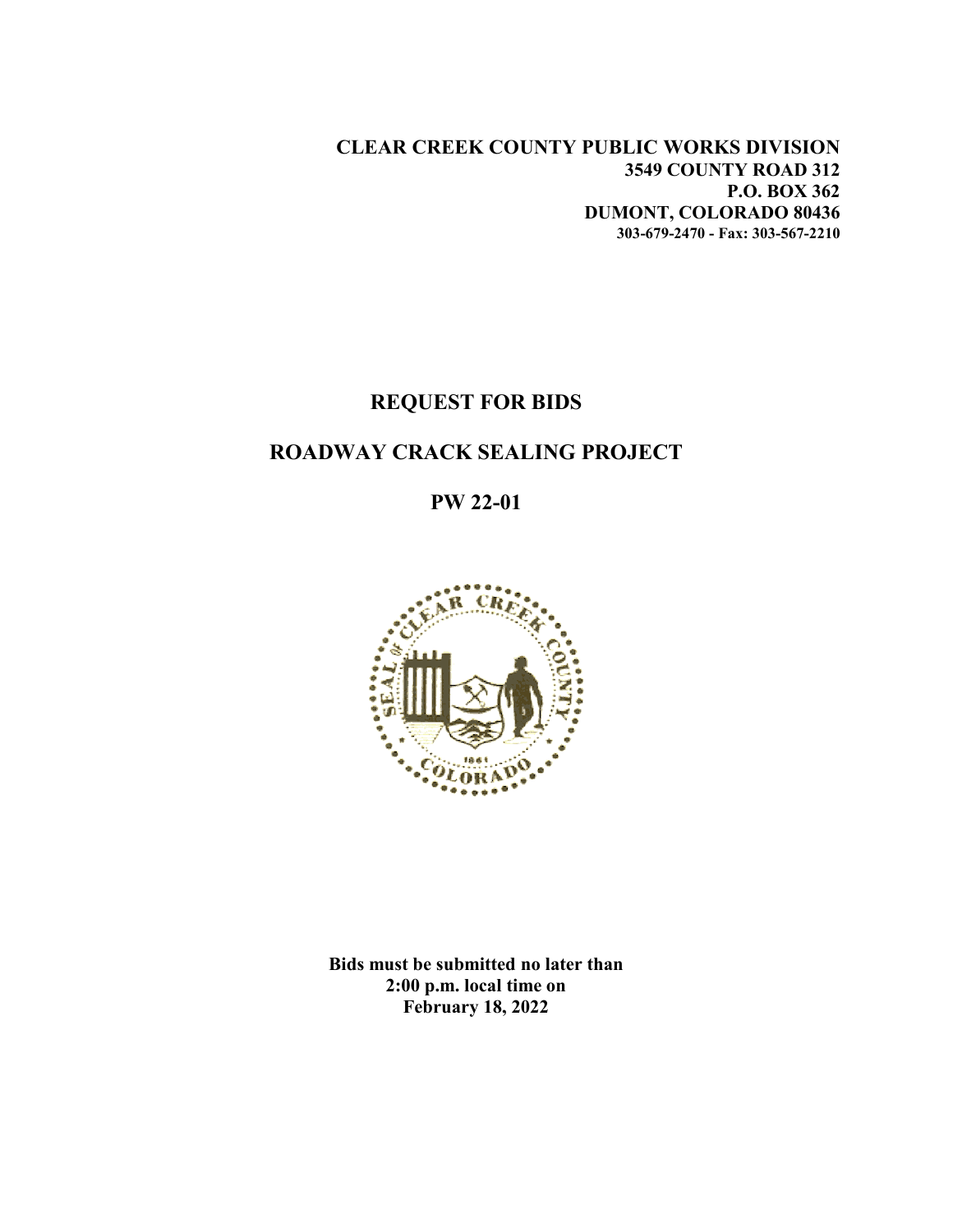### **TABLE OF CONTENTS**

## **DIVISION 0 – BIDDING REQUIREMENTS, CONTRACT FORMS AND CONDITIONS OF THE CONTRACT**

SECTION 00100 GENERAL INFORMATION TO BIDDERS SECTION 00101 STATEMENT OF BIDDER'S QUALIFICATIONS SECTION 00200 INSTRUCTIONS TO BIDDERS SECTION 00410 BID FORM AGREEMENT AND GENERAL CONDITIONS BID CERTIFICATION AND AFFIDAVIT OF NON-COLLUSION IMMIGRATION ADDENDUM

#### **DIVISION 1 – GENERAL REQUIREMENTS**

SECTION 01000 GENERAL INFORMATION SECTION 01110 SUMMARY OF WORK SECTION 01290 MEASUREMENT AND PAYMENT SECTION 01310 PROJECT MEETINGS SECTION 01340 SUBMITTALS SECTION 01510 TEMPORARY FACILITIES AND CONTROLS SECTION 01560 ENVIRONMENTAL PROTECTION AND SPECIAL CONTROLS SECTION 01600 MATERIALS AND EQUIPMENT SECTION 01601 JOB CONDITIONS SECTION 01720 FIELD ENGINEERING SECTION 01770 CLOSEOUT PROCEDURES

#### **DIVISION 2 – TECHNICAL SPECIFICATIONS**

SECTION 02000 REVISION TO CDOT SPECIFICATION – SECTION 408

#### **APPENDIX**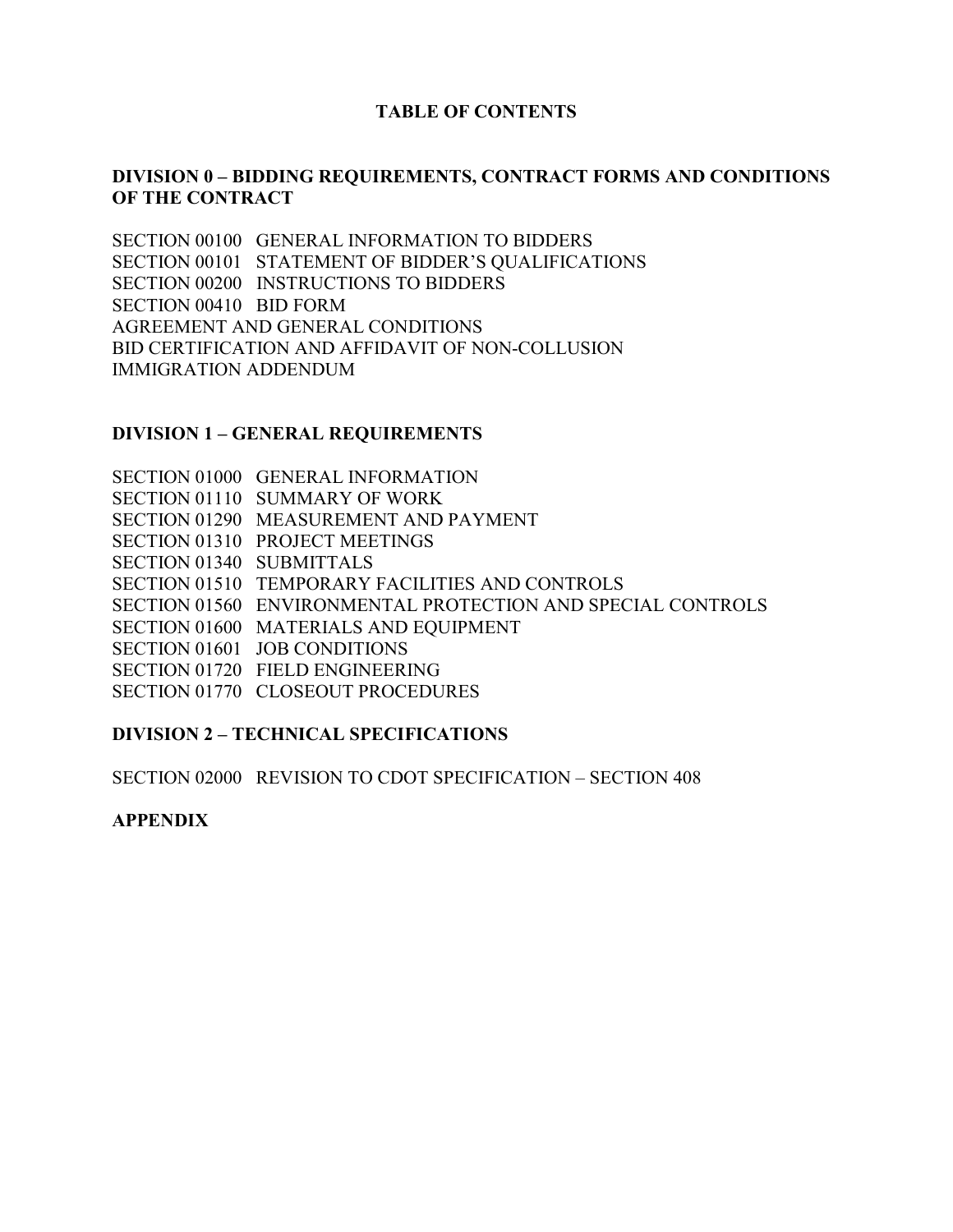# **DIVISION 0**

# **BIDDING REQUIREMENTS, CONTRACT FORMS AND CONDITIONS OF THE CONTRACT**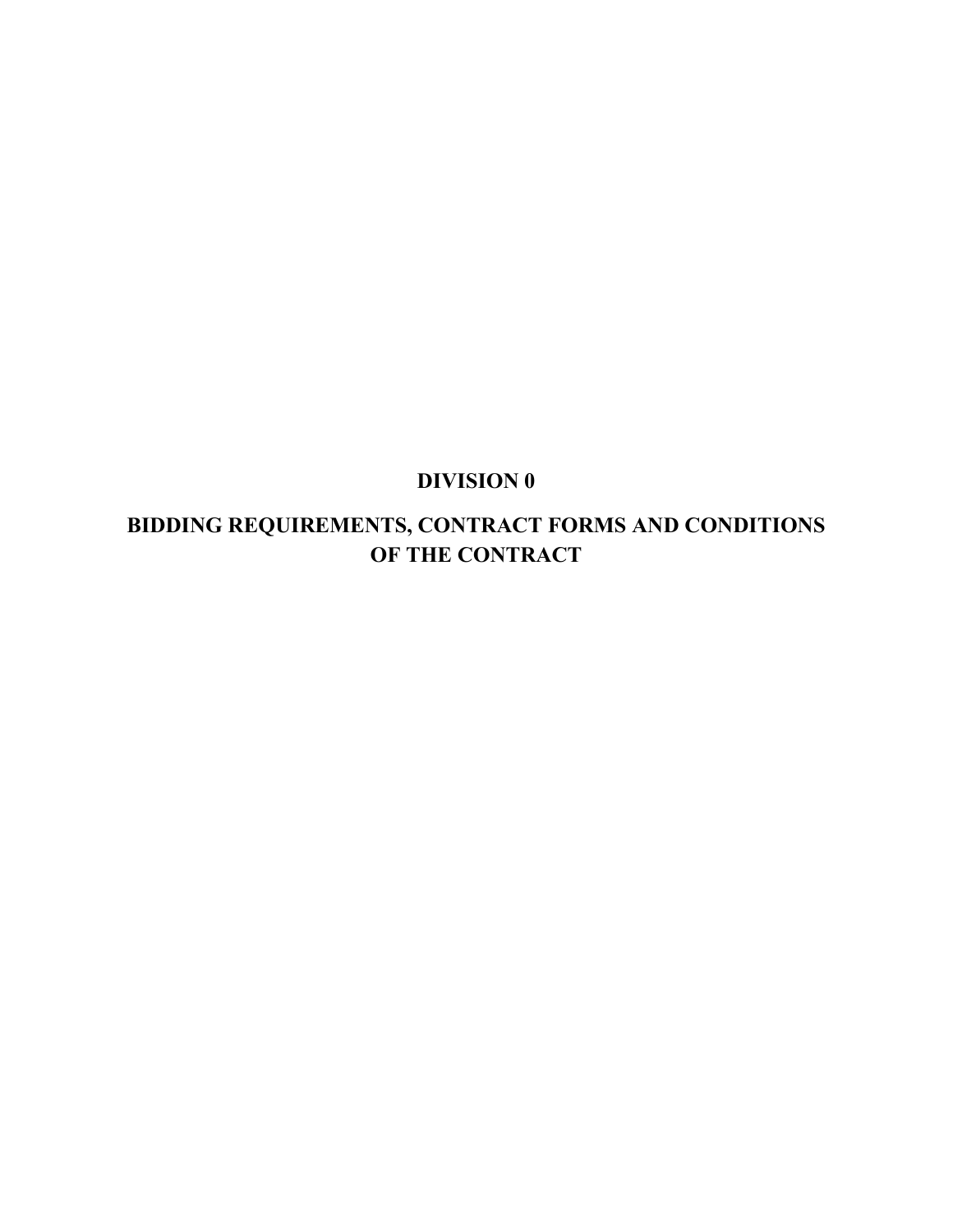#### **SECTION 00100 GENERAL INFORMATION TO BIDDERS**

#### **INTRODUCTION**

Notice is hereby given that the Clear Creek County Public Works Division – Road & Bridge Department is requesting bids for the 2022 Crack Sealing Program which includes approximately 32,500 pounds of crack sealing at various locations throughout the County. Locations of the work to be done are summarized below:

#### **1. Recreation Path (approx. 8 ft wide)**

a. Bakerville to Loveland Ski Area – 4 miles

#### **2. County Roads (approx. 18 to 24 ft wide) – Approx. 43.3 miles**

- a. Guanella Pass Road 13.1 miles (Georgetown city limit to county line)
- b. Alvarado Road 3.86 miles (County Rd. 308 to Georgetown city limit)
- c. Mill Creek Road 2.52 miles (County Rd. 308 to end of pavement)
- d. Fall River Road 1 mile (mile marker 4 to mile marker 5)
- e. Meadow View Drive 0.6 miles (Hyland Dr. to end of pavement)
- f. Hyland Drive 0.2 miles (Saddleback Dr. to Ponderosa Dr.)
- g. Ponderosa Drive 1.0 miles (Hyland Dr. to Hy-Vu Dr.)
- h. Saddleback Drive 0.9 miles (Elk Valley Dr. to Saddle Ridge Dr.)
- i. Squaw Pass Road 7.0 miles (County line to Squaw Mountain Tr.)
- j. Sinton Road 1.4 miles (Squaw Pass Rd. to Lodgepole Dr.)
- k. Witter Gulch Road 4.66 miles (Upper Bear Creek Rd. to Squaw Pass Rd.)
- l. Circle K Ranch Road 0.4 miles (Witter Gulch Rd. to King Murphy Elementary School)
- m. Stagecoach Blvd. 1.5 miles (County line to Witter Gulch Rd.)
- n. Greystone Road 0.9 miles (Stagecoach Blvd. to Witter Gulch Rd.)
- o. Upper Bear Creek Road 1.6 miles (Witter Gulch Rd. to Yankee Creek Rd.)
- p. Golden Willow Road 0.4 miles (Upper Bear Creek Rd. to Park Dr.)
- q. Yankee Creek Road 1.4 miles (Upper Bear Creek Rd. to Willow Creek Rd.)

#### **INFORMATION AVAILABLE TO BIDDERS**

Beginning January 26, 2022, Request for Bid (RFB) Documents can be found at the following designated website:

#### <https://co-clearcreekcounty2.civicplus.com/Bids.aspx?CatID=17>

A hard copy of the RFB may also be obtained at Public Works Department Administrative Office, 3549 Stanley Road (CR 312), in Dumont.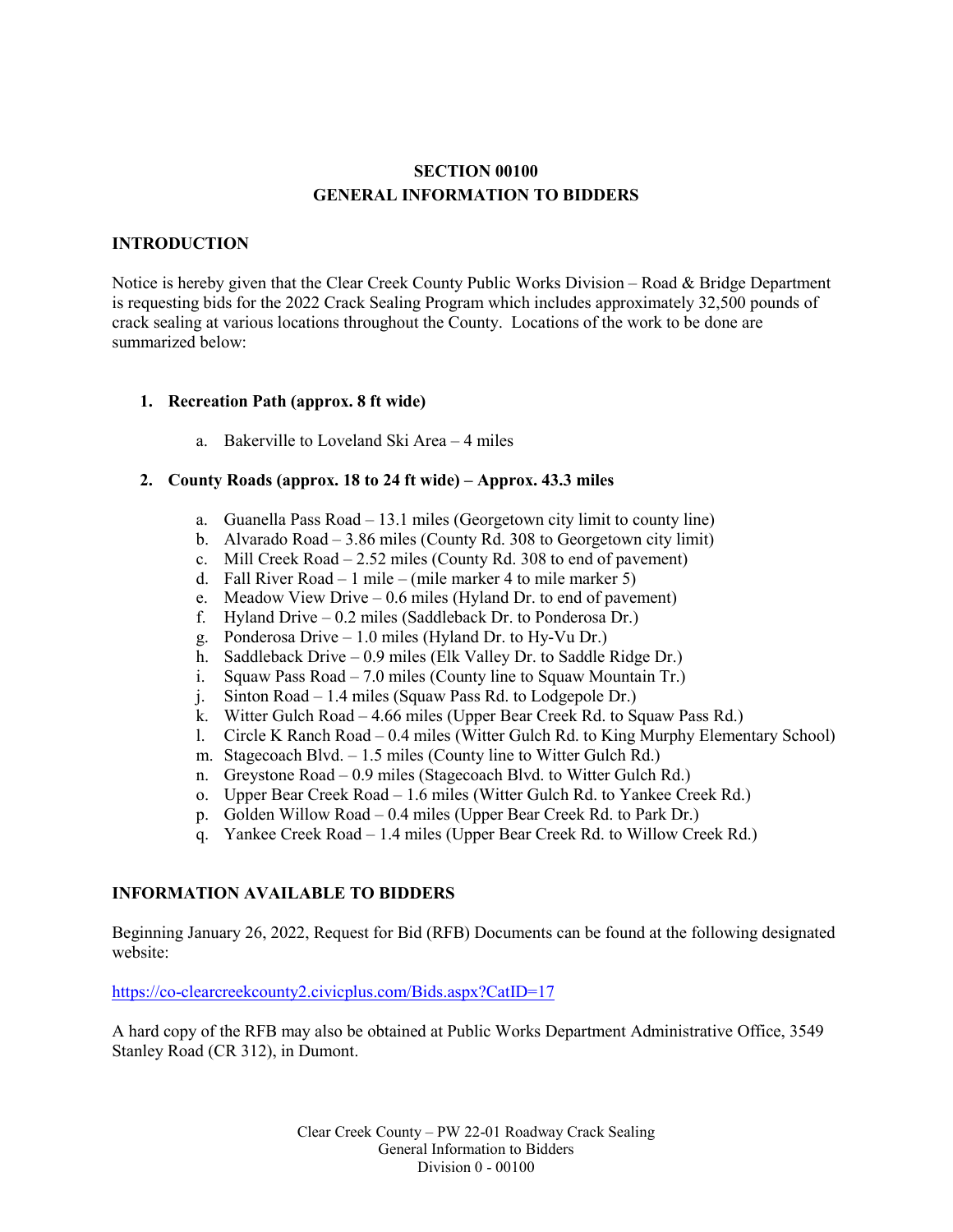#### **TIME SCHEDULE**

The County will endeavor to use the following timetable for the Bid Process through to the completion of construction:

| January 26, 2022  | Request for Bids publicly advertised and available to Bidders          |
|-------------------|------------------------------------------------------------------------|
| February 10, 2022 | Written inquiries due                                                  |
| February 15, 2022 | Responses to inquiries posted on the County's website                  |
| February 18,2022  | Bids received by 2:00 p.m. local time publicly open via Zoom:          |
|                   | https://zoom.us/j/97216922185?pwd=YXZiRU1rUWJ0S0tXMnpWYU<br>9XZVNLOT09 |
| February 28, 2022 | Anticipated Bid Award Date                                             |
| May 1, 2022       | <b>Issue Notice to Proceed</b>                                         |
| June 17, 2022     | Required completion of Bakerville to Loveland Trail                    |
| July 15, 2022     | <b>Final Completion Date</b>                                           |

#### **BID SUBMITTAL INFORMATION**

All Work shall be constructed in accordance with the plans, specifications and contract documents provided herein. All bids shall be made on bid forms furnished in the bidding documents*,* and must be enclosed in a sealed envelope and plainly identified and addressed to the Clear Creek County Public Works Division, Road and Bridge Department, 3549 County Road 312, P. O. Box 362, Dumont, Colorado 80436*.* Each bid shall be accompanied by bid security, in the form of a bid bond in the amount equal to five percent (5%) of the total amount of the Base Bid made payable to the County as security that, if awarded a contract by the County, the Bidder will enter into a contract at the prices bid and furnish the required performance and payment bonds and certificates of insurance. The bid bond may be forfeited, and the proceeds retained as penalty if the Bidder fails to execute a contract or file acceptable performance and payment bonds or provide an acceptable certificate of insurance as provided in the specifications. No bidder may withdraw a bid within ninety (90) days after the date set for opening bids.

The County reserves the right to reject any or all bids, to re-advertise for new bids and to waive informalities that may be in the best interests of the County.

#### **- END OF SECTION 00100 -**

Clear Creek County – PW 22-01 Roadway Crack Sealing General Information to Bidders Division 0 - 00100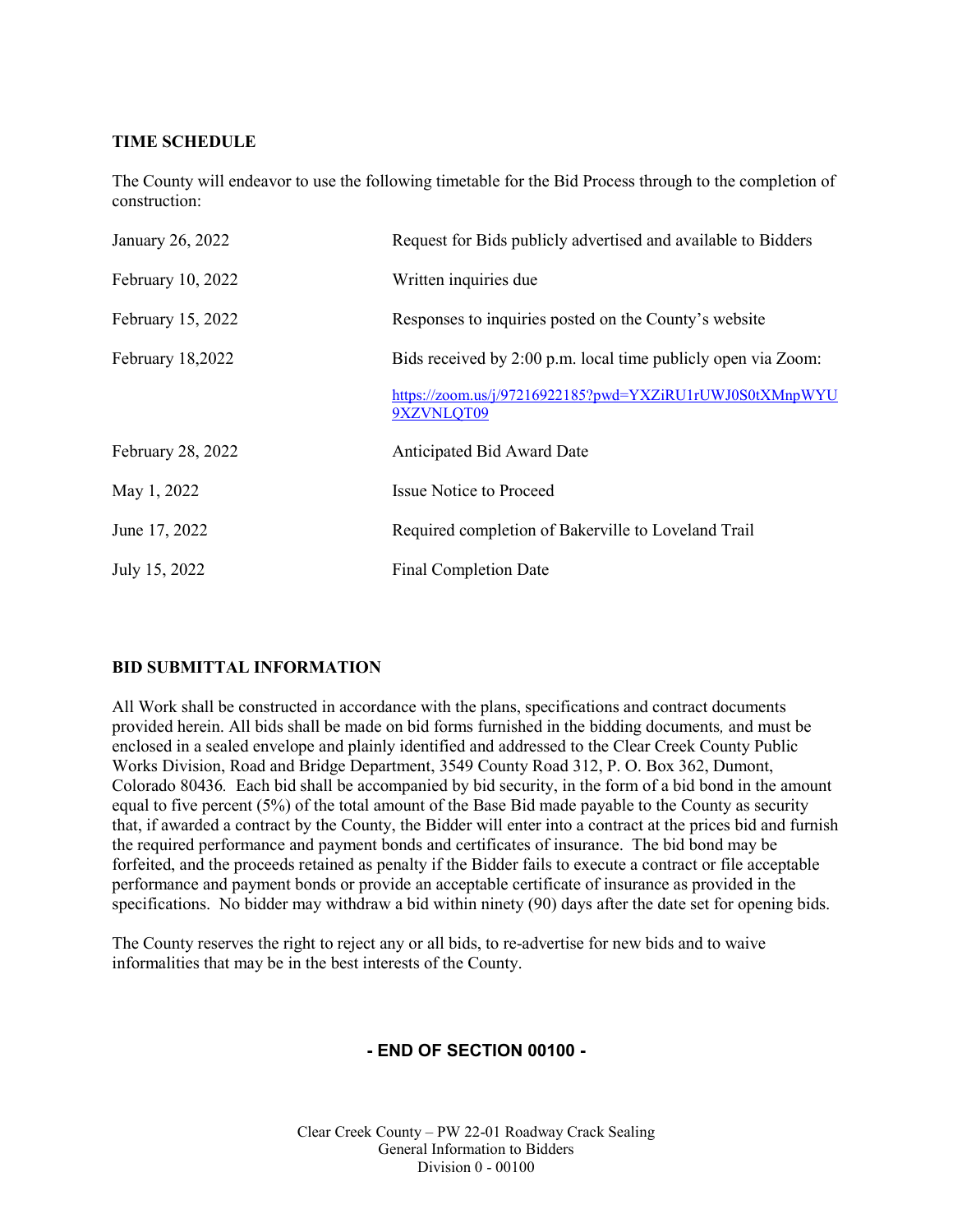## **SECTION 00101 STATEMENT OF BIDDER'S QUALIFICATONS**

All Contractors intending to submit a bid for the listed Project shall submit a full and complete written statement on this form sworn to by an authorized officer of the company. No bid will be accepted from any person who has not submitted the statement in the manner and place as set forth in this document.

The Owner will evaluate the statement and find the maker of the statement either qualified or unqualified. If not satisfied with the sufficiency of any answers contained in the statement, the bid may be rejected or disregarded.

#### **Project Information**

Project Name and Description: PW 22-01 Roadway Crack Sealing

Owner's Representative: Darin Vashaw, Public Works Technician

Owners Name: Clear Creek County, Colorado

Project Address: P.O. Box 362, 3549 Stanley Road (CR 312), Dumont CO 80436

#### **Contractor Information**

| Name of Organization: Name of Organization:                       |  |
|-------------------------------------------------------------------|--|
|                                                                   |  |
|                                                                   |  |
|                                                                   |  |
| Telephone Number: <u>Contract Community Community Fax Number:</u> |  |
| Email:                                                            |  |

 $\_$  , and the set of the set of the set of the set of the set of the set of the set of the set of the set of the set of the set of the set of the set of the set of the set of the set of the set of the set of the set of th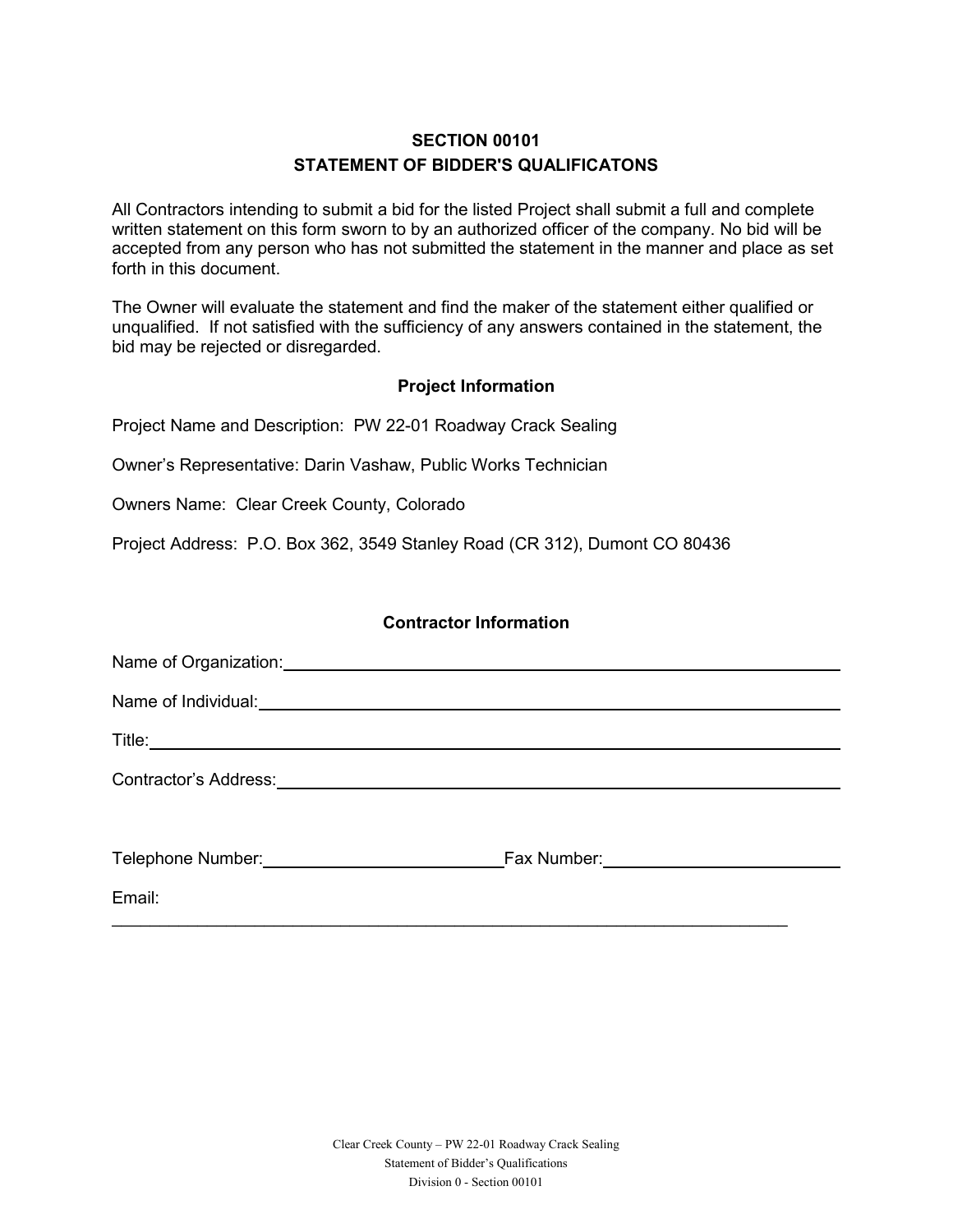#### **If contractor is a Corporation:**

Date and State of Organization: Date and State of Organization:

List of Executive Officers, Names and Titles:

#### **If contractor is a Partnership:**

Date and State of Organization: **Example 20** and State of Organization:

Name and Address and Form of Organization of Partnership:

Names and Addresses of Current General Partners:

#### **If contractor is a Joint Venture:**

Date and State of Organization: **Example 20** and the state of Organization:

Name and Address and Form of Organization of Joint Venture Partners:

#### **If contractor is a Sole Proprietorship \*:**

Name and Address of Owner or Owners:

Is Contractor an affiliate or associate of any other entity? Yes\_\_\_\_\_

If yes, show names and addresses of affiliated and associated companies:

\* NOTE: A Sole Proprietorship will be required to provide identification documents, proof of lawful residence in the US, and meet other requirements pursuant to §24-76.5-103, CRS.

#### **If contractor is a Limited Liability Company (LLC):**

Date and State of Organization: Date and State of Organization:

Name and Address of all Members and, separately, all Managing Members: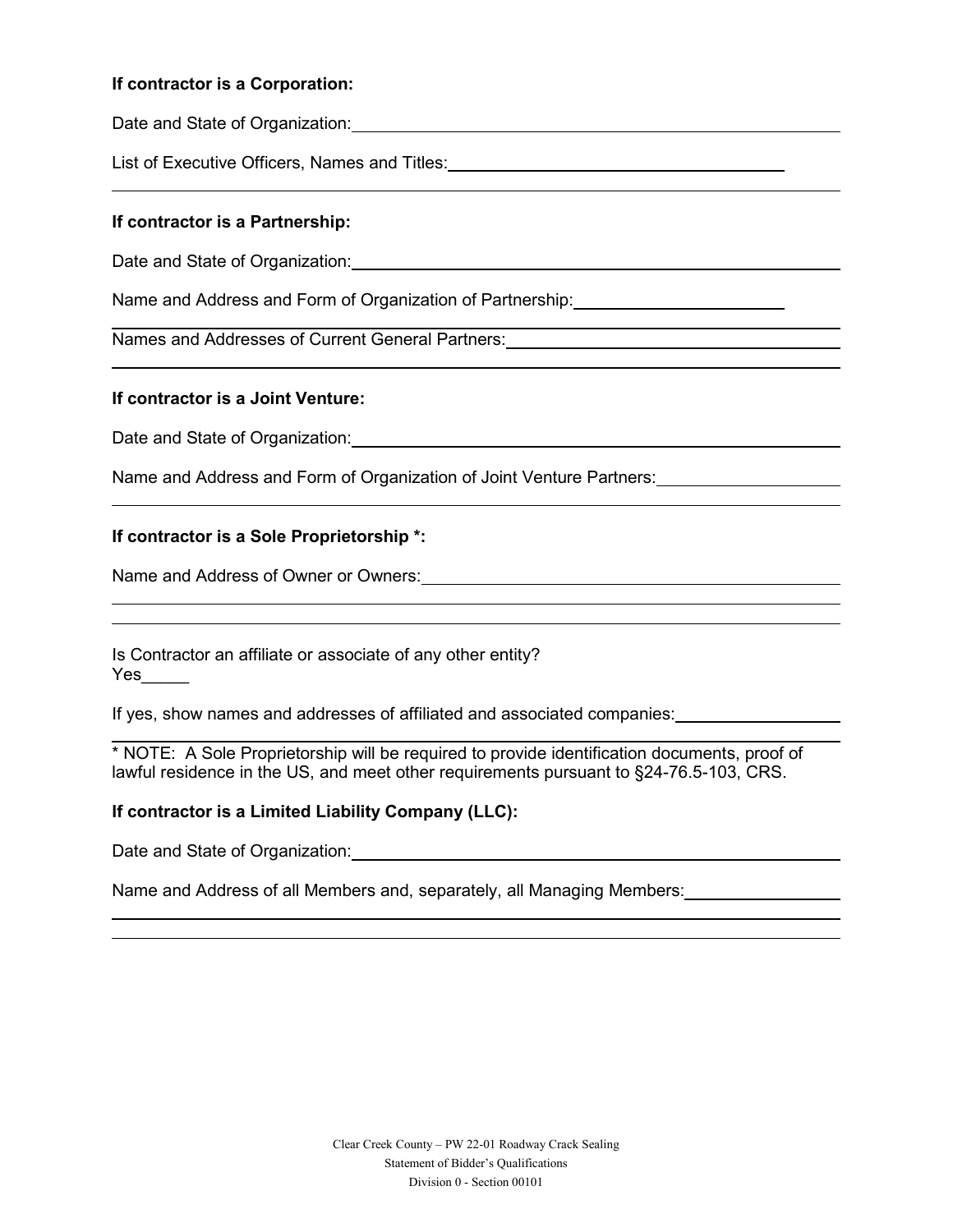#### **Experience, Performance and Capabilities**

- 1. On Attachment A or an equivalent attachment provide details of related construction experience of the principal individuals of your organization directly involved in construction activities. Include name, position, date started with your organization, experience in your organization, and previous experience.
- 2. On Attachment B or an equivalent attachment provide details of projects currently under construction by your organization. (If joint venture, list participants' projects separately.) Include name, location, description of project, owner, design engineer, contract price, percent completed, date of scheduled completion, reference/contact including address and phone numbers.
- 3. On Attachment C or an equivalent attachment list major related construction projects completed by your organization in the past five years. Include name, location, description of project, owner, design engineer, contract price, percent completed, date of scheduled completion, reference/contact including address and phone numbers.

Provide name of surety company along with agent's name, address and phone number:

 $\overline{\phantom{a}}$  , and the contribution of the contribution of the contribution of the contribution of the contribution of the contribution of the contribution of the contribution of the contribution of the contribution of the

- 4. Has your organization ever defaulted on a contract? Yes No If yes, provide details on an attachment.
- 5. Has the organization ever failed to complete any work awarded to you? Yes No If yes, provide details on an attachment.
- 6. Has any corporate officer, partner, joint venture participant or proprietor ever failed to complete a construction contract awarded to him or her in their own name or when acting as a principal of another organization? Yes No Mouss If yes, provide details on an attachment.
- 7. [Intentionally left blank.]
- 8. Does the organization have projects not listed on Attachment B which commenced within the past four (4) years and have not reached final completion? Yes No If yes, provide details on an attachment including Owner contact information.
- 9. State the general types of work performed by your company with your own work force.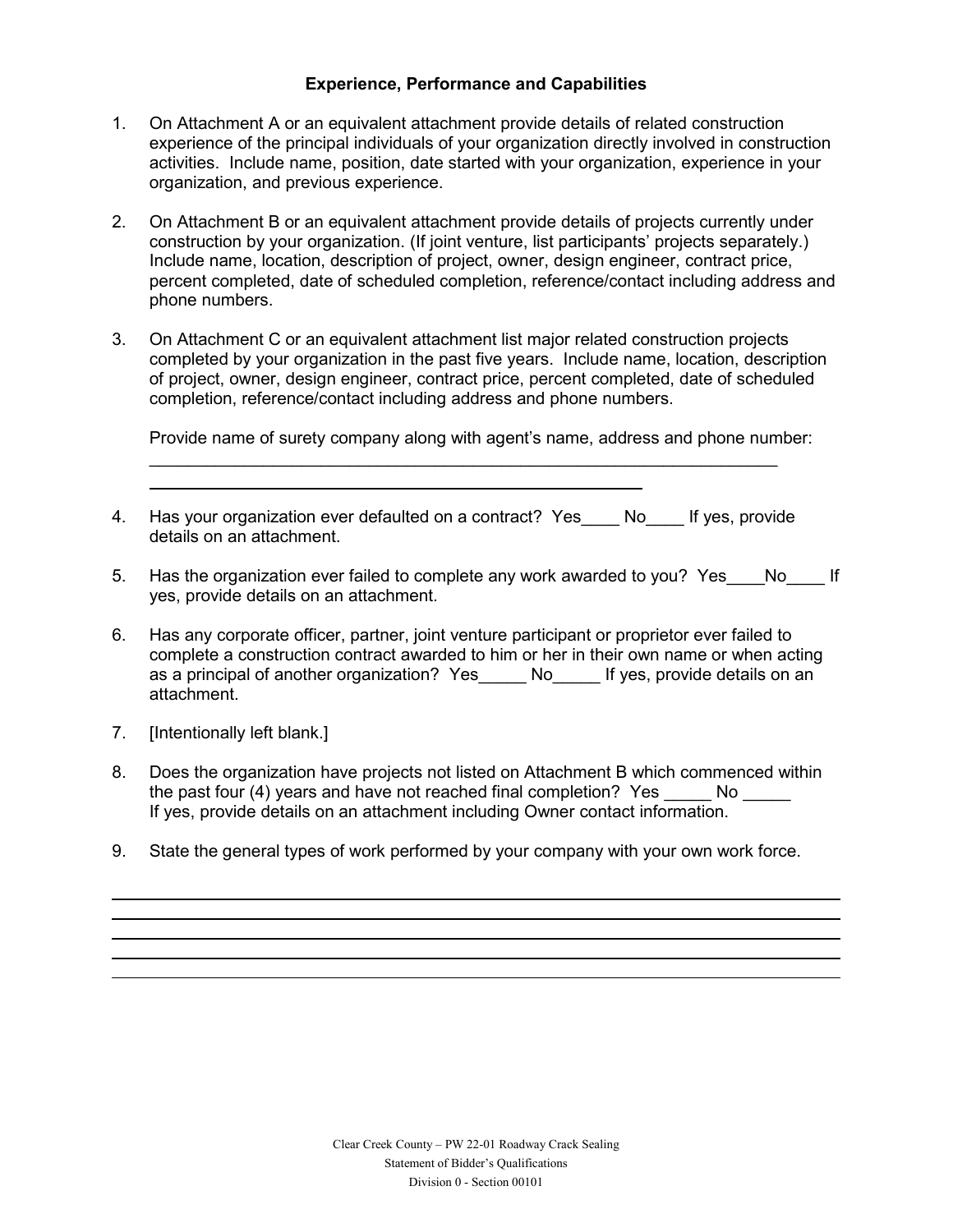- 10. Describe your organization's permanent safety program, and provide the name of the individual(s) who will be responsible for safety procedures on this project.
- 11. Provide the following information with respect to a Colorado financial institution familiar with your organization.

| Name of Institution: |  |  |  |
|----------------------|--|--|--|
| Address:             |  |  |  |
|                      |  |  |  |

| Account Manager:  |  |
|-------------------|--|
| Telephone Number: |  |

12. Indicate approximate total bonding capacity of your organization:

| $$500,000 - $2,000,000$    |
|----------------------------|
| $$2,000,000 - $5,000,000$  |
| \$5,000,000 - \$10,000,000 |

- 13. List all past, current and pending lawsuits, judgments or other litigation against the Company and its Officers.
- 14. Provide a signed bid certification and affidavit of Non-Collusion.

I hereby certify that the information submitted herewith, including in any attachments, is true to the best of my knowledge and belief.

| Dated at __________________________this _____________day of _____________________, 20____.                                                                                                                                           |  |  |
|--------------------------------------------------------------------------------------------------------------------------------------------------------------------------------------------------------------------------------------|--|--|
| Name of Organization: <u>contained a series of property and a series of property and a series of property and a series of the series of the series of the series of the series of the series of the series of the series of the </u> |  |  |
|                                                                                                                                                                                                                                      |  |  |
|                                                                                                                                                                                                                                      |  |  |
| Subscribed and Sworn before me this ___________ day of ________________________, 20                                                                                                                                                  |  |  |
| Notary Public: Notary Public:                                                                                                                                                                                                        |  |  |
| My Commission Expires: Manual Commission Expires:                                                                                                                                                                                    |  |  |

Seal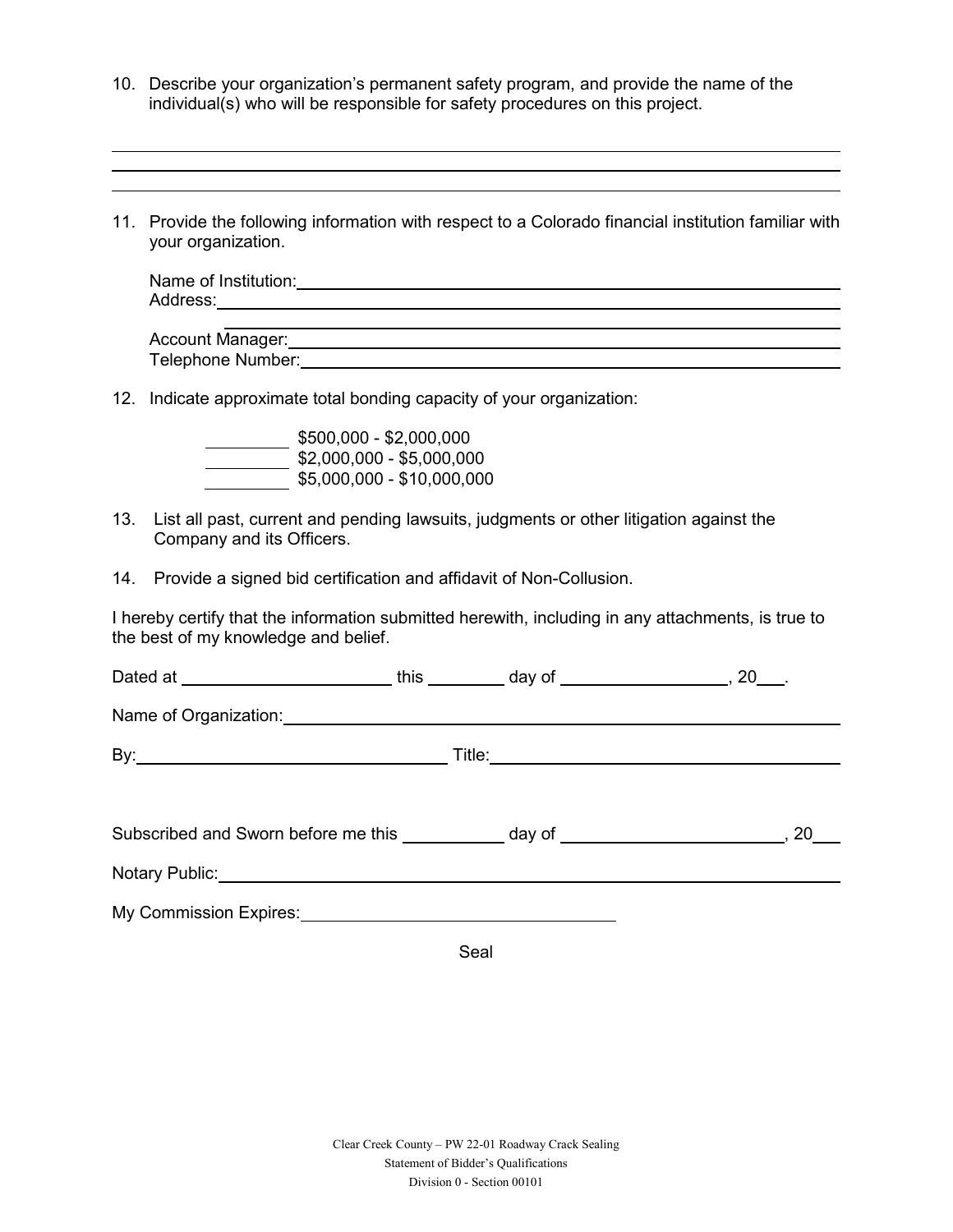## **Attachment A - Related Construction Experience of the Principal Individuals**

| Name | Position | Date Started with<br>Organization | Experience in Your<br>Organization | <b>Prior Positions and</b><br>Experience |
|------|----------|-----------------------------------|------------------------------------|------------------------------------------|
|      |          |                                   |                                    |                                          |
|      |          |                                   |                                    |                                          |
|      |          |                                   |                                    |                                          |
|      |          |                                   |                                    |                                          |
|      |          |                                   |                                    |                                          |
|      |          |                                   |                                    |                                          |
|      |          |                                   |                                    |                                          |
|      |          |                                   |                                    |                                          |
|      |          |                                   |                                    |                                          |
|      |          |                                   |                                    |                                          |
|      |          |                                   |                                    |                                          |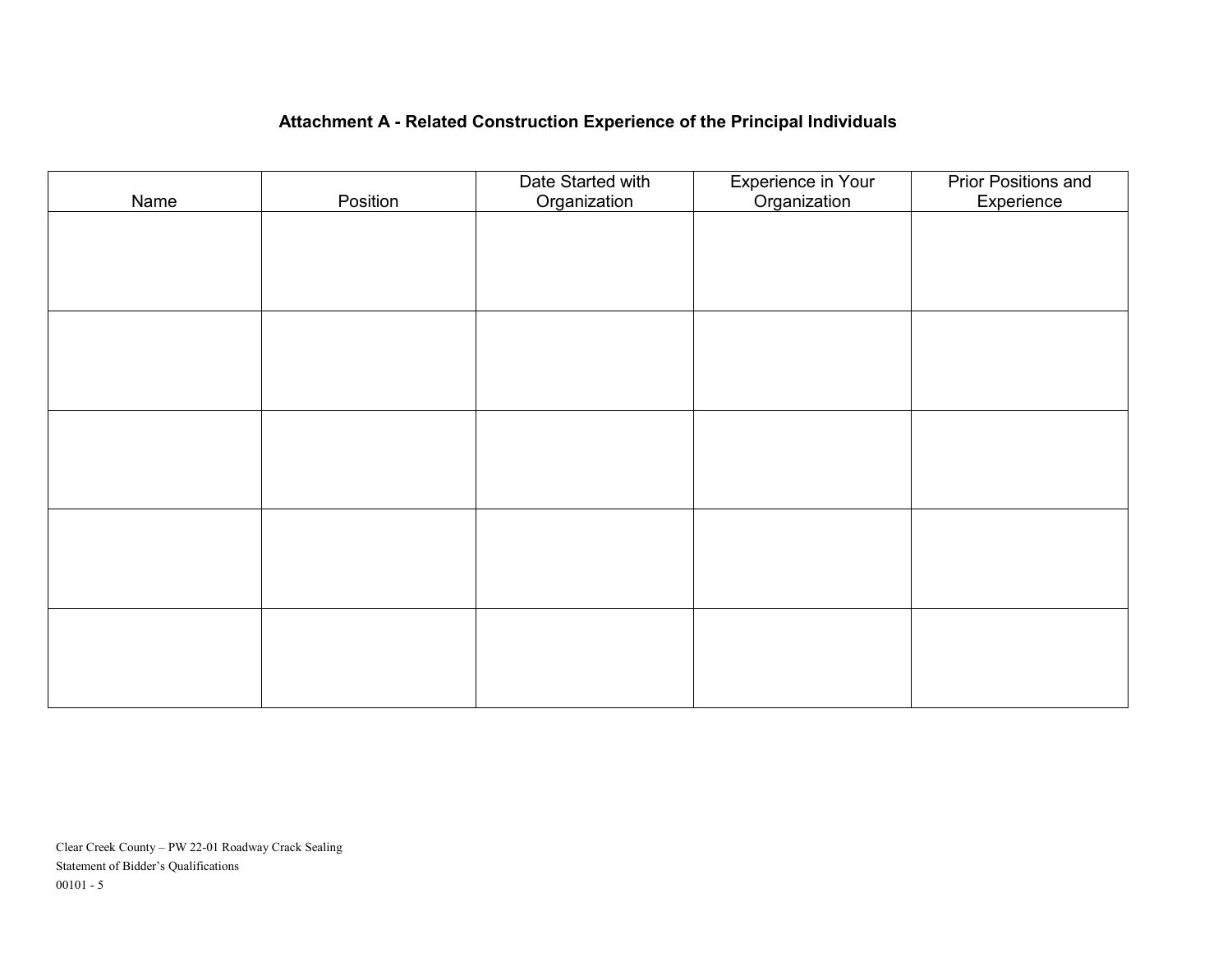## **Attachment B - Projects Currently Under Construction**

| Name, Location and<br>Description of Project | Owner's Name, Contact<br>Person, Address and Phone<br>Number | Design Engineer's Name,<br>Contact Person, Address and<br>Phone Number | <b>Contract Price</b> | Percent Complete and<br>Date of Scheduled<br>Completion |
|----------------------------------------------|--------------------------------------------------------------|------------------------------------------------------------------------|-----------------------|---------------------------------------------------------|
|                                              |                                                              |                                                                        |                       |                                                         |
|                                              |                                                              |                                                                        |                       |                                                         |
|                                              |                                                              |                                                                        |                       |                                                         |
|                                              |                                                              |                                                                        |                       |                                                         |
|                                              |                                                              |                                                                        |                       |                                                         |
|                                              |                                                              |                                                                        |                       |                                                         |
|                                              |                                                              |                                                                        |                       |                                                         |
|                                              |                                                              |                                                                        |                       |                                                         |
|                                              |                                                              |                                                                        |                       |                                                         |
|                                              |                                                              |                                                                        |                       |                                                         |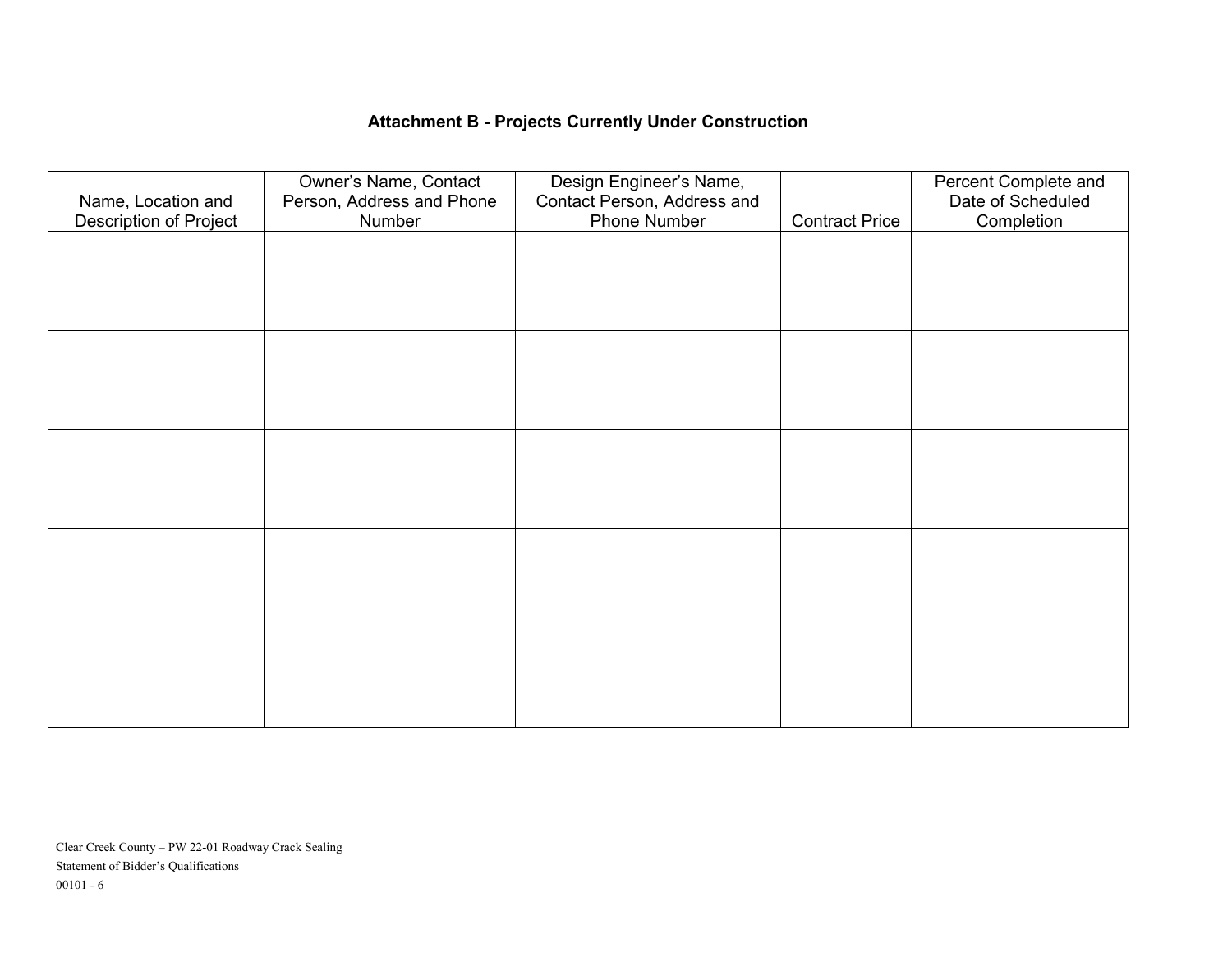## **Attachment C - Related Major Construction Projects Completed in Past 5 Years**

| Name, Location and<br><b>Description of Project</b> | Owner's Name, Contact<br>Person, Address and Phone<br>Number | Design Engineer's Name,<br><b>Contact Person, Address</b><br>and Phone Number | <b>Contract Price</b> | Date Completed |
|-----------------------------------------------------|--------------------------------------------------------------|-------------------------------------------------------------------------------|-----------------------|----------------|
|                                                     |                                                              |                                                                               |                       |                |
|                                                     |                                                              |                                                                               |                       |                |
|                                                     |                                                              |                                                                               |                       |                |
|                                                     |                                                              |                                                                               |                       |                |
|                                                     |                                                              |                                                                               |                       |                |
|                                                     |                                                              |                                                                               |                       |                |
|                                                     |                                                              |                                                                               |                       |                |
|                                                     |                                                              |                                                                               |                       |                |
|                                                     |                                                              |                                                                               |                       |                |
|                                                     |                                                              |                                                                               |                       |                |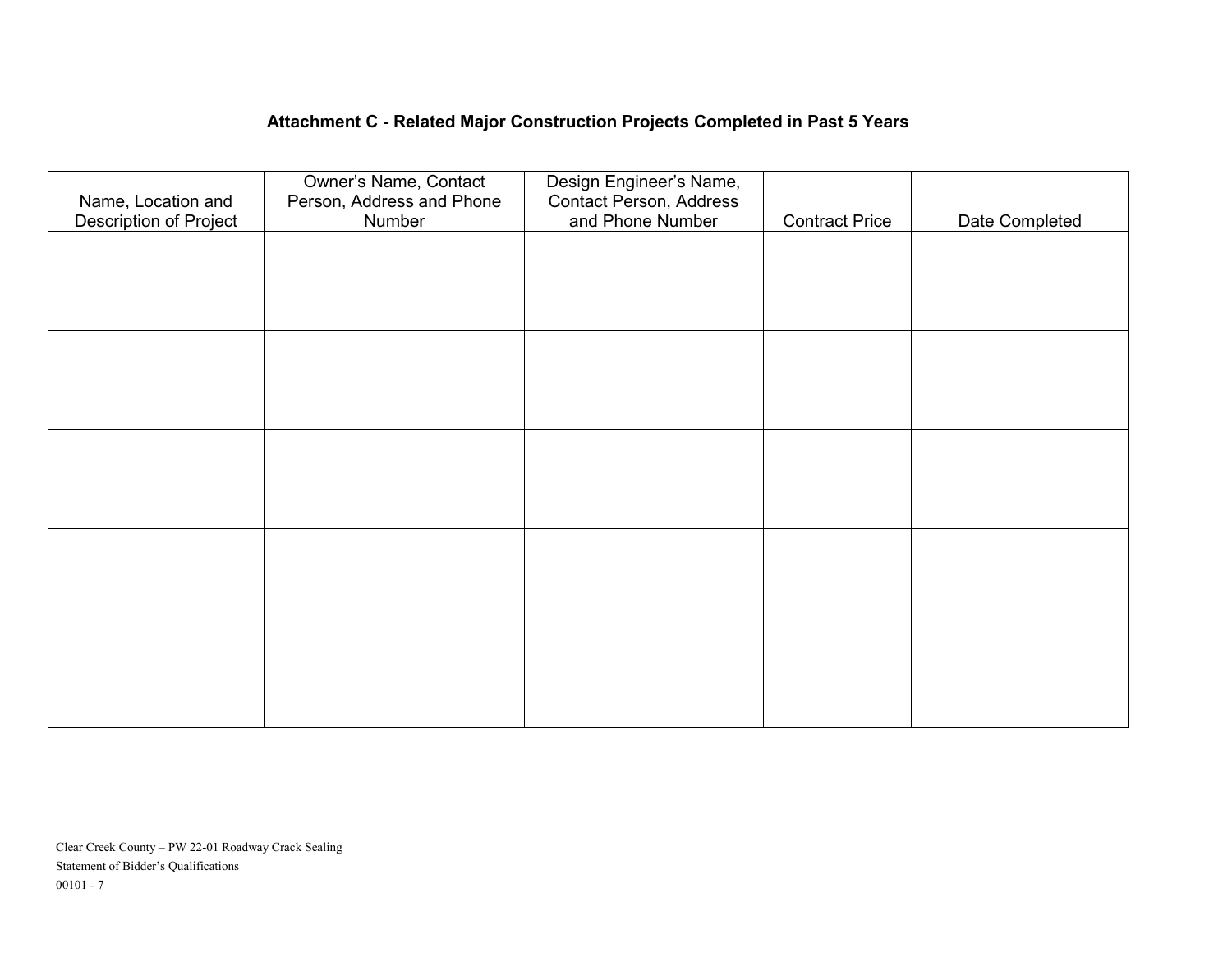## **SECTION 00200 INSTRUCTIONS TO BIDDERS**

#### ARTICLE 1 - Not applicable

#### ARTICLE 2 - COPIES OF BIDDING DOCUMENTS

- 2.1 Complete sets of the Bidding Documents in the number and for the sum, if any, stated in the Request for Bids may be obtained from Clear Creek County Public Works Division.
- 2.2 Owner, in making copies of Bidding Documents available on the terms stated in the General Information to Bidders, does so only for the purpose of obtaining Bids for the Work and does not confer a license or grant for any other use.

#### ARTICLE 3 - QUALIFICATIONS OF BIDDERS

3.1 To demonstrate Bidder's qualifications to perform the Work, the information listed in Section 00101 – Statement of Bidder's Qualifications shall be required to be submitted to the Owner in a separate envelope at the date and time of the Bid. The Owner will review submitted qualifications. Only bids received from Bidders providing qualifications shall be accepted.

#### ARTICLE 4 - EXAMINATION OF BIDDING DOCUMENTS, OTHER RELATED DATA, AND **SITES**

4.1 Underground Facilities

Information and data shown or indicated in the Bidding Documents with respect to existing Underground Facilities at or contiguous to the Sites is based upon information and data furnished to Owner by owners of such Underground Facilities, including Owner, or others.

- 4.2 On request, Owner will provide Bidder access to the Sites to conduct such examinations, investigations, explorations, tests, and studies as Bidder deems necessary for submission of a Bid. Bidder shall fill all holes and clean up and restore the Sites to its former condition upon completion of such explorations, investigations, tests, and studies. Bidder shall comply with all applicable laws and regulations relative to excavation and utility locates.
- 4.3 Pay attention to the Construction Plans to identify the general nature of other work that is to be performed at the Sites by Owner or others (such as utilities and other prime contractors) that relates to the Work contemplated by these Bidding Documents. On request, Owner will provide to each Bidder for examination access to or copies of Contract Documents (other than portions thereof related to price) for such other work.
- 4.4 It is the responsibility of each Bidder before submitting a Bid to address the following: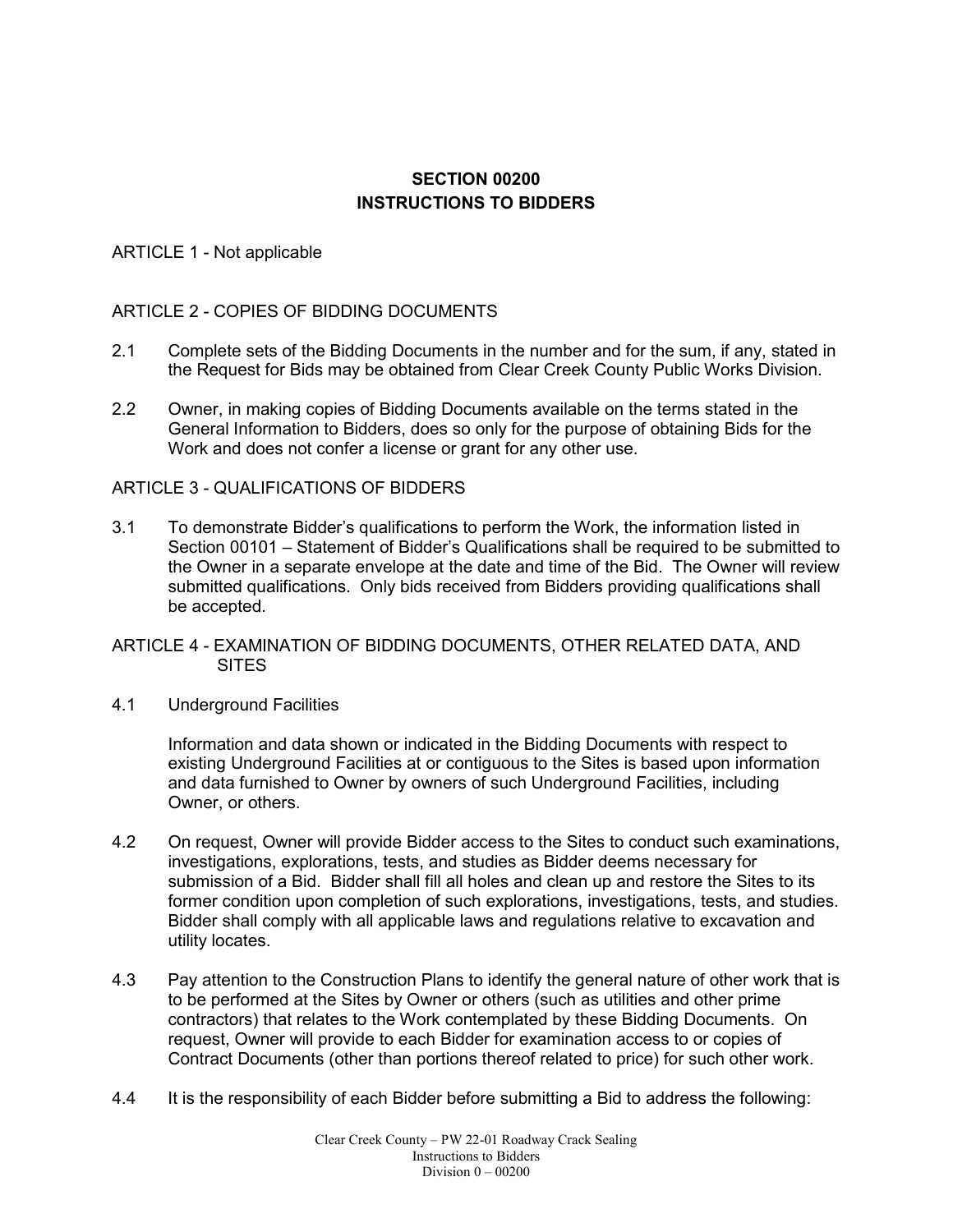- A. Examine and carefully study the Bidding Documents, the other related data identified in the Bidding Documents, and any Addenda;
- B. Visit the Sites and become familiar with and satisfy Bidder as to the general, local, and Sites conditions that may affect cost, progress, and performance of the Work;
- C. Become familiar with and satisfy Bidder as to all federal, state, and local laws and regulations that may affect cost, progress, and performance of the Work;
- D. Obtain and carefully study all additional or supplementary examinations, investigations, explorations, tests, studies, and data concerning conditions (surface, subsurface, and Underground Facilities) at or contiguous to the Sites which may affect cost, progress, or performance of the Work or which relate to any aspect of the means, methods, techniques, sequences, and procedures of construction to be employed by Bidder, including applying any specific means, methods, techniques, sequences, and procedures of construction expressly required by the Bidding Documents, and safety precautions and programs incident thereto;
- E. Agree at the time of submitting its Bid that no further examinations, investigations, explorations, tests, studies, or data are necessary for the determination of its Bid for performance of the Work at the price(s) bid and within the times and in accordance with the other terms and conditions of the Bidding Documents;
- F. Become aware of the general nature of the work to be performed by Owner and others at the Sites that relates to the Work as indicated in the Bidding Documents;
- G. Correlate the information known to Bidder, information and observations obtained from visits to the Sites, reports and drawings identified in the Bidding Documents, and all additional examinations, investigations, explorations, tests, studies, and data with the Bidding Documents;
- H. Promptly give Owner written notice of all conflicts, errors, ambiguities, or discrepancies that Bidder discovers in the Bidding Documents and confirm that the written resolution thereof by Owner is acceptable to Bidder; and
- I. Determine that the Bidding Documents are generally sufficient to indicate and convey understanding of all terms and conditions for the performance of the Work.
- 4.5 The submission of a Bid will constitute an incontrovertible representation by Bidder that Bidder has complied with every requirement of this Article 4, that without exception the Bid is premised upon performing and furnishing the Work required by the Bidding Documents and applying any specific means, methods, techniques, sequences, and procedures of construction that may be shown or indicated or expressly required by the Bidding Documents, that Bidder has given Owner written notice of all conflicts, errors, ambiguities, and discrepancies that Bidder has discovered in the Bidding Documents and the written resolutions thereof by Owner are acceptable to Bidder, and that the Bidding Documents are generally sufficient to indicate and convey understanding of all terms and conditions for performing and furnishing the Work.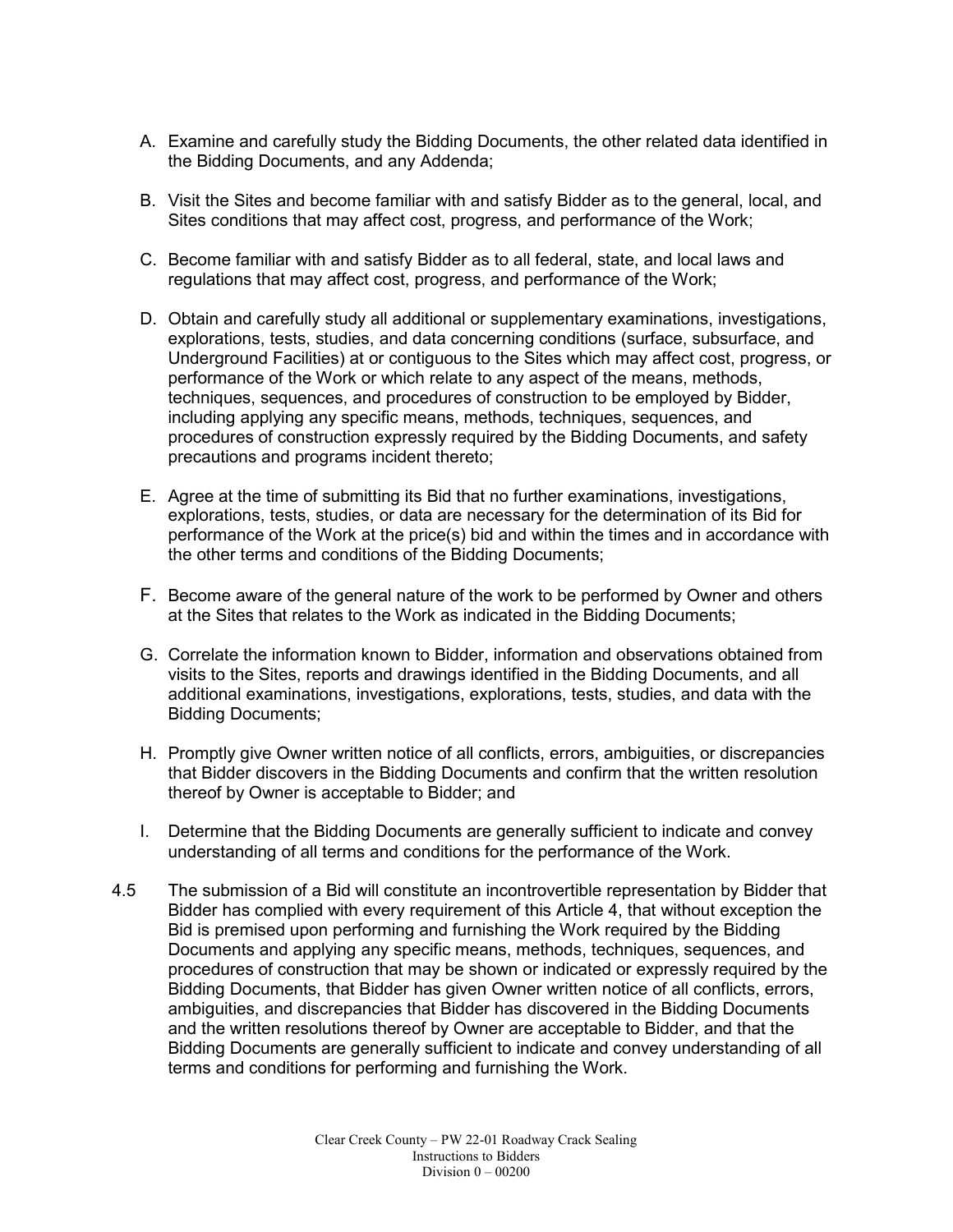4.6 When conflicts, errors, ambiguities or discrepancies are discovered in or between Contract Documents and/or other related documents, and when said conflicts, etc. have not been resolved through the interpretations by the Owner as described in paragraph 4.7., Bidder shall include in the Bid the greater quantity or better quality of Work, or compliance with the more stringent requirement resulting in a greater cost. Such greater cost shall be included in the Bid.

#### ARTICLE 5 - PRE-BID CONFERENCE

5.1 A Pre-Bid Conference will not be held for this project.

### ARTICLE 6 - SITES AND OTHER AREAS

6.1 The Sites are identified in the Bidding Documents. Easements for permanent structures or permanent changes in existing facilities are to be obtained and paid for by Owner unless otherwise provided in the Bidding Documents. All additional lands and access thereto required for temporary construction facilities, construction equipment, or storage of materials and equipment to be incorporated in the Work are to be obtained and paid for by Contractor.

### ARTICLE 7 - INTERPRETATIONS AND ADDENDA

- 7.1 All questions about the meaning or intent of the Bidding Documents are to be submitted to Owner in writing. Interpretations or clarifications considered necessary by Owner in response to such questions will be issued by Addenda posted to the County's website under the menu item "Bid Posting", "Public Works Division- Current Bid Postings", on the date as set forth in the Time Schedule. Questions received after the deadline for questions as set forth in the Time Schedule will not be answered. Only questions answered by Addenda will be binding. Oral and other interpretations or clarifications will be without legal effect.
- 7.2 Addenda may be issued to clarify, correct, or change the Bidding Documents as deemed advisable by Owner. Such Addenda will be issued on the County's website under the Bid Postings as previously referenced.

#### ARTICLE 8 - BID SECURITY

- 8.1 A Bid shall be accompanied by a Bid Security made payable to Owner in an amount of 5-percent (5%) of Bidder's maximum Base Bid price and in the form of a certified check, cashier's check, certified credit union share draft or a Bid bond issued by a surety company meeting the requirements of these documents.
- 8.2 The Bid security of the Successful Bidder will be retained until such Bidder has executed the Contract Documents, furnished the required contract security and met the other conditions of the Notice of Award, whereupon the Bid security will be returned. If the Successful Bidder fails to execute and deliver the Contract Documents and furnish the required contract security within 10 days after the Notice of Award, Owner may annul the Notice of Award and the Bid security of that Bidder will be forfeited. The Bid security of other Bidders whom Owner believes to have a reasonable chance of receiving the award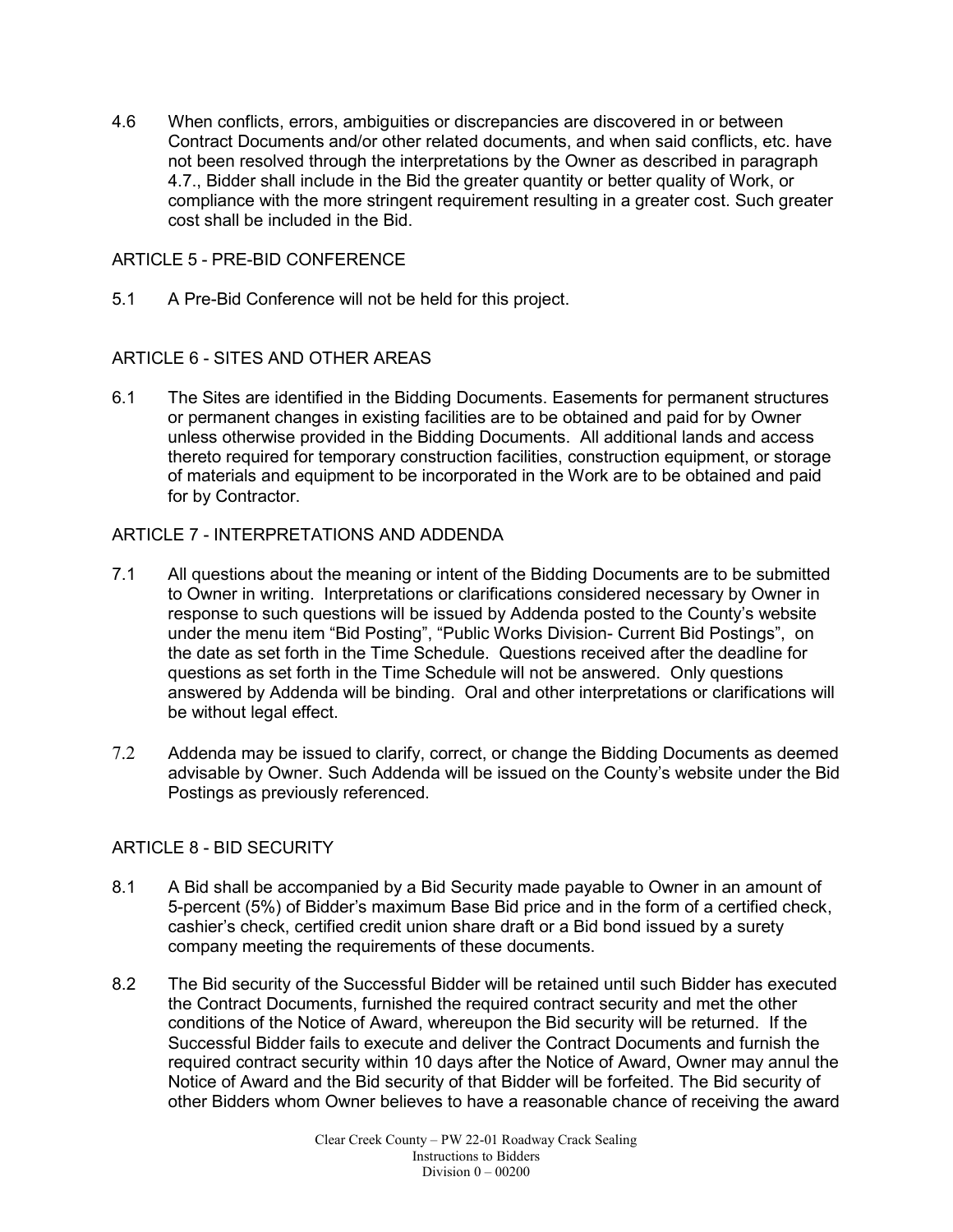may be retained by Owner until 10 days after the Agreement is executed, whereupon Bid security furnished by such Bidders will be returned.

8.3 Bid security of other Bidders whom Owner believes do not have a reasonable chance of receiving the award will be returned within seven days after the Bid opening.

#### ARTICLE 9 - CONTRACT TIMES

9.1 The number of days within which, or the dates by which the Work is to be completed and ready for final payment are set forth in the Agreement.

#### ARTICLE 10 - LIQUIDATED DAMAGES

10.1 Provisions for liquidated damages, if any, are set forth in the Agreement.

#### ARTICLE 11 - SUBSTITUTE AND "OR-EQUAL" ITEMS

11.1 The Contract, if awarded, will be on the basis of materials and equipment specified or described in the Bidding Documents without consideration of possible substitute or "orequal" items. Whenever it is specified or described in the Bidding Documents that a substitute or "or-equal" item of material or equipment may be furnished or used by Contractor if acceptable to Owner, application for such acceptance will not be considered by Owner until after the Agreement is executed.

#### ARTICLE 12 - SUBCONTRACTORS, SUPPLIERS, AND OTHERS

- 12.1 The Bidder shall submit with the Bid to Owner a list of Subcontractors, Suppliers, individuals, or entities proposed for those portions of the Work for which such identification is required. An experience statement with pertinent information regarding similar projects and other evidence of qualification for each such Subcontractor, Supplier, individual, or entity shall be supplied if requested by Owner. If Owner, after due investigation, has reasonable objection to any proposed Subcontractor, Supplier, individual, or entity, Owner may, before the Notice of Award is given, request apparent Successful Bidder to submit a substitute, in which case apparent Successful Bidder shall submit an acceptable substitute, Bidder's Bid price will be increased (or decreased) by the difference in cost occasioned by such substitution, and Owner may consider such price adjustment in evaluating Bids and making the Contract award.
- 12.2 If apparent Successful Bidder declines to make any such substitution, Owner may award the Contract to the next lowest Bidder that proposes to use acceptable Subcontractors, Suppliers, individuals, or entities. Declining to make requested substitutions will not constitute grounds for forfeiture of the Bid security of any Bidder. Any Subcontractor, Supplier, individual, or entity so listed and against which Owner makes no written objection prior to the giving of the Notice of Award will be deemed acceptable to Owner subject to revocation of such acceptance after the execution of the Agreement.
- 12.3 Contractor shall not be required to employ any Subcontractor, Supplier, individual, or entity against whom Contractor has reasonable objection.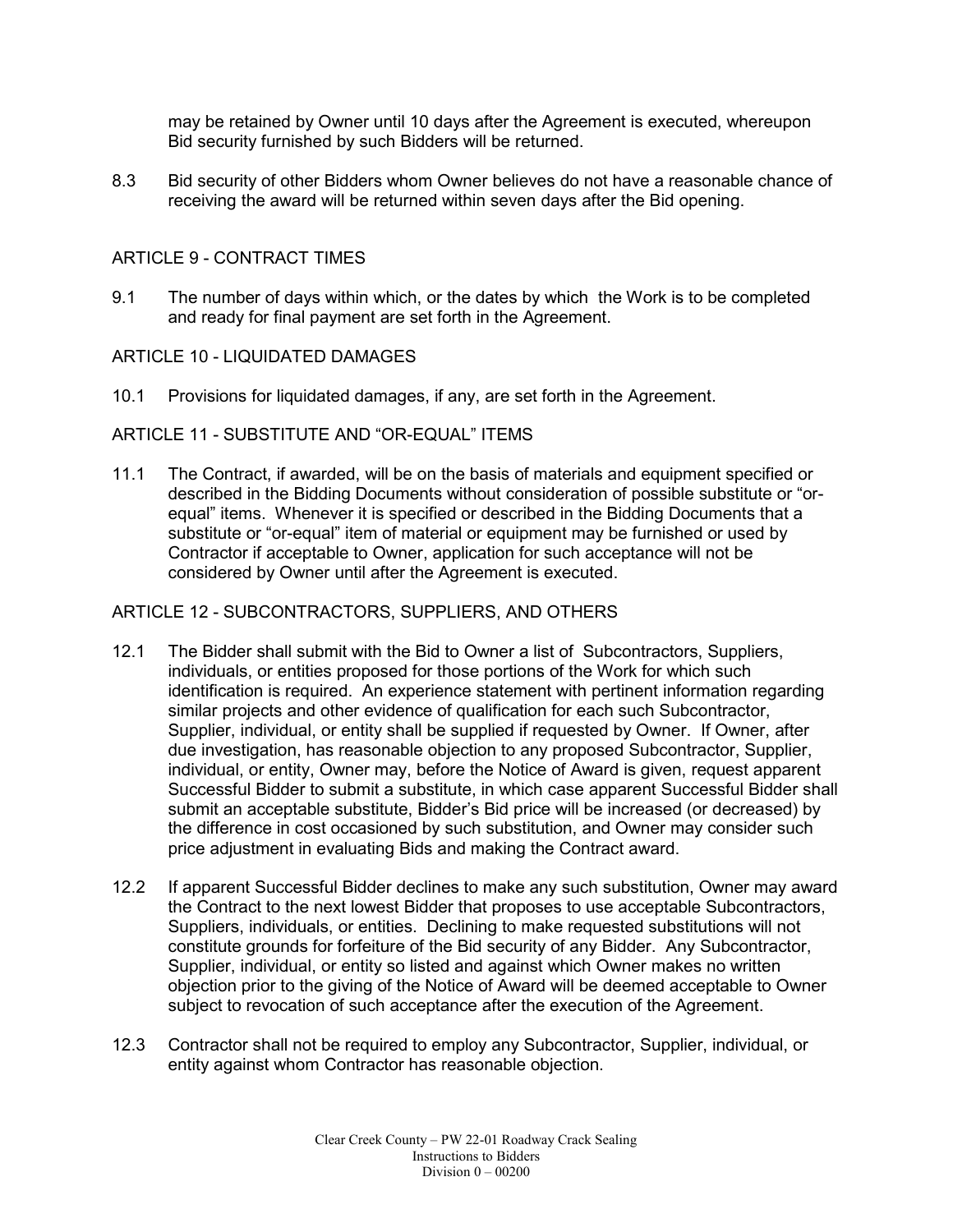12.4 Contractor must obtain Owner's approval prior to adding, deleting, or changing any Subcontractors after the award.

#### ARTICLE 13 - PREPARATION OF BID

- 13.1 The Bid Form is included with the Bidding Documents. Additional copies may be obtained from Owner.
- 13.2 All blanks on the Bid Form shall be completed by printing in ink or by typewriter and the Bid signed in ink. Erasures or alterations shall be initialed in ink by the person signing the Bid Form. A Bid price shall be indicated for each Bid item, alternative, and unit price item listed therein, or the words "No Bid," "No Change," or "Not Applicable" entered.
- 13.3 A Bid by a corporation shall be executed in the corporate name by the president or a vice-president or other corporate officer accompanied by evidence of authority to sign. The corporate seal shall be affixed and attested by the secretary or an assistant secretary. The corporate address and state of incorporation shall be shown below the signature.
- 13.4 A Bid by a partnership shall be executed in the partnership name and signed by a partner (whose title must appear under the signature), accompanied by evidence of authority to sign. The official address of the partnership shall be shown below the signature.
- 13.5 A Bid by a limited liability company shall be executed in the name of the firm by a member and accompanied by evidence of authority to sign. The State of formation of the firm and the official address of the firm shall be shown below the signature.
- 13.6 A Bid by an individual shall show the Bidder's name and official address.
- 13.7 A Bid by a joint venture shall be executed by each joint venturer in the manner indicated on the Bid Form. The official address of the joint venture shall be shown below the signature.
- 13.8 All names shall be typed or printed in ink below the signatures.
- 13.9 The Bid shall contain an acknowledgment of receipt of all Addenda, the numbers of which shall be filled in on the Bid Form.
- 13.10 The address and telephone number for communications regarding the Bid shall be shown.
- 13.11 The Bid shall contain evidence of Bidder's authority and qualification to do business in the State of Colorado or covenant to obtain such qualification prior to award of the **Contract**

ARTICLE 14 - BASIS OF BID; COMPARISON OF BIDS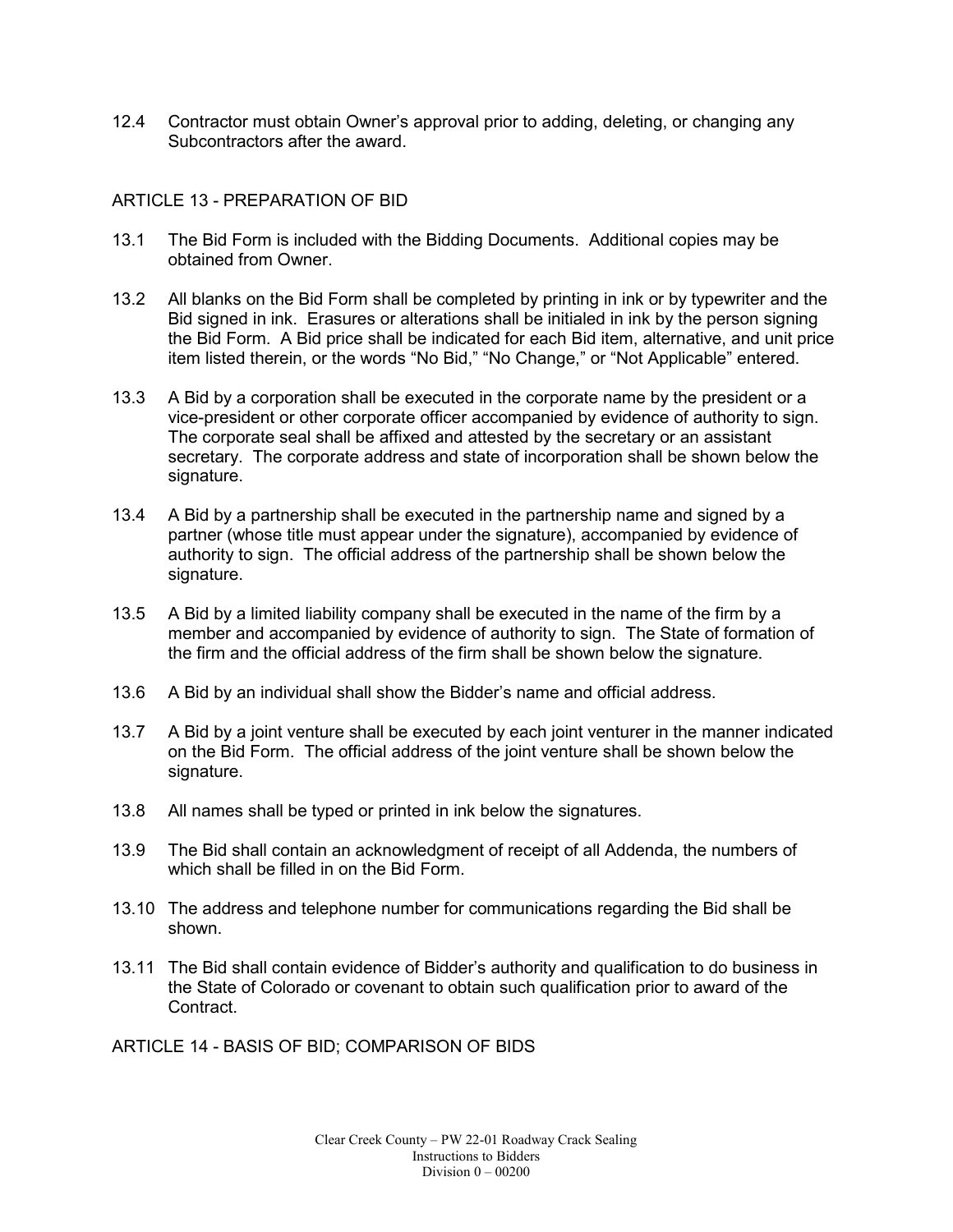- 14.1 Unit Price/Lump Sum Basis
	- A. Bidders shall submit a Bid on a unit price/lump sum basis as set forth in the Bid Form.

B. Change Orders shall be in accordance with the unit prices as set forth in the Bid Form, to determine additions or deductions. For add-ons not included in the original Bid Schedule a maximum limit for determining overhead and profit for material and equipment shall not exceed cost plus 15-percent. Subcontractor markup shall not exceed 5-percent.

#### ARTICLE 15 - SUBMITTAL OF BID

- 15.1 With each copy of the Bidding Documents, a Bidder is furnished one separate unbound copy of the Bid Form, and Bid Bond. The unbound copy of the Bid Form is to be completed and submitted with the Bid security and the following documents:
	- A. Section 00101 Statement of Bidder's Qualifications.
	- B. Section 00440 Tabulation of Subcontractors and Suppliers.
	- C. Immigration Addendum
	- D. Bid Certification and Affidavit of Non-Collusion

One (1) original Bid Form shall be submitted no later than the date and time prescribed and at the place indicated in the Request for Bids and shall be enclosed in an opaque sealed envelope plainly marked with the Project title (and, if applicable, the designated portion of the Project for which the Bid is submitted), including the Bid security and other required documents. If a Bid is sent by mail or other delivery system, the sealed envelope containing the Bid shall be enclosed in a separate envelope plainly marked on the outside with the notation *"PW 22-01 Roadway Crack Sealing" - BID* ENCLOSED. A mailed Bid shall be addressed to the Public Works Division Director, Clear Creek County Public Works Division, P.O. Box 362, 3549 Stanley Road (CR 312), Dumont Colorado 80436. Faxed and e-mailed bids are not acceptable.

#### ARTICLE 16 - MODIFICATION AND WITHDRAWAL OF BID

16.1 A Bid may be modified or withdrawn by an appropriate document duly executed in the manner that a Bid must be executed and delivered to the place where Bids are to be submitted prior to the date and time for the opening of Bids.

.

#### ARTICLE 17 - OPENING OF BIDS

17.1 Bids will be opened at the time and place indicated in the Request for Bids and Advertisement or Invitation to Bid and, unless obviously non-responsive, read aloud publicly. An abstract of the amounts of the base Bids and major alternates, if any, will be made available to Bidders after the opening of Bids.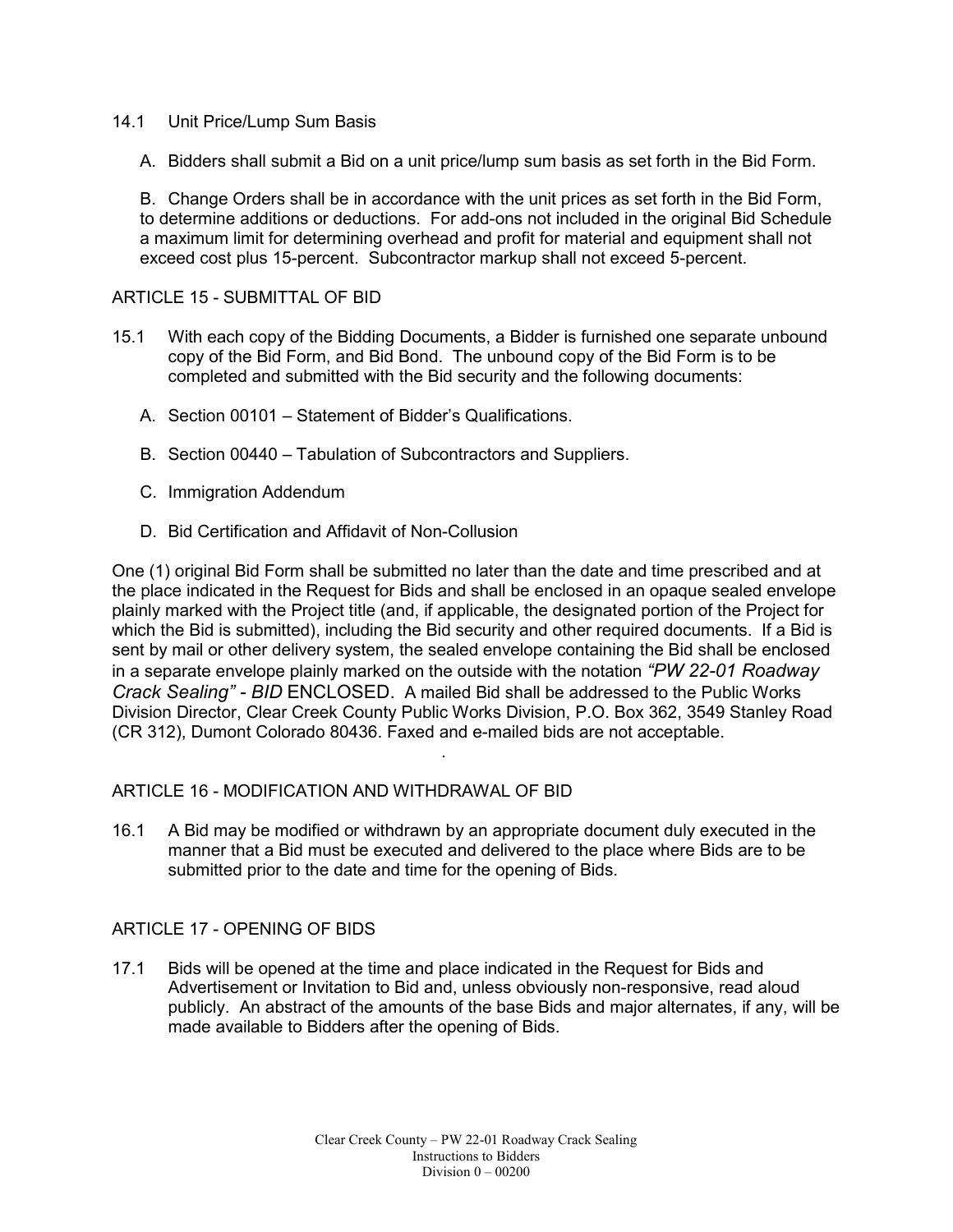### ARTICLE 18 - BIDS TO REMAIN SUBJECT TO ACCEPTANCE

18.1 All Bids will remain subject to acceptance for the period of time stated in the Bid Form, but Owner may, in its sole discretion, release any Bid and return the Bid security prior to the end of this period.

#### ARTICLE 19 - EVALUATION OF BIDS AND AWARD OF CONTRACT

- 19.1 Owner reserves the right to reject any or all Bids, including without limitation, nonconforming, nonresponsive, unbalanced, or conditional Bids. Owner further reserves the right to reject the Bid of any Bidder whom it finds, after reasonable inquiry and evaluation, to not be responsible. Owner may also reject the Bid of any Bidder if Owner believes that it would not be in the best interest of the Project to make an award to that Bidder. Owner also reserves the right to waive all informalities not involving price, time, or changes in the Work and to negotiate contract terms with the Successful Bidder.
- 19.2 More than one Bid for the same Work from an individual or entity under the same or different names will not be considered. Reasonable grounds for believing that any Bidder has an interest in more than one Bid for the Work may be cause for disqualification of that Bidder and the rejection of all Bids in which that Bidder has an interest.
- 19.3 In evaluating Bids, Owner will consider whether or not the Bids comply with the prescribed requirements, and such alternates, unit prices and other data, as may be requested in the Bid Form or prior to the Notice of Award.
- 19.4 In evaluating Bidders, Owner will consider the qualifications of Bidders and may consider the qualifications and experience of Subcontractors, Suppliers, and other individuals or entities proposed for those portions of the Work for which the identity of Subcontractors, Suppliers, and other individuals or entities must be submitted as provided in the Supplementary Conditions.
- 19.5 Owner may conduct such investigations as Owner deems necessary to establish the responsibility, qualifications, and financial ability of Bidders, proposed Subcontractors, Suppliers, individuals, or entities to perform the Work in accordance with the Contract Documents.
- 19.6 If the Contract is to be awarded, Owner will award the Contract to the lowest responsible responsive Bidder whose Bid is in the best interests of the Project.

#### ARTICLE 20 - CONTRACT SECURITY AND INSURANCE

20.1 When the Successful Bidder delivers the executed Agreement to Owner, it shall be accompanied by such bonds, certificates of insurance and other Exhibits as listed in the Agreement.

ARTICLE 21 - SIGNING OF AGREEMENT

21.1 When Owner gives a Notice of Award to the Successful Bidder, it shall be accompanied by the required number of unsigned counterparts of the Agreement with the other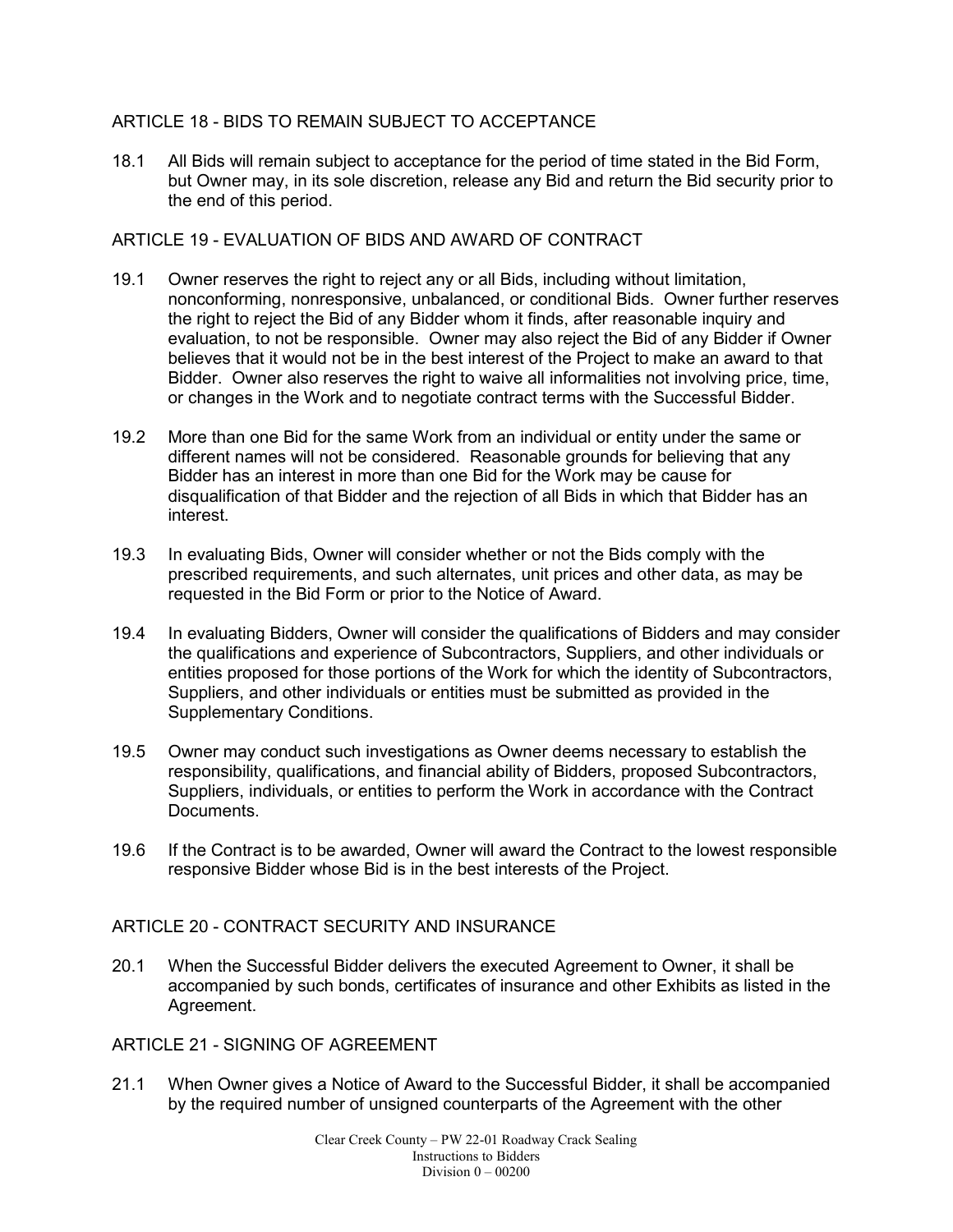Contract Documents which are identified in the Agreement as attached thereto. Within 10 days thereafter, Successful Bidder shall sign and deliver the required number of counterparts of the Agreement and attached documents to Owner.

## ARTICLE 22 - PREVAILING WAGES

22.1 Provisions for paying Prevailing Wages, if any, are set forth in the Supplementary Conditions.

**- END SECTION 00200-**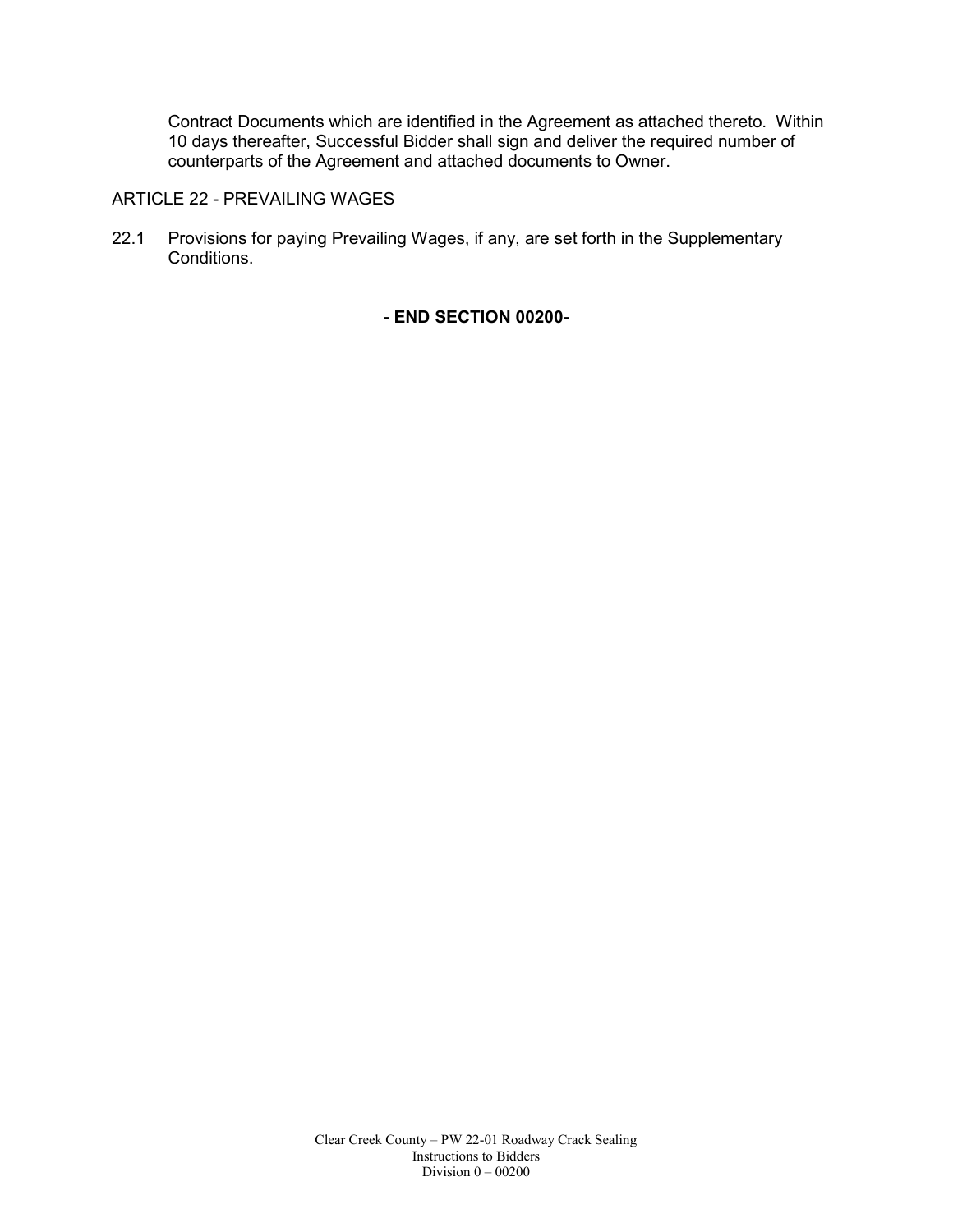Name of Firm Submitting Bid

# **SECTION 00410 BID FORM**

Clear Creek County – PW 22-01 Roadway Crack Sealing

## ARTICLE 1 - BID RECIPIENT

1.1 This Bid Is Submitted To:

Darin Vashaw, Public Works Technician Clear Creek County R&B Department P.O. Box 362 3549 Stanley Road (CR 312) Dumont, Colorado 80436

1.2 The undersigned bidder proposes and agrees, if this bid is accepted, to enter into an agreement with owner in the form included in the bidding documents to perform all work as specified or indicated in the bidding documents for the prices and within the times indicated in this bid and in accordance with the other terms and conditions of the bidding documents.

#### ARTICLE 2 - BIDDER'S ACKNOWLEDGEMENTS

2.1 Bidder accepts all of the terms and conditions of the instructions to bidders, including without limitation those dealing with the disposition of bid security. This bid will remain subject to acceptance for 90 days after the bid opening, or for such longer period of time that bidder may agree to in writing upon request of owner.

### ARTICLE 3 - BIDDER'S REPRESENTATIONS

- 3.1 In Submitting This Bid, Bidder Represents That**:**
	- A. Bidder has examined and carefully studied the Bidding Documents, the other related data identified in the Bidding Documents, and the following Addenda, receipt of which is hereby acknowledged.

| Addendum No. | <b>Addendum Date</b> |
|--------------|----------------------|
|              |                      |
|              |                      |
|              |                      |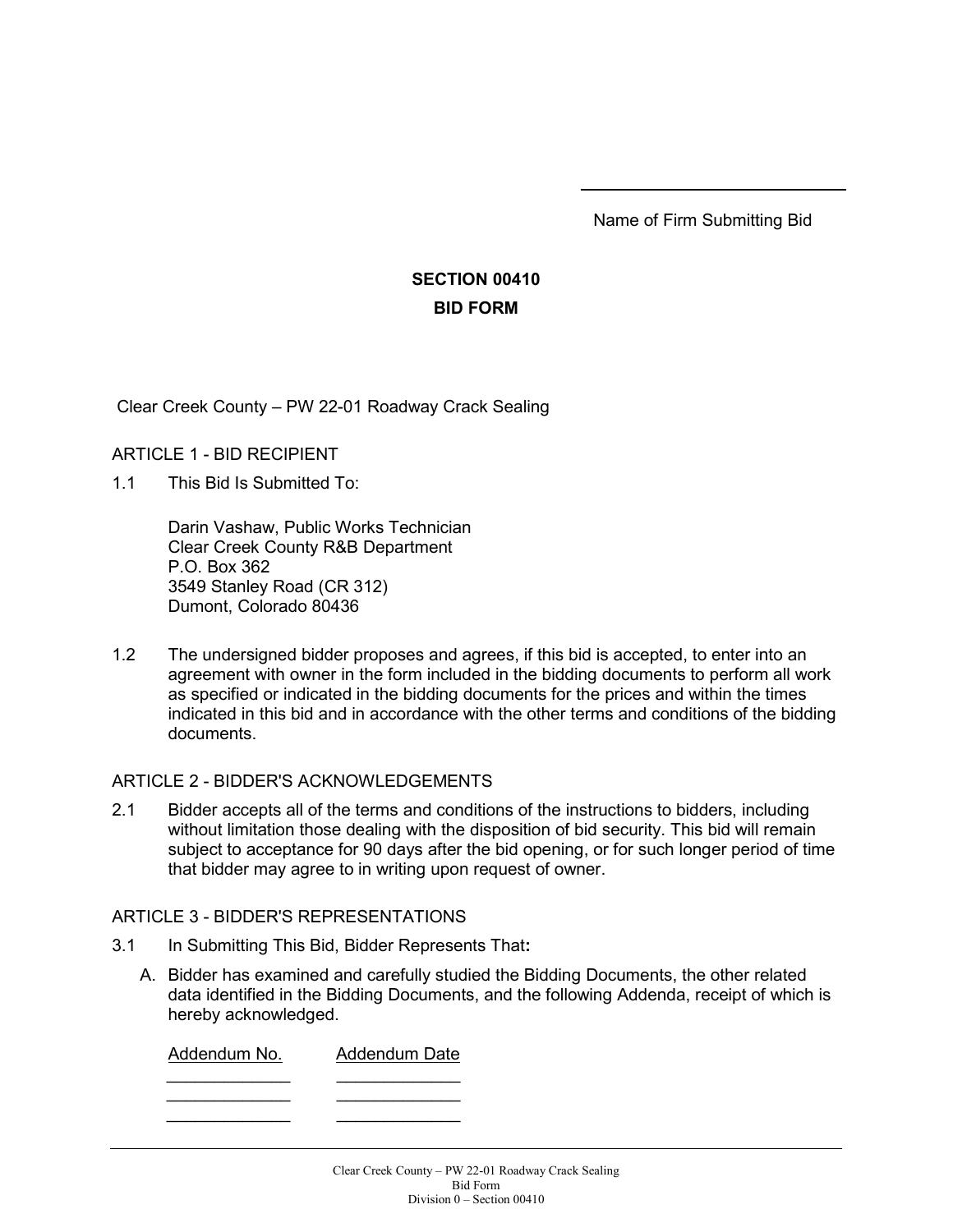- B. Bidder has visited the Sites and become familiar with and is satisfied as to the general, local and Sites conditions that may affect cost, progress, and performance of the Work.
- C. Bidder is familiar with and is satisfied as to all federal, state and local laws and regulations that may affect cost, progress and performance of the Work.
- D. If applicable, Bidder has carefully studied all reports of explorations and tests of subsurface conditions at or contiguous to the Sites and all drawings of physical conditions in or relating to existing surface or subsurface structures at or contiguous to the Sites (except Underground Facilities) which have been identified in Special Conditions.
- E. Bidder has obtained and carefully studied all additional or supplementary examinations, investigations, explorations, tests, studies and data concerning conditions (surface, subsurface and Underground Facilities) at or contiguous to the Sites which may affect cost, progress, or performance of the Work or which relate to any aspect of the means, methods, techniques, sequences, and procedures of construction to be employed by Bidder, including applying the specific means, methods, techniques, sequences, and procedures of construction expressly required by the Bidding Documents to be employed by Bidder, and safety precautions and programs incident thereto.
- F. Bidder does not consider that any further examinations, investigations, explorations, tests, studies, or data are necessary for the determination of this Bid for performance of the Work at the price(s) bid and within the times and in accordance with the other terms and conditions of the Bidding Documents.
- G. Bidder is aware of the general nature of work to be performed by Owner and others at the Sites that relates to the Work as indicated in the Bidding Documents.
- H. Bidder has correlated the information known to Bidder, information and observations obtained from visits to the Sites, reports and drawings identified in the Bidding Documents, and all additional examinations, investigations, explorations, tests, studies, and data with the Bidding Documents.
- I. Bidder has given Owner written notice of all conflicts, errors, ambiguities, or discrepancies that Bidder has discovered in the Bidding Documents, and the written resolution thereof is acceptable to Bidder, and/or the greater quality or quantity resulting in the greater cost for any conflicts, errors, ambiguities, or discrepancies not resolved by Owner prior to submitting this Bid.
- J. The Bidding Documents are generally sufficient to indicate and convey understanding of all terms and conditions for the performance of the Work for which this Bid is submitted.
- K. Bidder has examined and carefully prepared the proposal from the Bidding Documents and has checked the same in detail before submitting this Bid.
- L. Bidder will submit written evidence of its authority to do business in the state where the Project is located not later than the date of its execution of the Agreement.

Bidder agrees to waive any claim it has or may have against the Owner arising out of or in connection with the administration, evaluation or recommendation of the Bid.

## ARTICLE 4 - FURTHER REPRESENTATIONS

- 4.1 Bidder further represents that:
	- A. This Bid is genuine and not made in the interest of or on behalf of any undisclosed individual or entity and is not submitted in conformity with any agreement or rules of any group, association, organization or corporation;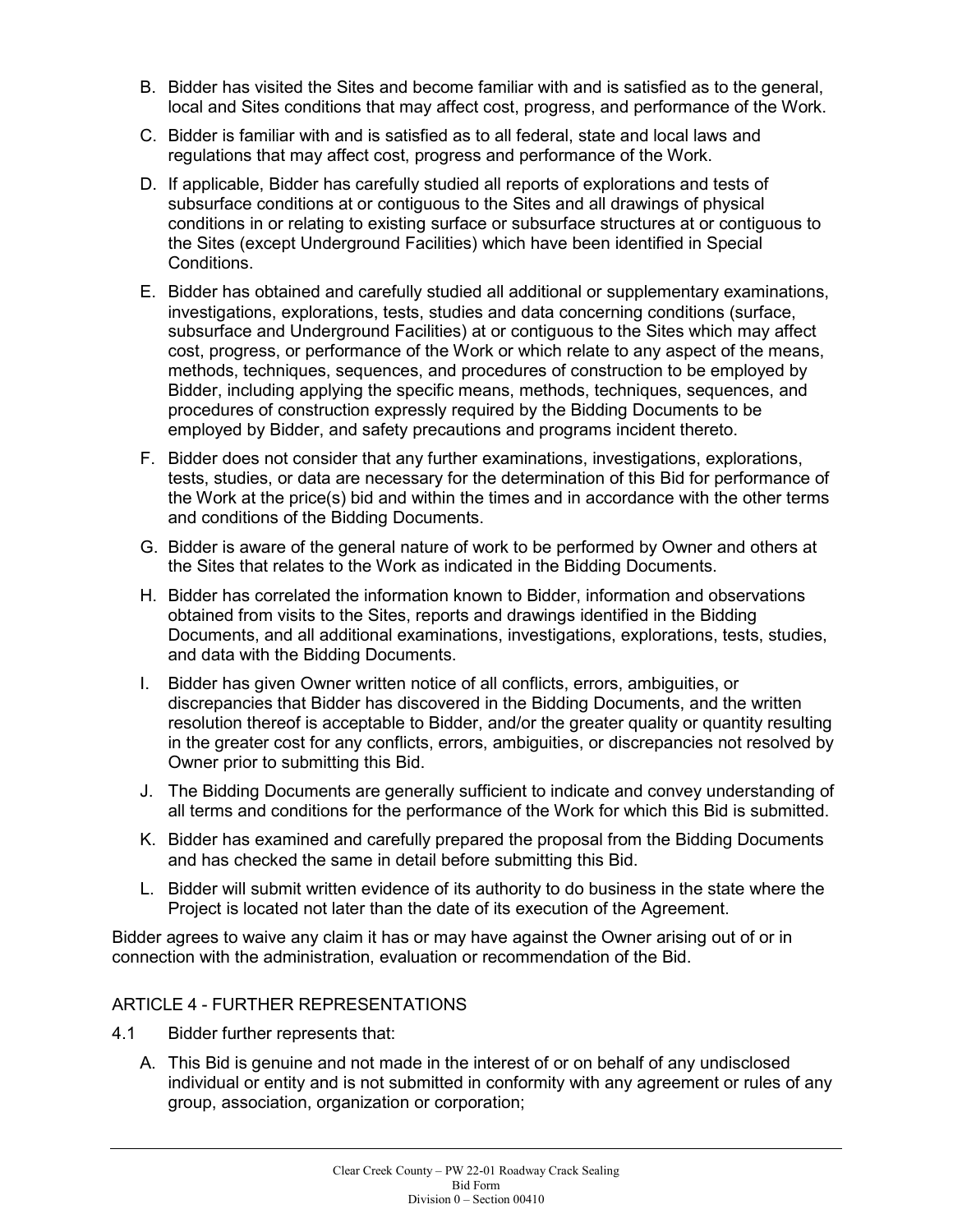- B. Bidder has not directly or indirectly induced or solicited any other Bidder to submit a false or sham Bid;
- C. Bidder has not solicited or induced any individual or entity to refrain from bidding; and
- D. Bidder has not sought by collusion to obtain for itself any advantage over any other Bidder or over Owner.

#### ARTICLE 5 - BASIS OF BID

5.1 Quantities of Bid Items are summarized below for the entire project.

Bidder will complete the work in accordance with the contract documents for the following price(s):

|                                  | STATEMENT OF VALUES & BID TABULATION      |             |                                     |                   |               |
|----------------------------------|-------------------------------------------|-------------|-------------------------------------|-------------------|---------------|
| <b>BID</b><br><b>ITEM</b><br>NO. | <b>DESCRIPTION</b>                        | <b>UNIT</b> | <b>ESTIMATED</b><br><b>QUANTITY</b> | <b>UNIT PRICE</b> | <b>AMOUNT</b> |
|                                  | <b>Hot Poured Joint and Crack Sealant</b> | <b>LBS</b>  | 32,500                              |                   |               |
|                                  | <b>TOTAL BID:</b>                         |             |                                     |                   |               |

## **TOTAL BID (WRITTEN): \_\_\_\_\_\_\_\_\_\_\_\_\_\_\_\_\_\_\_\_\_\_\_\_\_\_\_\_\_\_\_\_\_\_\_\_\_\_\_\_\_\_\_\_\_\_\_\_\_\_\_**

All specified cash allowances are included in the price(s) set forth above and have been computed in accordance with the General Conditions.

Bidder acknowledges that estimated quantities are not guaranteed, and are solely for the purpose of comparison of Bids, and final payment for all Unit Price Bid items will be based on actual quantities, determined as provided in the Contract Documents.

#### ARTICLE 6 - TIME OF COMPLETION

- 6.1 Bidder agrees that the Work will be completed and ready for final payment on or before the dates or within the number of calendar days indicated in the Contract Documents.
- 6.2 Bidder accepts the provisions of the Agreement with regard to liquidated damages in the event of failure to complete the work within the contract time as set forth herein.

#### ARTICLE 7 - ATTACHMENTS TO THIS BID

- 7.1 The following documents are attached to and made a condition of this bid:
	- A. Bidder Qualifications
	- B. Required Bid security
	- C. Tabulation of Subcontractors and Suppliers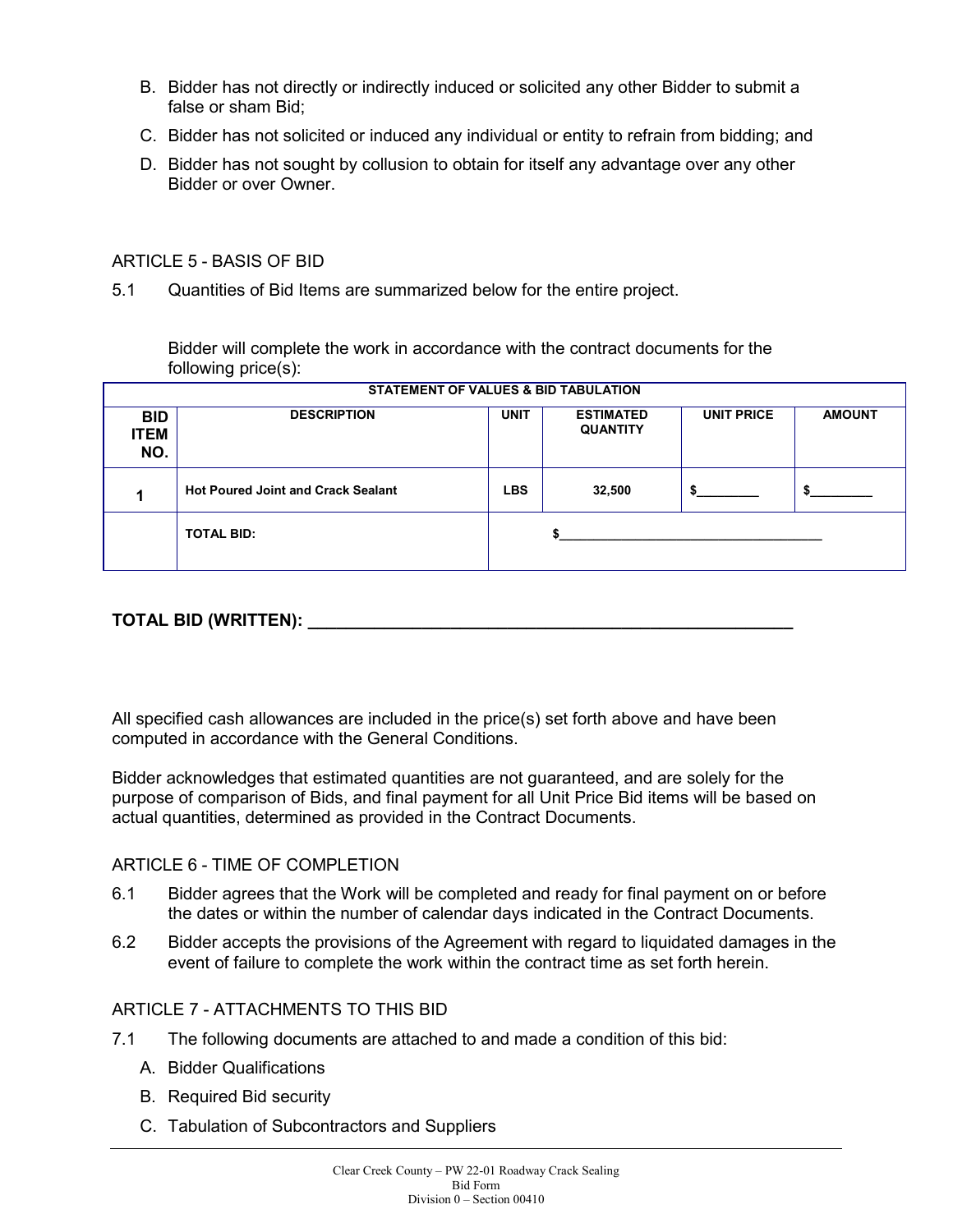- D. Immigration Addendum
- E. Bid Certification and Affidavit of Non-Collusion
- F. List other documents as pertinent and listed in the Instructions to Bidders

|               | ARTICLE 8 - NOT APPLICABLE                                                                                                                                                                                                     |
|---------------|--------------------------------------------------------------------------------------------------------------------------------------------------------------------------------------------------------------------------------|
| If Bidder is: | <b>ARTICLE 9 - BID SUBMITTAL</b><br>9.1 This bid submitted by:                                                                                                                                                                 |
|               | A Proprietorship                                                                                                                                                                                                               |
|               | Name (typed or printed): Name (typed or printed):                                                                                                                                                                              |
| (SEAL)        | (Individual's signature)                                                                                                                                                                                                       |
|               |                                                                                                                                                                                                                                |
| A Partnership |                                                                                                                                                                                                                                |
| (SEAL)        |                                                                                                                                                                                                                                |
|               | By: ______                                                                                                                                                                                                                     |
|               |                                                                                                                                                                                                                                |
| A Corporation |                                                                                                                                                                                                                                |
|               | Corporation Name: <u>contract and a series of the series of the series of the series of the series of the series of</u><br>(SEAL)                                                                                              |
|               | State of Incorporation: example of the state of the state of the state of the state of the state of the state of the state of the state of the state of the state of the state of the state of the state of the state of the s |
|               | Type (General Business, Professional, Service, Limited Liability):                                                                                                                                                             |
|               | By:<br>رت<br>(Signature -- attach evidence of authority to sign)                                                                                                                                                               |
|               |                                                                                                                                                                                                                                |
|               |                                                                                                                                                                                                                                |
|               |                                                                                                                                                                                                                                |
|               |                                                                                                                                                                                                                                |
|               |                                                                                                                                                                                                                                |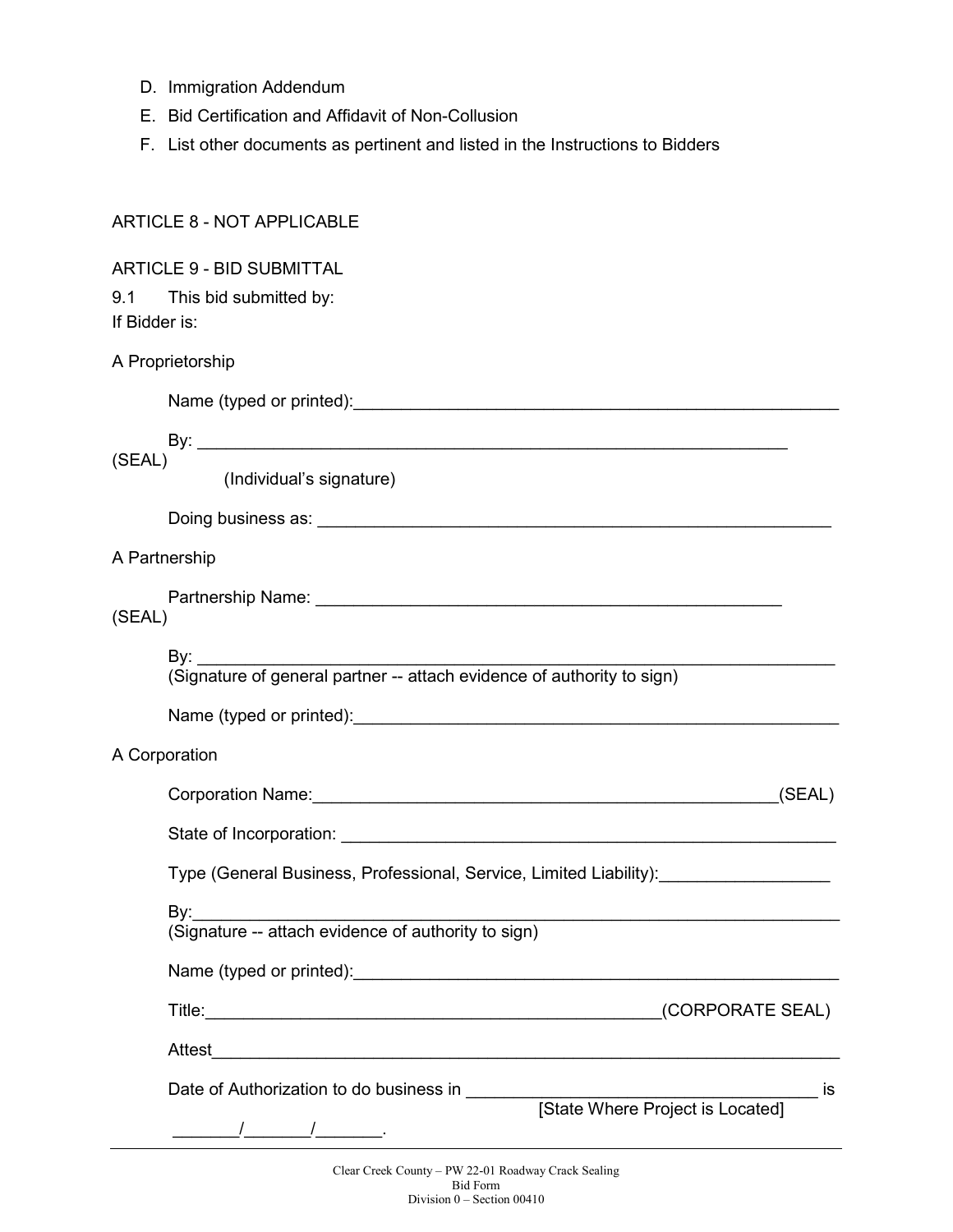A Joint Venture

|                                                                                                                                                                                                   | By: (Signature of first joint venture partner -- attach evidence of authority to sign)        |  |  |  |
|---------------------------------------------------------------------------------------------------------------------------------------------------------------------------------------------------|-----------------------------------------------------------------------------------------------|--|--|--|
|                                                                                                                                                                                                   |                                                                                               |  |  |  |
|                                                                                                                                                                                                   |                                                                                               |  |  |  |
|                                                                                                                                                                                                   |                                                                                               |  |  |  |
|                                                                                                                                                                                                   | By: <u>Gignature of second joint venture partner</u> -- attach evidence of authority to sign) |  |  |  |
|                                                                                                                                                                                                   |                                                                                               |  |  |  |
|                                                                                                                                                                                                   |                                                                                               |  |  |  |
| (Each joint venture partner must sign). The manner of signing for each individual, partnership,<br>and corporation that is a party to the joint venture should be in the manner indicated above.) |                                                                                               |  |  |  |
|                                                                                                                                                                                                   |                                                                                               |  |  |  |
|                                                                                                                                                                                                   |                                                                                               |  |  |  |
|                                                                                                                                                                                                   |                                                                                               |  |  |  |
|                                                                                                                                                                                                   |                                                                                               |  |  |  |
|                                                                                                                                                                                                   | State Contractor License No. 2008 (If applicable)                                             |  |  |  |
|                                                                                                                                                                                                   |                                                                                               |  |  |  |

**End of Section 00410**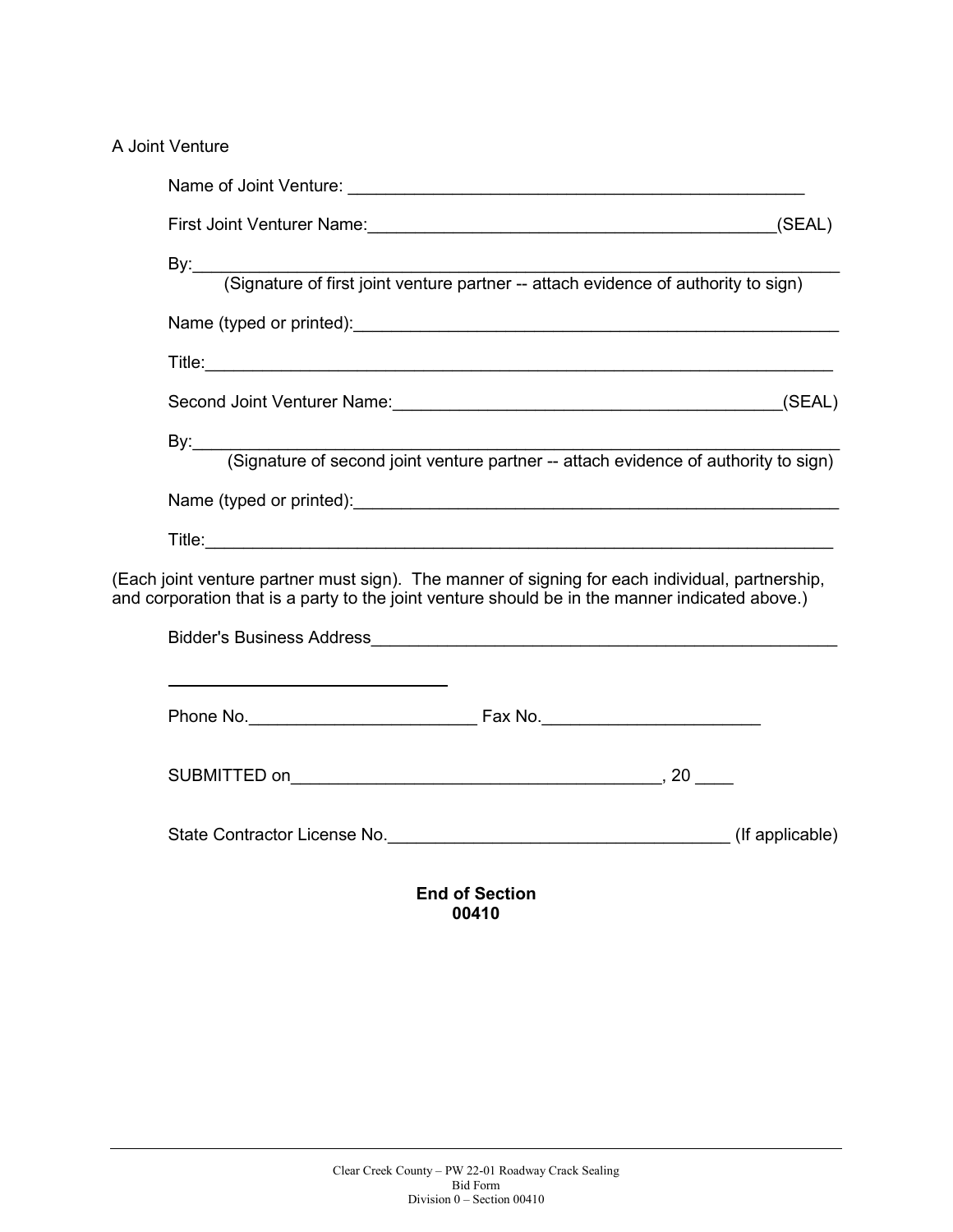#### **CLEAR CREEK COUNTY GOVERNAMENT CLEAR CREEK COUNTY, COLORADO**

#### *Bid Certification and Affidavit of Non-Collusion*

Bid of the contract of the contract of the contract of the contract of the contract of the contract of the contract of the contract of the contract of the contract of the contract of the contract of the contract of the con under laws of the State of \_\_\_\_\_\_\_\_\_\_\_\_\_\_\_\_\_\_\_\_\_\_\_\_, doing business as [ ] a corporation, [ ] a partnership, [ ] an individual, to CLEAR CREEK COUNTY GOVERNMENT (hereinafter called "the COUNTY").

In compliance with the RFB and General Information for Bidders, I, Bidder, hereby certify the accuracy and genuineness of this Bid and agree that Bidder will, upon notification, enter a Contract that complies with all the terms, conditions and requirements established by the County, except as expressly excepted or objected to in the Bid.

By submission of this Bid, I further certify as authorized agent for the Bidder, and in the case of a joint Bid, each party hereto certifies as authorized agent to its own organization, as to the following maters:

- A) Bidder has not, either directly or indirectly, entered into any agreement or participated in any collusion or otherwise taken any action in restraint of free competition;
- B) no attempt has been made to induce any other person or firm to submit or not submit a Bid; this Bid has been independently arrived at without collusion with any other vendor, competitor, or potential competitor;
- C) this Bid has not been knowingly disclosed prior to the opening of Bids to any other vendor or competitor; and the above statements are true and correct under penalty of perjury.

#### **BIDDER:**

 **BY:**

 **TITLE:**

 **DATE:**

#### **ADDRESS:**

**SEAL** (if bid is by a corporation)

#### **ATTEST:**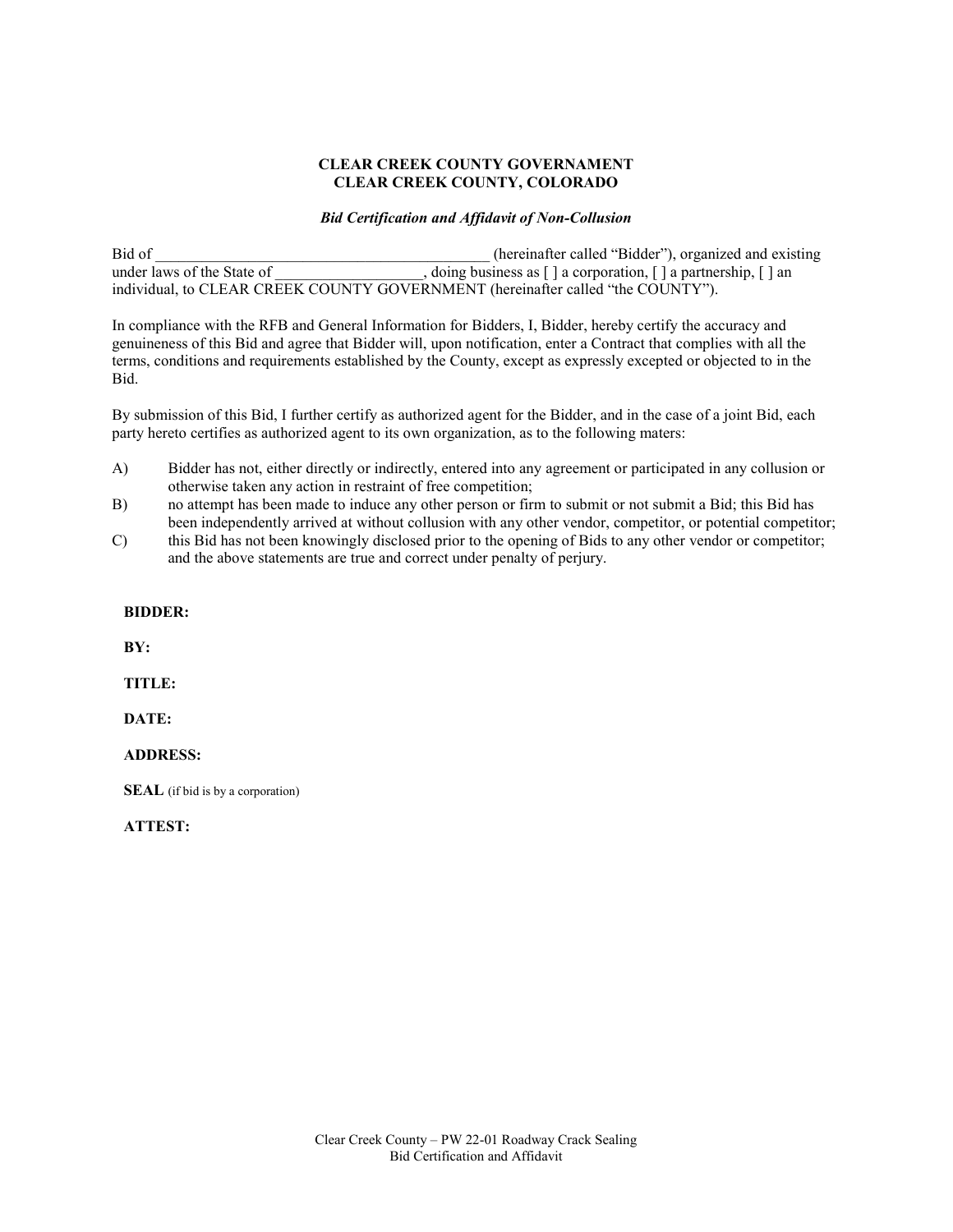### **AGREEMENT FOR CLEAR CREEK COUNTY ROADWAY CRACK SEALING PW 22-01**

THIS AGREEMENT is dated as of the day of the 2022, by and between Clear Creek County, Colorado, a body corporate and politic, acting by and through its Board of County Commissioners (hereinafter called "Owner"), and a [e.g., Colorado corporation] (hereinafter called "Contractor").

Owner and Contractor, in consideration of the mutual covenants set forth, agree as follows:

### **ARTICLE 1 – WORK**

Contractor shall complete all Work as specified or indicated in the Contract Documents ("Work"). The Work is generally described as:

#### **Clear Creek County – Roadway Crack Sealing**

Asphalt pavement crack sealing services on various County roads and recreation paths which includes approximately 32,500 pounds of crack sealing at various locations throughout the County. Locations of the work to be done are summarized below:

#### **1. Recreation Path (approx. 8 ft wide)**

a. Bakerville to Loveland Ski Area – 4 miles

#### **2. County Roads (approx. 18 to 24 ft wide) – Approx. 43.3 miles**

- a. Guanella Pass Road 13.1 miles (Georgetown city limit to county line)
- b. Alvarado Road 3.86 miles (County Rd. 308 to Georgetown city limit)
- c. Mill Creek Road 2.52 miles (County Rd. 308 to end of pavement)
- d. Fall River Road 1 mile (mile marker 4 to mile marker 5)
- e. Meadow View Drive 0.6 miles (Hyland Dr. to end of pavement)
- f. Hyland Drive 0.2 miles (Saddleback Dr. to Ponderosa Dr.)
- g. Ponderosa Drive 1.0 miles (Hyland Dr. to Hy-Vu Dr.)
- h. Saddleback Drive 0.9 miles (Elk Valley Dr. to Saddle Ridge Dr.)
- i. Squaw Pass Road 7.0 miles (County line to Squaw Mountain Tr.)
- j. Sinton Road 1.4 miles (Squaw Pass Rd. to Lodgepole Dr.)
- k. Witter Gulch Road 4.66 miles (Upper Bear Creek Rd. to Squaw Pass Rd.)
- l. Circle K Ranch Road 0.4 miles (Witter Gulch Rd. to King Murphy Elementary School)
- m. Stagecoach Blvd. 1.5 miles (County line to Witter Gulch Rd.)
- n. Greystone Road 0.9 miles (Stagecoach Blvd. to Witter Gulch Rd.)
- o. Upper Bear Creek Road 1.6 miles (Witter Gulch Rd. to Yankee Creek Rd.)
- p. Golden Willow Road 0.4 miles (Upper Bear Creek Rd. to Park Dr.)
- q. Yankee Creek Road 1.4 miles (Upper Bear Creek Rd. to Willow Creek Rd.)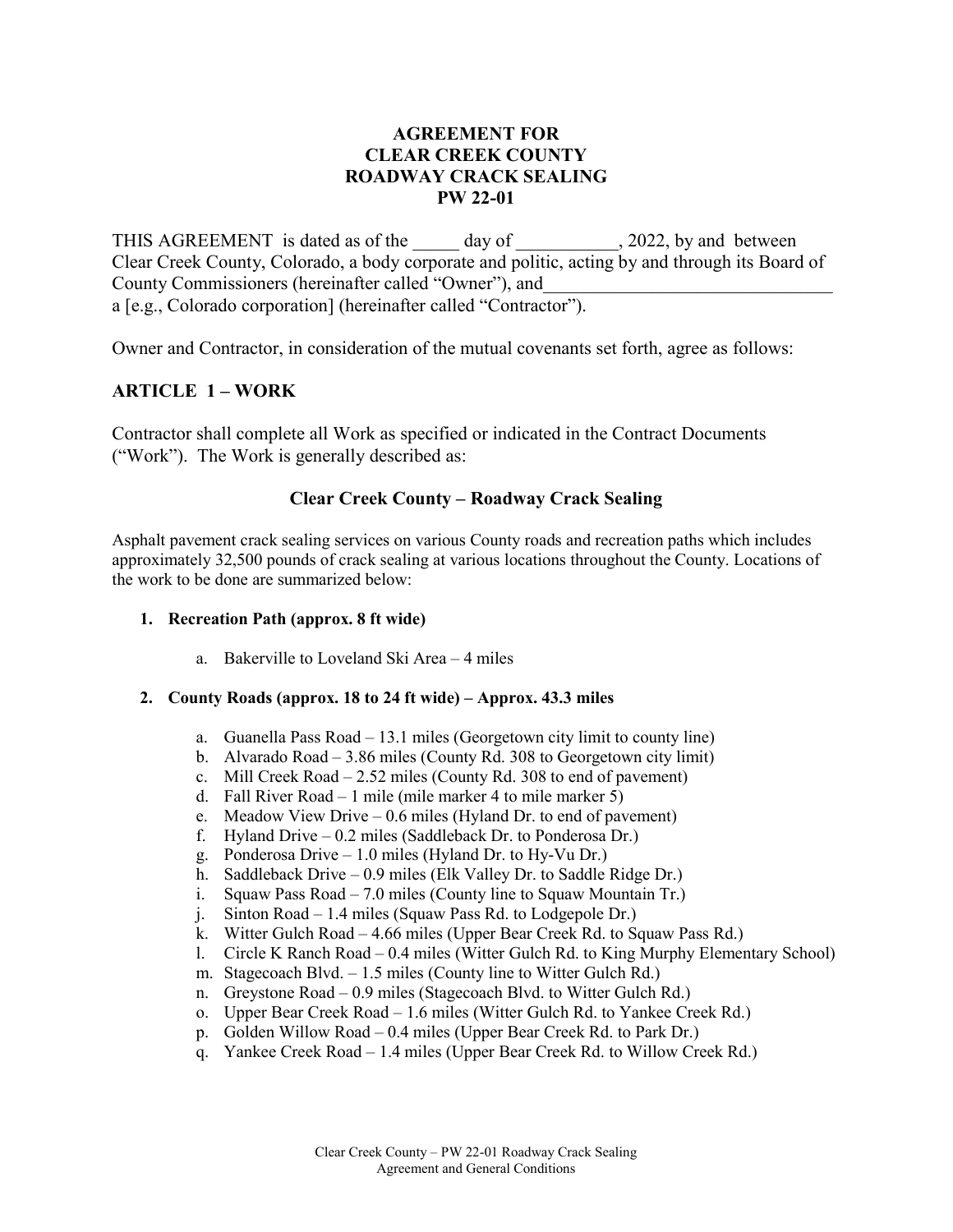## **ARTICLE 2 – PARTIES' REPRESENTATIVES**

For the Owner, the Work is under the authority of the Clear Creek County Public Works Division, the Director of which, or his designee, shall be Owner's liaison with Contractor with respect to the performance of the Work.

For the Contractor, the Project $(s)$  is under the authority of who shall be the Contractor's liaison with Owner with respect to the performance of the Work.

## **ARTICLE 3 – CONTRACT TIME**

- 3.1 The Work will be completed and ready for final payment in accordance with the Contract Documents on or before July 15, 2022.
- 3.2 TIME IS OF THE ESSENCE. Time is of the essence for the completion of the Work.

### **ARTICLE 4 – CONTRACT PRICE**

- 4.1 The total contract price is \$
- 4.2 (Intentionally left blank)
- 4.3 The funds appropriated for this Project are equal to or in excess of the contract amount.
- 4.4 Pursuant to the provision §24-91-103.6, C.R.S., and notwithstanding anything to the contrary contained elsewhere in the Contract Documents, no change order or other form of order or directive by Owner, and no amendment to this Agreement, requiring additional compensable work to be performed, which work causes the aggregate amount payable under the Agreement to exceed the amount appropriated for the original Agreement, shall be of any force or effect unless accompanied by a written assurance by Owner that lawful appropriations to cover the costs of the additional work have been made or unless such work is covered under a remedy-granting provision in the Agreement. Further pursuant to §24-91-103.6, C.R.S., any form of order or directive by the County requiring additional compensable work to be performed shall contain a clause that requires the County to reimburse the Contractor for the Contractor's costs on a periodic basis for all additional directed work performed until a change order is finalized, but periodic reimbursement shall not be required before the Contractor has submitted an estimate of the cost for the additional compensable work to be performed.

## **ARTICLE 5 – PAYMENT PROCEDURES**

Contractor shall submit Applications for Payment in accordance with the General Condition**s.** Applications for Payment will be processed as provided in the General Conditions.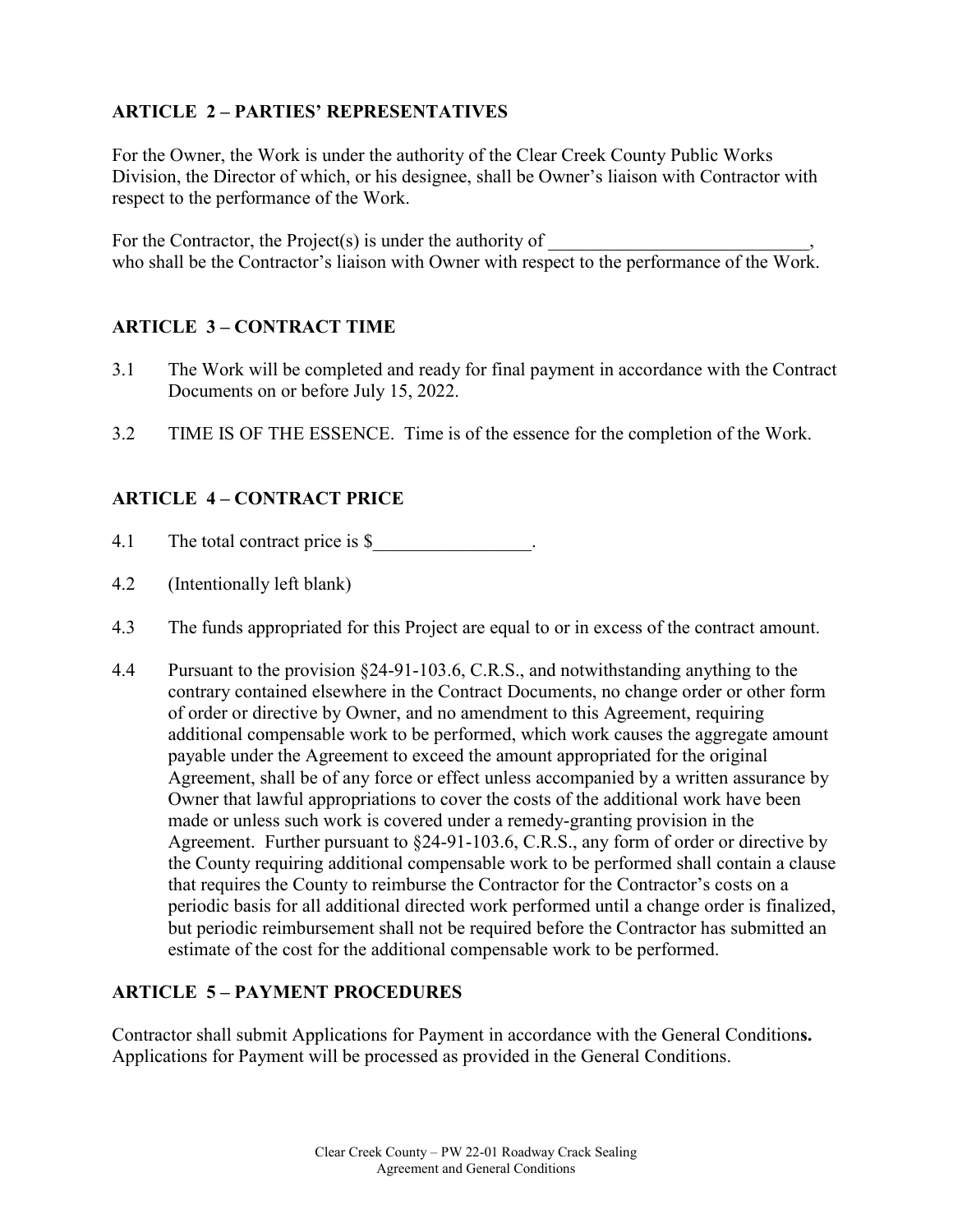- 5.1 PROGRESS PAYMENTS: All progress payments will be on the basis of the progress of the Work. Owner will pay ninety-five percent (95%) of the calculated value of completed Work if the Contractor is satisfactorily performing the contract. The retention will be paid after the Work is completed and finally accepted with the final payment.
- 5.2 FINAL PAYMENT: Upon final completion and acceptance in accordance with the General Conditions, Owner will pay the remainder of the Contract Price. If the amount of the contract exceeds one hundred fifty thousand dollars (\$150,000.00), final payment shall not be made until after final settlement of this Contract has been duly advertised by publication of notice thereof at least twice in a public newspaper of general circulation published in Clear Creek County, the Board of County Commissioners has held a public hearing thereon, and County has complied with the requirements of §38-26-107, CRS.

## **ARTICLE 6 – CONTRACTOR'S REPRESENTATIONS**

In order to induce Owner to enter into this Agreement, Contractor makes the following representations:

- 6.1 Contractor has familiarized itself with the nature and extent of the Contract Documents, Work, locality, and with all local conditions, and federal, state, and local laws, ordinances, rules and regulations that in any manner may affect cost, progress, or performance of the Work.
- 6.2 Contractor has made, or caused to be made, examinations, investigations, tests and studies of such reports and data as he deems necessary for the performance of the Work at the Contract Price, within the Contract Time, and in accordance with other terms and conditions of the Contract Documents; and no additional examinations, investigations, test, reports, or data are, or will be, required by Contractor for such purposes.
- 6.3 Contractor has correlated the results of all such observations, examinations, investigations, tests, reports, and data with the terms and conditions of the Contract Documents.
- 6.4 Contractor has given Owner written notice of all conflicts, errors, or discrepancies that he has discovered in the Contract Documents and the written resolution thereof by Owner is acceptable to Contractor.

## **ARTICLE 7 – CONTRACT DOCUMENTS**

The Contract Documents, which comprise the entire Agreement, are made a part hereof, and consist of the following:

- 7.1 This Agreement;
- 7.2 Contractor's completed Bid Form;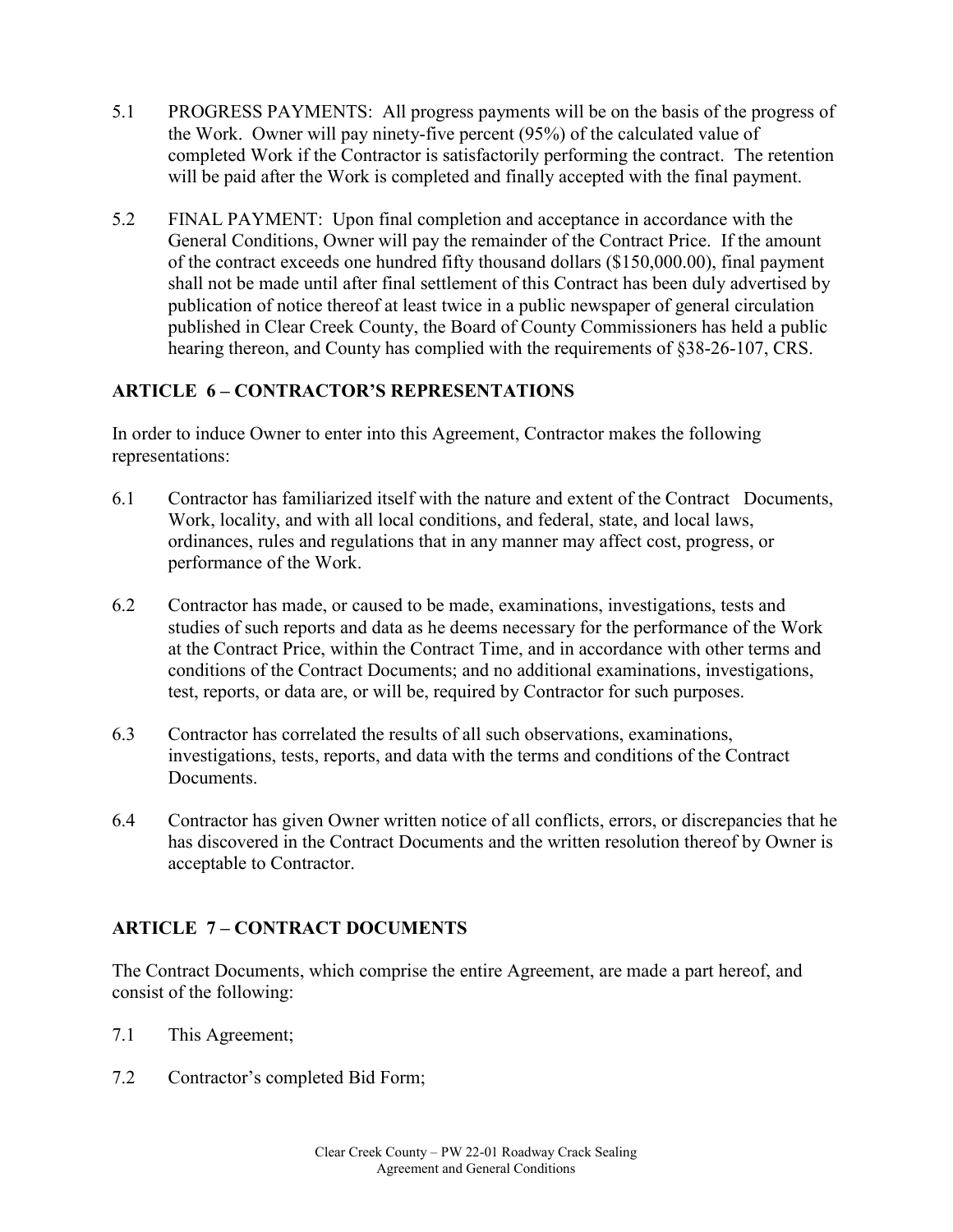- 7.3 Performance Bond and Payment Bond;
- 7.4 Notice of Award and, if any, Notice to Proceed;
- 7.5 General Conditions;
- 7.6 Technical Specifications;
- 7.7 Construction Plans;
- 7.8 Any amendment, including Change Orders, duly executed after execution of this Agreement.

There are no Contract Documents other than those listed above in this Article 7. The Contract Documents may only be altered, amended, or repealed by an executed, written amendment to this Agreement.

### **ARTICLE 8 – BONDS**

Not later than five (5) business days following the execution of this Agreement, Contractor shall deliver to the Owner the bonds required by the Contract Documents, and, notwithstanding anything to the contrary contained in the Contract Documents, Owner shall have no liability or obligation hereunder, unless and until the bonds has been so delivered and accepted.

## **ARTICLE 9 – MISCELLANEOUS**

- 9.1 No assignment by a party hereto of any rights under, or interest in the Contract Documents will be binding on another party hereto without the written consent of the party sought to be bound, and specifically, but without limitation, moneys that may become due and moneys that are due may not be assigned without such consent (except to the extent that the effect of this restriction may be limited by law), and unless specifically stated to the contrary in any written consent to an assignment, no assignment will release or discharge the assignor from any duty or responsibility under the Contract Documents.
- 9.2 Owner and Contractor each binds himself, his partners, successors, assigns and legal representatives to the other party hereto, in respect to all covenants, agreements, and obligations contained in the Contract Documents.
- 9.3 ATTORNEY'S FEES: In the event of litigation between the parties hereto regarding the interpretation of this Agreement, or the obligations, duties or rights of the parties hereunder, or if suit otherwise is brought to recover damages for breach of this Agreement, or an action be brought for injunction or specific performance, then and in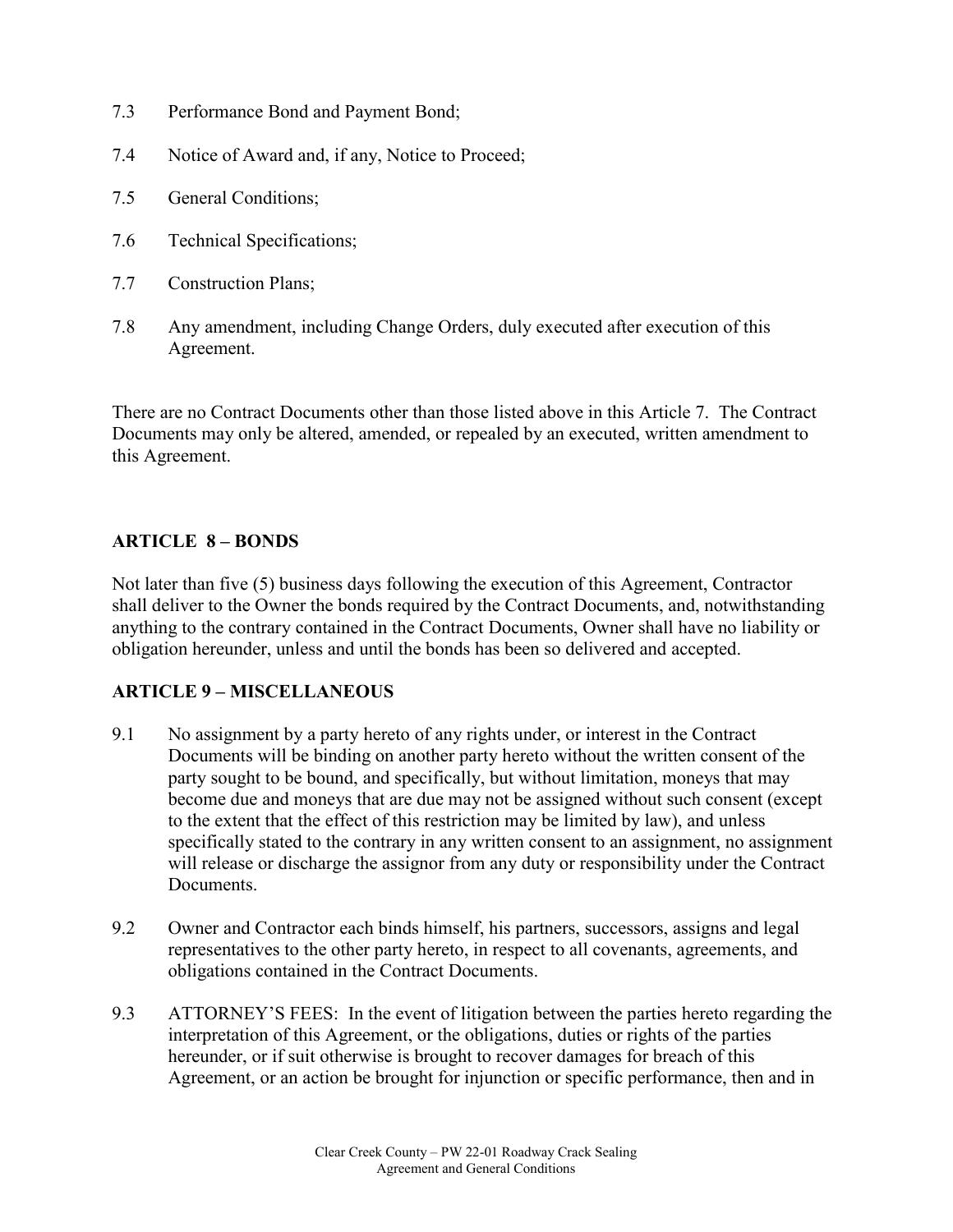such events, the prevailing party shall recover all reasonable costs incurred with regard to such litigation, including reasonable attorney's fees.

- 9.4 APPLICABLE LAW: This Agreement shall be governed by the laws of the State of Colorado. Jurisdiction and venue of any suit, right, or cause of action arising under or in connection with this Agreement shall be exclusive in Clear Creek County, Colorado.
- 9.5 INTEGRATION: This Agreement supersedes all previous communications, negotiations and/or contracts between the respective parties hereto, either verbal or written, and the same not expressly contained herein are hereby withdrawn and annulled. This is an integrated agreement and there are no representations about any of the subject matter hereof, except as expressly set forth in the Contract Documents.
- 9.6 NOTICE: Any notice and all written communications required under this Agreement shall be (i) personally delivered, (ii) mailed in the United States mails, first class postage prepaid, or (iii) transmitted by facsimile machine together with a hard copy conveyed by delivery or mail, to the appropriate party at the following addresses:

| To Contractor: |                                                                                                                                                             |
|----------------|-------------------------------------------------------------------------------------------------------------------------------------------------------------|
|                | Telephone:<br>Facsimile (Fax):                                                                                                                              |
| To Owner:      | <b>Public Works Director</b><br><b>Public Works Division</b><br><b>Clear Creek County</b><br>3549 Stanley Road (CR 312)<br>P.O. Box 362<br>Dumont, CO 80436 |
|                | Telephone: 303-679-2470<br>Facsimile (Fax): 303-567-2210                                                                                                    |

Mailed notices will be deemed given three (3) business days after the date of deposit in a regular depository of the United States Postal Services, and FAX notices will be deemed given upon transmission, if during business hours, or the next business day. Either party can change its address for notice by notice to the other in accordance with this paragraph.

IN WITNESS WHEREOF, the parties hereto have executed this Agreement effective on the date first above written.

"Owner":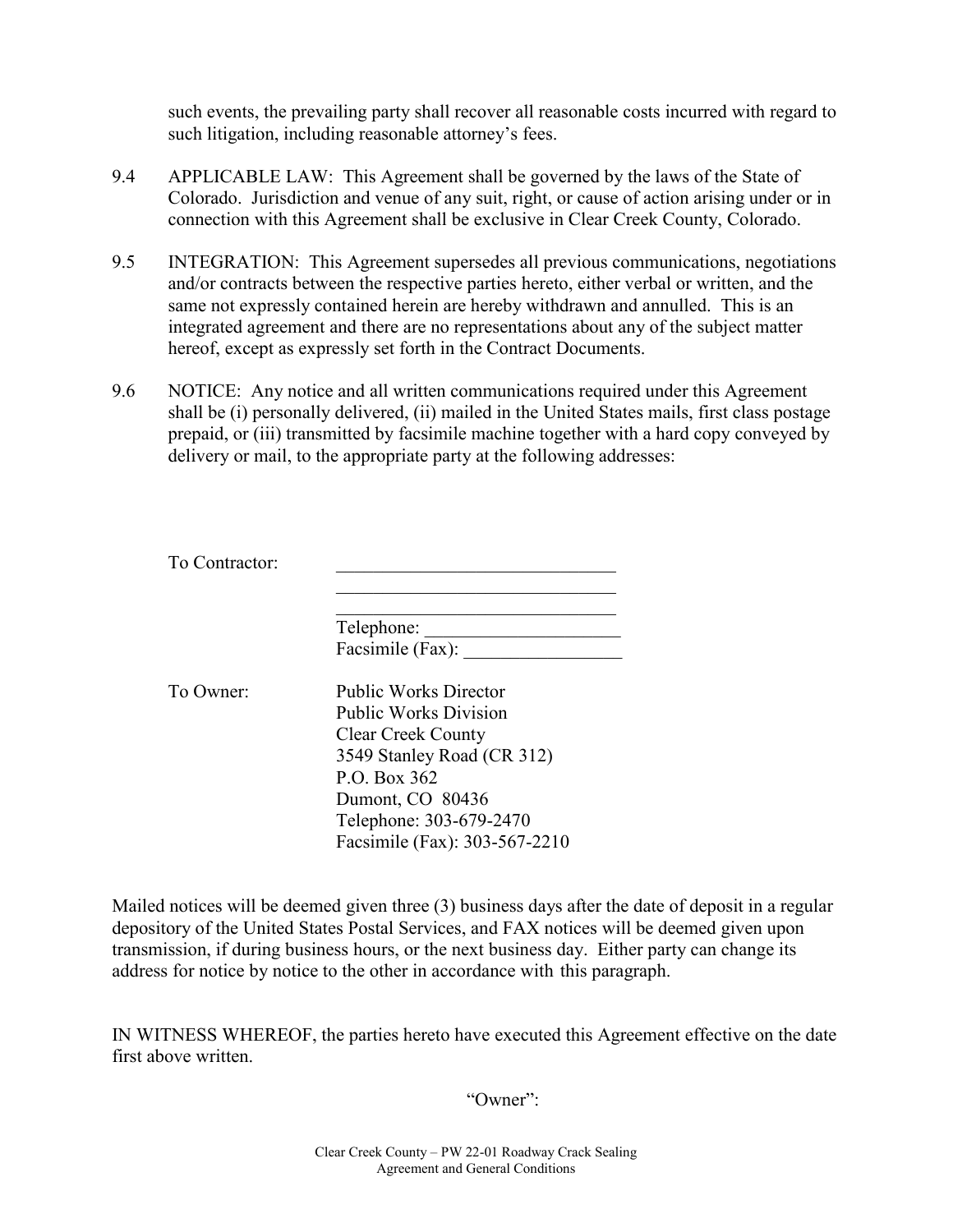|        | COUNTY OF CLEAR CREEK,        |
|--------|-------------------------------|
|        | STATE OF COLORADO,            |
|        | By and Through Its            |
| ATTEST | BOARD OF COUNTY COMMISSIONERS |
|        |                               |

County Commissioners

By: \_\_\_\_\_\_\_\_\_\_\_\_\_\_\_\_\_\_\_\_\_\_\_\_\_\_\_\_\_\_\_ By: \_\_\_\_\_\_\_\_\_\_\_\_\_\_\_\_\_\_\_\_\_\_\_\_\_\_\_\_\_\_\_\_\_\_\_

Clerk of the Board of **Brian Bosshardt**, County Manager

"Contractor":

 $\mathbf{By:}$ 

\_\_\_\_\_\_\_\_\_\_\_\_\_\_\_\_\_\_\_\_\_\_\_\_\_\_\_\_\_\_\_\_\_\_\_\_\_\_

STATE OF COLORADO )

 $\qquad \qquad \text{ss:}$ 

County of \_\_\_\_\_\_\_\_\_\_\_\_\_\_ )

On this \_\_\_\_ day of \_\_\_\_\_\_\_\_\_\_\_\_\_\_, 202\_, came before me, a notary public,  $\blacksquare$ , known to me to be the  $\blacksquare$  $\overline{\text{of}}$  , who acknowledged to me that he executed the foregoing document, that he executed it in that capacity, and that the same was the act of the entity identified in the document as "Contractor".

My commission expires:

Notary Public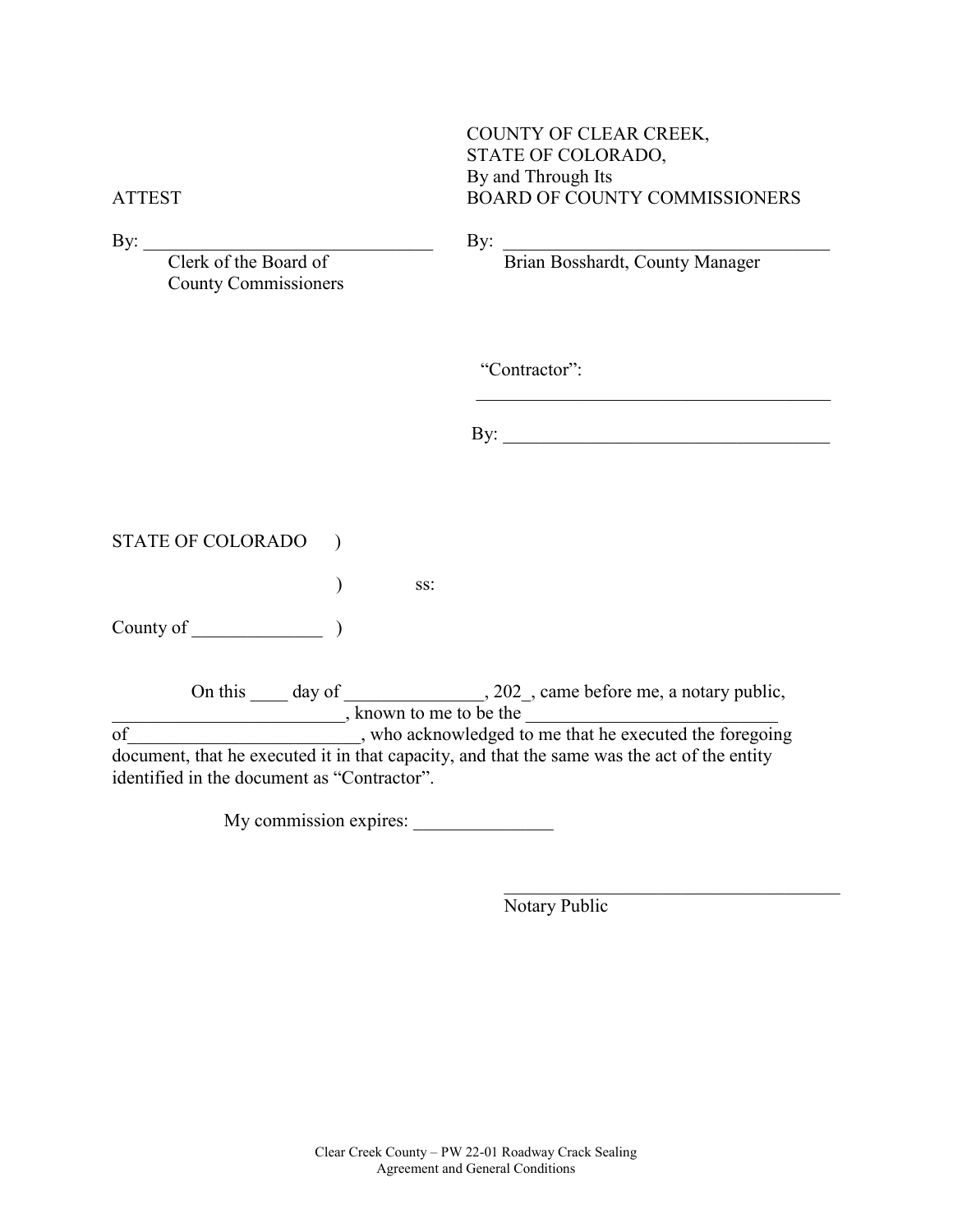## **GENERAL CONDITIONS**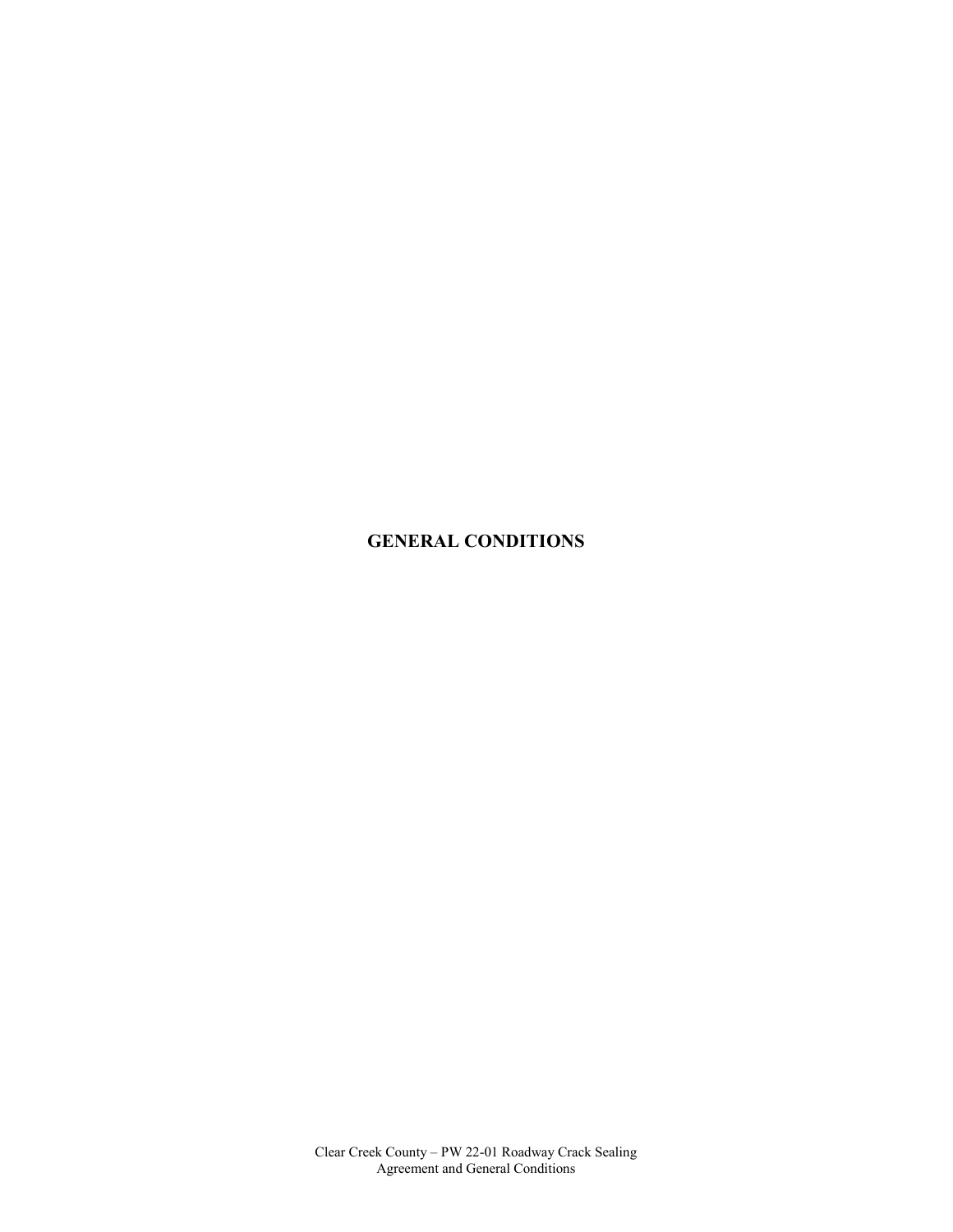## **PUBLIC WORKS DIVISION GENERAL CONDITIONS**

- 1. Contractor shall provide and pay for labor, materials, services, equipment, tools, utilities, testing, inspection, licenses, permits and transportation reasonably necessary to complete the project described in the Contract Documents unless, and only to the extent, expressly excluded in the Contract Documents. Concrete, asphalt, base course, sub-grade, etc. shall be inspected and tested by a geotechnical company at various phases of construction.
- 2. Contractor is responsible for obtaining and managing all permits other than Countyissued permits. Clear Creek County will obtain and manage all County permits.
- 3. [Intentionally left blank.]
- 4. If Contractor fails to obtain the tax exemption(s) applicable to public works projects from sales, consumer, use and similar taxes, Contractor shall pay the same at its own expense. Owner will cooperate with Contractor to obtain tax exemption for this Work.
- 5. Contractor shall be responsible for having taken steps reasonably necessary to ascertain the nature and location of the Work, and the general and local conditions that can affect the Work or the cost thereof. Any failure by Contractor to do so will not relieve him from responsibility for successfully performing the Work without additional expense to the Owner. Owner assumes no responsibility for any understanding or representations concerning conditions made by any of its officers, employees or agents prior to the execution of this Agreement, unless such understanding or representations are expressly stated in the Agreement.
- 6. Before commencing activities, Contractor shall: (1) take field measurements and verify field conditions; (2) carefully compare this and other information known to Contractor with the Agreement; and (3) promptly report errors, inconsistencies or omissions discovered to Owner.
- 7. Contractor shall supervise and direct the Work, using Contractor's best skill and attention. Contractor shall be solely responsible for and have control over construction means, methods, techniques, sequences and procedures, and for coordinating all portions of the Work.
- 8. Contractor, as soon as practicable, shall furnish in writing to the Owner the names of subcontractors and suppliers for each portion of the Work.
- 9. If the Contractor uncovers subsurface items and material that it believes differ from the Bid Documents the Contractor must immediately notify the Owner. The Owner will inspect the subsurface condition to determine the need for an addition or revision to the scope of Work.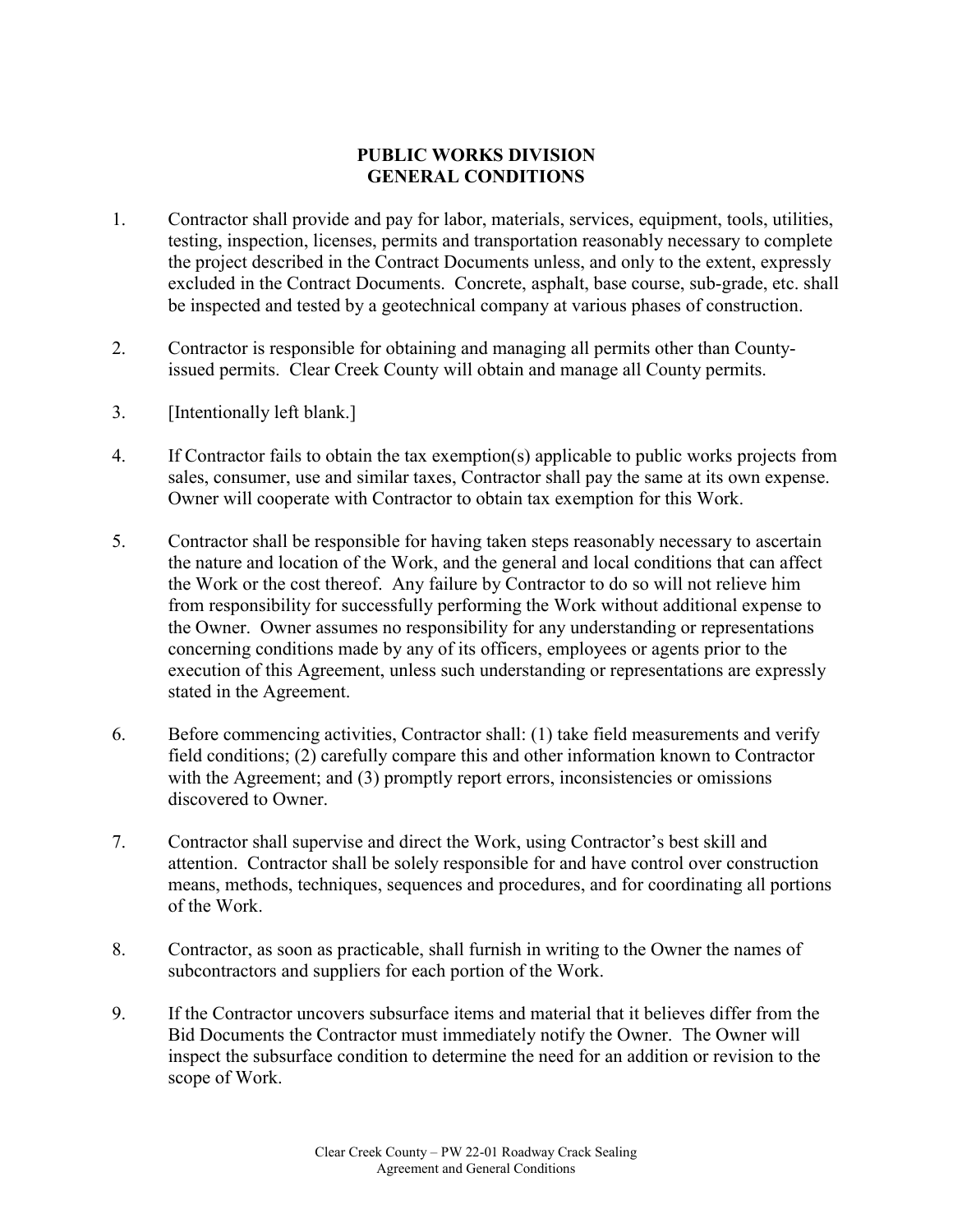- 10. If the Contractor wishes to propose substitute items the Contractor shall submit all decision documentation to the Owner showing that the substituted items perform equally to the specified items and add no additional cost to the Owner. The Contractor will be responsible to pay for any testing required to evaluate proposed substitutions.
- 11. [Intentionally left blank.]
- 12. Contractor is responsible for bringing claims to the attention of the Owner. Contractor shall provide a written notice within 24 hours of an event giving rise to a claim, or, if impractical due to the circumstances, at the earliest time thereafter. The Owner will make a decision regarding the claim and give notice to Contractor.
- 13. No charge shall be made by Contractor for hindrances or delays from any cause whatever during the progress of any portion of the Work, unless such hindrances or delays are caused in whole or in part by acts or omissions within the control of Owner. In any event, Owner may grant an extension of time for the completion of the Work, provided it is satisfied that delays or hindrances were due to causes outside Contractor's control, e.g., weather, or to acts of omission or commission by the Owner, provided that such extensions of time shall in no instance exceed the time actually lost to Contractor by reason of such causes, and provided further that Contractor shall have given Owner immediate (as determined by the circumstances, but not exceeding forty-eight (48) hours) notice in writing of the cause of the hindrance or delay.
- 14. Contractor shall deliver, handle, store and install materials in accordance with manufacturer's instructions.
- 15. Contractor shall comply with and give notices required by all federal, state and local laws, statutes, ordinances, building codes, rules and regulations applicable to the Work. If the Contractor performs Work contrary to laws, statutes, ordinances, building codes, rules or regulations without notice to Owner, Contractor shall assume full responsibility for such Work and shall bear the attributable costs. Contractor shall promptly notify Owner in writing of any conflicts between the specifications for the Work and such governmental laws, rules and regulations.
- 16. The Contractor shall be responsible for initiating, maintaining and supervising all safety precautions and programs, including all those required by law in connection with performance of the Work. The Contractor shall promptly remedy damage and loss to property caused in whole or in part by the Contractor, or by anyone for whose acts the Contractor may be liable.
- 17. Contractor shall keep the premises/work site and surrounding area free from accumulation of debris and trash related to the Work.
- 18. If the Contract Price exceeds Fifty Thousand Dollars, Contractor shall deliver to the County both a labor and materials payment bond and a performance bond securing the performance of the Work and Contractor's payment therefor (§§38-26-105, 106, CRS). Bonds required by this Contract shall be issued in a penal sum not less than 100% of the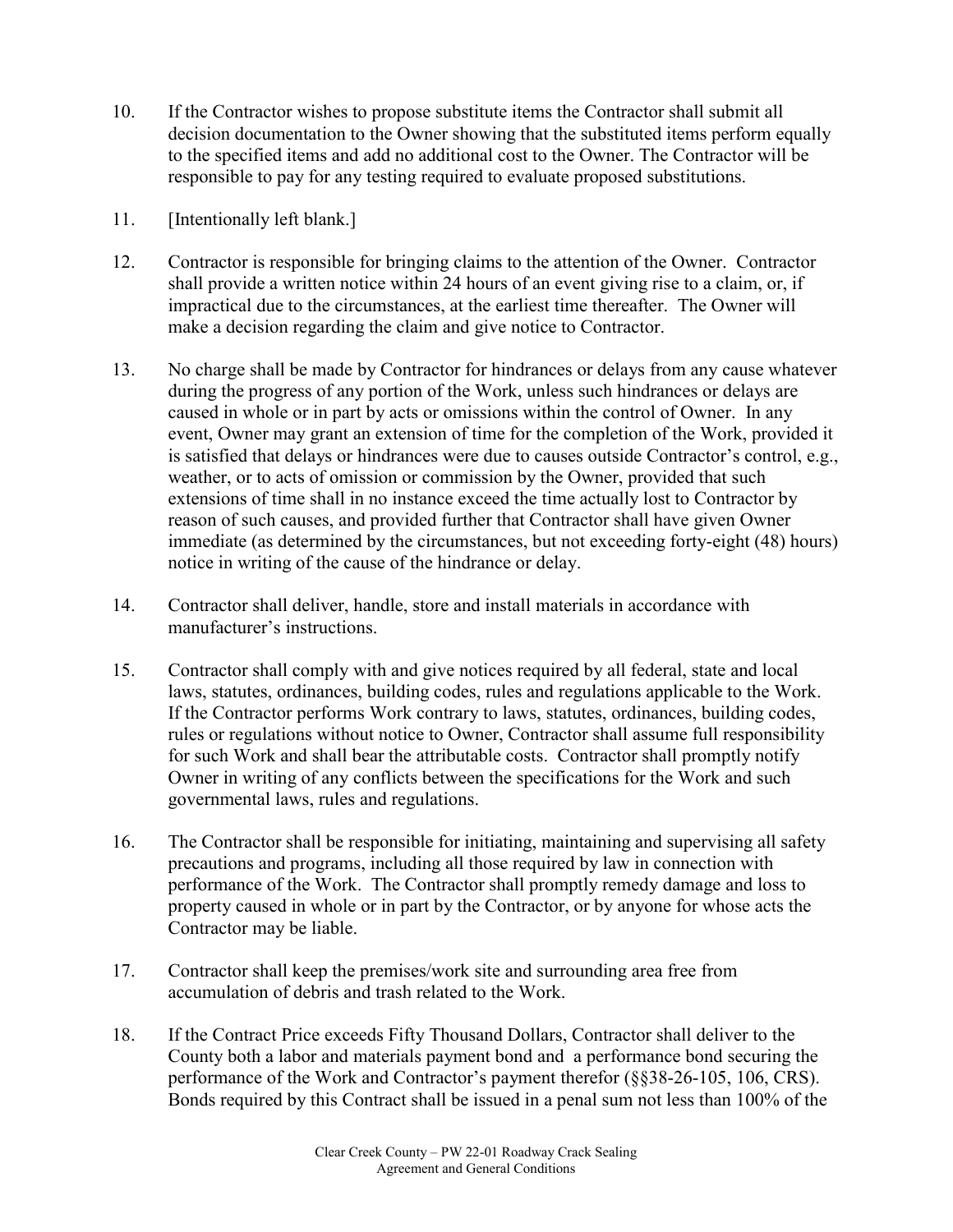Contract Price by sureties licensed to do business in Colorado. All bonds shall be in forms satisfactory to Owner, and be executed by such sureties as (a) are licensed to conduct business in Colorado, and (b) are named in the current list of "Companies Holding Certificates of Authority as Acceptable Sureties on Federal Bonds and as Acceptable Reinsuring Companies" as published in Circular 570 (amended) by the Financial Management Service Bureau of the U.S. Treasury Department. The performance bond shall remain in effect until the later of two (2) years after (a) the date of final payment for the Work or (b) the expiration of the warranty period, except as otherwise provided by law. The payment bond shall remain in effect not less than one year following the date of final payment for the Work. The bonds (and original powers of attorney, if applicable) shall be delivered before Contractor may commence the Work; and County shall have no liability or obligation hereunder unless and until the bonds have been so delivered.

19. Contractor shall be solely responsible for the protection of the Work until its final acceptance by Owner. Contractor shall have no claim against Owner because of any damage or loss to the Work, and shall be responsible for the complete restoration of damaged Work to its original condition. In the event Contractor's Work is damaged by another party, not under his supervision or control, Contractor shall make his claim directly with the party involved.

If a conflict or disagreement develops between Contractor and another party concerning the responsibility for damage or loss to Contractor's Work, such conflict shall not be cause for delay in Contractor's restoration of the damaged Work.

20. Contractor's Insurance:

The Contractor shall purchase and maintain such insurance as will protect him from claims set forth below which may arise out of or result from the Contractor's operations under the Contract, whether such operations be by himself, or by any subcontractor, or by anyone directly or indirectly employed by any of them, or by anyone for whose acts any of them may be liable. All such insurance shall remain in effect until final payment, and at all times thereafter when Contractor may be correcting, removing, or replacing defective work. In addition, Contractor shall maintain such completed operations insurance for at least two (2) years after final payment, and furnish Owner with evidence of continuation of such insurance at final payment and one (1) year thereafter.

Insurance coverage shall be as follows:

- a. Claims under Workmen's Compensation, disability benefits, and other similar employee benefit acts, with coverage and in amounts as required by the laws of the state of Colorado;
- b. Claims for damage because of bodily injury, occupational sickness or disease, or death of his employees, and claims insured by usual personal injury liability coverage;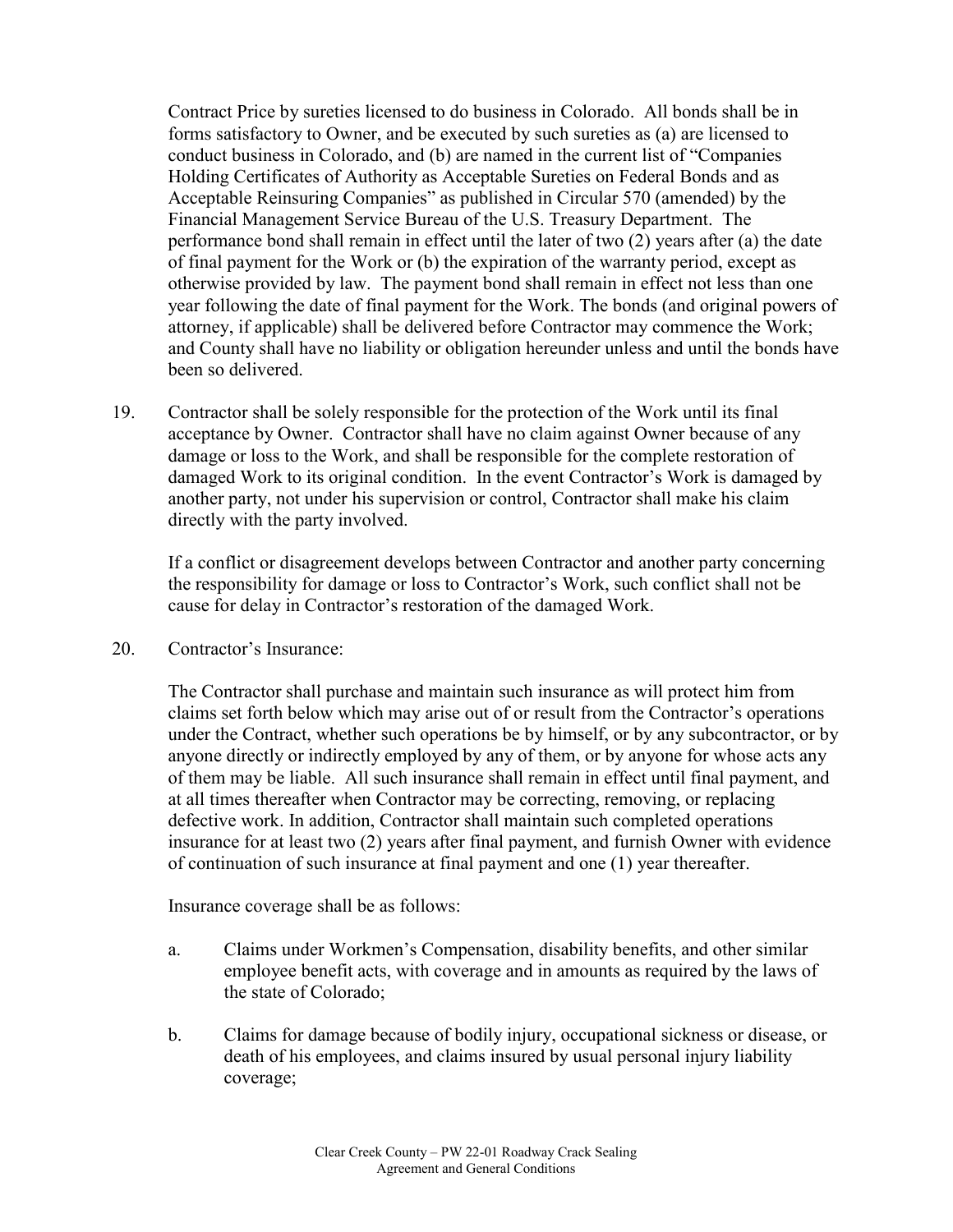- c. Claims for damage because of bodily injury, sickness, disease, or death of any person other than his employees; and
- d. Claims for damages because of injury to or destruction of tangible property, including loss of use resulting there from;
- e. Contractor's General Liability Insurance issued to and covering the liability for damage imposed by law upon the Contractor and each subcontractor with respect to all Work performed by them under the Agreement;
- f. Contractor's Protective Liability Insurance issued to and covering the liability for damages imposed by law upon the Contractor and each subcontractor with respect to all Work under the Agreement performed for the Contractor by subcontractors.
- g. Completed Operations Liability Insurance issued to and covering the liability for damage imposed by law upon the Contractor and each subcontractor arising between the date of final cessation of the Work, and the date of final acceptance thereof out of that part of the Work performed by each.
- h. Comprehensive Automobile Insurance (Business Auto Insurance).
- i. All liability and property damage insurance required hereunder shall be Commercial General Liability and Automobile Bodily Injury and Property Damage forms of policies, as the case may be.
- j. The Contractor shall in addition, and in the amounts required under the above, obtain Protective Liability Insurance issued to and covering the liability for damages imposed by law upon the Owner with respect to all operations under the construction contract by the Contractor or his subcontractors, including omissions and supervisory acts by the Owner.
- k. Builder's Risk Insurance; Insofar as the Work to be performed under this Agreement consists entirely of new construction removed and separated from any existing facility used by Owner, Contractor shall procure and maintain, for the duration of the Work of this Project, Builder's Risk Insurance, including the perils of fire, extended coverage (loss due to vehicles, explosion, wind, flood, riot, etc.), vandalism and malicious mischief, and special extended coverage (loss due to falling objects, collapse, water damage from faulty or leaking systems, etc.) in the full amount of the Contract Price plus the cost of authorized extras. Said amount of insurance coverage shall be considered to cover the insurable value of the Work under this Agreement which is considered not to exceed one hundred percent (100%) of the amount of this Agreement and authorized changes. Such policy shall not insure any tools or equipment, or temporary structures erected at the site and belonging to any person or persons, or their subcontractors who are obliged by contract with the Owner to do the Work.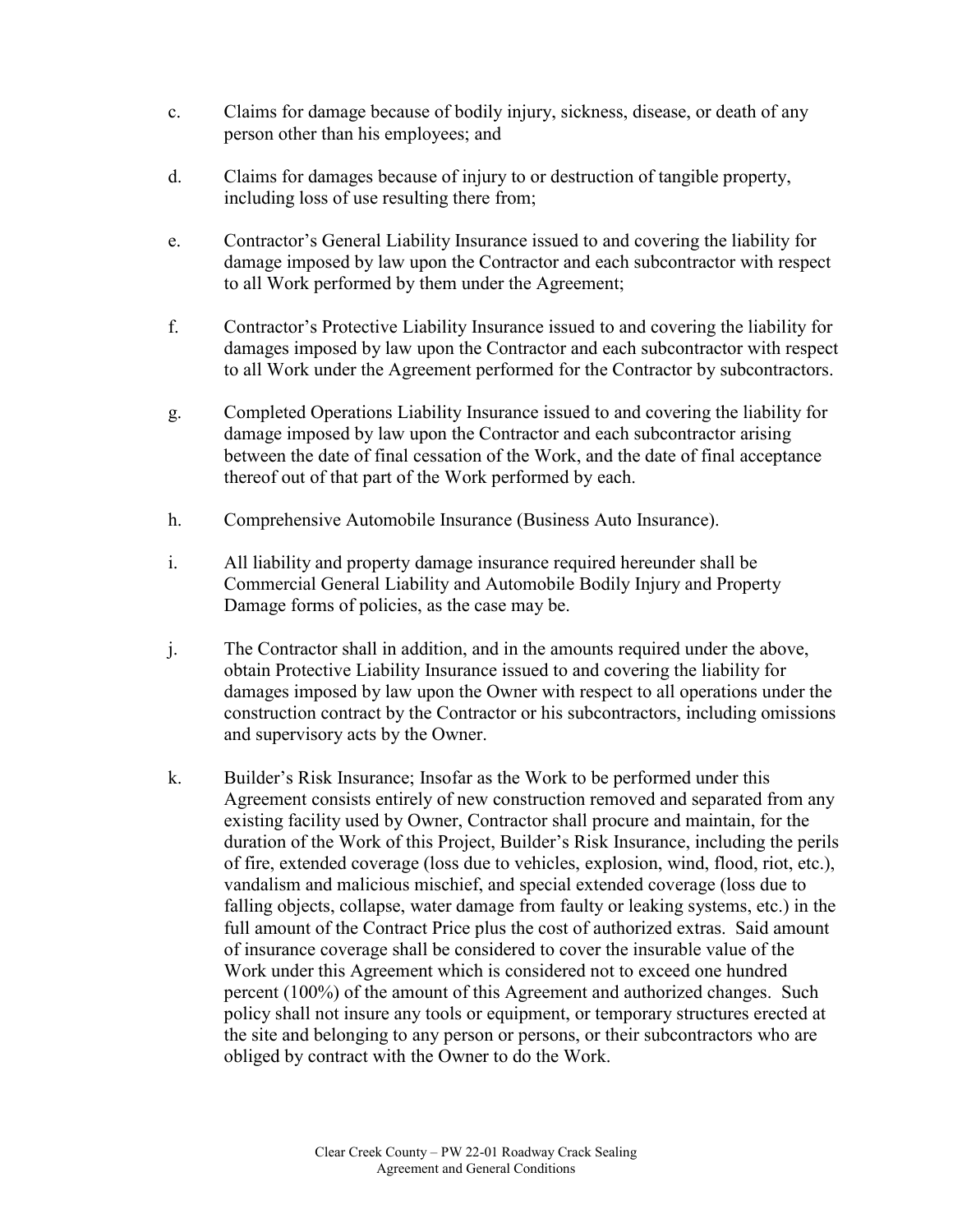l. Comprehensive Risk Policy Option: In lieu of the several policies specified for Contractor's Liability Insurance, a comprehensive liability and property damage insurance policy inclusive of all the insurance and requirements herein set forth, subject to the approval of the Owner, will be permissible.

Insurance covering claims for damages to persons or property shall at a minimum provide coverage of the larger of (i) \$387,000 each person/\$1,100,000 each occurrence, for bodily injury and for property damage, (ii) the maximum liability of a local government provided in the Colorado Governmental Immunity Act, 24-10-101, *et seq*., CRS (1973) as that may be amended from time-to-time, or (iii) such greater amount(s) as may be required by law.

Insurance shall be placed jointly in the names of the Owner, Contractor, and any and all subcontractors, and any and all others obliged by contract with the Owner to do the Work, and, at the Owner's option, any other person or persons whom the Owner deems to have an insurable interest in said property, or any part thereof, payable as their several interest may appear. Any proceeds obtained from insurance provided for by this paragraph shall be paid to and held by the Owner at trustee.

The Owner shall have the right to withhold payment of such proceeds until such time as the Work destroyed or damaged and covered by such insurance shall be reconstructed and shall pay such proceeds on an installment basis similar to that provided for by progress payments covering the original Work.

Certificates of Insurance: Certificates of Insurance acceptable to the Owner shall be filed with the Owner prior to commencement of the Work. These Certificates shall contain provisions naming the Owner as an additional insured under Contractor's insurance and that coverage afforded under the policies will not be cancelled until at least thirty (30) days prior written notice has been given the Owner. Contractor and his subcontractors shall not permit any of its subcontractors to start Work until all required insurance have been obtained and certificates with the proper endorsements have been filed with the Owner. Failure of the Contractor to comply with the foregoing insurance requirements shall in no way waive the Owner's rights hereunder.

- 21. Owner, at its option, may purchase and maintain such liability insurance as will protect it against claims that may arise from operations under this Agreement. Purchasing and maintaining such insurance, however, will not relieve the Contractor from purchasing and maintaining the insurance hereinbefore specified.
- 22. Before permitting any of its subcontractors to perform any Work under this Agreement, Contractor shall either (a) require each of its subcontractors to procure and maintain during the life of its subcontracts, liability and property damage insurance of the types and in the amounts stated above as may be applicable to its Work, which type and amounts shall be subject to the approval of the Owner, or (b) insure the activities of its subcontractors in its own policy(ies).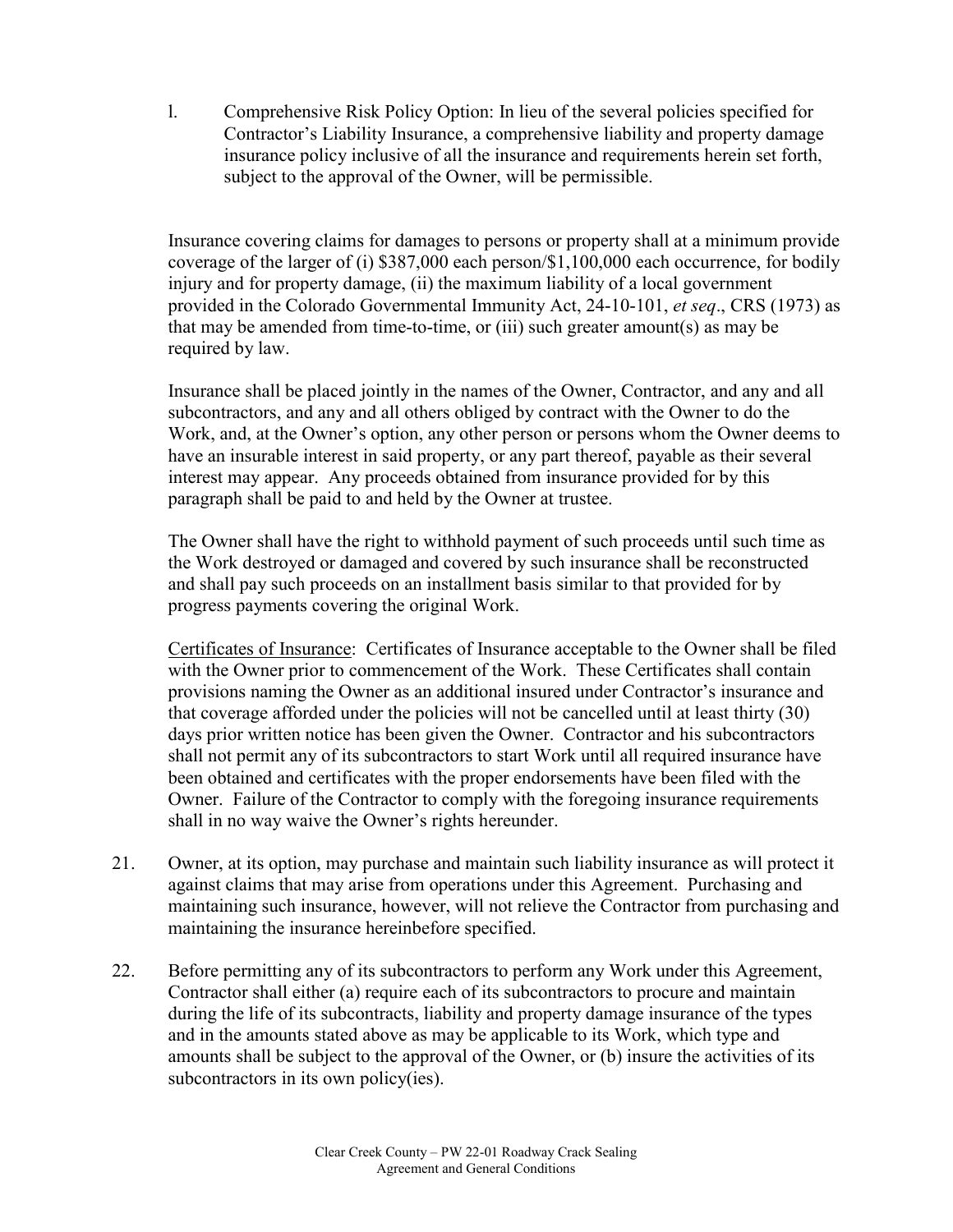- 23. To the fullest extent permitted by law, Contractor shall indemnify and hold harmless Owner, its board, commissioners, employees and the agents of any of them, from and against claims, damages, losses and expenses, including but not limited to attorneys' fees, arising out of or resulting from performance of the Work, provided that such claim, damage, loss or expense is attributable to bodily injury, sickness, disease or death, or to injury to or destruction of tangible property (other than the Work itself) including loss of use resulting therefrom, but only to the extent caused in whole or in part by negligent acts or omissions of the Contractor, a subcontractor, anyone directly or indirectly employed by them or anyone for whose acts they may be liable, regardless of whether or not such claim, damage, loss or expense is caused in part by a party indemnified hereunder.
- 24. After execution of the Agreement, changes in the Work may be accomplished by agreed upon Change Order. Owner, without invalidating the Agreement, may order changes in the Work within the general scope of the Agreement consisting of additions, deletions or other revisions ("Change Directives"). Changes will be made at the unit prices for work agreed upon in the Schedule of Values in the Bid Form.
	- a. No Change Orders or other form of order or directive which requires additional compensable work to be performed may be issued or be effective unless accompanied by a written assurance to the Contractor that lawful appropriations to cover the costs of the additional work have been made.
	- b. A Change Order shall be a written order to the Contractor signed by Owner to change the Work.
	- c. Owner will have authority to order minor changes in the Work not involving changes in the Contract Price or the Contract Time. Such changes shall be written orders and shall be binding on the Contractor and Owner. Contractor shall carry out such written orders promptly.
	- d. A Change Order Request initiated and requested by the Contractor shall be submitted to the Owner. This request must include a description of need, justification and a table of costs associated with the request.
	- e. The Owner imposes a maximum limit for determining overhead and profit. The Owner accepts a maximum material and equipment cost equal to Contractor's cost plus 15%. Subcontractor markup shall not exceed 5%.
- 25. Progress Payments:

If the Work is subject to progress payments, Contractor shall submit to Owner an Application for Payment filled out and signed by Contractor covering the Work completed as of the date of the application, and accompanied by such supporting documentation that Owner may reasonably require. If payment is requested on the basis of materials and equipment not incorporated in the Work, but delivered and suitably stored at the site or at another location agreed to in writing, the Application for Payment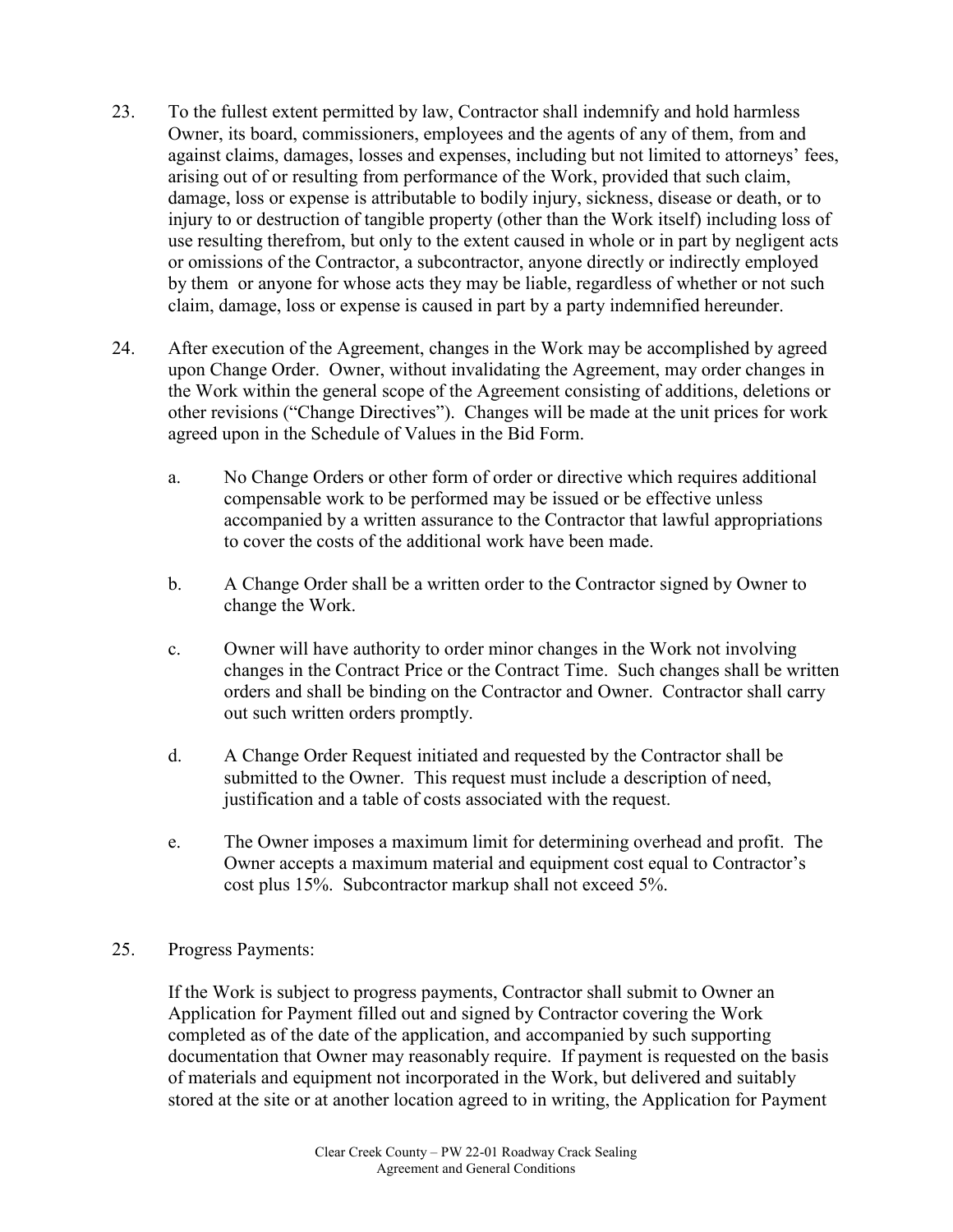shall also be accompanied by such data, satisfactory to Owner, as will establish Owner's title to the material and equipment, and protect Owner's interest therein, including applicable insurance. Each subsequent Application for Payment shall include an affidavit of Contractor stating that all previous progress payments received on account of the Work have been applied to discharge in full all of Contractor's obligations reflected in prior Applications for Payment. The amount of retainage with respect to progress payments will be as stipulated in the Agreement.

Owner will, within ten (10) days after receipt of each Application for Payment, either indicate in writing a recommendation of payment, or return the application to Contractor indicating in writing its reasons for refusing to recommend payment. In the latter case, Contractor may make the necessary corrections and resubmit the application. Owner shall, within twenty (20) days of recommendation of payment, pay Contractor the amount recommended.

- 26. Contractor shall notify the Owner at such time the Contractor believes the Work is nearing substantial completion. The Owner will perform a walk through with the Contractor and develop a punch list of items that need to be completed.
- 27. Final Payment:

Upon written notice from Contractor that the Work is complete, Owner will make a final inspection with Contractor, and will notify Contractor in writing of all particulars in which this inspection reveals that the Work is incomplete or defective. Contractor shall immediately take such measures as are necessary to remedy such deficiencies.

After Contractor has completed all such corrections to the satisfaction of Owner, and delivered all maintenance and operating instructions, schedules, guarantees, bonds, certificates of inspection, marked-up record documents or as-built drawings covering all of the Work, Contractor may make application for final payment following the procedure for progress payments. The final application for payment shall be accompanied by all documentation called for in the Contract Documents, and such other data and schedules as Owner may reasonably require, together with complete and legally effective releases or waivers (satisfactory to Owner) of all liens arising out of, or filed in connection with the Work. In lieu thereof, and as approved by Owner, Contractor may furnish receipts or releases in full; an affidavit of Contractor that the releases and receipts include all labor, services, material, and equipment for which lien could be filed, and that all payrolls, material, and equipment bills, and other indebtedness connected with the Work, for which Owner or his property might in any way be responsible, have been paid or otherwise satisfied; and consent of the surety, if any, to final payment. If any subcontractor, manufacturer, fabricator, supplier, or distributor fails to furnish a release or receipt in full, Contractor may furnish a bond or other collateral satisfactory to Owner to indemnify Owner against any lien.

28. Final payment shall not become due until Contractor submits to Owner releases and waiver of liens, and data establishing payment or satisfaction of obligations, such as receipts, claims, security interests or encumbrances arising out of the Work. Final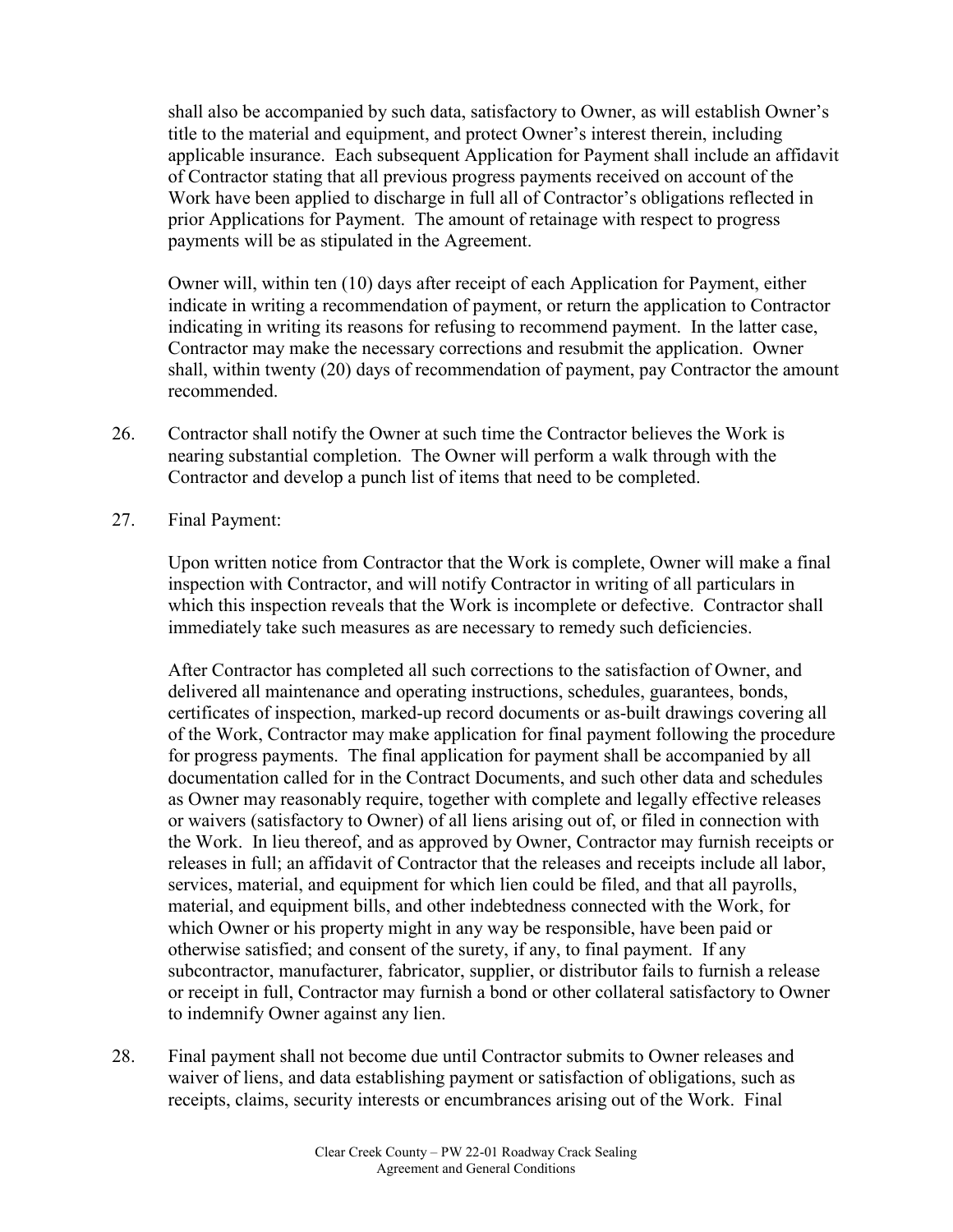payment is subject to the Final Settlement requirements and time periods set forth in C.R.S. §38-26-107.

- 29. Contractor warrants and guarantees that title to all work, materials, and equipment covered by any application for payment, whether incorporated in the Project or not, will pass to Owner at the time of payment free and clear of all liens, claims, security interests, and encumbrances.
- 30. Contractor's obligation to perform and complete the Work in accordance with the Contract Documents shall be absolute. Neither the recommendation of any progress or final payment nor the payment by Owner to Contractor under the Contract Documents, nor any use or occupancy of the Work or any part thereof by Owner, nor any act of acceptance by Owner, nor any failure to do so, nor any correction of defective Work by Owner shall constitute an acceptance of Work not in accordance with the Contract Documents or a release of Contractor's obligation to perform the Work in accordance with the Contract Documents.
- 31. If Contractor fails to correct Work which is not in accordance with the Agreement, the Owner may direct the Contractor to stop the Work until the correction is made.
- 32. Contractor shall promptly correct Work rejected by Owner as failing to conform to the requirements of the Agreement and Contractor shall bear the cost of correcting such rejected Work.
- 33. Contractor warrants to Owner that (1) materials and equipment furnished under the Agreement will be new and of good quality; (2) the Work will be free from defects not inherent in the quality required or permitted; and (3) the Work will conform to the requirements of the Agreement.
- 34. Contractor warrants and guarantees to Owner that all Work will be in accordance with the Contract Documents and will not be defective. Prompt notice of all defects shall be given to Contractor. If, within one (1) year after the date of completion, or such longer period of time as may be set forth in the Contract Documents, prescribed by law, prescribed by the terms of any applicable warranty given by a materials supplier or required by or a part of the Agreement, any Work is found to be defective, Contractor shall promptly, without cost to Owner, and in accordance with Owner's written instructions, either correct such defective Work, or, if it has been rejected by Owner, remove it from the site, and replace it with non-defective work. If Contractor does not promptly comply with the terms of such instructions, or in an emergency where delay would cause serious risk of loss or damage, Owner may have the defective Work corrected or the rejected Work removed and replaced, and all direct and indirect costs of services, shall be paid by Contractor.
- 35. If Contractor defaults or neglects to carry out the Work in accordance with the Agreement and fails within a seven (7) day period after receipt of written notice from the Owner to correct such default or neglect with diligence and promptness, the Owner may, without prejudice to other remedies, correct such deficiencies. In such case, the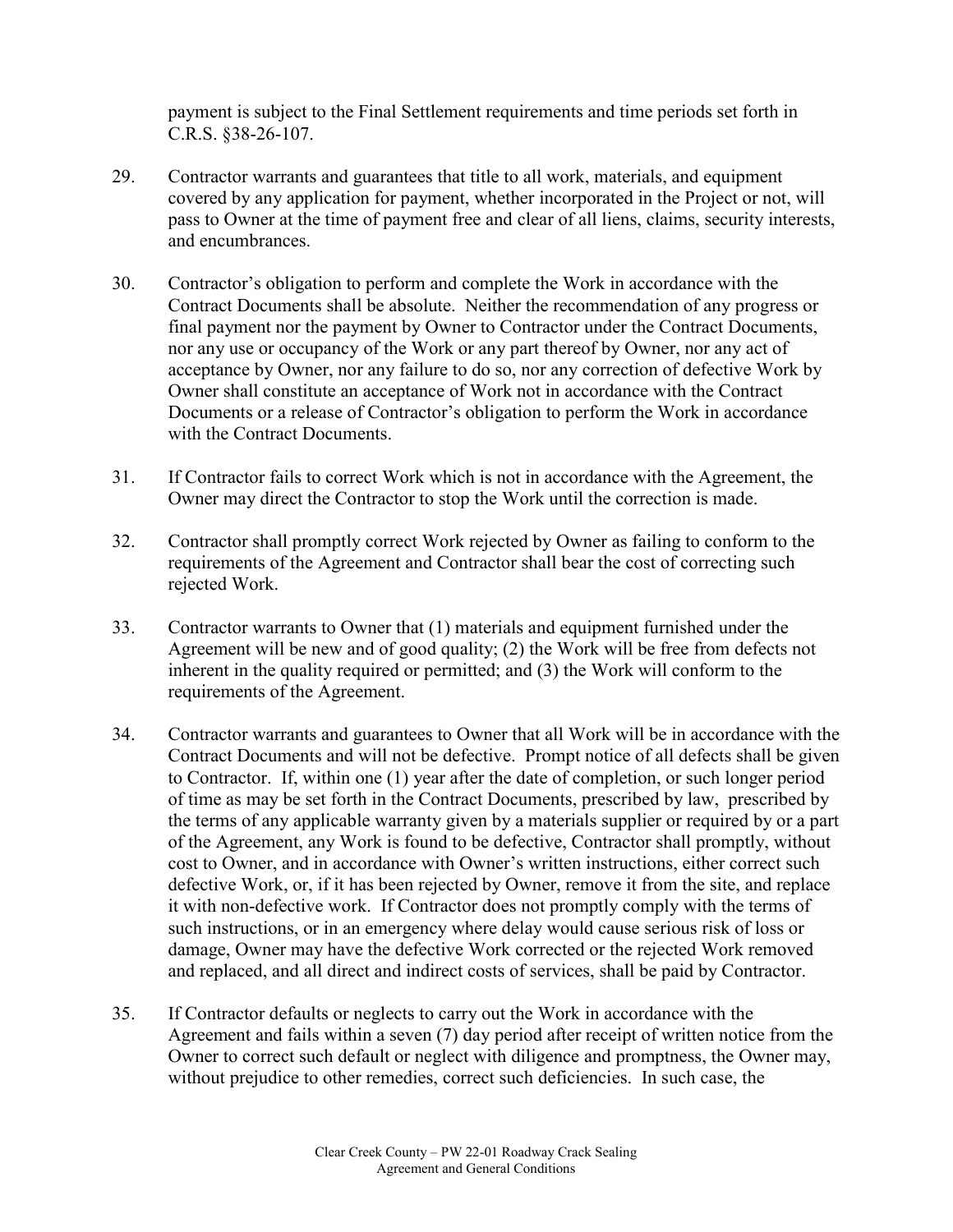Agreement may be terminated by Owner or a Change Order shall be issued deducting the cost of correction from payments due the Contractor.

- 36. The performance of the Work may be terminated at any time in whole, or from time to time in part, by Owner for its convenience. Any such termination shall be effected by delivery to Contractor of a written notice ("Notice of Termination") specifying the extent to which performance of the Work is terminated and the date upon which termination becomes effective. After receipt of a Notice of Termination, and except as otherwise directed by Owner, Contractor shall, in good faith, and to the best of its ability, do all things necessary, in the light of such notice and of such requests in implementation thereof as Owner may make, to assure the efficient, proper closeout of the terminated Work (including the protection of Owner's property). Among other things, Contractor shall, except as otherwise directed or approved by Owner:
	- a. stop the Work on the date and to the extent specified in the Notice of Termination;
	- b. place no further orders or subcontracts for services, equipment or materials except as may be necessary for completion of such portion of the Work as is not terminated;
	- c. terminate all orders and subcontracts to the extent that they relate to the performance of Work terminated by the Notice of Termination;
	- d. assign to Owner, in the manner and to the extent directed by it, all of the right, title and interest of Contractor under the orders or subcontracts so terminated, in which case Owner shall have the right to settle or pay any or all claims arising out of the termination of such orders and subcontracts;
	- e. with the approval of Owner, settle all outstanding liabilities and all claims arising out of such termination or orders and subcontracts; and
	- f. deliver to Owner, when and as directed by Owner, all documents and all property which, if the Work had been completed, Contractor would be required to account for or deliver to Owner, and transfer title to such property to Owner to the extent not already transferred.

In the event of such termination, there shall be an equitable reduction of the Contract Price to reflect the reduction in the Work and no cost incurred after the effective date of the Notice of Termination shall be treated as a reimbursable cost unless it relates to carrying out the un-terminated portion of the Work or taking closeout measures.

37. Contractor shall comply with CRS §8-17-101 et seq. Colorado labor shall be employed to perform the work to the extent of at least eighty percent of the work. "Colorado labor" means any person who is a resident of the state of Colorado, at the time of the project, without discrimination as to race, color, creed, sex, sexual orientation, marital status, national origin, ancestry, age, or religion except when sex or age is a bona fide occupational qualification.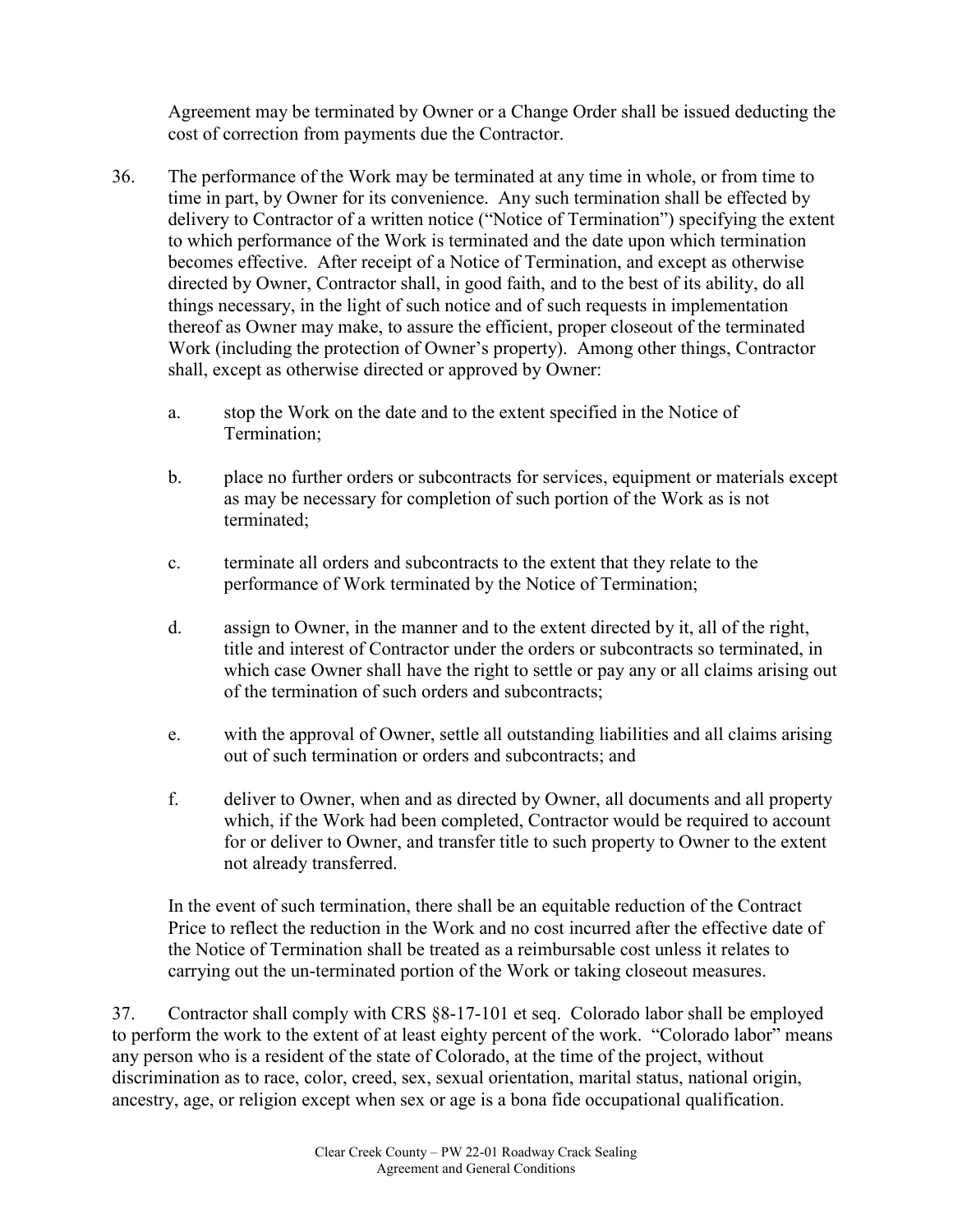# **DIVISION 1**

**GENERAL REQUIREMENTS**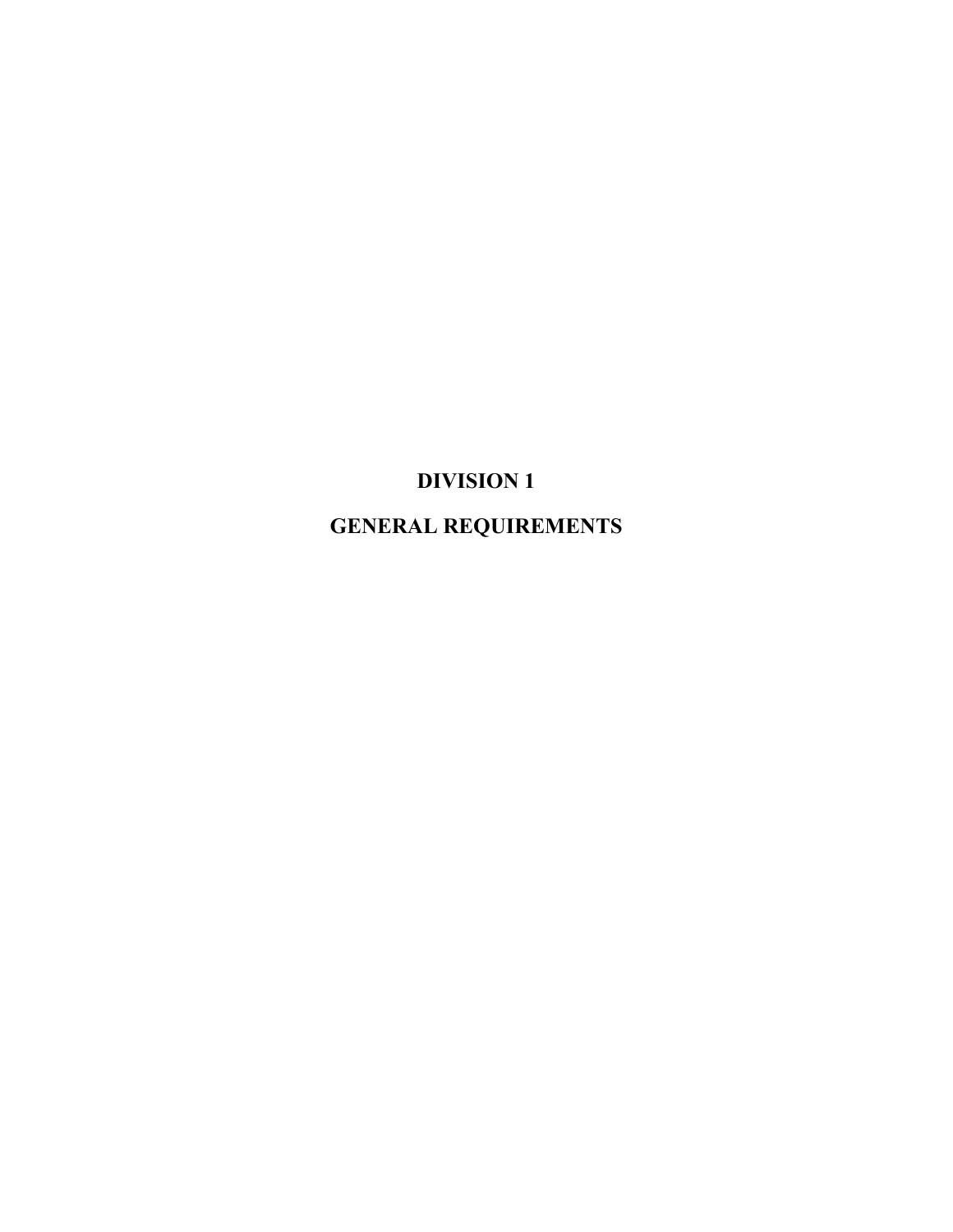#### **SECTION 01000 GENERAL INFORMATION**

#### **PART 1.0 – DEFINITION**

Technical Standards and Specifications to be used for this project shall be the most recent editions of the Colorado Department of Transportation (CDOT) Standards and Specifications for Road and Bridge Construction and the Clear Creek County Roadway Design and Construction Manual. In the event of a conflict between these standards and specifications, the more stringent shall govern.

#### **PART 2.0 – REVISIONS TO TECHNICAL SPECIFICATIONS**

Department – Road & Bridge Department, Clear Creek County

Owner – Clear Creek County

Engineer – Clear Creek County or the County's duly authorized representative responsible for engineering supervision of the construction.

**END OF SECTION**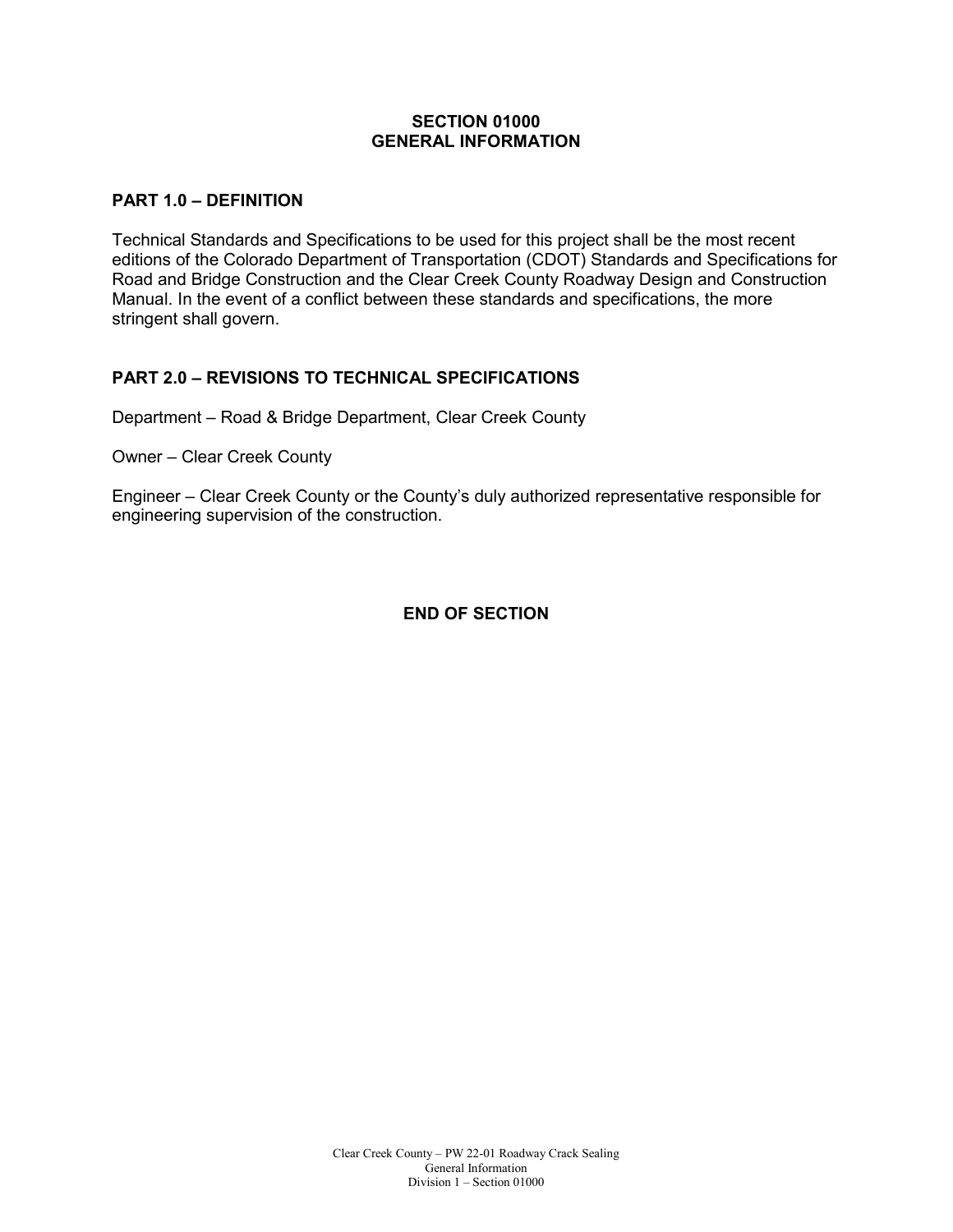## **SECTION 01110**

#### **SUMMARY OF WORK**

## **PART 1 - GENERAL**

#### **1.1 SUMMARY**

- A. Project Identification
	- 1. Project Location: Perform Crack Sealing at various locations throughout Clear Creek County.
	- 2. Owner: Clear Creek County
	- 3. Work will be performed under the following prime contract: PW 22-01 Roadway Crack Sealing.

#### **1.2 REFERENCES**

- A. Industry Standards:
	- 1. Unless the Contract Documents include more stringent requirements, applicable construction industry standards have the same force and effect as if bound or copied directly into the Contract Documents to the extent referenced. Such standards are made a part of the Contract Documents by reference.
	- 2. Comply with standards in effect as of date of the Contract Documents, unless otherwise indicated.
	- 3. If compliance with two or more standards is specified and the standards establish different or conflicting requirements for minimum quantities or quality levels, comply with the most stringent requirement.
	- 4. The quantity or quality level shown or specified shall be the minimum provided or performed. The actual installation may comply exactly with the minimum quantity or quality specified, or it may exceed the minimum within reasonable limits. To comply with these requirements, indicated numeric values are minimum or maximum, as appropriate, for the context of requirements.
	- 5. Each section of the specifications generally includes a list of reference standards normally referred to in that respective section. The purpose of this list is to furnish the Contractor with a list of standards normally used for outlining the quality control desired on the project. The lists are not intended to be complete or all inclusive, but only a general reference of standards that are regularly referred to.
	- 6. Each entity engaged in construction on the Project shall be familiar with industry standards applicable to its construction activity. Copies of applicable standards are not bound with the Contract Documents. Where copies of standards are needed to perform a required construction activity, obtain copies directly from the publication source and make them available on request.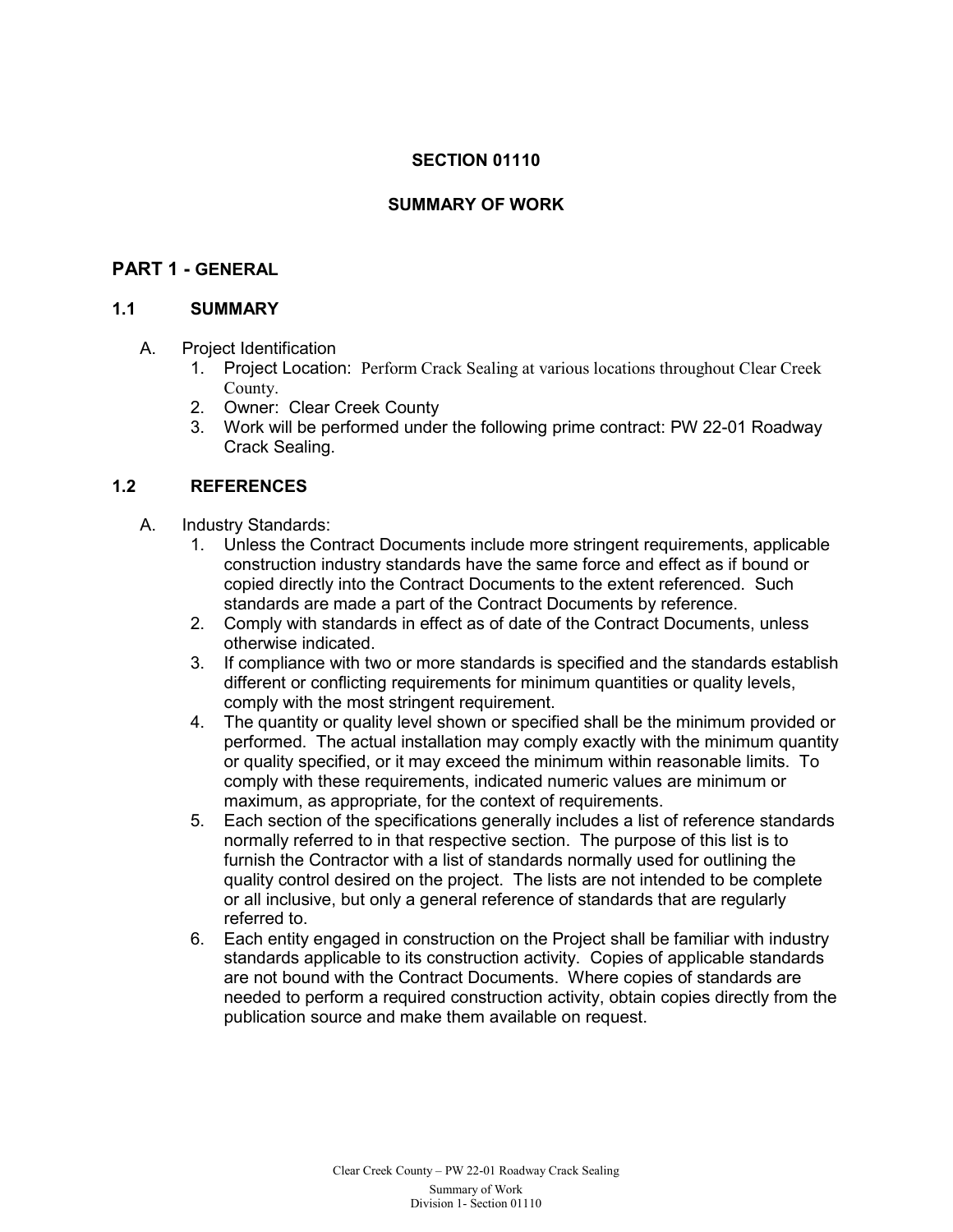## **1.3 SPECIFICATION FORMATS AND CONVENTIONS**

A. The Technical Specifications are organized into Divisions and Sections using the 16 division format and CSI's "Master Format" numbering system.

#### **1.4 WORK COVERED BY THE CONTRACT DOCUMENTS**

- A. Project Identification: PW 22-01 Roadway Crack Sealing
- B. Work to be performed will consist of the following:
	- 1. Submittals including Contractor's Work Schedule, Health and Safety Plan and Traffic Control Plan (See Submittal Section)
	- 2. Obtain all permits other than County Permits.
	- 3. Implement Traffic Control Plan.
	- 4. Apply joint and crack sealant in accordance with the Technical Specifications below.
	- 10. Clean Site and Demobilize.

## **1.5 COORDINATION WITH EXISTING OPERATIONS**

- A. Site Access:
	- 1. Maintain at least one lane of open traffic at all times during all operations with approved traffic control plan.
	- 2. Where driveway and roadway crossings are required, plan and sequence work to provide residential and public uninterrupted use.
	- 3. Provide smooth paving transitions to drives, shoulders, and culvert ends
- B. Drainage:
	- 1. Where culverts are encountered, plan work to ensure continuous proper drainage.
	- 2. Implement BMP's to control erosion and manage storm water runoff.
- C. Vegetation:
	- 1. Do not disturb vegetation outside the designated limits of construction.
	- 2. Restore disturbed vegetation as soon as possible after work is complete.

#### **1.6 WORK SEQUENCE**

A. Work Plan: Contractor shall supply a Work Plan including project schedules, sequence and other conditions and procedures to the Engineer and Owner and obtain such approvals as required prior to undertaking the Work. Work is to be completed by July 15, 2022.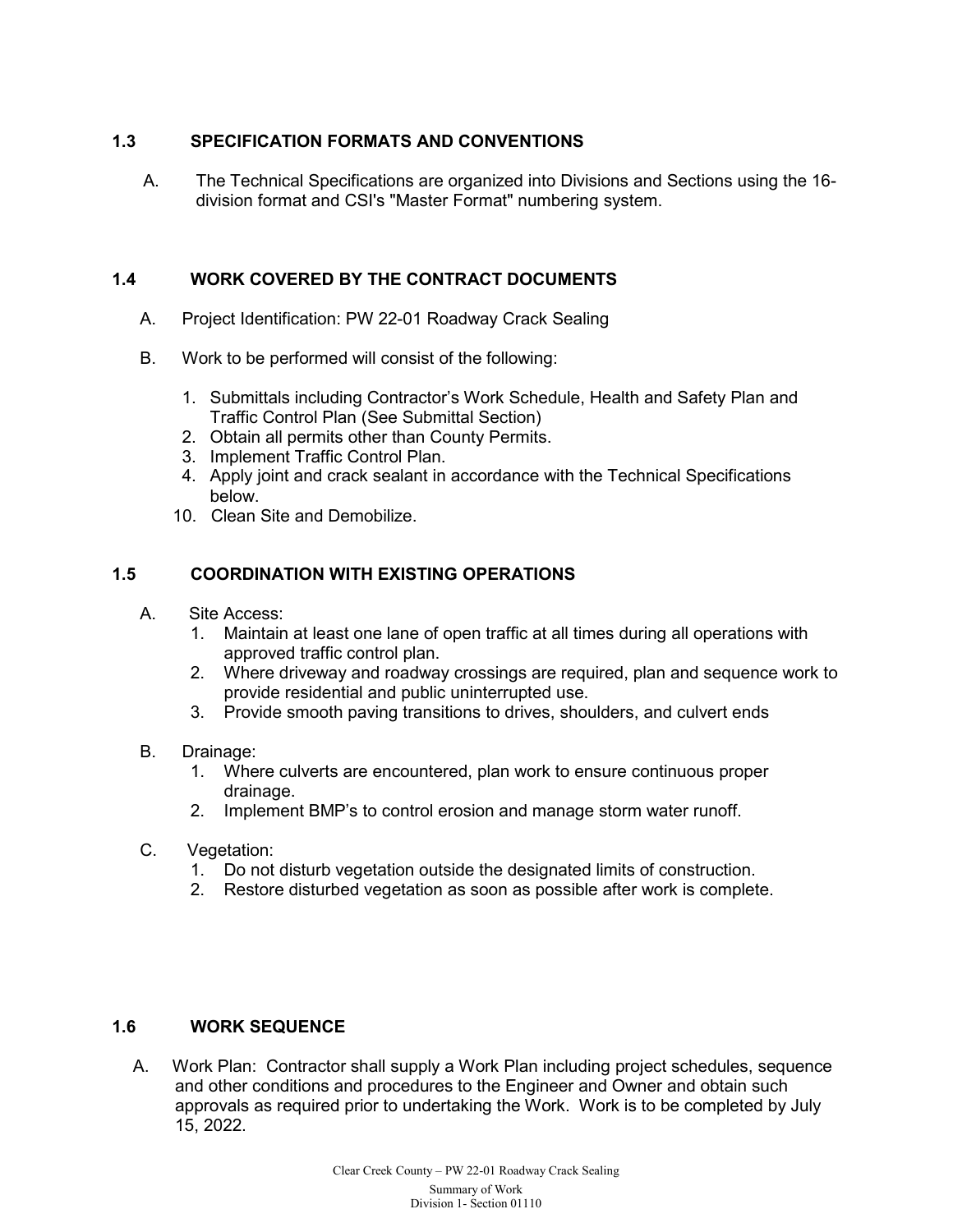- B. The Contractor shall develop a work plan and prioritized order for the work and submit it in writing to the County for approval, prior to commencing with the work.
- C. Roadways:
	- 1. Access to Road(s) and residential driveways shall remain open to traffic at all times. If construction adjacent to the Main Access Road(s) is necessary, the Contractor shall provide written requests to the County for approval to conduct work that may impact traffic or temporarily obstruct roadway, Owner may grant approval of obstruction based upon Owner's concurrence with Contractor's work plan, schedule of activities and traffic control plan, as described below and as specified in the Clear Creek County Roadway Design and Construction Manual and CDOT Standards and Specifications.

## **1.7 USE OF PREMISES**

- A. Contractor shall have use of the Owner's premises within the designated limits of construction for construction operations, including use of the Project Site, as allowed by law, ordinances, permits, easement agreements and the Contract Documents, except as noted herein.
- B. Contractor's use of premises is limited by Owner's ongoing operations, right to perform work or to retain other contractors on portions of the Project.
- C. Hours of Construction:
	- 1. Construction shall be permitted during the following days and hours:
		- a. Monday-Friday: 8:00 A.M. to 6:00 P.M.
		- b. Saturday: 9:00 A.M. 5:00 P.M.
		- c. Sunday: Work not permitted.
	- 2. Construction shall not be permitted during the following holidays as applicable:
		- a. Martin Luther King Day
		- b. Presidents Day
		- c. Memorial Day
		- d. Independence Day
		- e. Labor
		- f. Thanksgiving
		- g. Christmas
		- h. New Year's Day
- D. The Project Site is limited to boundaries indicated in the Contract Documents.
- E. Provide protection and safekeeping of material and products stored on or off the premises.
- F. Move any stored material or products that interfere with operations of Owner or other Contractors.

## **1.8 WORK BY OTHERS**

A. Cooperate fully with site operators and/or the Owner so work by others may be carried out smoothly, without interfering with or delaying work under this Contract.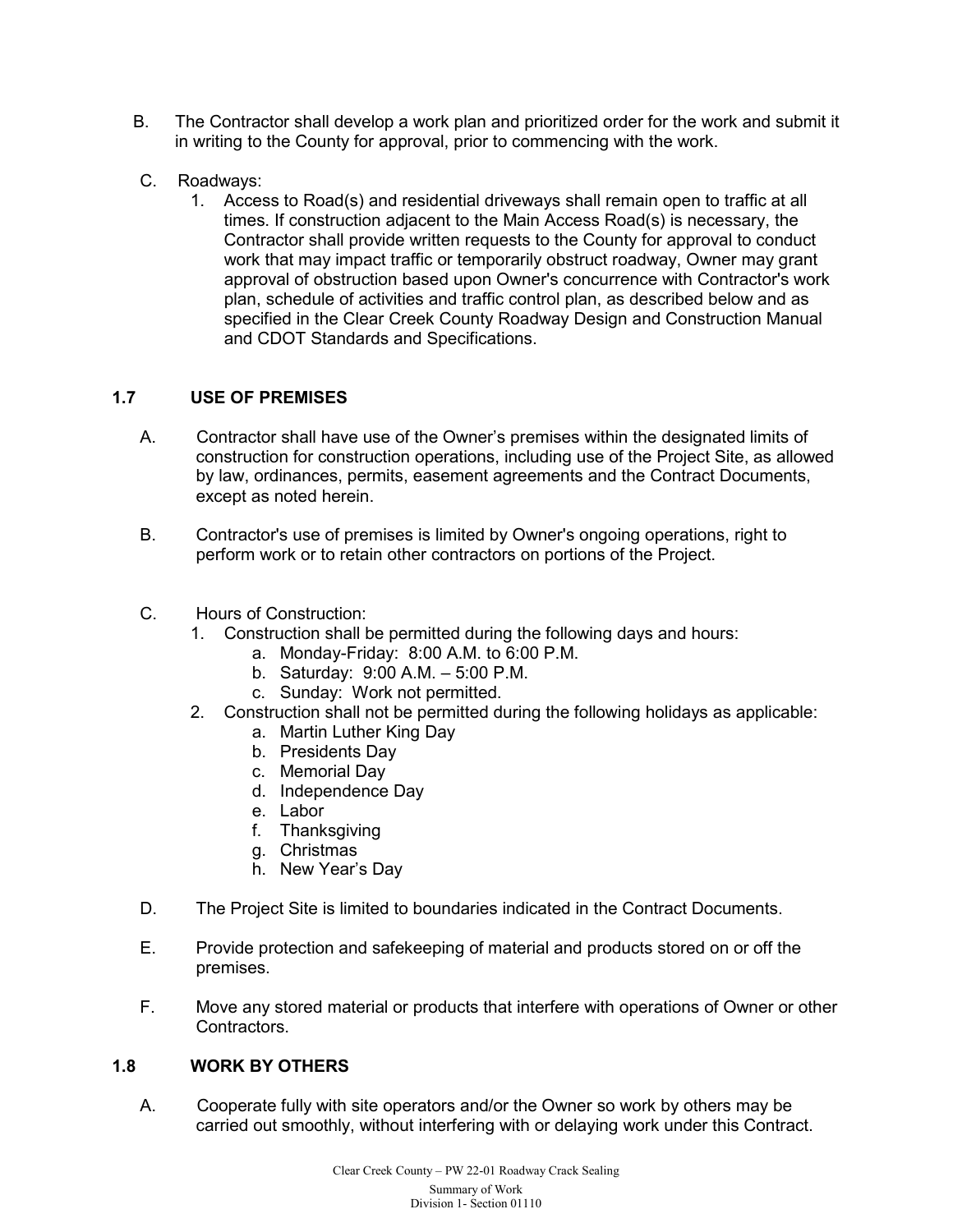- 1. Owner will endeavor to dictate construction sequences that minimize impacts to Work under this Contract.
- 2. Cooperate with other contractors or consultants, hired by the Owner, to allow access to areas required for their performance of work.
	- a. Communicate with others performing work to avoid conflicts and identify areas of access.
	- b. If conflicts are anticipated or identified immediately bring these to the attention of the Owner and Engineer's Resident Project Representative.

#### **1.9 OWNER-FURNISHED PRODUCTS**

A. None

#### **1.10 PARTIAL OWNER OCCUPANCY**

A. County may need to periodically maintain or occupy areas in the vicinity of the project sites.

## **1.11 PROJECT UTILITY SOURCES**

- A. Utility Notification Center of Colorado (UNCC.ORG)<br>B. Electrical: Xcel Energy
- Electrical: Xcel Energy
- C. Gas: Xcel Energy
- D. Drainage Ditches/Culverts: Clear Creek County

## **1.12 MISCELLANEOUS PROVISIONS**

- A. Contractor shall be responsible for negotiations of any waivers or alternate arrangements required to enable transportation of materials to the site.
- B. Maintain conditions of existing access on the site and adjacent facilities such that access is not hindered as the result of construction related activities or deterioration.
- C. The Contractor shall remove all wind or weather-related litter that enters the project area at no additional cost to the Owner and shall ensure such materials are not incorporated into proposed construction.

## **- END OF SECTION 01110 -**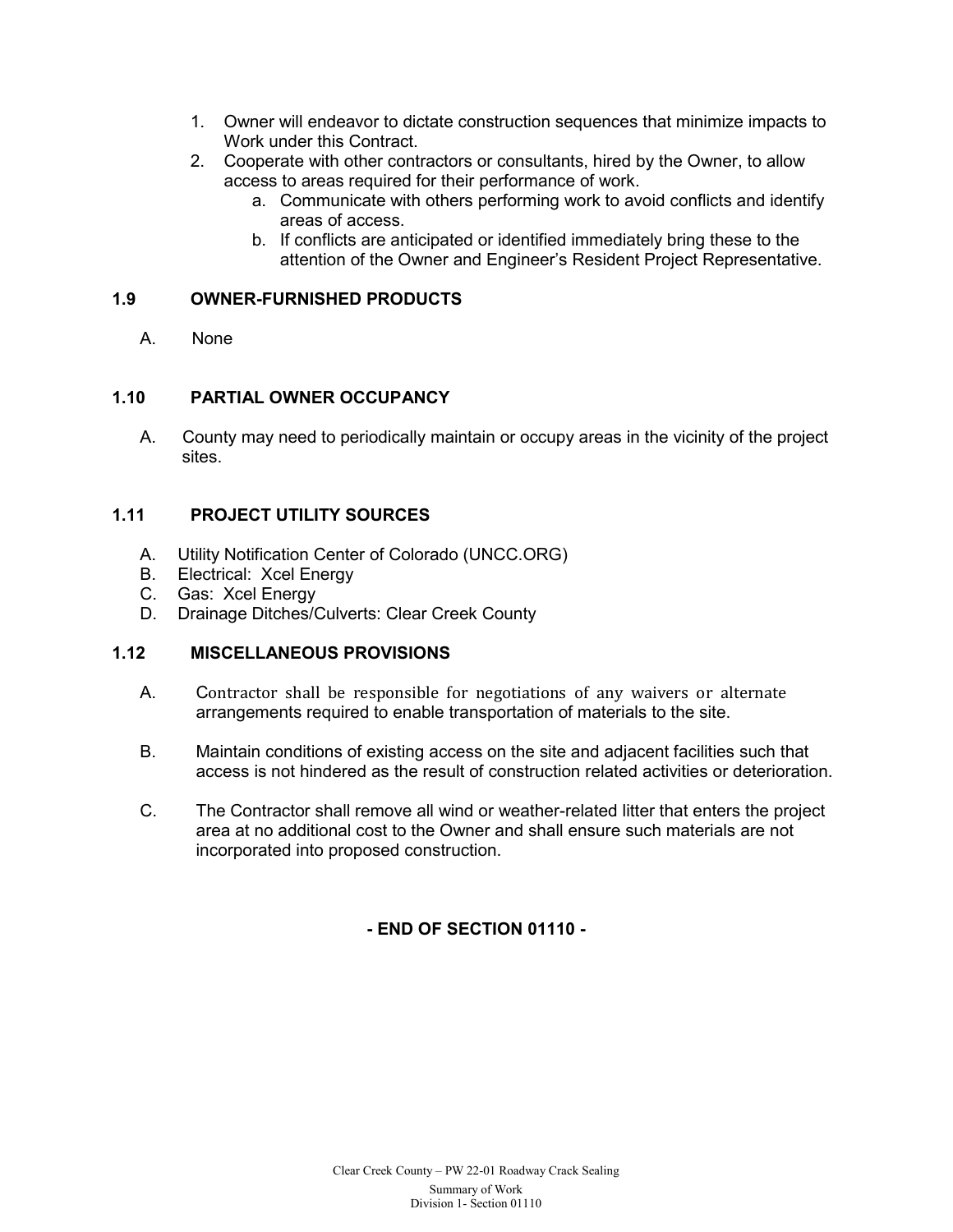## **SECTION 01290 MEASUREMENT AND PAYMENT**

## **PART 1 - GENERAL**

#### **1.1 SUMMARY**

- A. This section includes:
- 1. Administrative and procedural requirements necessary to prepare and process Applications for Payment.

#### **1.2 SCHEDULE OF VALUES**

A. Unit price work will use the Schedule of Values as the basis for reviewing Applications for Payment.

#### **1.3 MEASUREMENT AND PAYMENT**

A. Except as otherwise provided, measurement will be made of the items listed in the proposal to determine the actual in place quantities accepted by the Owner. Payment will be made for actual quantities installed, **except for items designated as established quantities**, for the items listed in the proposal and installed in strict accordance with the plans and specifications and payment therefore shall be considered full and final compensation.

Measurement and payment methods and other information or requirements stated below shall supersede those stated in the technical specification sections for that bid item.

- B. Lump Sum Bid Items:
	- 1. Measurement of lump sum bid items will be based on an estimated percent complete of the various components of the lump sum item established by the Contractor's Schedule of Values and approved by the Owner.
- C. Unit Price Bid Items:
	- 1. Bid Item 1 Hot Poured Joint and Crack Sealant: The measurement for payment of this item will in accordance with Section 408 of the most recent published version of the Colorado Department of Transportation Standard Specifications and as revised in the Technical Specifications below.

#### **- END OF SECTION 01290 -**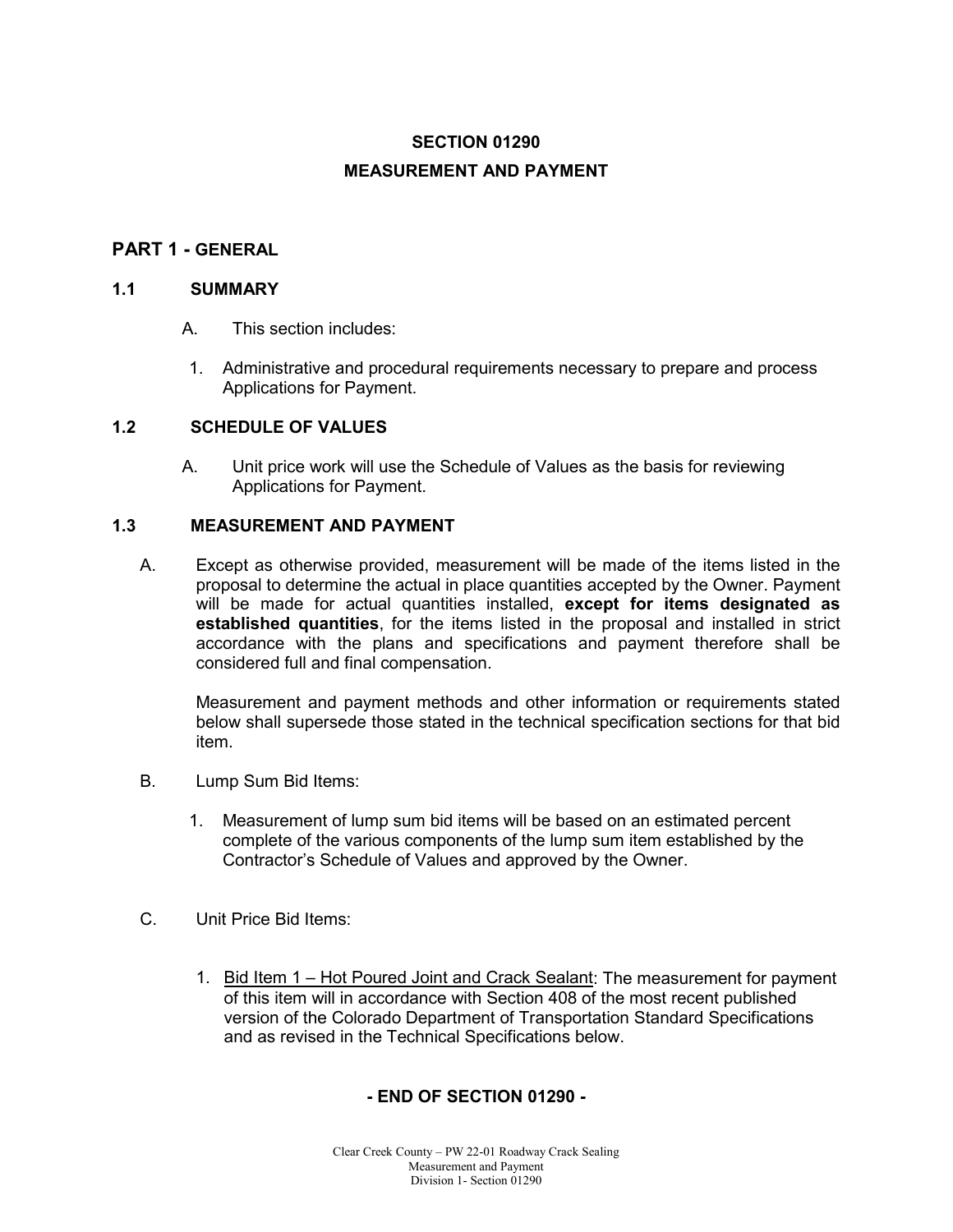## **SECTION 01310**

## **PROJECT MEETINGS**

## **PART 1 - GENERAL**

## **1.1 SUMMARY**

- A. Section includes administrative and procedural requirements for project meetings including, but not limited to, the following:
	- 1. Preconstruction conference.
	- 2. Progress meetings

## **1.2 PRECONSTRUCTION CONFERENCE**

- A. Owner will schedule a preconstruction conference with the Contractor to be held at the site before work at the site begins.
- B. Authorized representatives of the Owner, the Contractor and its project manager and superintendent, major subcontractors, and other concerned parties shall attend the conference. All participants at the conference shall be familiar with the Project and authorized to make binding decisions of matters relating to the Work.
- C. The Owner will record meeting notes and distribute notes to the Contractor, and other parties agreed upon by the Owner.

## **1.3 PROGRESS MEETINGS**

- A. Progress meetings at the Project site will be scheduled by the Owner at regular intervals or at least weekly.
- B. In addition to representatives of the Owner and the Contractor, each subcontractor, supplier, or other entity concerned with current progress or involved in planning, coordination, or performance of future activities prior to the next progress meeting shall be represented at these meetings. All participants at the conference shall be familiar with the Project and authorized to make binding decisions on matters relating to the Work.
- C. Proposed meeting agendas may include:
	- 1. Review progress since the last meeting.<br>2. Review the present and future needs of
	- 2. Review the present and future needs of each entity present, including the following:
		- a. Interface requirements.
		- b. Time.
		- c. Sequences.
		- d. Status of submittals.
		- e. Deliveries.
		- f. Off-site fabrication problems.
		- g. Access.
		- h. Site utilization.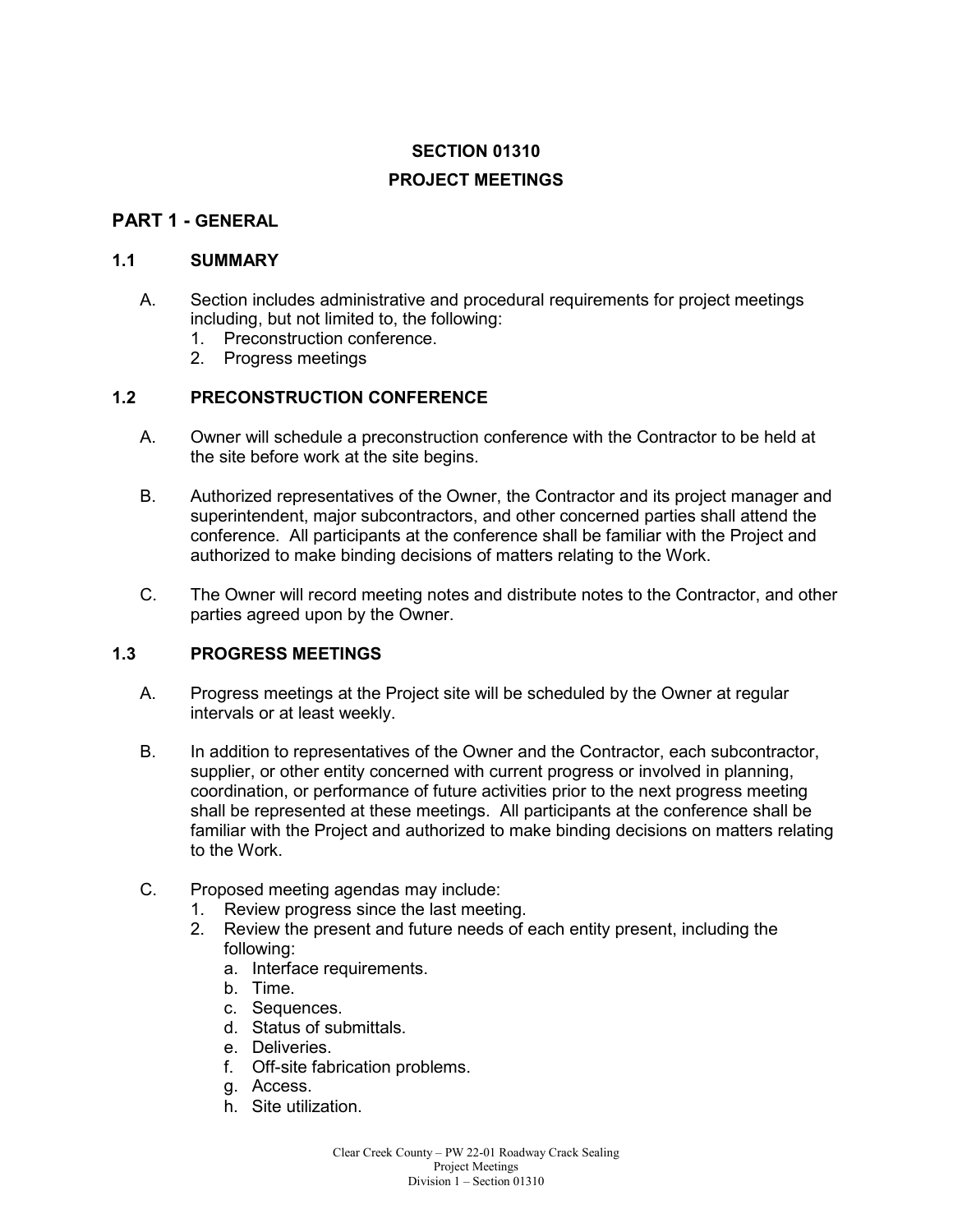- i. Temporary facilities and services.
- j. Hours of work.
- k. Hazards and risks.
- l. Update regarding pollution prevention plan inspections.
- m. Housekeeping.
- n. Quality and work standards.
- o. Change orders.
- p. Documentation of information for payment requests.
- D. Revised project schedules, submitted in accordance with Section 01290 Payment Procedures, shall be provided at the meeting.
	- 1. Reflect the current status (updated by the Contractor) as of the time of the meeting.
	- 2. Subsequent to the meeting the schedule shall be updated to reflect issues addressed at Project Meetings.
- E. Review status of on-site Record Documents.
- F. The Owner will record meeting notes and distribute notes to the Contractor and other parties agreed upon by the Owner.

**- END OF SECTION 01310 -**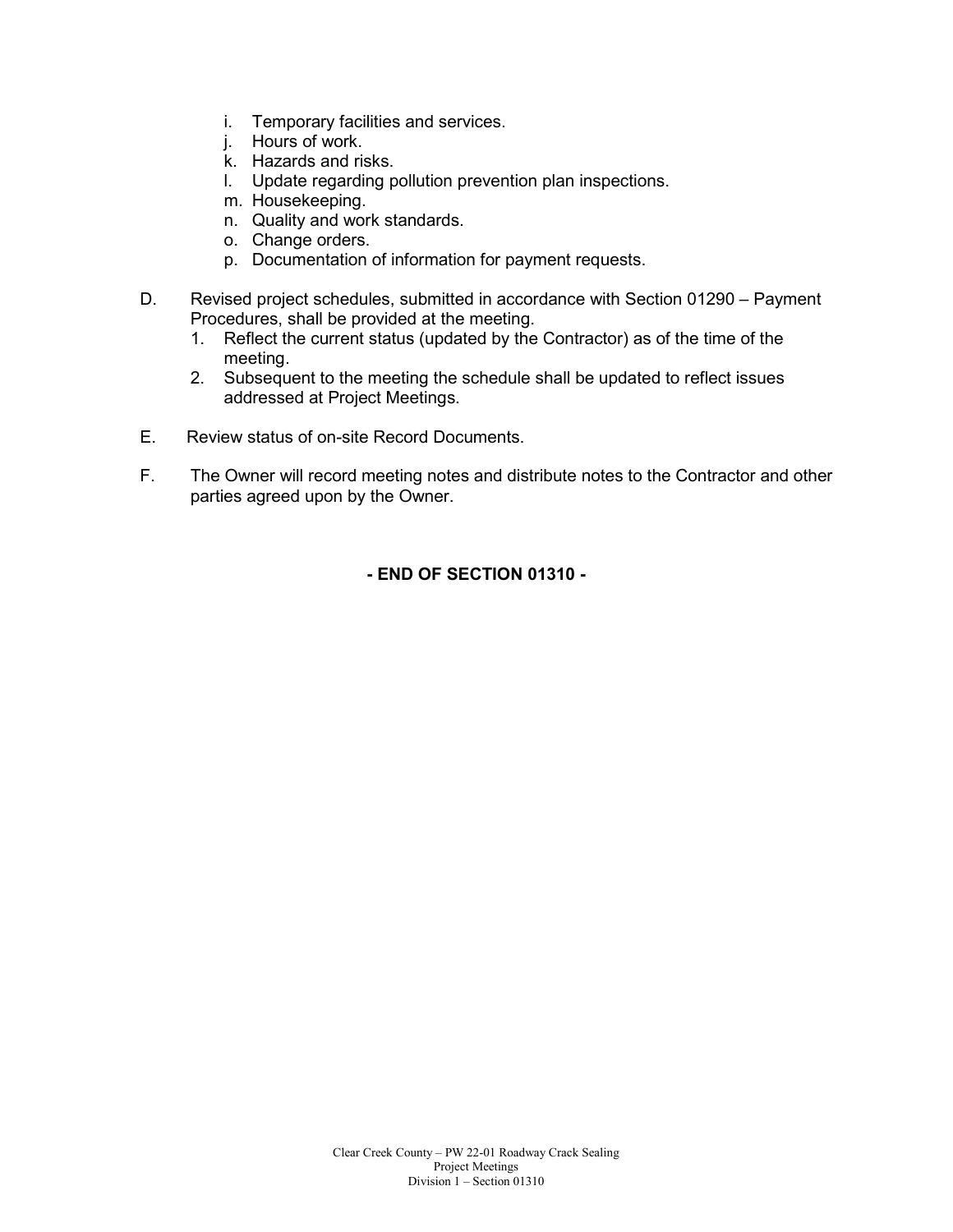## **SECTION 01340 SUBMITTALS**

#### **PART 1 - GENERAL**

#### **1.1 SUMMARY**

- A. Section Includes:
	- 1. Mechanics and administration of the submittal process for:
		- a. Shop Drawings.
		- b. Samples.
		- c. Miscellaneous submittals.
	- 2. General content requirements for Shop Drawings.
	- 3. Record Drawings
- B. Related Sections include but are not necessarily limited to:
	- 1. Division 0 Bidding Requirements, Contract Forms, and Conditions of the Contract.
	- 2. Division 1 General Requirements.
	- 3. Division 2 Material Specifications.

#### **1.2 DEFINITIONS**

- A. Shop Drawings:
	- 1. Product data and samples are Shop Drawing information.
- B. Miscellaneous Submittals:
	- 1. Submittals other than Shop Drawings.
	- 2. Representative types of miscellaneous submittal items include but are not limited to:
		- a. Construction schedule.
		- b. Concrete and soil compaction.
		- c. Geosynthetic materials tests.
		- d. Manufacturer's installation certification letters.
		- e. Warranties.
		- f. Evidence of Health and Safety Plan implementation.
		- g. Survey data.
		- h. Cost breakdown (Schedule of Values).
- C. "Engineer" means and refers to Owner's in-house engineer.

#### **1.3 SUBMITTAL SCHEDULE**

- A. Schedule of Shop Drawings:
	- 1. Prepare a schedule identifying all submittals anticipated and the timeframe in which they will be submitted.
	- 2. Submitted and approved within 10 days of receipt of Notice to Proceed.
	- 3. Account for multiple transmittals under any specification section where partial submittals will be transmitted.
- B. Shop Drawings:
	- 1. Submittal and approval within 30 days of Notice to Proceed.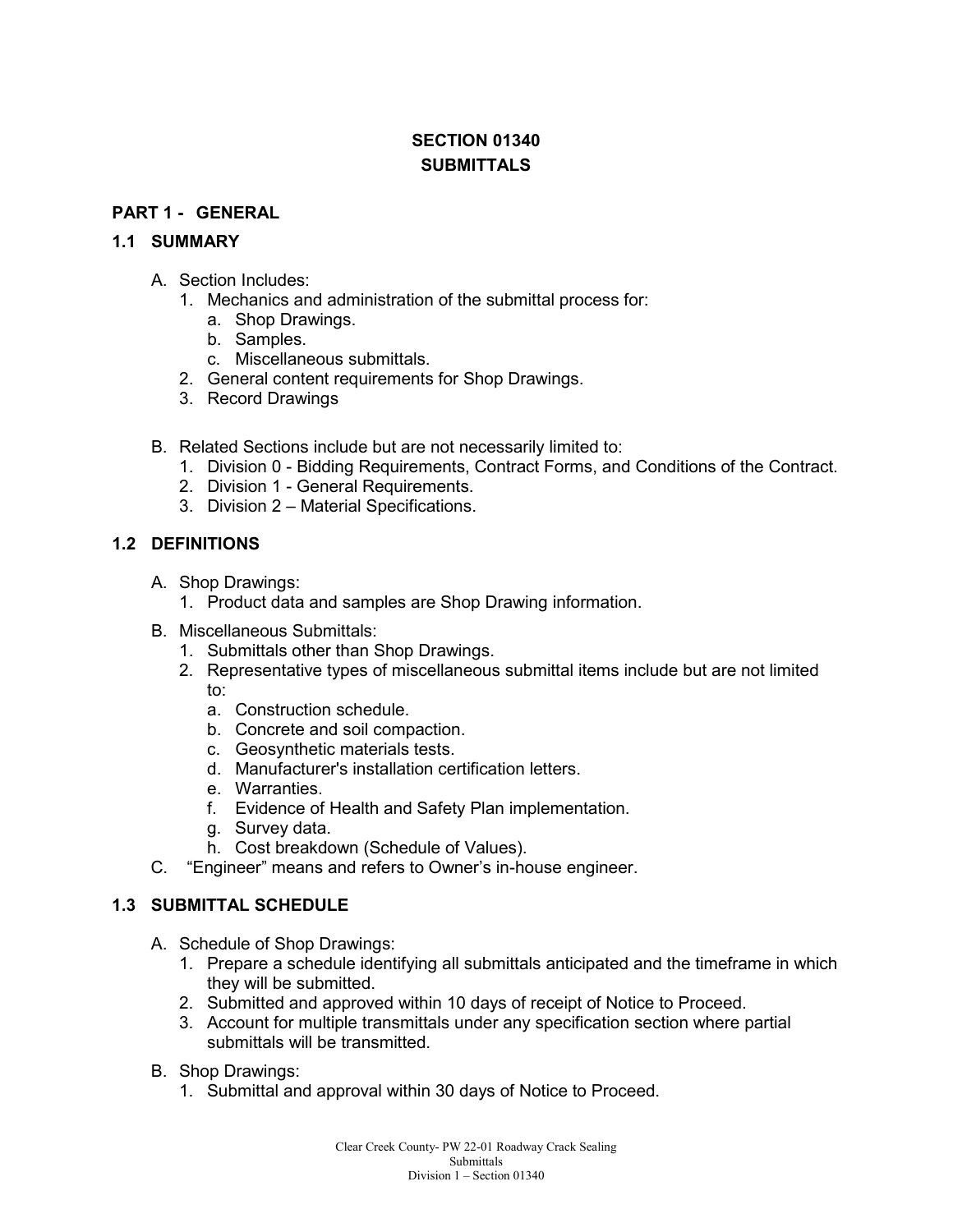## **1.4 PREPARATION OF SUBMITTALS**

#### A. General:

- 1. All submittals and all pages of all copies of a submittal shall be completely legible.
- 2. Submittals which, in the Engineer's sole opinion, are illegible will be returned without review.
- B. Shop Drawings:
	- 1. Scope of any submittal and letter of transmittal:
		- a. Limited to one specification section.
		- b. Do not submit under any specification section entitled (in part) "Basic Requirements" unless the product or material submitted is specified in a "Basic Requirements" section.
	- 2. Numbering letter of transmittal:
		- a. Include as prefix the specification section number followed by a series number, "-xx", beginning with "01" and increasing sequentially with each additional transmittal.
		- b. If more than one submittal under any specification section, assign consecutive series numbers to subsequent transmittal letters.
	- 3. Describing transmittal contents:
		- a. Provide listing of each component or item in submittal capable of receiving an independent review action.
		- b. Identify for each item:
			- 1) Manufacturer and Manufacturer's drawing or data number.
			- 2) Contract Document tag number(s).
			- 3) Unique page numbers for each page of each separate item.
		- c. When submitting "or-equal" items that are not the products of named manufacturers, include the words "or-equal" in the item description.
	- 4. Contractor stamping:
		- a. General:
			- 1) Contractor's review and approval stamp shall be applied either to the letter of transmittal or a separate sheet preceding each independent item in the submittal.
				- a) Contractor's signature and date shall be original ink signature.
				- b) Shop Drawing submittal stamp shall read "(Contractor's Name) has satisfied Contractor's obligations under the Contract Documents with respect to Contractor's review and approval as stipulated under General Conditions Paragraph 6.17C."
				- c) Letters of transmittal may be stamped only when the scope of the submittal is one item.
			- 2) Submittals containing multiple independent items shall be prepared with an index sheet for each item listing the discrete page numbers for each page of that item, which shall be stamped with the Contractor's review and approval stamp.
				- a) Individual pages or sheets of independent items shall be numbered in a manner that permits Contractor's review and approval stamp to be associated with the entire contents of a particular item.
		- b. Electronic stamps:
			- 1) Contractor may electronically embed Contractor's review and approval stamp to either the letter of transmittal or a separate index sheet preceding each independent item in the submittal.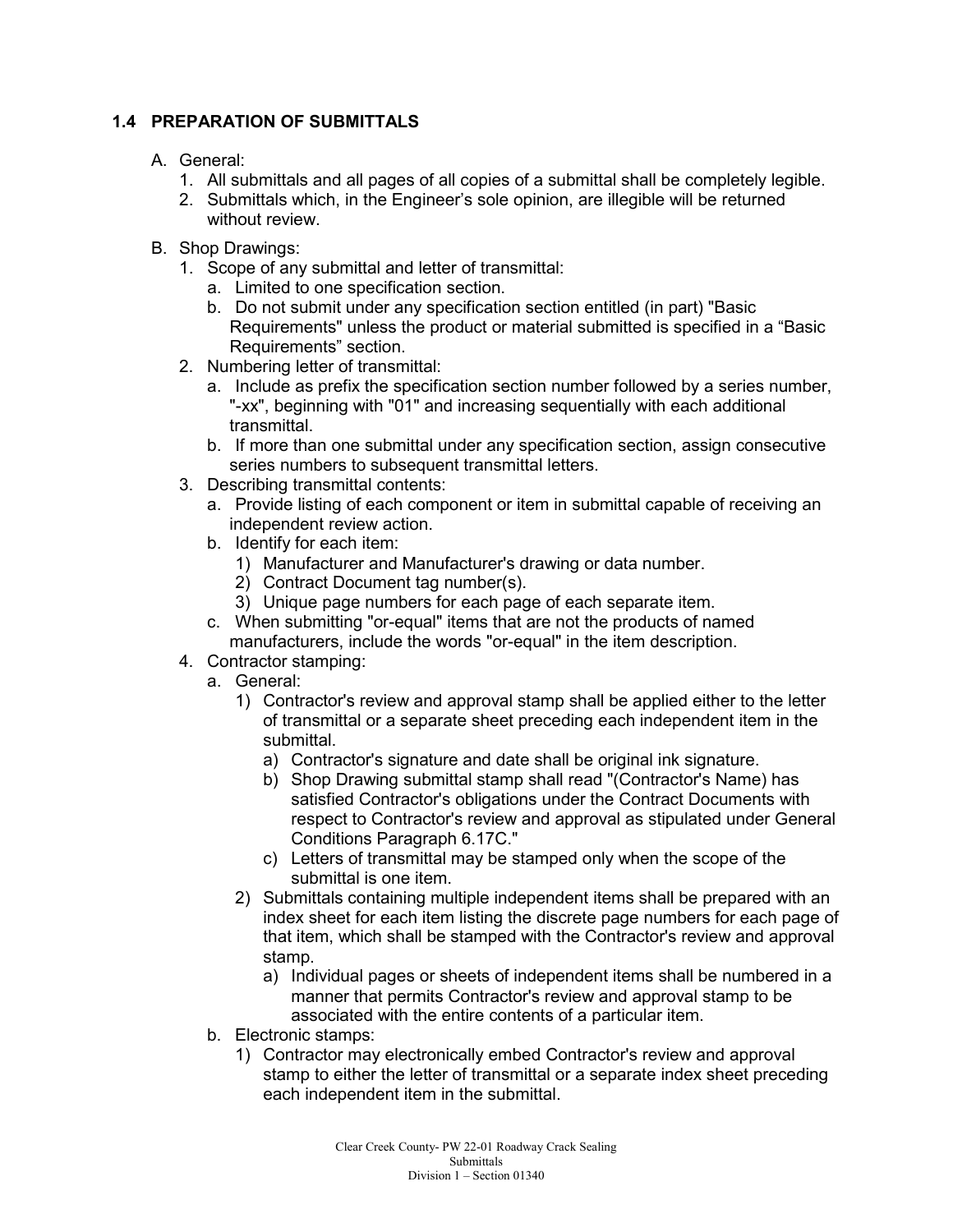- 2) Contractor's signature and date on electronically applied stamps shall be original ink signature.
- 5. Resubmittals:
	- a. Number with original root number and a suffix letter starting with "A" on a (new) duplicate transmittal form.
	- b. Do not increase the scope of any prior transmittal.
	- c. Account for all components of prior transmittal.
		- 1) If items in prior transmittal received "A" or "B" Action code, list them and indicate "A" or "B" as appropriate.
			- a) Do not include submittal information for items listed with prior "A" or "B" Action in resubmittal.
		- 2) Indicate "Outstanding-To Be Resubmitted at a Later Date" for any prior "C" or "D" Action item not included in resubmittal.
			- a) Obtain Engineer's approval to exclude items.
- 6. For 8-1/2 x 11 IN, 8-1/2 x 14 IN, and 11 x 17 IN size sheets, provide three (3) copies of each page for Engineer plus the number required by the Contractor.
	- a. The number of copies required by the Contractor will be defined at the Preconstruction Conference, but shall not exceed 3.
	- b. All other size sheets:
		- 1) Submit one (1) reproducible transparency or high-resolution print and one (1) additional print of each drawing until approval is obtained.
		- 2) Utilize mailing tube; do not fold.
		- 3) The Engineer will mark and return the reproducible to the Contractor for his reproduction and distribution.
- 7. Provide clear space (3 IN SQ) for Engineer stamping of each component defined in PREPARATION OF SUBMITTALS – Contractor Stamping.
- 8. Contractor shall not use red color for marks on transmittals.
	- a. Duplicate all marks on all copies transmitted, and ensure marks are photocopy reproducible.
	- b. Outline Contractor marks on reproducible transparencies with a rectangular box.
- 9. Transmittal contents:
	- a. Coordinate and identify Shop Drawing contents so that all items can be easily verified by the Engineer.
	- b. Identify equipment or material use, tag number, drawing detail reference, weight, and other project specific information.
	- c. Provide sufficient information together with technical cuts and technical data to allow an evaluation to be made to determine that the item submitted is in compliance with the Contract Documents.
	- d. Submit items such as equipment brochures, cuts of fixtures, product data sheets or catalog sheets on 8-1/2 x 11 IN pages.
		- 1) Indicate exact item or model and all options proposed.
	- e. When a Shop Drawing submittal is called for in any specification section, include as appropriate, scaled details, sizes, dimensions, performance characteristics, capacities, test data, anchoring details, installation instructions, storage and handling instructions, color charts, layout drawings, rough-in diagrams, wiring diagrams, controls, weights and other pertinent data in addition to information specifically stipulated in the specification section.
		- 1) Arrange data and performance information in format similar to that provided in Contract Documents.
		- 2) Provide, at minimum, the detail specified in the Contract Documents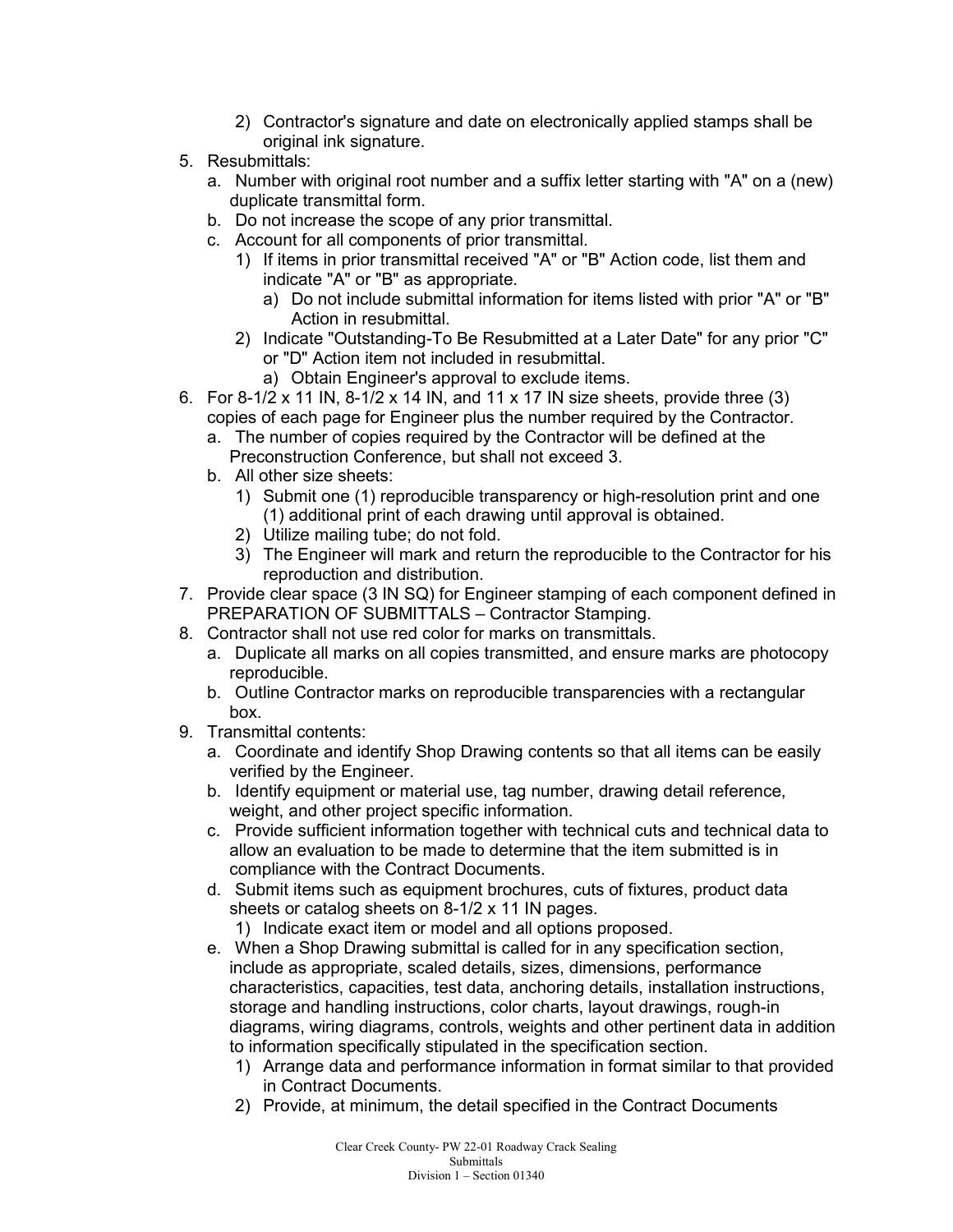- f. If proposed equipment or materials deviate from the Contract Drawings or Specifications in any way, clearly note the deviation and justify the said deviation in detail in a separate letter immediately following transmittal sheet.
- 10. Samples: Provide to Owner a seed sample.
	- a. Identification:
		- 1) Identify sample as to transmittal number, manufacturer, item, use, type, project designation, tag number, standard specification section or drawing detail reference, color, range, texture, finish and other pertinent data.
		- 2) If identifying information cannot be marked directly on sample without defacing or adversely altering samples, provide a durable tag with identifying information securely attached to the sample.
	- b. Include application specific brochures, and installation instructions.
	- c. Provide Contractor's stamp of approval on samples or transmittal form as indication of Contractor's checking and verification of dimensions and coordination with interrelated work.
	- d. Resubmit samples of rejected items.
- C. Miscellaneous Submittals:
	- 1. Prepare in the format and detail specified in specification requiring the miscellaneous submittal.

#### **1.5 TRANSMITTAL OF SUBMITTALS**

- A. Shop Drawings, Samples:
	- 1. Transmit all submittals to:

As Designated at Pre-Construction Meeting. {Address} {City, State, Zip} Attn: { \_\_\_\_\_\_ }

- 2. Utilize two (2) copies of attached Exhibit "A" to transmit all Shop Drawings and samples.
- 3. All submittals must be from Contractor.
	- a. Submittals will not be received from or returned to subcontractors.
- 4. Provide submittal information defining specific equipment or materials utilized on the project.
	- a. Generalized product information, not clearly defining specific equipment or materials to be provided, will be rejected.
- B. Miscellaneous Submittals:
	- 1. Transmit under Contractor's standard letter of transmittal or letterhead.
	- 2. Submit in triplicate or as specified in individual specification section.
	- 3. Transmit to: As Designated at Pre-Construction Meeting. {Address} {City, State, Zip} Attn: {Project Manager}
	- 4. Provide copy of letter of transmittal to Owner's and Engineer's Representative.
		- a. Exception for concrete, soils compaction and pressure test reports.
			- 1) Transmit one copy to Owner and Engineer's Representative.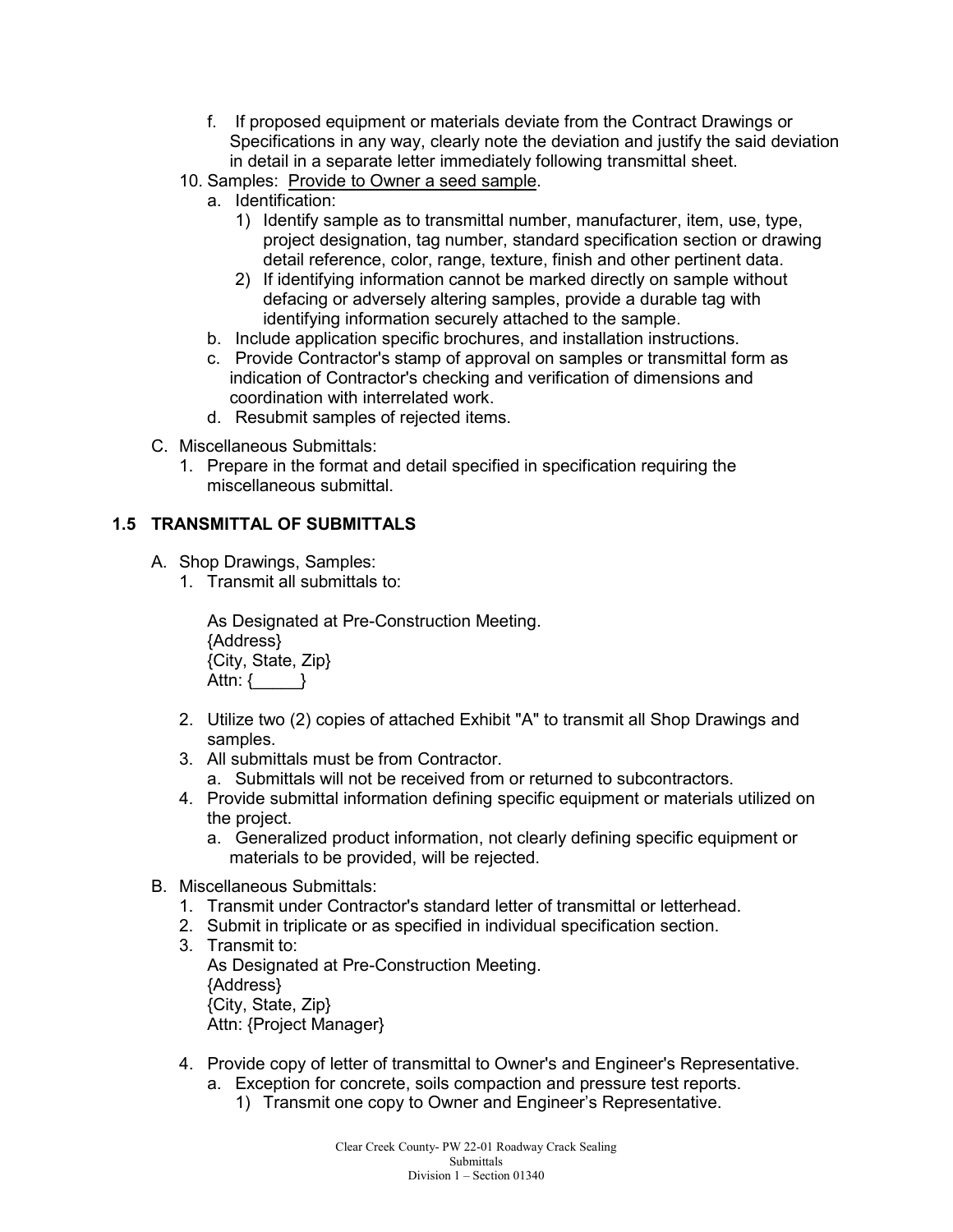- 2) Transmit one copy to location and individual indicated above for other miscellaneous submittals.
- C. Expedited Return Delivery:
	- 1. Include prepaid express envelope or airbill in submittal transmittal package for any submittals Contractor expects or requires express return mail.
	- 2. Inclusion of prepaid express envelope or airbill does not obligate Engineer to conduct expedited review of submittal.
- D. Electronic submittals:
	- 1. Same requirements as fax transmittals.
- E. Fax Transmittals:
	- 1. Permitted on a case-by-case basis to expedite review when approved by Engineer.
	- 2. Requires hard copy transmittal to immediately follow.
		- a. Engineer will proceed with review of fax transmittal.
		- b. Engineer's approval or rejection comments will be recorded and returned on hard copy transmittal.
	- 3. Provisions apply to both:
		- a. Initial transmittal contents.
		- b. Supplemental information required to make initial transmittal contents complete.

#### 1.6 ENGINEER'S REVIEW ACTION

- A. Shop Drawings and Samples:
	- 1. Items within transmittals will be reviewed for overall design intent and will receive one of the following actions:
		- a. A FURNISH AS SUBMITTED.
		- b. B FURNISH AS NOTED (BY ENGINEER).
		- c. C REVISE AND RESUBMIT.
		- d. D REJECTED.
		- e. E ENGINEER'S REVIEW NOT REQUIRED.
	- 2. Submittals received will be initially reviewed to ascertain inclusion of Contractor's approval stamp.
		- a. Submittals not stamped by the Contractor or stamped with a stamp containing language other than that specified herein will not be reviewed for technical content and will be returned without any action.
	- 3. In relying on the representation on the Contractor's review and approval stamp, Owner and Engineer reserve the right to review and process poorly organized and poorly described submittals as follows:
		- a. Submittals transmitted with a description identifying a single item and found to contain multiple independent items:
			- 1) Review and approval will be limited to the single item described on the transmittal letter.
			- 2) Other items identified in the submittal will:
				- a) Not be logged as received by the Engineer.
				- b) Be removed from the submittal package and returned without review and comment to the Contractor for coordination, description and stamping.
				- c) Be submitted by the Contractor as a new series number, not as a resubmittal number.
		- b. Engineer, at Engineer's discretion, may revise the transmittal letter item list and descriptions, and conduct review.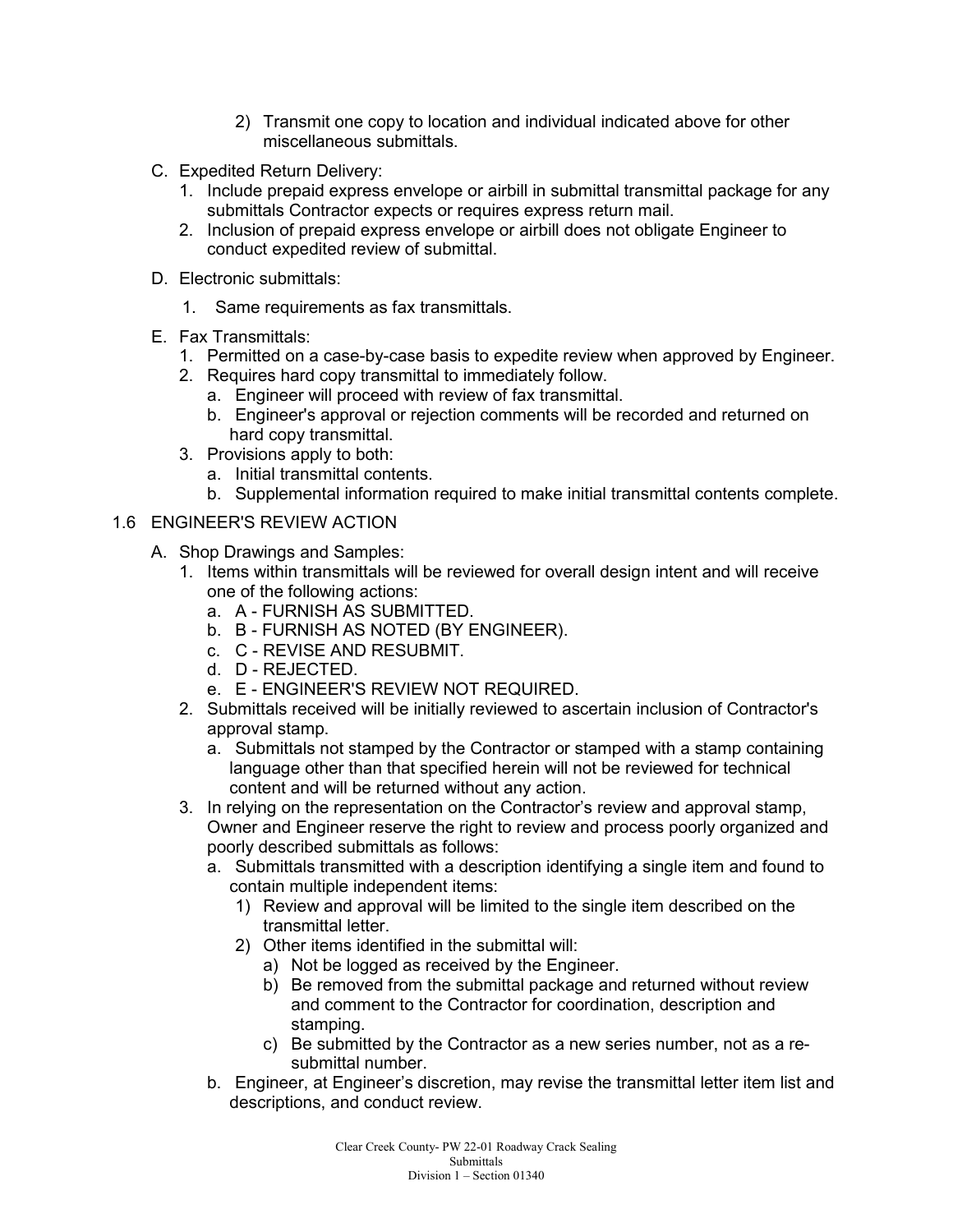- 1) Unless Contractor notifies Engineer in writing that the Engineer's revision of the transmittal letter item list and descriptions was in error, Contractor's review and approval stamp will be deemed to have applied to the entire contents of the submittal package.
- 4. Submittals returned with Action "A" or "B" are considered ready for fabrication and installation.
	- a. If for any reason a submittal that has an "A" or "B" Action is resubmitted, it must be accompanied by a letter defining the changes that have been made and the reason for the resubmittal.
	- b. Destroy or conspicuously mark "SUPERSEDED" all documents having previously received "A" or "B" Action that are superseded by a resubmittal.
- 5. Submittals with Action "A" or "B" combined with Action "C" (Revise and Resubmit) or "D" (Rejected) will be individually analyzed giving consideration as follows:
	- a. The portion of the submittal given "C" or "D" will not be distributed (unless previously agreed to otherwise at the Preconstruction Conference).
		- 1) One copy or the one transparency of the "C" or "D" drawings will be marked up and returned to the Contractor.
			- a) Correct and resubmit items so marked.
	- b. Items marked "A" or "B" will be fully distributed.
	- c. If a portion of the items or system proposed are acceptable, however, the major part of the individual drawings or documents are incomplete or require revision, the entire submittal may be given "C" or "D" Action.
		- 1) This is at the sole discretion of the Engineer.
		- 2) In this case, some drawings may contain relatively few or no comments or the statement, "Resubmit to maintain a complete package."
		- 3) Distribution to the Owner and field will not be made (unless previously agreed to otherwise).
- 6. Failure to include any specific information specified under the submittal paragraphs of the Specifications will result in the submittal being returned to the Contractor with "C" or "D" Action.
- 7. Calculations required in individual specification sections will be received for information purposes only, as evidence calculations have been performed by individuals meeting specified qualifications, and will be returned stamped "E. Engineer's Review Not Required" to acknowledge receipt.
- 8. Transmittals of submittals which the Engineer considers as "Not Required" submittal information, which is supplemental to but not essential to prior submitted information, or items of information in a transmittal which have been reviewed and received "A" or "B" Action in a prior submittal, will be returned with Action "E. Engineer's Review Not Required."
- 9. Samples may be retained for comparison purposes.
	- a. Remove samples when directed. Include in bid all costs of furnishing and removing samples.
- 10. Approved samples submitted or constructed, constitute criteria for judging completed work.
	- *a.* Finished work or items not equal to samples will be rejected.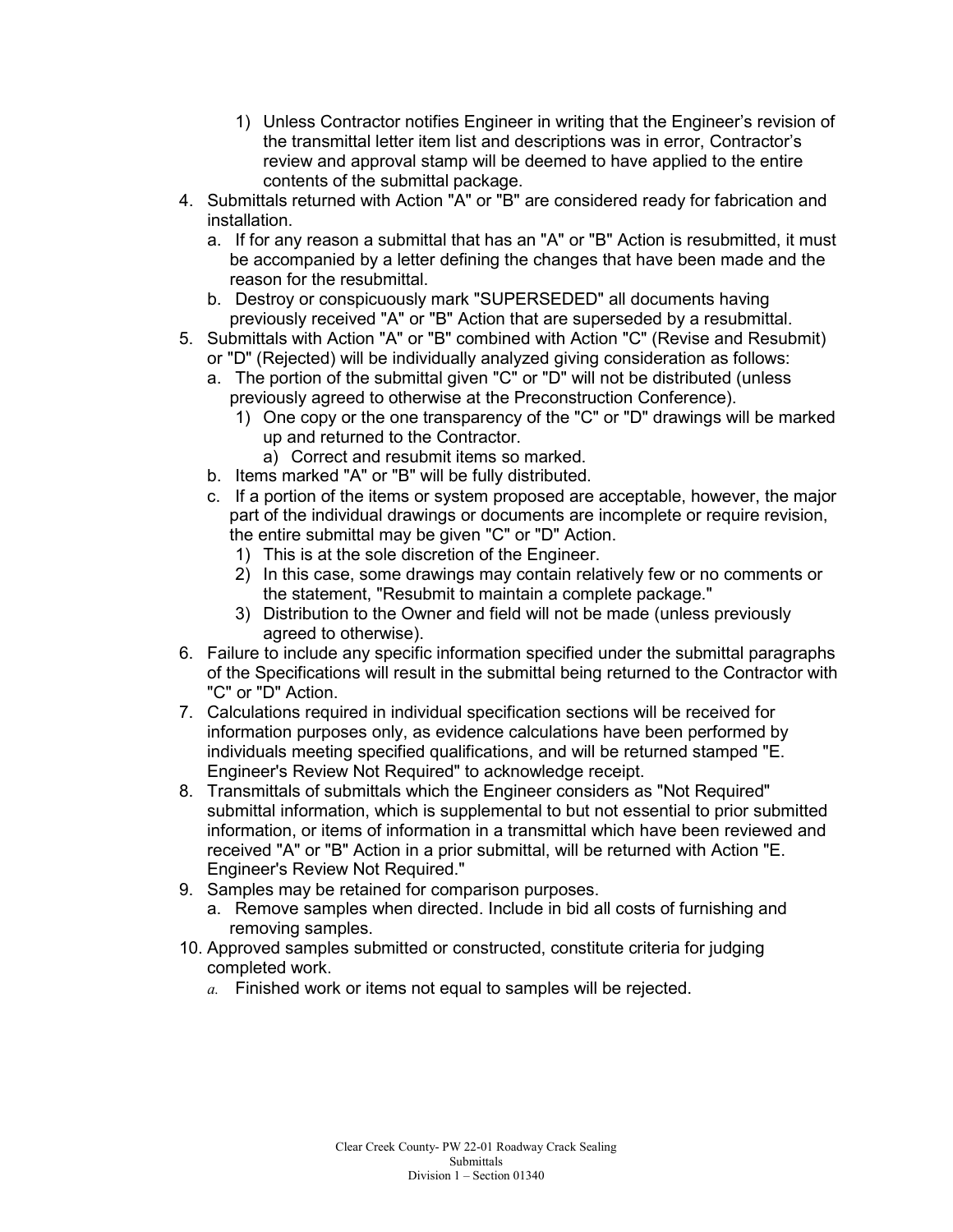**- END OF SECTION 01340 -**

Clear Creek County- PW 22-01 Roadway Crack Sealing Submittals Division 1 – Section 01340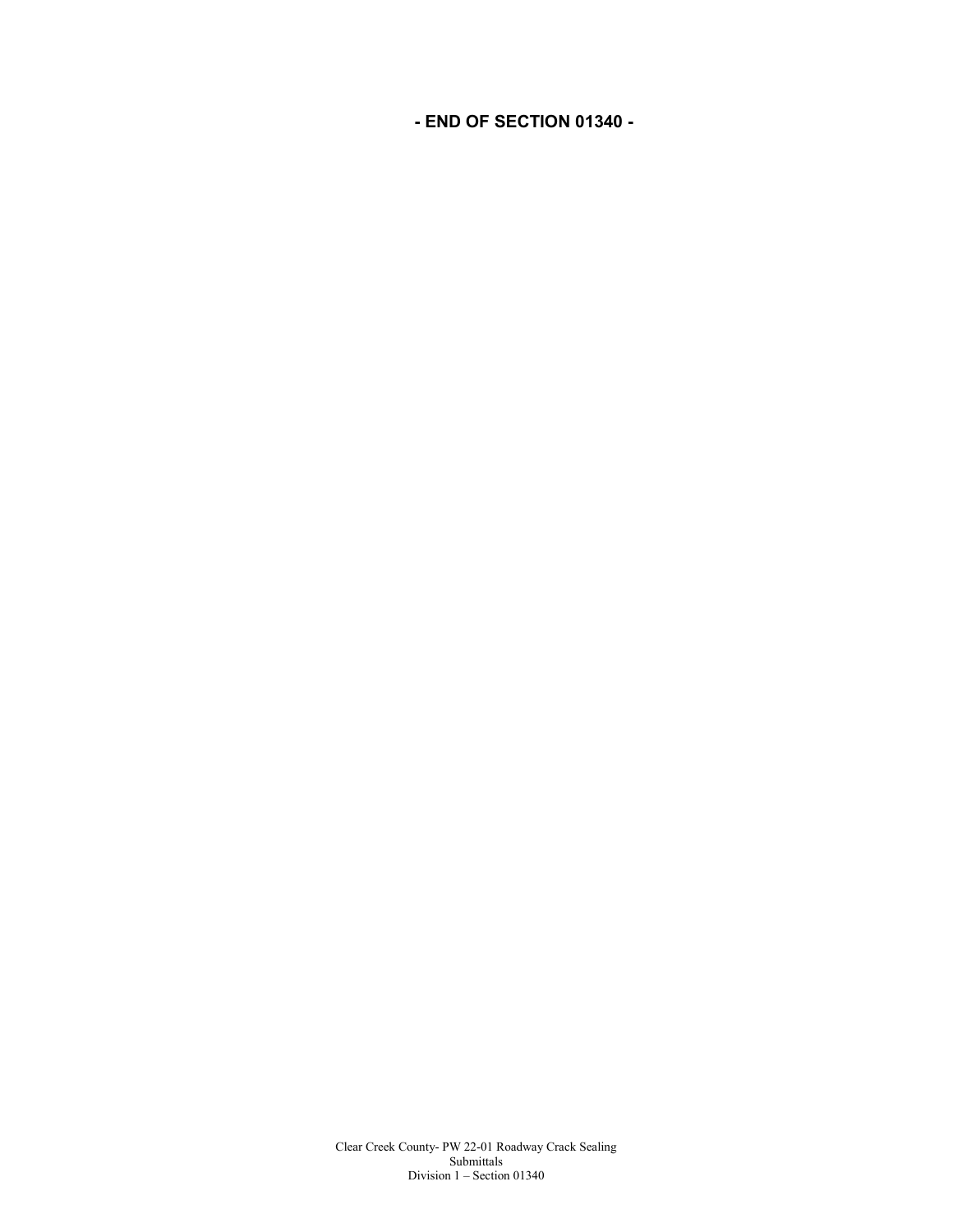## **EXHIBIT A Shop Drawing Transmittal No. \_\_\_\_\_\_\_\_-\_\_\_\_**

**(Spec Section) (Series)**

| Project Name:                                                             |                   |                                                |                                                                                         |    |       |                            |             | Date Received:      |               |  |  |
|---------------------------------------------------------------------------|-------------------|------------------------------------------------|-----------------------------------------------------------------------------------------|----|-------|----------------------------|-------------|---------------------|---------------|--|--|
| Project Owner:                                                            |                   |                                                |                                                                                         |    |       |                            | Checked By: |                     |               |  |  |
| Contractor:                                                               |                   |                                                | Barker Lemar Engineering Consultants                                                    |    |       |                            |             | Log Page:           |               |  |  |
| Address:                                                                  |                   |                                                | Address:                                                                                |    |       |                            |             | No.:08000           |               |  |  |
|                                                                           |                   |                                                |                                                                                         |    |       |                            |             | Spec Section:       |               |  |  |
|                                                                           |                   |                                                |                                                                                         |    |       |                            |             | Drawing/Detail No.: |               |  |  |
| Attn:                                                                     |                   |                                                | Attn:                                                                                   |    |       |                            |             | 1st. Sub<br>ReSub.  |               |  |  |
|                                                                           | Date Transmitted: |                                                | Previous Transmittal Date:                                                              |    |       |                            |             |                     |               |  |  |
|                                                                           |                   |                                                |                                                                                         |    |       |                            |             |                     |               |  |  |
| Item<br>No.                                                               | No.<br>Copies     | Description                                    | Manufacturer                                                                            |    |       | Mfr/Vendor Dwg or Data No. |             | Action Taken*       |               |  |  |
|                                                                           |                   |                                                |                                                                                         |    |       |                            |             |                     |               |  |  |
|                                                                           |                   |                                                |                                                                                         |    |       |                            |             |                     |               |  |  |
|                                                                           |                   |                                                |                                                                                         |    |       |                            |             |                     |               |  |  |
|                                                                           |                   |                                                |                                                                                         |    |       |                            |             |                     |               |  |  |
|                                                                           |                   |                                                |                                                                                         |    |       |                            |             |                     |               |  |  |
|                                                                           |                   |                                                |                                                                                         |    |       |                            |             |                     |               |  |  |
| Remarks:                                                                  |                   |                                                |                                                                                         |    |       |                            |             |                     |               |  |  |
| * The Action Designated Above is in Accordance with the Following Legend: |                   |                                                |                                                                                         |    |       |                            |             |                     |               |  |  |
| A - Furnish as Submitted<br>D - Rejected                                  |                   |                                                |                                                                                         |    |       |                            |             |                     |               |  |  |
|                                                                           |                   | B - Furnish as Noted                           | E - Engineer's review not required                                                      |    |       |                            |             |                     |               |  |  |
|                                                                           |                   | C - Revise and Submit                          | Submittal not required.<br>1.<br>Supplemental Information. Submittal retained for<br>2. |    |       |                            |             |                     |               |  |  |
| 1. Not enough information for review.                                     |                   |                                                | informational purposes only.                                                            |    |       |                            |             |                     |               |  |  |
| 2. No reproducibles submitted.<br>3. Copies illegible.                    |                   |                                                | Information reviewed and approved on prior<br>3.<br>submittal.                          |    |       |                            |             |                     |               |  |  |
| 4. Not enough copies submitted.                                           |                   |                                                | 4.<br>See comments.                                                                     |    |       |                            |             |                     |               |  |  |
|                                                                           |                   | 5. Wrong sequence number.                      |                                                                                         |    |       |                            |             |                     |               |  |  |
| 6. Wrong resubmittal number.                                              |                   |                                                |                                                                                         |    |       |                            |             |                     |               |  |  |
|                                                                           |                   | 7. Wrong spec. section.<br>8. Wrong form used. |                                                                                         |    |       |                            |             |                     |               |  |  |
|                                                                           |                   | 9. See comments.                               |                                                                                         |    |       |                            |             |                     |               |  |  |
|                                                                           | Comments:         |                                                |                                                                                         |    |       |                            |             |                     |               |  |  |
|                                                                           |                   |                                                |                                                                                         |    |       |                            |             |                     |               |  |  |
|                                                                           |                   |                                                |                                                                                         |    |       |                            |             |                     |               |  |  |
|                                                                           |                   |                                                |                                                                                         |    |       |                            |             |                     |               |  |  |
|                                                                           |                   |                                                |                                                                                         |    |       |                            |             |                     |               |  |  |
|                                                                           | Distribution:     | Contractor                                     | File $\vert$                                                                            | By | Field |                            | Owner       |                     | Date<br>Other |  |  |
|                                                                           |                   |                                                |                                                                                         |    |       |                            |             |                     |               |  |  |
|                                                                           |                   |                                                |                                                                                         |    |       |                            |             |                     |               |  |  |

Clear Creek County- PW 22-01 Roadway Crack Sealing Submittals Division 1 – Section 01340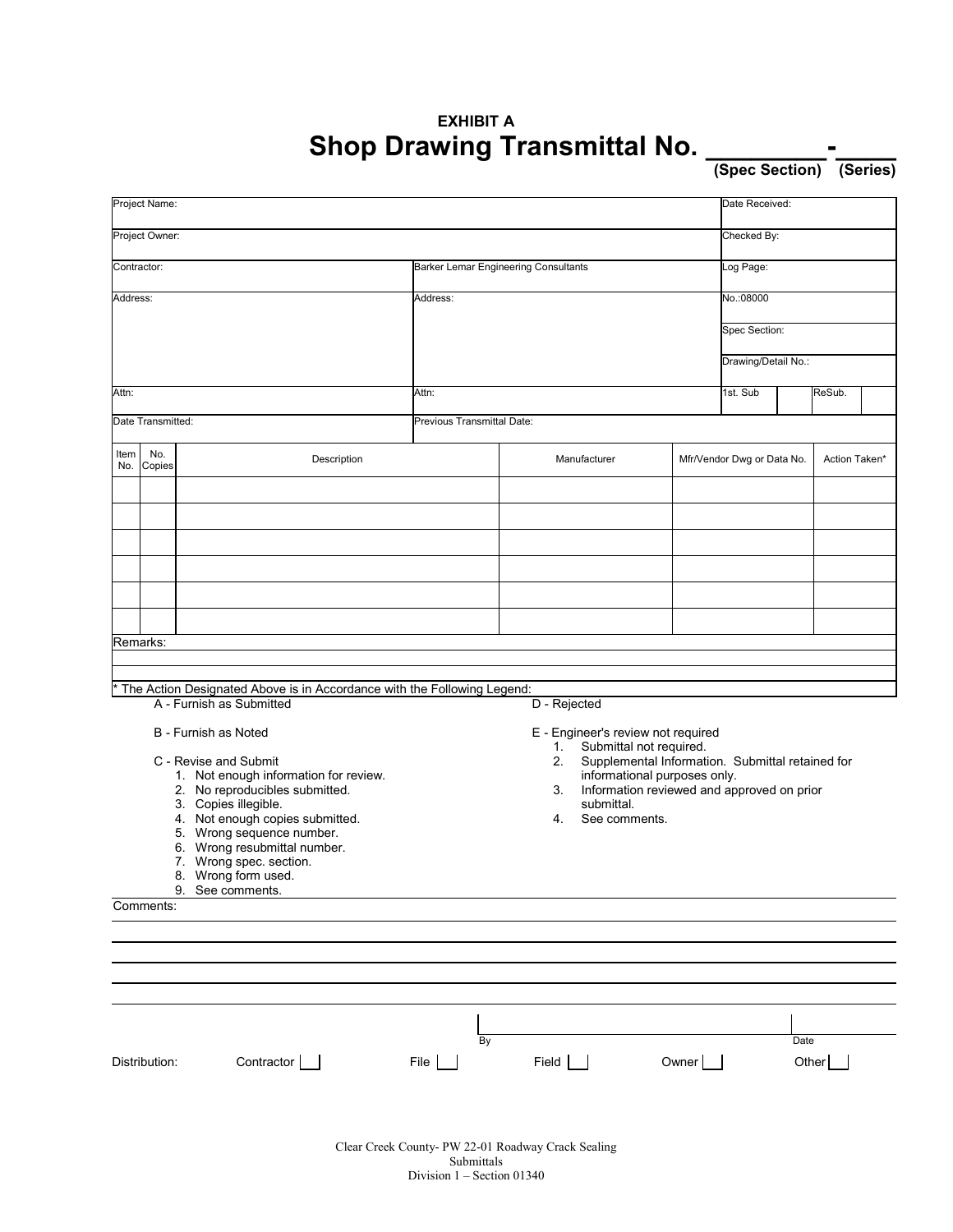#### **SECTION 01510**

#### **TEMPORARY FACILITIES AND CONTROLS**

#### **PART 1 - GENERAL**

#### **1.1 SUMMARY**

- A. Section Includes
	- 1. Temporary utilities including:
		- a. Temporary sanitary facilities, including drinking water.
	- 2. Support facilities including:
		- a. Dewatering facilities.
		- b. Project identification and other temporary signs.
		- c. Waste disposal services.
		- d. Other construction aids and miscellaneous services and facilities.
	- 3. Protection including:
		- a. Barricades, warning signs, and lights.
		- b. Environmental protection.
- B. Provide temporary facilities and controls required for construction activities except, if any, for facilities and controls indicated as provided by the Owner.

#### **1.2 UTILITY USE CHARGES**

- A. Include cost or use charges for temporary facilities in the Contract Sum. Allow other entities to use temporary services and facilities without cost, including, but not limited to, the following:
	- 1. Owner's construction forces.
	- 2. Occupants of Project.
	- 3. Testing agencies.
- B. Pay sewer service use charges for sewer usage (portable toilet), by all parties engaged in construction, at Project site.

#### **1.3 QUALITY ASSURANCE**

- A. Comply with industry standards and with applicable laws and regulations of authorities having jurisdiction, including but not limited to the following:
	- 1. Health and safety regulations.
	- 2. Utility company regulations.
	- 3. Police, fire department and rescue squad rules.
	- 4. Environmental protection regulations.
	- 5. NFPA 241 "Standards for Safeguarding Construction, Alterations and Demolition Operations".
	- 6. ANSI-A10 Series standards for "Safety Requirements for Construction and Demolition".
	- 7. NECA Electrical Design Library "Temporary Electrical Facilities", NFPA 70, and NEMA, NECA and UL standards and regulations for temporary electric service.
- B. Arrange for authorities having jurisdiction to inspect and test each temporary utility before use. Obtain required certifications and permits.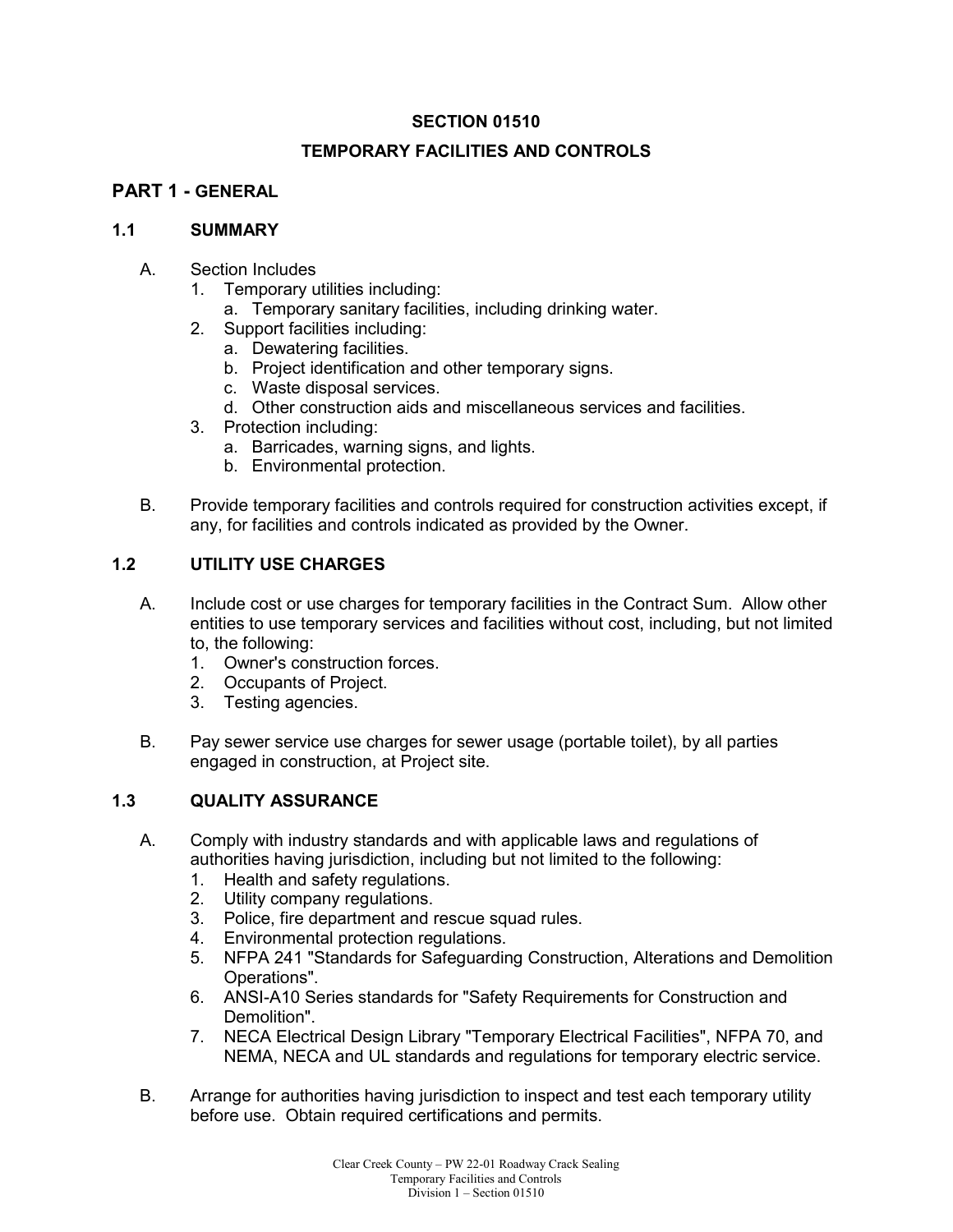#### **1.4 PROJECT CONDITIONS**

- A. At earliest feasible time, when acceptable to Owner, change over from use of temporary service to use of permanent service.
- B. The following conditions apply to use of temporary services and facilities by all parties engaged in the Work:
	- 1. Keep temporary services and facilities clean and neat.
	- 2. Relocate temporary services and facilities as required by progress of the Work.

## **PART 2 - PRODUCTS**

#### **2.1 MATERIALS**

A. Provide undamaged materials in serviceable conditions and suitable for use intended.

#### **2.2 EQUIPMENT**

- A. Provide undamaged equipment in serviceable conditions and suitable for use intended.
- B. Provide temporary self-contained toilet units of temporary single-occupant toilet units of the chemical, aerated recirculation, or combustion type for use by all construction personnel. Units shall be properly vented and fully enclosed with a glass-fiberreinforced polyester shell or similar nonabsorbent material.

## **PART 3 - EXECUTION**

## **3.1 INSTALLATION, GENERAL**

- A. Locate facilities where they will serve the Project adequately and result in minimum interference with performance of the Work. Relocate and modify facilities as required.
- B. Provide each facility ready for use when needed to avoid delay. Maintain and modify as required. Do not remove until facilities are no longer needed or are replaced by authorized use of completed permanent facilities.
- C. Temporary Sanitary Facilities
	- 1. Provide for toilets, wash facilities and drinking water fixtures in compliance with regulations and health codes for type, number, location, operation and maintenance of fixtures and facilities.
	- 2. Provide toilet tissue, paper towels, paper cups and similar disposable materials as appropriate for each facility, and provide covered waste containers for used materials.
	- 3. Install separate self-contained toilet units for male and female personnel shielded to ensure privacy.
	- 4. Install wash facilities supplied with potable water at convenient locations for personnel involved in handling materials that require wash-up for a healthy and sanitary condition.
		- a. Dispose of drainage properly.
		- b. Supply cleaning compounds appropriate for each condition.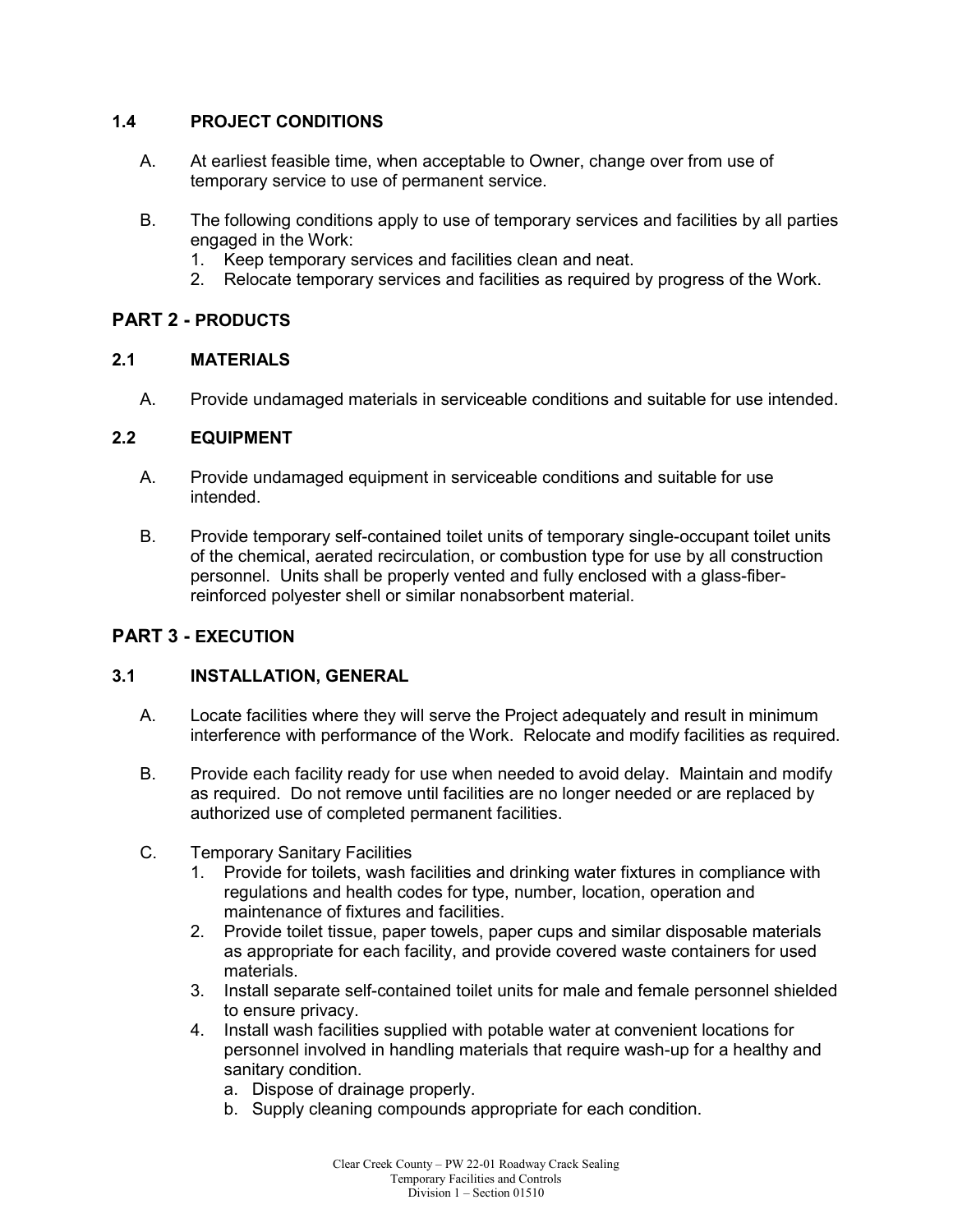- 5. Provide drinking water fountains or containerized tap-dispenser bottled-drinking water units, complete with paper cup supplies.
- D. Storm Water Controls
	- 1. Provide earthen embankments and similar barriers in and around excavations and subgrade construction, sufficient to prevent flooding by runoff of storm water from heavy rains.
	- 2. Provide erosion control facilities required to prevent eroded soil from leaving the Site.

## **3.2 TEMPORARY SUPPORT FACILITIES**

- A. Locate field offices, sanitary facilities and other temporary construction and support facilities for easy access.
- B. Dewatering Facilities and Drains<br>1. Comply with dewatering regu
	- 1. Comply with dewatering requirements of applicable Division 2 sections for temporary drainage and dewatering facilities and operations not directly associated with construction activities.
	- 2. Where feasible, use same facilities provided for the construction activities.
	- 3. Maintain site, excavation and construction free of water.
- C. Temporary Enclosures
	- 1. Provide temporary enclosures when appropriate for protection of construction, in progress or completed, from exposure, inclement weather, other construction operations and similar conditions.
- D. Project Identification and Other Temporary Signs
	- 1. Locate signs where best to inform public and instruct persons seeking entrance to the project.
	- 2. Support signs on posts or framing of steel or preservative-treated wood.
	- 3. Engage an experienced sign painter to apply graphics.
	- 4. Prepare and install signs to provide directional information to construction personnel and visitors.
	- 5. Do not permit installation of unauthorized signs.

## **3.3 TEMPORARY PROTECTION FACILITIES**

- A. Temporary Fire Protection:
	- 1. Comply with NFPA 10 "Standard for Portable Fire Extinguishers" and NFPA 241 "Standard for Safeguarding Construction, Alterations, and Demolition Operations".
	- 2. Store combustible materials in containers in fire-safe locations.
	- 3. Provide supervision of welding operations, combustion-type temporary heating units and other sources of fire ignition.
- B. Barricades, Warning Signs, and Lights:
	- 1. Comply with standards and code requirements for erecting structurally adequate barricades.
	- 2. Paint with appropriate colors, graphics, and warning signs to inform personnel and the public of the hazard involved.
	- 3. Where appropriate and needed, provide lighting, including flashing red or amber lights.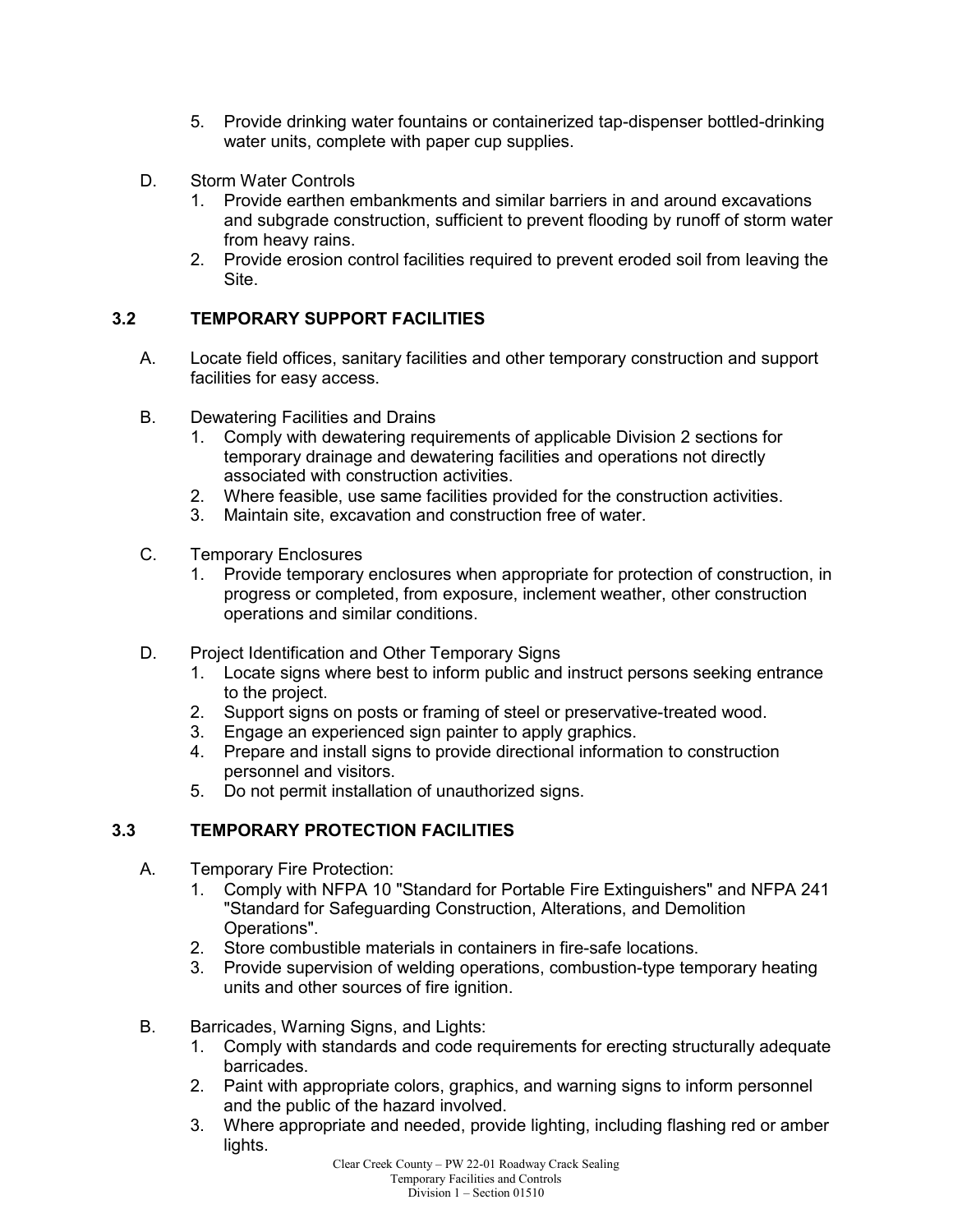- C. Security Enclosure and Lockup
	- 1. Install substantial temporary enclosure of partially completed areas of construction.
	- 2. Provide a secure lockup for valuable stored materials and equipment.
	- 3. Enforce discipline in connection with the installation and release of material to minimize the opportunity for theft and vandalism.

#### 3.4 OPERATION, TERMINATION, AND REMOVAL

- A. Supervision
	- 1. Enforce strict discipline in use of temporary facilities.
	- 2. Limit availability of temporary facilities to essential and intended uses to minimize waste and abuse.
- B. Maintenance
	- 1. Maintain facilities in good operating condition until removal.
	- 2. Protect from damage by freezing temperatures and similar elements.
	- 3. Maintain operation of temporary enclosures, and similar facilities on a 24-hour basis where required to achieve indicated results and to avoid possibility of damage.
	- 4. Prevent water-filled piping from freezing.
	- 5. Maintain markers for underground lines.
	- 6. Protect underground lines from damage during excavation operations.
- C. Termination and Removal
	- 1. Unless the Owner requests that a temporary facility be maintained longer, each temporary facility shall be removed when the need for its service has ended.
	- 2. Complete or, if necessary, restore permanent construction that may have been delayed because of interference with the temporary facility.
	- 3. Repair damaged Work, clean exposed surfaces, and replace construction that cannot be satisfactorily repaired.
	- 4. Materials and facilities that constitute temporary facilities are the property of the Contractor, except the Owner reserves the right to take possession of project identification signs.

**- END OF SECTION 01510 -**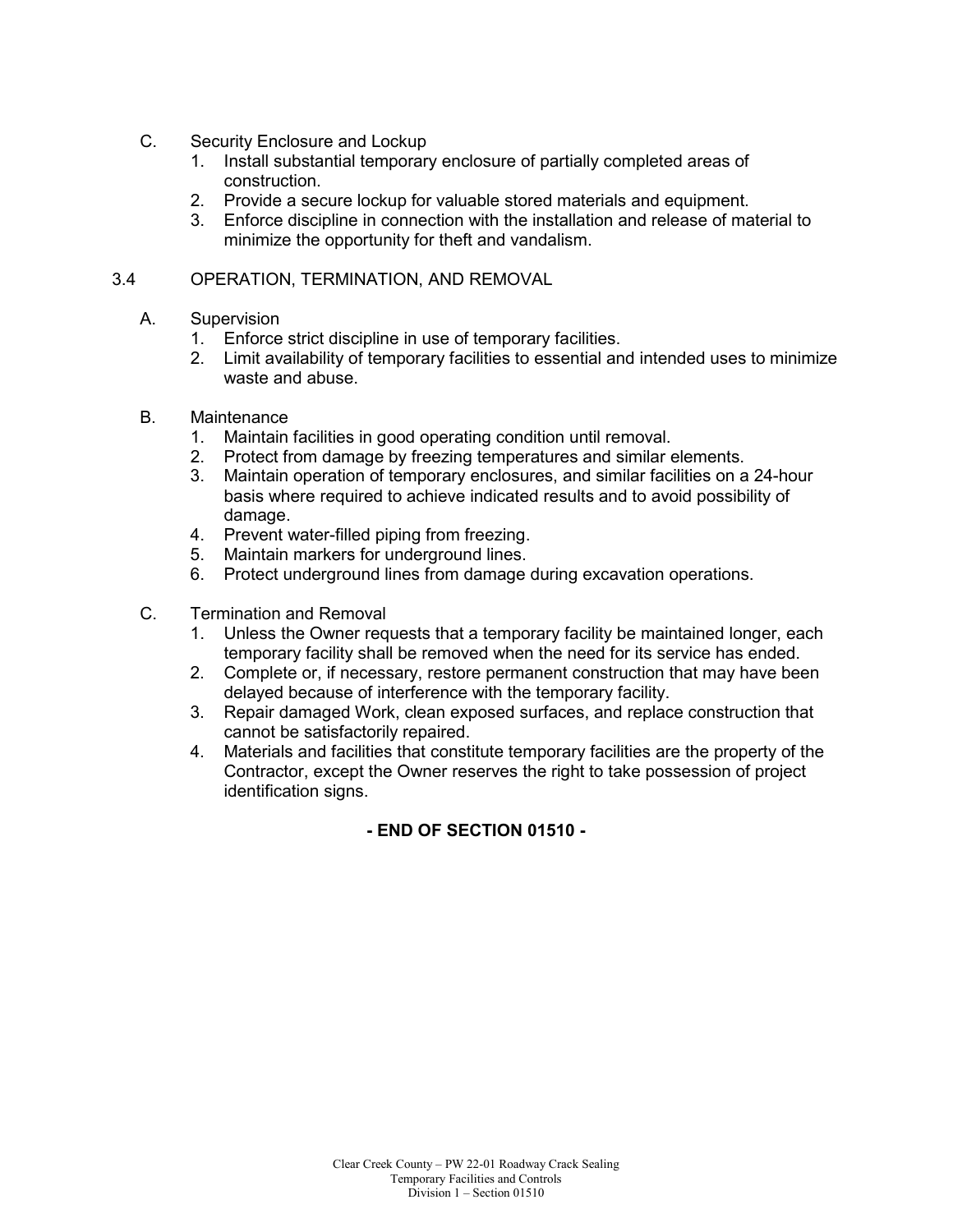#### **SECTION 01560**

#### **ENVIRONMENTAL PROTECTION AND SPECIAL CONTROLS (SWMP and NPDES PERMITS)**

#### **PART 1 - GENERAL**

#### **1.1 SUMMARY**

- A. Section includes:
	- 1. Minimizing the pollution of air, water, or land; control of noise, the disposal of solid waste materials, and protection of deposits of historical or archeological interest.
	- 2. Sequencing site controls using a work schedule that balances the timing of land disturbance activities and the installation of measures to control erosion and sedimentation in order to reduce on-site erosion, off-site sedimentation and maintain water quality in a receiving stream.

#### **1.2 SUBMITTALS**

- A. Shop Drawings:
	- 1. See Section 01340.
	- 2. Prior to the start of any construction activities submit:
		- a. A detailed plan of all methods of control and preventive measures to be utilized for environmental protection.
		- b. A drawing of the work area, haul routes, storage areas, access routes and current land conditions including trees and vegetation.
		- c. Stormwater Management Plan, if applicable, including the following provisions.
			- (1) Erosion Protection
				- (a) Code of Federal Regulations, 40 CFR 122.26, and the CDPHE: The Contractor shall comply with soil erosion control requirements of the CDPHE, NPDES Permit and local ordinance requirements. The Contractor shall take all necessary measurements to protect against erosion and dust pollution on this site.
				- (b) Damage Claims: The Contractor will hold the Owner harmless from any and all claims of any type whatsoever resulting from damages to adjoining public or private property, including reasonable attorney's fees incurred to Owner. Further, if the Contractor fails to take necessary steps to promptly remove earth sedimentation or debris which comes onto adjoining public or private property, the Owner may, but need not, remove such items and deduct the cost thereof from amounts due the Contractor.
			- (2) Stormwater Discharge Permit (If Applicable)
				- (a) If applicable to the project, the Contractor will obtain a NPDES General Permit No. 2 for stormwater discharge associated with construction activity from the CDPHE. The Contractor and all subcontractors shall be responsible for compliance and fulfilling all requirements of the NPDES General Permit No. 2, including the Stormwater Management Plan Plan/Erosion Control Plan.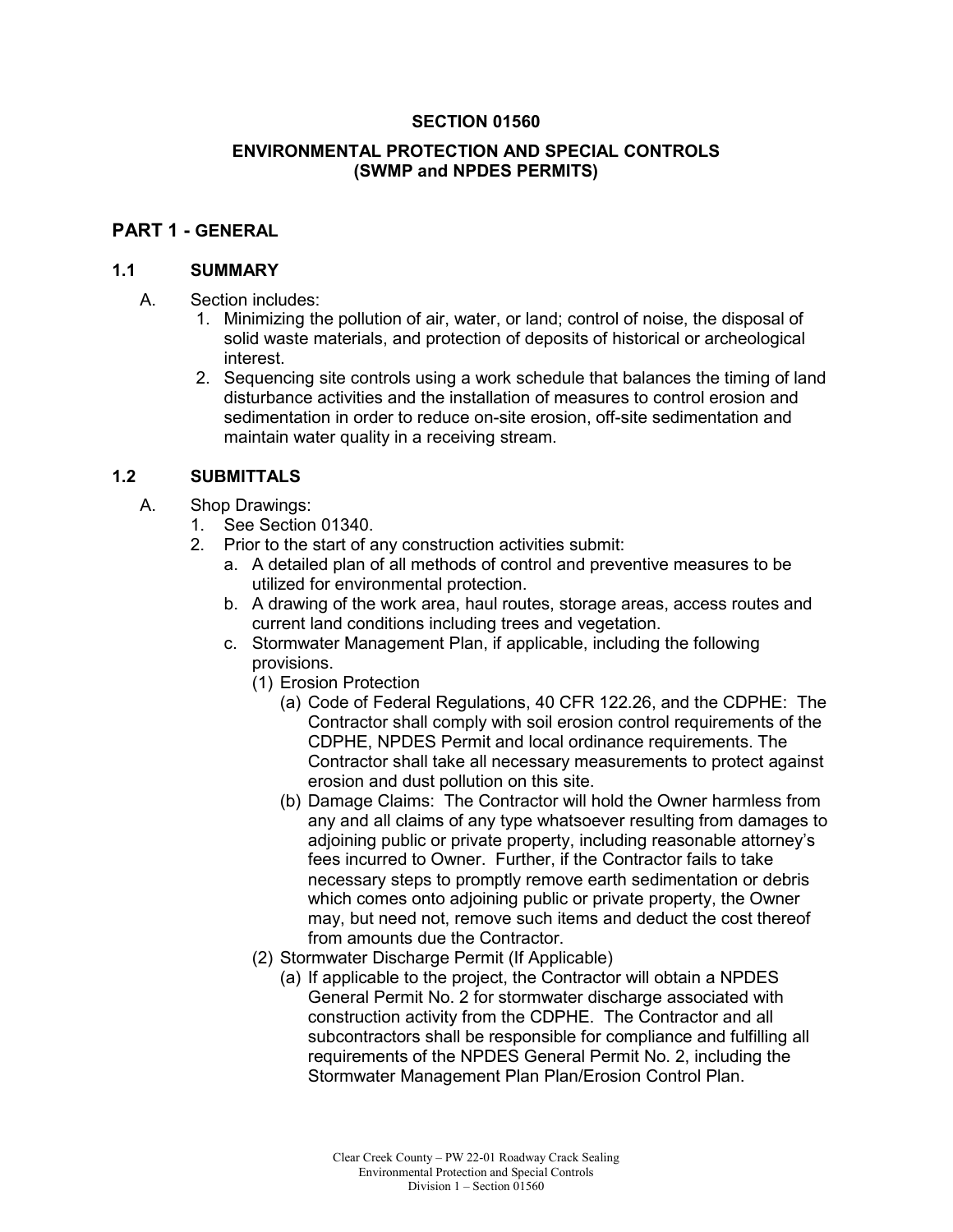- (b) All documents related to the stormwater discharge permit shall be kept on site at all times and must be presented to the CDPHE upon request. The on-site documents will include the Notice of Intent, Proof of Publication, Pollution Prevention Plan, Project Inspection Records and other items.
- (3) Storm Water Management Plan (If Applicable)
	- (a) If applicable to the project, a Stormwater Management Plan (SWMPP) shall be prepared by the Contractor.
	- (b) Potential sources of pollution as a result of this project relate to silts, clays, and sediment and other materials which may be transported as a result of a storm event from the construction site.
	- (c) Responsibility: All mitigation measures required as a result of activities are the responsibility of the Contractor. The Contractor shall take all actions necessary for installation of control measures for compliance with permit requirements.
	- (d) Controls: The Contractor shall be responsible for compliance and fulfilling all the requirements of the general permit, including, but not limited to, the following:

(i) The Contractor shall protect adjoining property, including public utilities, sanitary and storm drainage systems and streets from any damage resulting from movement of earth or other debris from project site. Repair any damage immediately at no additional cost.

(ii) The Contractor shall prevent accumulation of earth, siltation or debris on adjoining public or private property from project site. Remove any accumulation of earth or debris immediately and take remedial actions for prevention.

(iii) Prior to site clearing and grading operations, Contractor shall install silt fence and sediment controls downstream of disturbing activities as required. Contractor will then proceed with project. (iv) The Contractor shall route existing storm water flows from construction area.

(v) The Contractor shall preserve existing vegetation in areas not needed for construction.

(vi) As areas reach their final grade and upon the completion of the storm drainage system, provide additional siltation fence, temporary silt basins and earth dikes, silt fence ditch checks and silt fence enclosures around all storm inlets. The Contractor shall provide additional siltation fence and earth dikes as may be required on all embankments, earth stockpiles and other areas to provide control. (vii) The Contractor shall provide temporary and/or permanent seeding of areas as soon as practical upon completion of grading. (viii) If construction activity is not planned to occur in a disturbed area for at least twenty-one days, the area shall be stabilized by temporary erosion controls within fourteen days of ceasing construction activities. The Contractor is required to maintain all temporary and permanent erosion control measures in working order, including cleaning, repairing, replacement and sediment removal throughout the permit period. Cleaning of sediment control devices shall begin before the features have lost 50 percent of their capacity.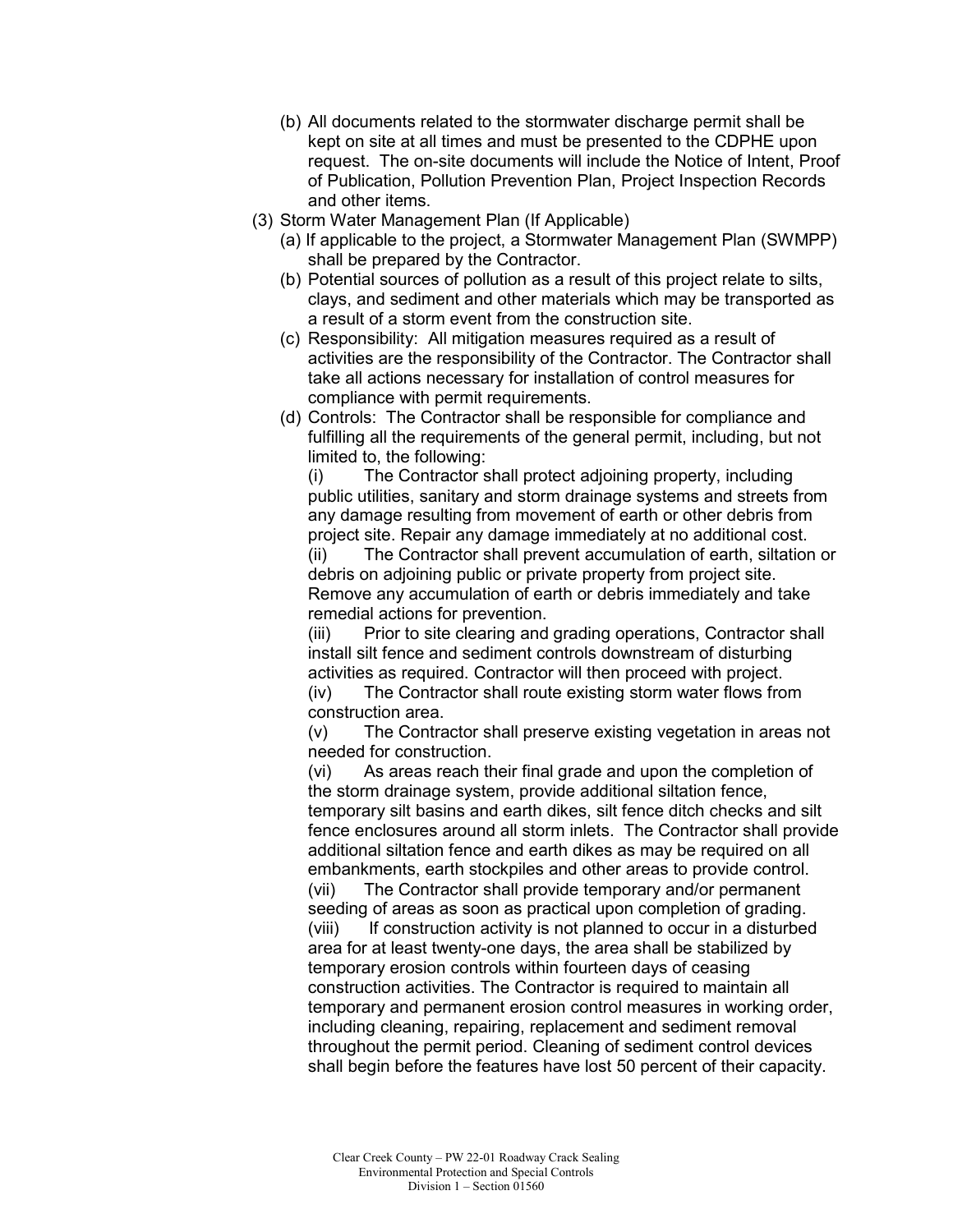- (ix) The project area and control devices will be inspected by qualified and trained construction inspector assigned by the Contractor every 14 calendar days and within 24 hours after each precipitation or snowmelt event that causes surface erosion. The findings and actions taken of this inspection shall be recorded in the project diary with a copy submitted weekly to the Owner during the project. This plan may be revised based upon findings of the inspection. The Contractor shall implement all revisions.
- (e) Post Construction Inspections: Upon final completion of the project the Contractor shall continue SWMP inspections until final stabilization has been attained as defined in accordance with the SWMP and all local, state and federal permit requirements.
- (f) Permit Transfer: If requested by the County, the Contractor shall transfer the permit to the County using the "Notice of Transfer and Acceptance of Terms Form". The Contractor shall still be responsible for maintaining all BMPS within the project for the Construction Warranty Period, even if the County is responsible for carrying out the inspections
- (g) Permit Inactivation: Once the site has been fully stabilized in accordance with the SWMP, the Contractor as the permit holder, shall be required to submit an "Inactivation Notice Form".

## **PART 2 - PRODUCTS – (NOT APPLICABLE TO THIS SECTION)**

## **PART 3 - EXECUTION**

## **3.1 INSTALLATION**

- A. Employ and utilize environmental protection methods, obtain all necessary permits, and fully observe all local, state, and federal regulations.
- B. Land Protection:
	- 1. Except for any work or storage area and access routes specifically assigned for the use of the Contractor, the land areas outside the limits of construction shall be preserved in their present condition. Contractor shall confine construction activities to areas defined for work within the Contract Documents. Alternate access routes which will result in land disturbance shall be submitted for approval as part of the work plan.
	- 2. Manage and control all borrow areas, work or storage areas, access routes and embankments to prevent sediment from entering nearby water or land adjacent to the work site.
	- 3. Unless earthwork is immediately covered, protect all side slopes and backslopes immediately upon completion of final grading.
	- 4. Plan and execute earthwork in a manner to minimize duration of exposure of unprotected soils.
	- 5. Except for areas designated by the Contract Documents to be cleared and grubbed, the Contractor shall not deface, injure or destroy trees and vegetation, nor remove, cut or disturb them without approval of the Engineer. Any damage caused by the Contractor's equipment or operations shall be restored as nearly as possible to its original condition at the Contractor's expense.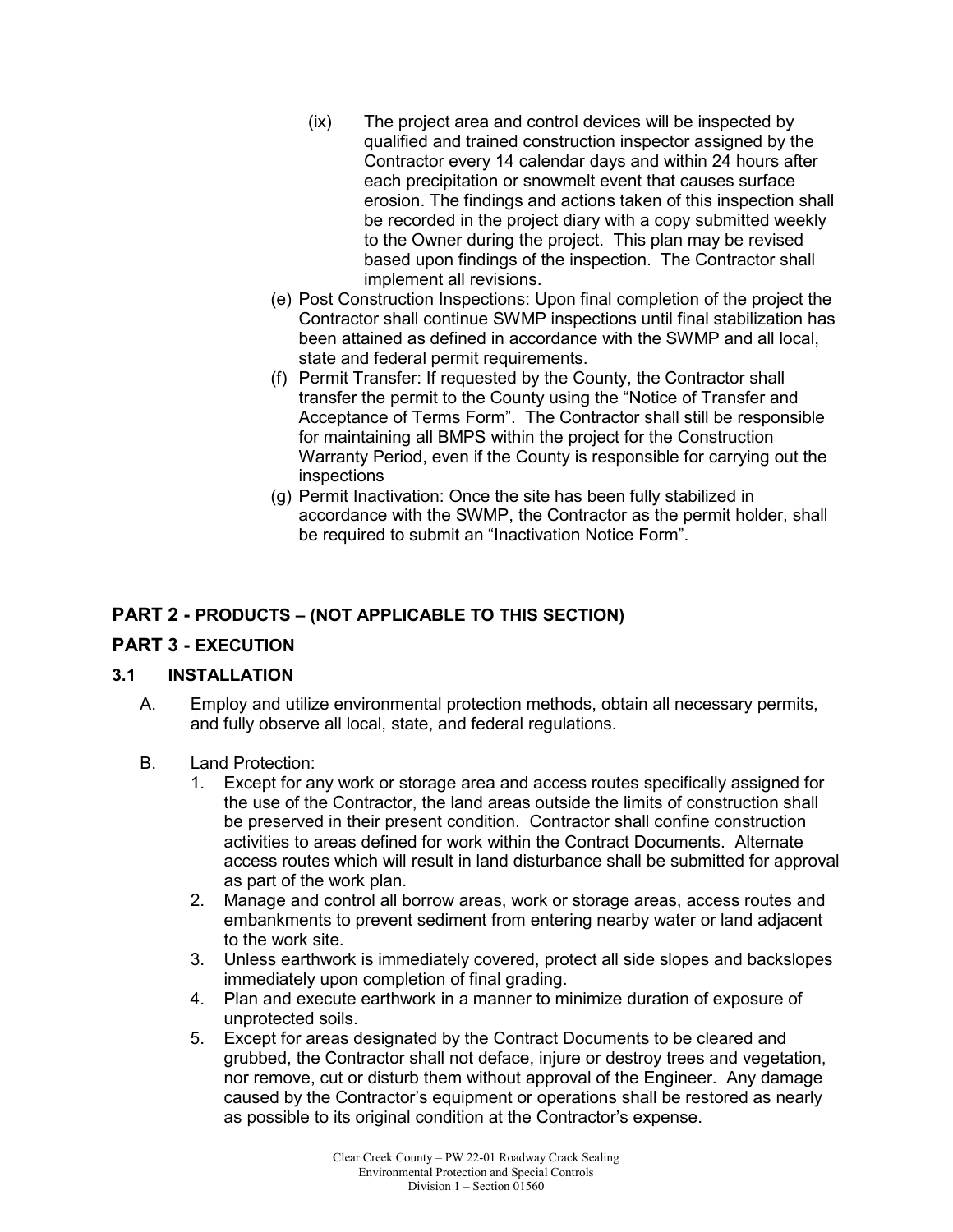- 6. Grade all borrow areas to drain and prevent on-site ponding of water.
- C. Solid Waste Disposal:
	- 1. Contractor shall maintain the working area in a reasonably clear and orderly condition and collect solid waste on a daily basis or as directed by Engineer. Contractor is responsible for maintaining a refuse bin and/or receptacle at field office.
	- 2. Provide disposal of non-degradable solid waste to an approved solid waste disposal site or in an alternate manner approved by Engineer and regulatory agencies.
	- 3. Recycle in-as-much-as-possible solid waste materials generated from the construction of the site.
- D. Control of Concrete Waste
	- 1. Concrete slurry waste shall not be allowed to enter storm drains or watercourses and shall be collected and disposed of or placed in a temporary concrete washout facility.
	- 2. A sign shall be installed adjacent to each temporary concrete washout facility to inform concrete equipment operators to utilize the proper facilities.
	- 3. Temporary concrete washout facilities shall be located a minimum of 50 ft. from storm drain inlets, open drainage facilities, protected vegetation, and water courses. Each facility shall be located away from construction traffic or access areas to prevent disturbance or tracking.
	- 4. Temporary concrete washout facilities shall be constructed above grade or below grade at the option of the Contractor. Temporary concrete washout facilities shall be constructed and maintained in sufficient quantity and size to contain all liquid and concrete waste generated by washout operations.
		- a. Above grade temporary concrete washout facility: Straw bales or sandbags secured with wood or steel stakes shall form the washout area barrier with a lining comprised of a minimum of 10 mil polyethylene sheeting free of holes, tears, or other defects that compromise the impermeability of the material.
		- b. Below grade temporary concrete washout facility: Lath and flagging at the perimeter of the lined area shall be commercial type anchoring and marking three sides of the basin comprised of a minimum of 10 mil polyethylene sheeting free of holes, tears, or other defects that compromise the impermeability of the material. Sand bags shall be spaced around the perimeter of the lined area to hold the lining in place.
	- 5. Washout of concrete trucks shall be performed in designated areas only. Only concrete from mixer chutes shall be washed into concrete wash out.
	- 6. Once concrete wastes are washed into the designated area and allowed to harden, the concrete shall be broken up, removed, and disposed of on a regular basis.
	- 7. When temporary concrete washout facilities are no longer required for the work, the hardened concrete shall be removed and disposed of. Materials used to construct temporary concrete washout facilities shall be removed from the site of the work and disposed of. Holes, depressions or other ground disturbance caused by the removal of the temporary concrete washout facilities shall be backfilled and repaired.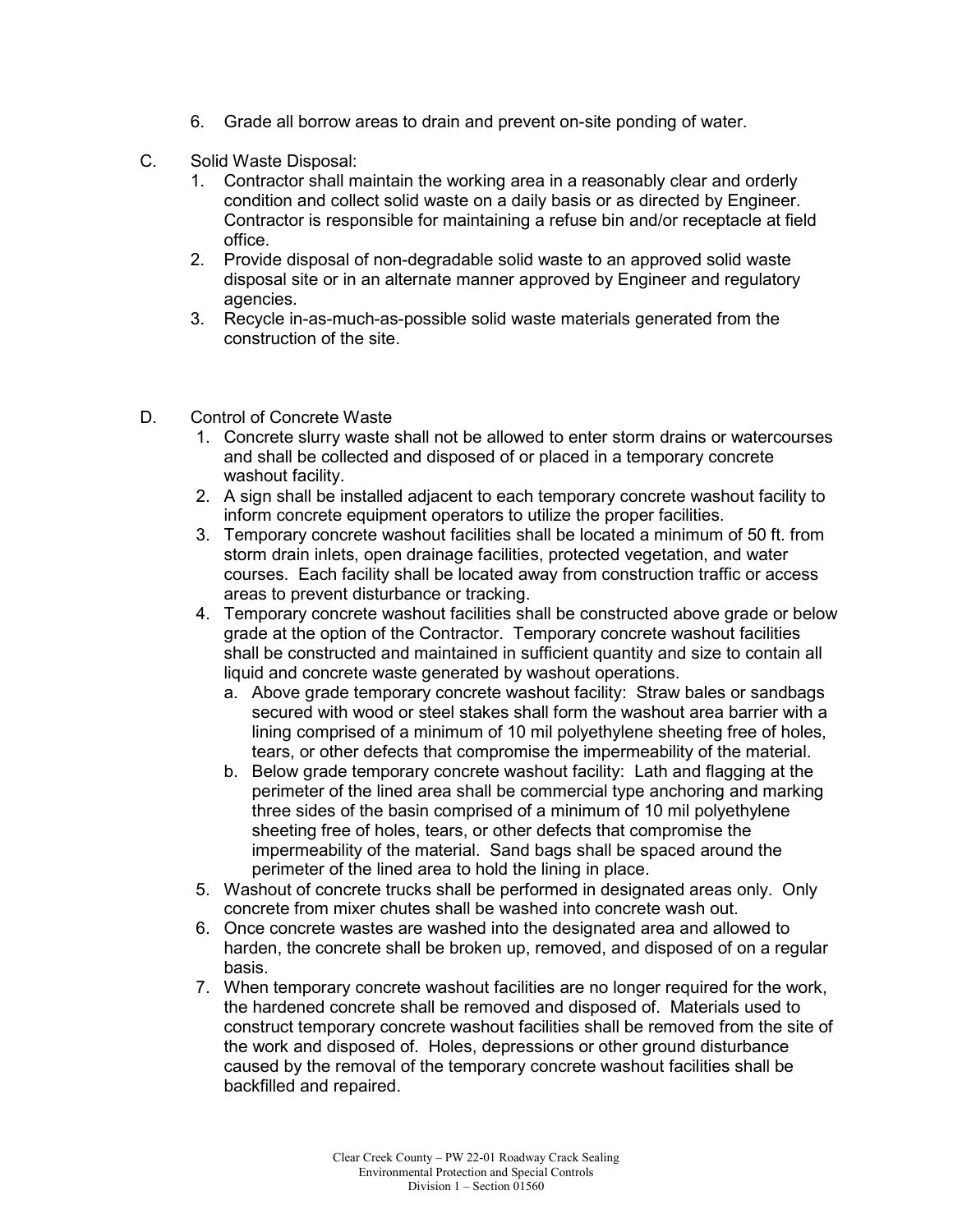- E. Control of Chemical Waste:
	- 1. Store and dispose of chemical wastes in a manner approved by regulatory agencies.
	- 2. Take special measures to prevent chemicals, fuels, oils, oil filters, greases, herbicides, and insecticides from being disposed of, spilled, or entering drainage ways.
	- 3. Do not allow water used in onsite material processing, concrete curing, and other waste waters to enter a drainage way(s) or stream.
	- 4. Spilled material and resulting contaminated soils shall be removed and disposed of in accordance with applicable regulations.
	- 5. Contractor to pay all regulatory and Owner incurred costs resulting from improper discharges and corrective actions.
- F. Control of Dust:
	- 1. The control of dust shall mean that no construction activity shall take place without applying all such reasonable measures as may be required to prevent particulate matter from becoming airborne so that it remains visible beyond the limits of construction. Reasonable measures may include paving, frequent road cleaning, planting vegetative groundcover, application of water or application of chemical dust suppressants. The use of chemical agents such as calcium chloride must be approved by the CDPHE.
	- 2. The Engineer will determine the effectiveness of the dust control program and may request the Contractor to provide additional measures, at no additional cost to Owner.
	- 3. Water shall be applied by means of a pressurized water truck or similar equipment, equipped with a spray system or hoses with nozzles that will ensure a uniform application of water. A daily log shall be maintained and provided to Owner each month. The log shall identify the amount of water applied, which roads applied to, and dust additive included.
- G. Burning:
	- 1. Do not burn material on the site when winds carry smoke to residential areas.
- H. Control of Noise:
	- 1. Control noise by fitting equipment with appropriate and properly functioning mufflers.
- I. Equipment Maintenance and Decontamination:
	- 1. Waste oils, fuels, lubricants and filters shall be contained and removed from site.
	- 2. Open oil containers exposed to rain shall not be permitted and all spills shall be reported to the Owner immediately.
	- 3. All vehicles and equipment entering the limits of construction and contacting potentially hazardous materials shall be cleaned and/or decontaminated prior to leaving the site. The Contractor shall be responsible for monitoring all vehicle equipment decontamination activity.
	- 4. Decontamination area and fluid management shall be identified in the Contractor's health and safety plan.
- J. Traffic Controls:
	- 1. Provide all necessary controls, flagmen, signage and warning necessary to prevent impacts to residents, if utilized.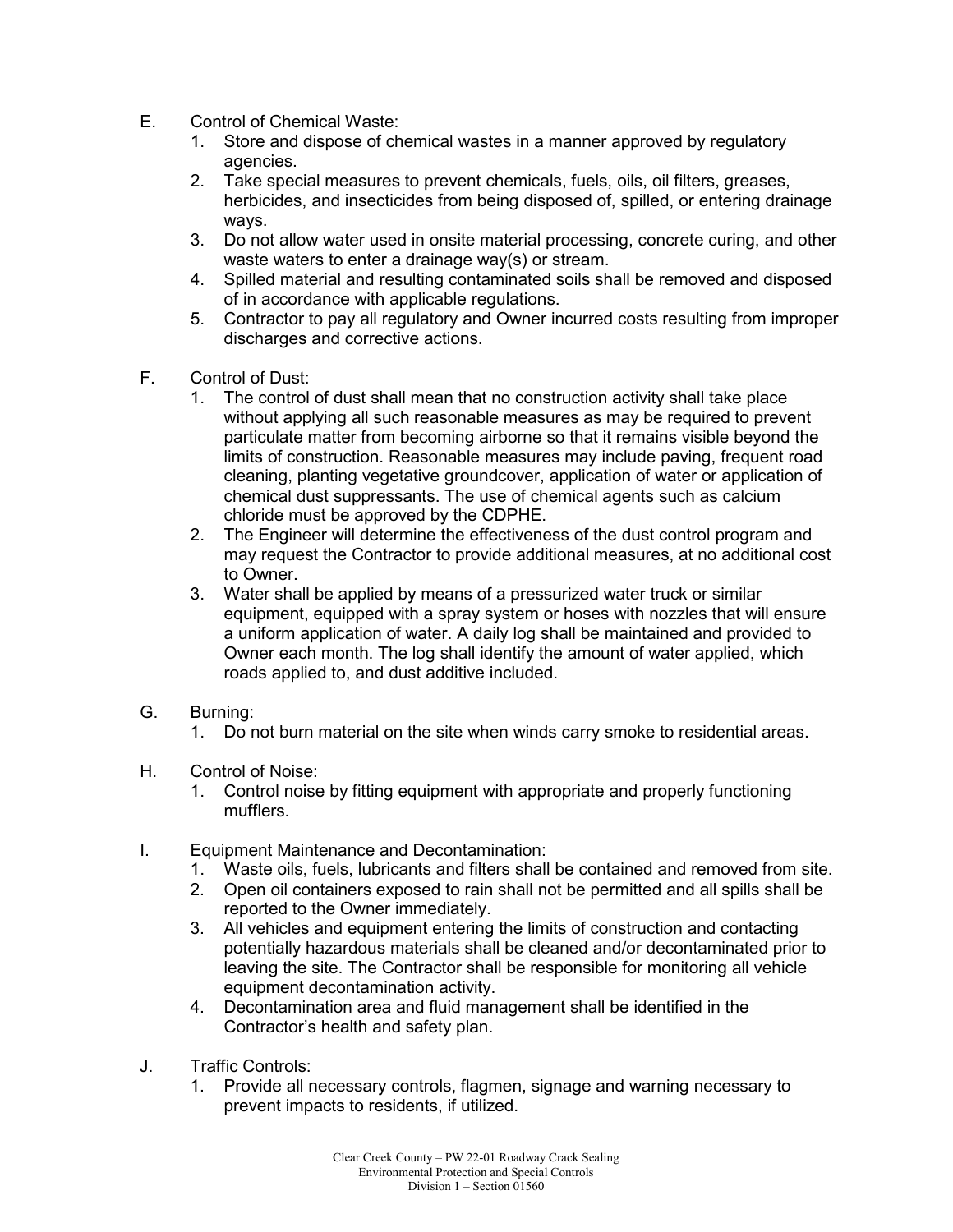- 2. Traffic control plan is subject to Owner's approval.
- 3. Implement all necessary control measures.
- 4. Minimize number and frequency of crossing of access road to landfill.
- 5. Repair all damage as a result of traffic crossing.
- 6. Maintain conditions of existing access and haul roads on the site and adjacent facilities such that access is not hindered as the result of construction related activities or deterioration. Submit traffic control plan where crossing or excavation of existing roads is anticipated, and include services of flagmen as required to coordinate crossings.
- K. Completion of Work:
	- 1. Upon completion of work, leave area in a clean, natural looking condition.
	- 2. Ensure all signs of temporary construction and activities incidental to construction of required permanent work are removed.
- N. Historical Protection: If during the course of construction, evidence of deposits of historical or archeological interest is found, the Contractor shall cease operations affecting the find and shall notify the Owner. No further disturbance of the deposits shall ensue until the Contractor has been notified by the Owner that Contractor may proceed. The Owner will issue a notice to proceed after appropriate authorities have surveyed the find and made a determination to the Owner. Compensation to the Contractor, if any, for lost time or changes in construction resulting from the find, shall be determined in accordance with changed or extra work provisions of the Contract Documents. The site has been previously investigated and has no known history of historical or archeological finds.
- N. Recyclable Materials: The Contractor shall make every effort to recycle materials during the construction project.

**- END OF SECTION 01560-**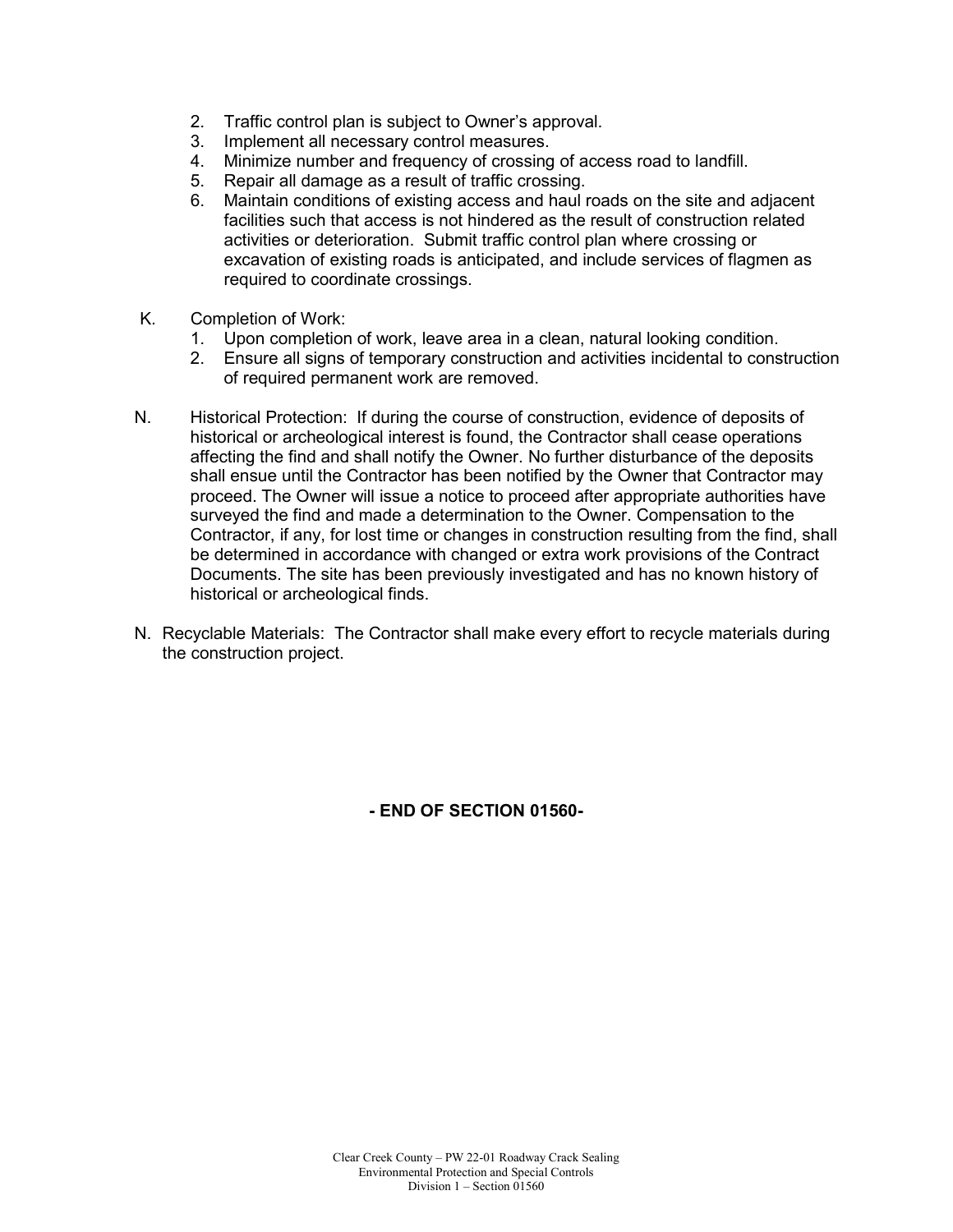#### **SECTION 01600**

#### **MATERIALS AND EQUIPMENT**

## **PART 1 - GENERAL**

#### **1.1 SUMMARY**

A. Section includes administrative and procedural requirements governing the Contractor's selection of products for use in the Project.

#### **1.2 DEFINITIONS**

- A. Definitions used in this Article are not intended to change the meaning of other terms used in the Contract Documents, such as "specialties," "systems," "structure," "finishes," "accessories," and similar terms. Such terms are self-explanatory and have well-recognized meanings in the construction industry.
	- 1. "Products" are items purchased for incorporation in the Work, whether purchased for the Project or taken from previously purchased stock. The term "product" includes the terms "material," "equipment," "system," and terms of similar intent.
		- a. "Named Products" are items identified by the manufacturer's product name, including make or model number or other designation, shown or listed in the manufacturer's published product literature, that is current as of the date of the Contract Documents.
		- b. "Materials" are products substantially shaped, cut, worked, mixed, finished, refined or otherwise fabricated, processed or installed to form a part of the Work.
		- c. "Equipment" is a product with operational parts, whether motorized or manually operated, that requires service connections, such as wiring or piping.
	- 2. "Engineer" as used herein means the Owner's in-house engineer and/or Owner's consulting engineer.

#### **1.3 MATERIALS - QUALITY ASSURANCE**

- A. It is the intent of these specifications to procure a quality product by an established manufacturer of the latest design. All components of systems shall be engineered for long, continuous, uninterrupted service. The cost of the equipment shall include all royalties and costs arising from patents and licenses associated with furnishing the specified equipment.
- B. All materials shall be designed to withstand stresses encountered in continuous operation, fabrication and erection.
- C. Material for which no detailed specifications are given shall:
	- 1. Meet the particular industry standard for the material used.
	- 2. Meet the specifications of ASTM, ANSI or SAE for metals and plastics as appropriate for the use intended.
	- 3. Not be used unless it has previously been used for a like purpose for a sufficient length of time in the field or under field-simulated laboratory conditions to demonstrate its successful use.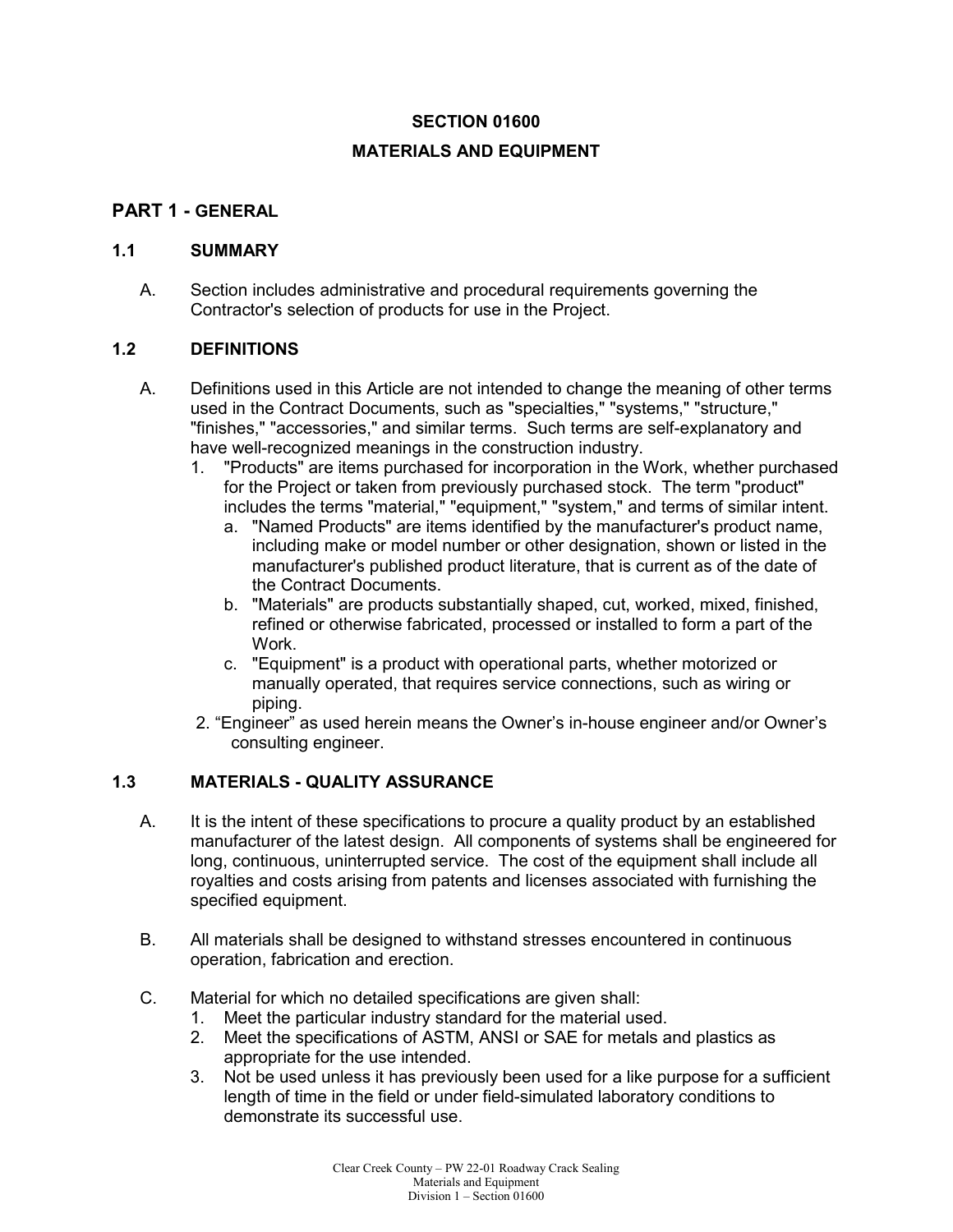- D. Source Limitations:
	- 1. To the fullest extent possible, provide products of the same kind from a single source.
	- 2. When specified products are available only from sources that do not, or cannot, produce a quantity adequate to complete project requirements in a timely manner, consult with the Engineer to determine the most important product qualities to consider before proceeding.
		- a. Qualities may include attributes, such as visual appearance, strength, durability, or compatibility.
		- b. When a determination has been made, select products from sources producing products that possess these qualities, to the fullest extent possible.
- E. Compatibility of Options
	- 1. When the Contractor is given the option of selecting between 2 or more products for use on the Project, the product selected shall be compatible with products previously selected, even if previously selected products were also options.

## **1.4 PRODUCT DELIVERY, STORAGE, AND HANDLING**

- A. Deliver, store, and handle products according to the manufacturer's recommendations, using means and methods that will prevent damage, deterioration, and loss, including theft.
	- 1. Schedule delivery to minimize long-term storage at the site and to prevent overcrowding of construction spaces.
	- 2. Coordinate delivery with installation time to assure minimum holding time for items that are flammable, hazardous, easily damaged, or sensitive to deterioration, theft, and other losses.
	- 3. Provide equipment and personnel to handle products by methods that avoid soiling or damage.
	- 4. Deliver products to the site in an undamaged condition in the manufacturer's original sealed container or other packaging system, complete with labels and instructions for handling, storing, unpacking, protecting, and installing.
	- 5. Inspect products upon delivery to ensure compliance with the Contract Documents and to ensure that quantities are correct, products are undamaged, and properly protected.
		- a. Inform the Engineer or Owner before the inspection occurs, so that they may participate in the inspection if so desired.
	- 6. Store products at the site in a manner that will facilitate inspection and measurement of quantity or counting of units.
		- a. Seals and labels shall be intact and legible.
	- 7. Store products in accordance with manufacturer's instructions.
		- a. Store heavy materials away from the Project structure in a manner that will not endanger the supporting construction.
	- 8. Store products subject to damage by the elements above ground, under cover in a weather-tight enclosure, with ventilation adequate to prevent condensation.
		- a. Maintain temperature and humidity within range required by manufacturer's instructions.
	- 9. Arrange for fabricated items or products stored outside to be placed on sloped supports above the ground.
	- 10. Items subject to deterioration shall be covered by weather proof sheet covering which is ventilated to prevent condensation.
	- 11. Store loose granular materials on solid surfaces that are well drained and prevent contamination by foreign matter.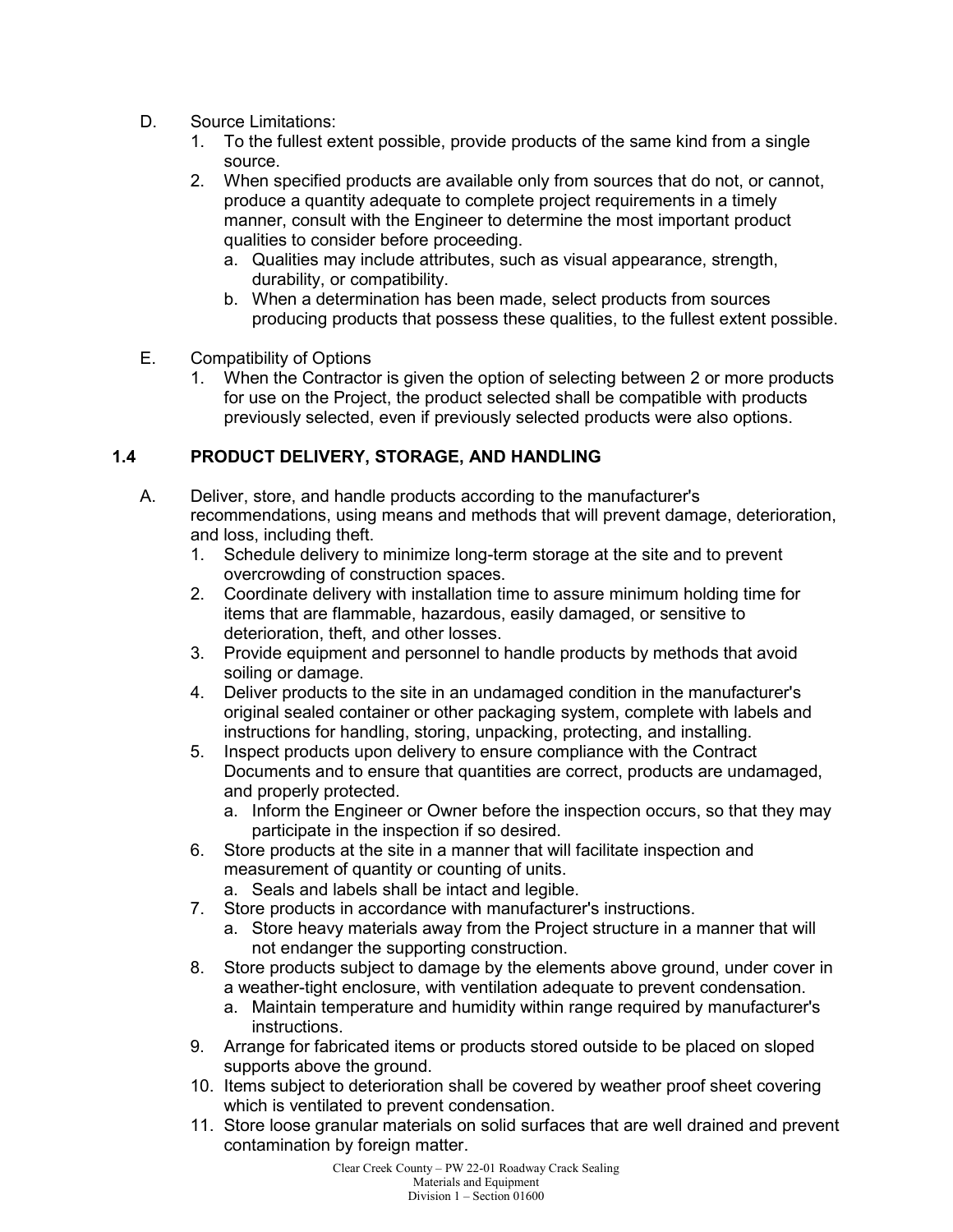- 12. Arrange for periodic inspection of stored materials to ensure that materials remain undamaged and are maintained under required conditions.
- 13. All shipment, delivery and storage charges shall be at the expense of the Contractor.

## **PART 2 - PRODUCTS**

## **2.1 PRODUCT SELECTION**

- A. General Product Requirements
	- 1. Provide products that comply with the Contract Documents, that are undamaged and, unless otherwise indicated, new at the time of installation.
	- 2. Provide products complete with accessories, trim, finish, safety guards, and other devices and details needed for a complete installation and the intended use and effect.
	- 3. Standard Products: Where available, provide standard products of types that have been produced and used successfully in similar situations on other projects.
- B. Product Selection Procedures
	- 1. The Contract Documents and governing regulations govern product selection. Procedures governing product selection include the following:
		- a. Proprietary Specification Requirements:
			- i. Where Specifications name only a single "Proprietary" product or manufacturer, provide the product indicated.
			- ii. No "or-equals" will be permitted.
		- b. Where Specifications name one or more products or manufacturers:
			- i. Comply with the Contract Document provisions concerning "or-equals".
		- c. Descriptive Specification Requirements:
			- i. Where Specifications describe a product or assembly, listing exact characteristics required, with or without use of a brand or trade name, provide a product or assembly that provides the listed characteristics and otherwise complies with Contract Documents.
		- d. Performance Specification Requirements:
			- i. Where Specifications require compliance with performance requirements, provide products that comply with listed requirements and are recommended by the manufacturer for the application indicated.
			- ii. Manufacturer's recommendations may be contained in published product literature or by the manufacturer's certification of performance.
		- e. Compliance with Standards, Codes, and Regulations:
			- i. Where Specifications only require compliance with an imposed code, standard, or regulation, select a product that complies with the standards, codes, or regulations specified.
		- f. Visual Matching:
			- i. Where Specifications require matching an established Sample, the Engineer's decision will be final on whether a proposed product matches satisfactorily.
			- ii. Where no product available within the specified category matches satisfactorily and complies with other specified requirements, comply with provisions of the Contract Documents concerning "or-Equal" for selection of a matching product in another product category.
		- g. Visual Selection: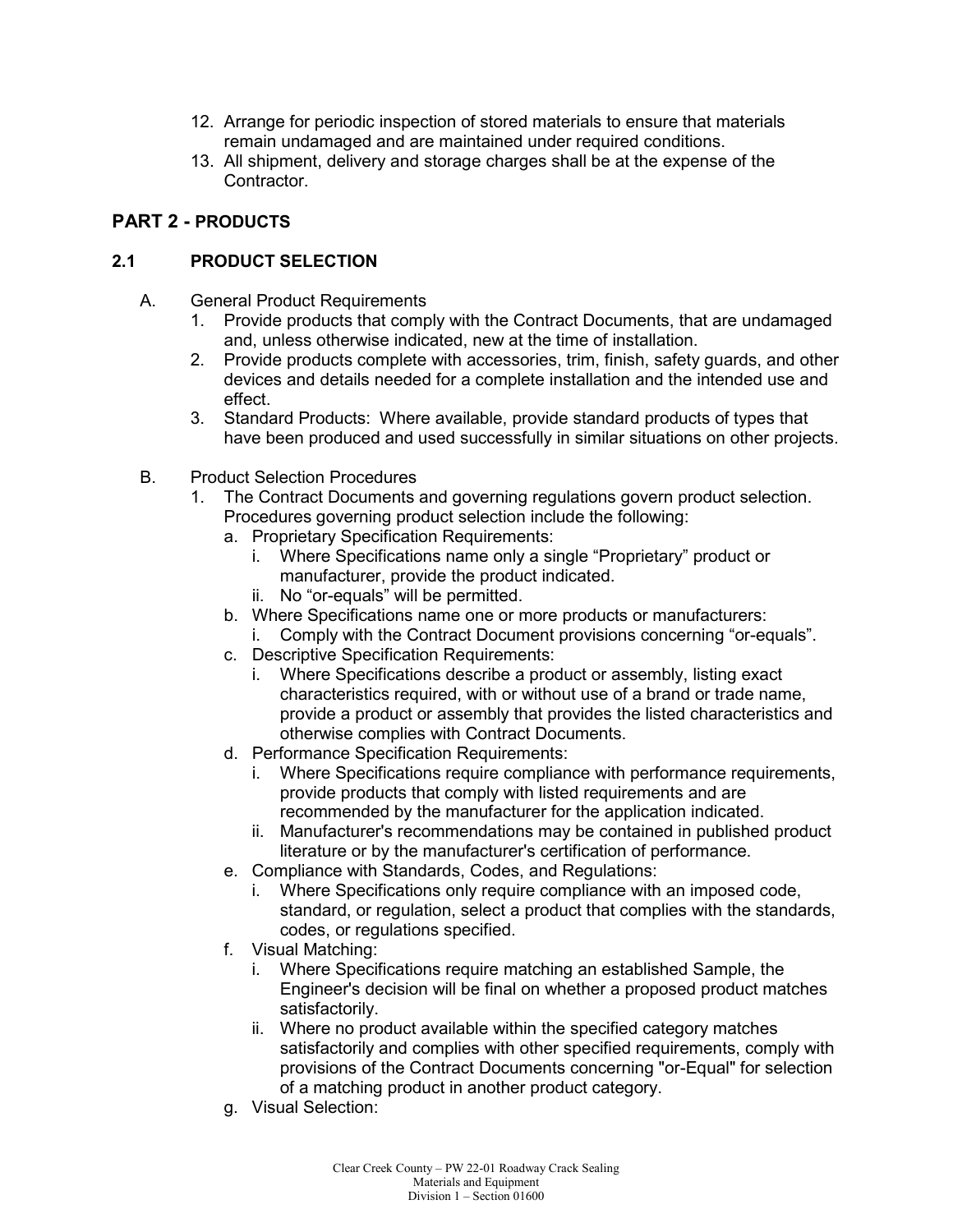- i. Where specified product requirements include the phrase "... as selected from manufacturer's standard colors, patterns, textures ..." or a similar phrase, select a product and manufacturer that complies with other specified requirements.
- ii. The Engineer will select the color, pattern, and texture from the product line selected.

# **PART 3 - EXECUTION**

#### **3.1 INSTALLATION OF PRODUCTS**

- A. Comply with manufacturer's instructions and recommendations for installation of products in the applications indicated. Anchor each product securely in place, accurately located, and aligned with other Work.
	- 1. Clean exposed surfaces and protect as necessary to ensure freedom from damage and deterioration at time of Substantial Completion.

# **3.2 FIELD QUALITY CONTROL**

- A. Qualifications of Manufacturers Field Personnel
	- 1. Personnel shall be authorized by the manufacturer to erect, start-up and initiate warranty of the Product provided.
		- a. Personnel shall come to the site with the required tools and instruments.
		- b. Personnel shall have full knowledge of Product to be furnished.
	- 2. Failure to provide personnel with full qualifications shall be cause for service trip to be disqualified as part of the requirements and may be cause for reimbursement for costs incurred by the Owner due to services required for a qualified start-up inspection.

**- END OF SECTION 01600 -**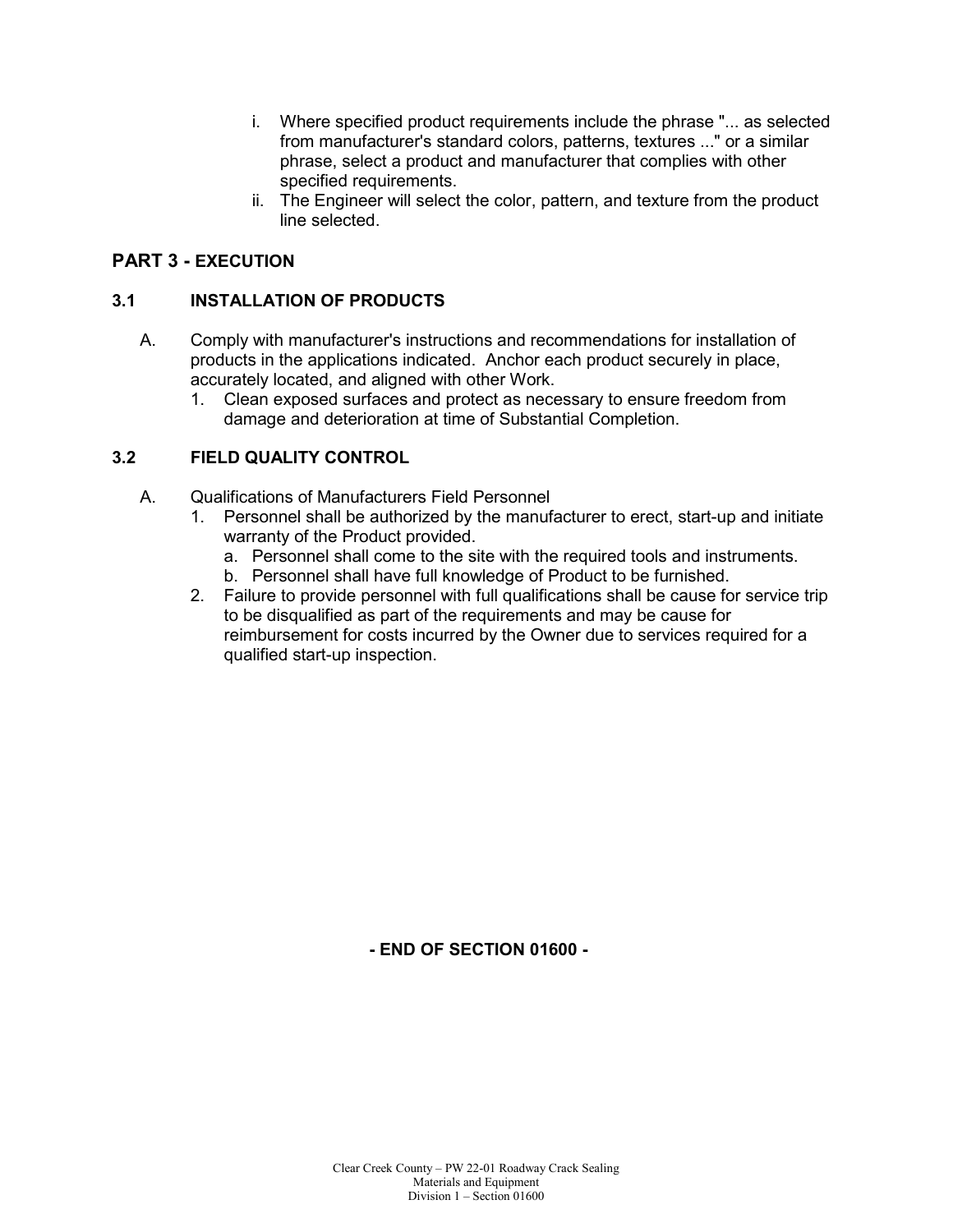# **JOB CONDITIONS**

# **PART 1 - GENERAL**

#### **1.1 SUMMARY**

- A. Section includes:
	- 1. Job conditions.
	- 2. Site specific health and safety plan.

#### **1.2 SUBMITTALS**

- A. Miscellaneous Submittals 1. Site specific health and safety plan (HASP).
- B. Engineer will not approve submittals for this Section.

# **1.3 PROJECT/SITE CONDITIONS**

- A. Health and Safety Plan (HASP):
	- 1. Contractor shall:
		- a. Evaluate the potential site conditions.
		- b. Develop a site-specific HASP.
			- 1) Such plan shall include appropriate measures for confined space entry as project conditions warrant.
		- c. The Contractor's HASP shall be kept on file at the Contractor's field office and provided to the Owner prior to start of construction.
		- d. The Contractor's HASP shall include, at a minimum, the following information:
			- 1) Project organization chart showing Contractor's Site Safety Officer.
			- 2) Summary of the health monitoring program.
			- 3) List of employees that have completed health and safety training and certificates received.
			- 4) Description of personnel and visitor access and egress controls.
		- e. The Contractor shall be solely responsible for methods and precautions taken while performing work on the project to insure the health and safety of their personnel and of other persons and operations resulting from work on this project.
	- 2. The Contractor shall complete all work involving the intrusion into existing waste, any confined excavations such as trenches, and exposure to waste byproducts in conformance with the heath and safety requirements stipulated in the Contract Documents and as applicable to the situations.
	- 3. Personal Protective Equipment.
		- a. Determination of the appropriate level of personal protective equipment and procedures shall be made as a result of initial site survey, review of existing data, and a continued safety and health monitoring program performed by the Contractor's site Safety Representative for the project.

# **- END OF SECTION 01601-**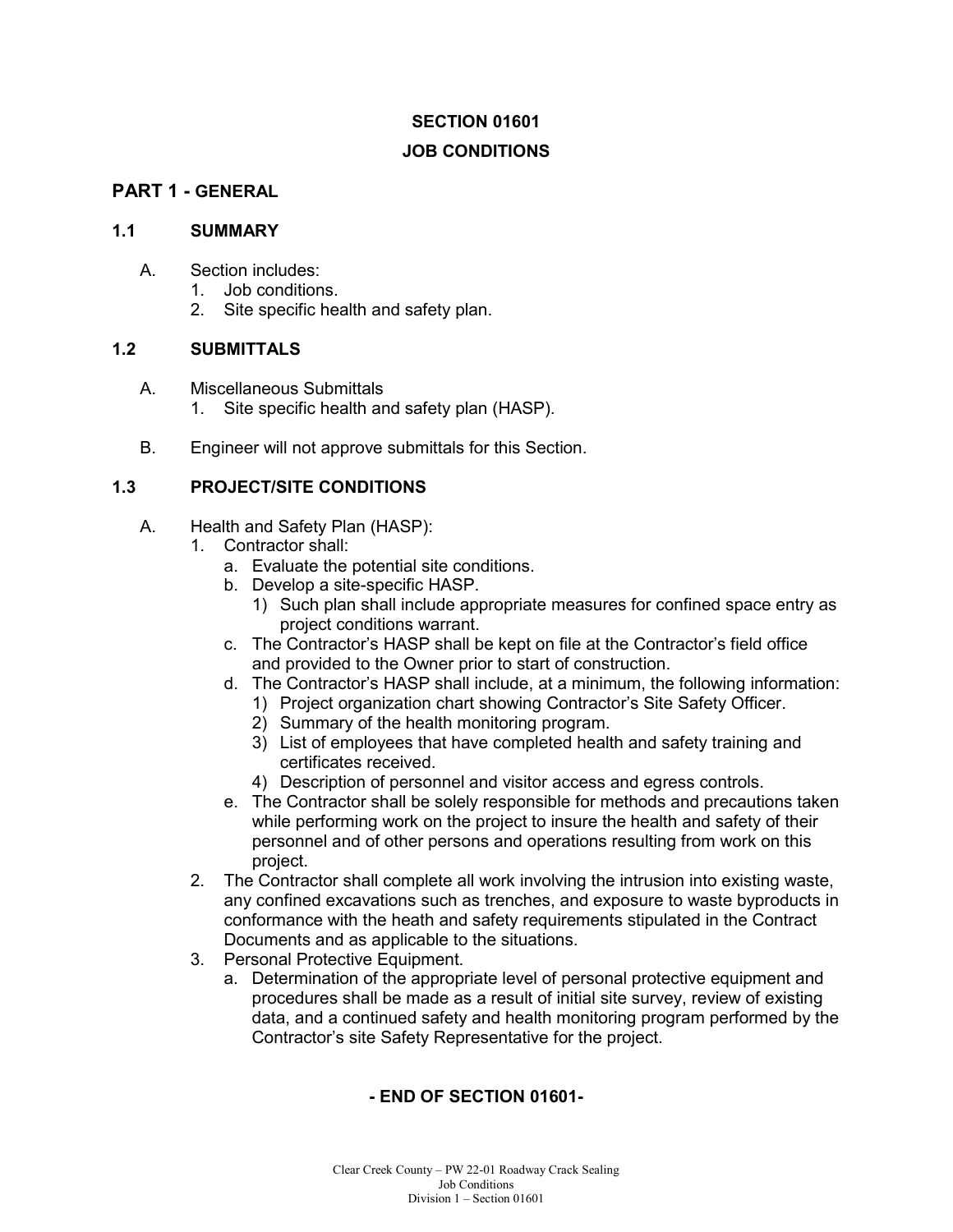### **FIELD ENGINEERING**

# **PART 1 - GENERAL**

#### **1.1 SUMMARY**

- A. Section Includes
	- 1. Engineering surveys provided by the Owner's Representative or Quality Assurance Consultant.
	- 2. Engineering and Construction surveys to be provided by the Contractor.
	- 3. Profile and topography shown on the Drawings.
	- 4. Record measurements and markers.

#### **1.2 SUBMITTALS**

A. Provide record measurements of facilities, utilities, culverts, and finished surfaces, as installed.

#### **PART 2 - PRODUCTS (Not Used)**

#### **PART 3 - EXECUTION**

#### **3.1 PREPARATION**

- A. Investigate and verify the existence and location of site improvements, utilities, and other existing facilities.
- B. Before construction, verify the location of invert elevations at points of connection of sanitary sewer, storm sewer, water piping and underground electrical services.
- C. Furnish information to the Engineer and the appropriate utility regarding conflicts that are necessary to adjust, move, or relocate existing utility structures, utility poles, lines, services, or other utility appurtenances located in or affected by construction.
- D. Provide the Owner's representative two working days advance notification prior to conducting surveys for construction.

#### **3.2 ENGINEERING SURVEYS PROVIDED BY THE OWNER'S REPRESENTATIVE**

A. Quality Assurance surveys as Owner deems necessary to document compliance.

#### **3.3 ENGINEERING SURVEYS TO BE PROVIDED BY THE CONTRACTOR**

- A. General:
	- 1. Contractor is responsible for all Surveys and Construction Staking. Provide, locate, preserve and protect established construction reference stakes, benchmarks and control points.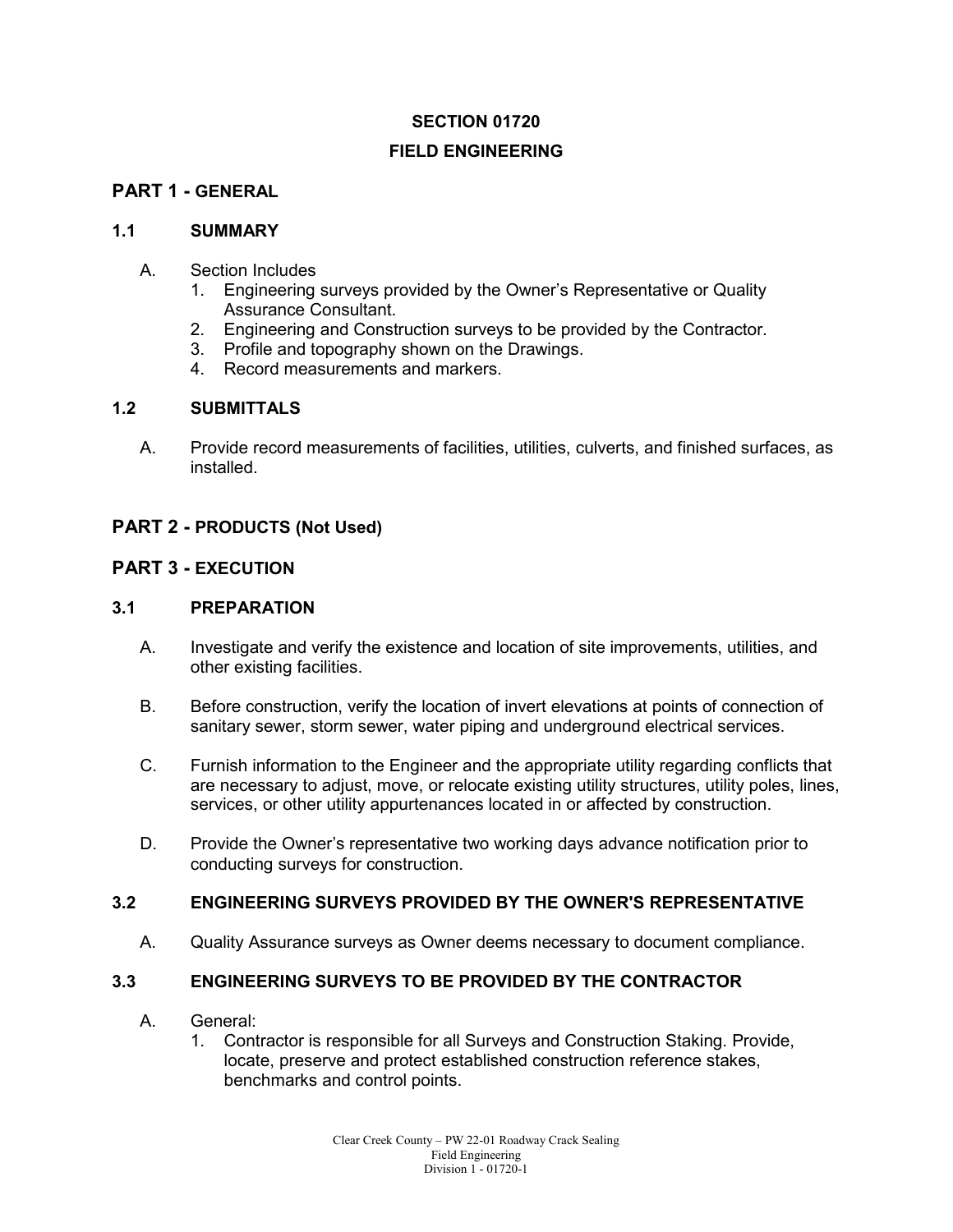- 2. Locate, preserve and protect property corners and section corner monuments. If moved or destroyed due to Contractor activities, then replace in accordance with applicable regulations or requirements.
- 3. Provide additional construction staking as necessary to layout and complete construction.
- 4. Before beginning construction staking, verify the information shown on the Drawings or provided by the Owner's Representative, in relation to the established construction reference stakes, bench marks, control points and property corners. Notify the Engineer of any discrepancies.
- 5. Remove Contractor installed construction reference stakes when directed by the Engineer.
- B. Gravity and Pressure Pipeline Systems
	- 1. Provide any intermediate construction reference points required to verify installation at the line and grade established and locate appurtenant structures.
	- 2. Check the line and grade with the construction reference stakes at each pipe length.

# **3.4 PROFILE AND TOPOGRAPHY SHOWN ON THE DRAWINGS**

A. Contours or profiles of the ground are shown on the Drawings. These profiles and contours are reasonably correct, but are not guaranteed to be absolutely so, and together with any schedule of quantities are presented only as an approximation. See also notes on drawings for features not in contours or profiles.

# **3.5 QUALITY CONTROL AND TESTING**

A. Contractor is responsible for all material testing to meet all specifications and to provide test results to Engineer or Owner upon request. No allowance is made for this item and any costs will be included in the Contractor' general overhead (Mobilization/De-Mobilization Bid Item).

# **- END OF SECTION 01720-**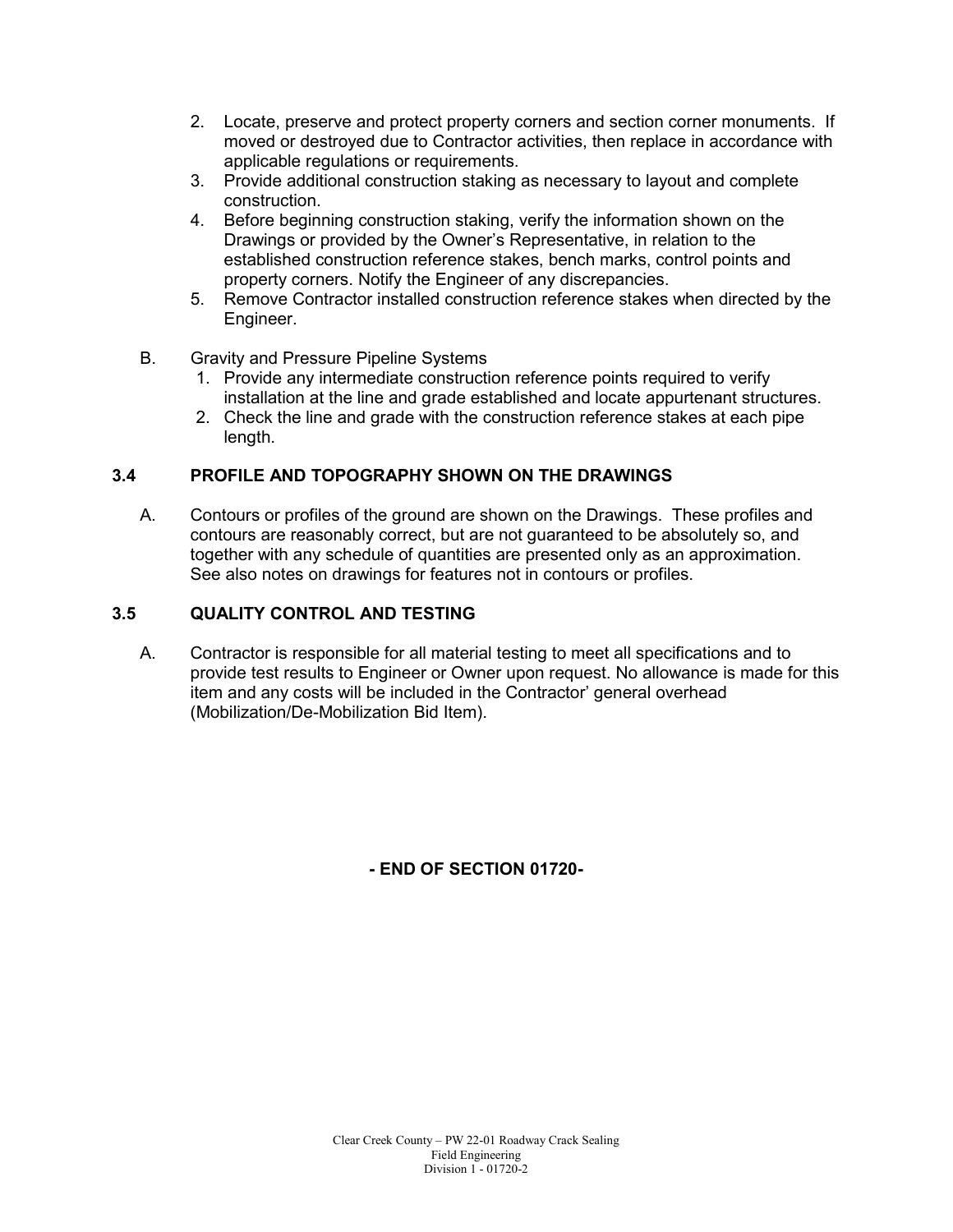# **CLOSEOUT PROCEDURES**

# **PART 1 - GENERAL**

#### **1.1 SUMMARY**

- A. Section includes administrative and procedural requirements for contract closeout, including, but not limited to, the following:
	- 1. Final Completion.
	- 2. Project Record Documents.
	- 3. Operation and maintenance manuals.
	- 4. Warranties.
	- 5. Instruction of Owner's personnel.
	- 6. Final Cleaning.

# **1.2 FINAL COMPLETION**

- A. Preliminary Procedures: Before requesting final inspection for certification of final payment, complete the following:
	- 1. Submit a list of items identified as requiring correction or completion. a. List exceptions in the request.
	- 2. Instruct Owner's personnel in operation, adjustment and maintenance of products, equipment and systems in accordance with the Contract Document requirements.
	- 3. Submit the final payment request with releases and supporting documentation not previously submitted and accepted. Include insurance certificates for products and completed operations where required.
	- 4. Submit an updated final statement, accounting for final additional changes to the Contract Sum.
	- 5. Submit a written notice that the work is complete.
		- a. On receipt of request, Owner will either proceed with inspection or notify Contractor of unfulfilled requirements.
	- 6. Submit consent of surety to final payment.
	- 7. Submit a final liquidated damages settlement statement.
	- 8. Submit evidence of final, continuing insurance coverage complying with insurance requirements.
	- 9. Submit Project Record Documents, Record Measurements and Markers, drawings, project manual, operation and maintenance manuals, product test data and similar final record information.
	- 10. Deliver tools, spare parts, extra stock and similar items.
- B. Reinspection Procedure:
	- 1. The Owner will re-inspect the Work upon receipt of notice that the Work, including inspection list items from earlier inspections, has been completed, except for items whose completion is delayed under circumstances acceptable to the Owner and Engineer.
	- 2. Upon completion of reinspection, the Owner will prepare a certificate of final acceptance. If the work is incomplete, the Owner will advise the Contractor of work that is incomplete or of obligations that have not been fulfilled but are required for final acceptance.
	- 3. If necessary, reinspection will be repeated.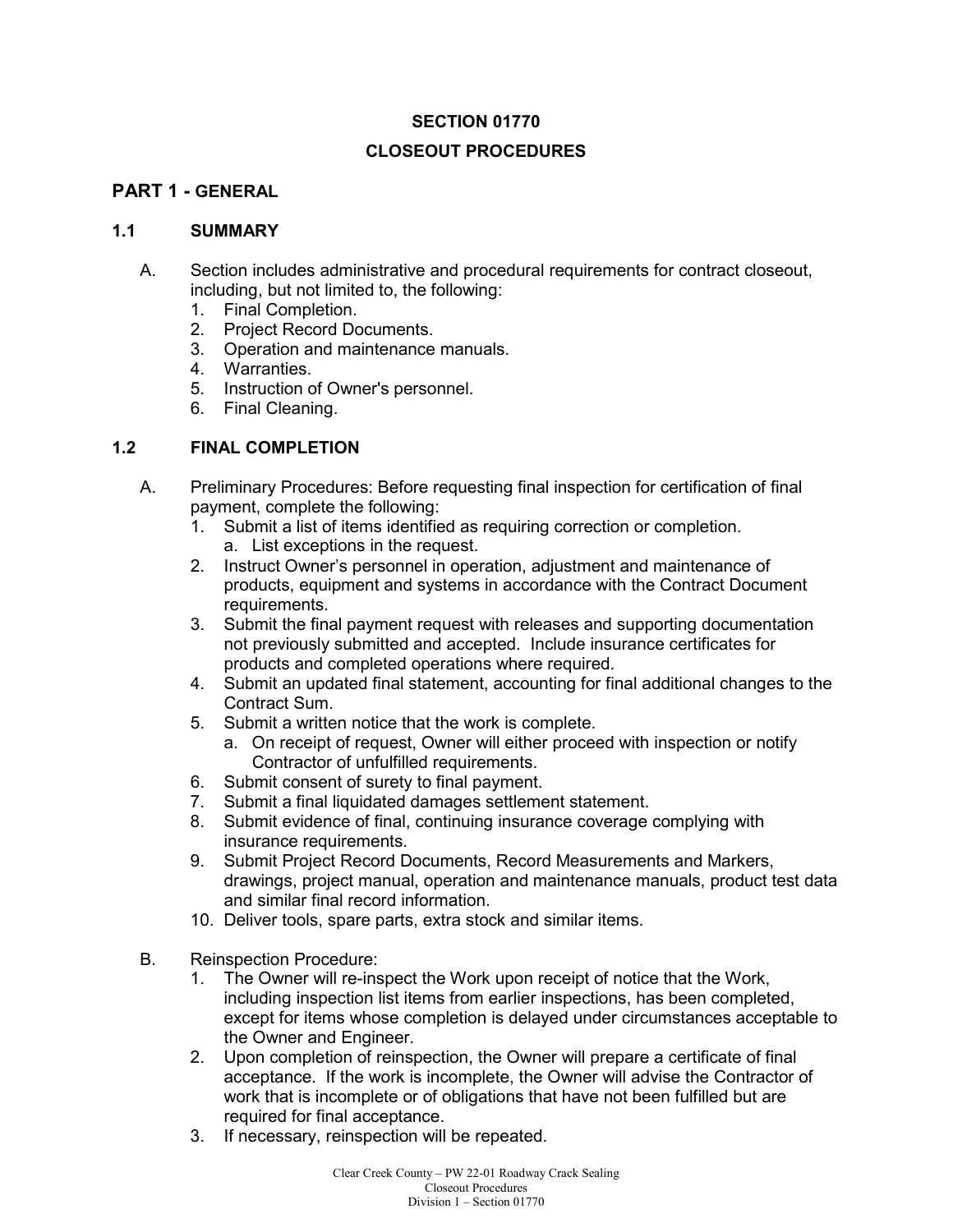a. Costs associated with reinspections by the Owner due to the work not meeting Final Completion requirements, after Contractor notification, shall be charged to the Contractor.

# **1.3 PROJECT RECORD DOCUMENTS**

- A. General:
	- 1. Do not use Record Documents for construction purposes.
	- 2. Protect Record Documents from deterioration and loss in a secure, fire-resistant location.
	- 3. Provide access to Record Documents for Owner's reference during normal working hours.
	- 4. See Section 01720.
- B. Record Drawings:
	- 1. Furnish a complete set of construction document drawings to be utilized by Contractor and all Subcontractors for recording all changes and variations from the original drawings and shop drawings.
		- a. Mark the set to show the actual installation where the installation varies from the work as originally shown.
		- b. Mark which drawing is most capable of showing conditions fully and accurately.
		- c. Where shop drawings are used, record a cross-reference at the corresponding location on the contract drawings.
			- i. Give particular attention to concealed elements that would be difficult to measure and record at a later date.
	- 2. Mark record sets with red erasable pencil.
		- a. Use other colors to distinguish between variations in separate categories of the work.
	- 3. Mark new information that is important to the Owner but was not shown on contract Drawings or shop drawings.
	- 4. Note related change-order numbers where applicable.
	- 5. Organize Record Drawing sheets into manageable sets.
		- b. Bind sets with durable-paper cover sheets; print suitable titles, dates, and other identification on the cover of each set.
	- 6. Give particular attention to substitutions and selection of options and information on concealed construction that cannot otherwise be readily discerned later by direct observation.
	- 7. Identify and date each Record Drawing; include designation "PROJECT RECORD DRAWING" in a prominent location.
	- 8. Upon completion of the Work submit Record Drawings to the Owner for the Owner's records.
- C. Record Specifications: Furnish a copy of the Project Manual for recording changes.
	- 1. Mark these documents to show substantial variations in actual work performed in comparison with the text of the specifications and modification.
	- 2. Give particular attention to substitutions and selection of options and information on concealed construction that cannot otherwise be readily discerned later by direct observation.
	- 3. Note related Record Drawing information and product data.
	- 4. Identify and date Record Specification; include "PRODUCT RECORD SPECIFICATION" in a prominent location.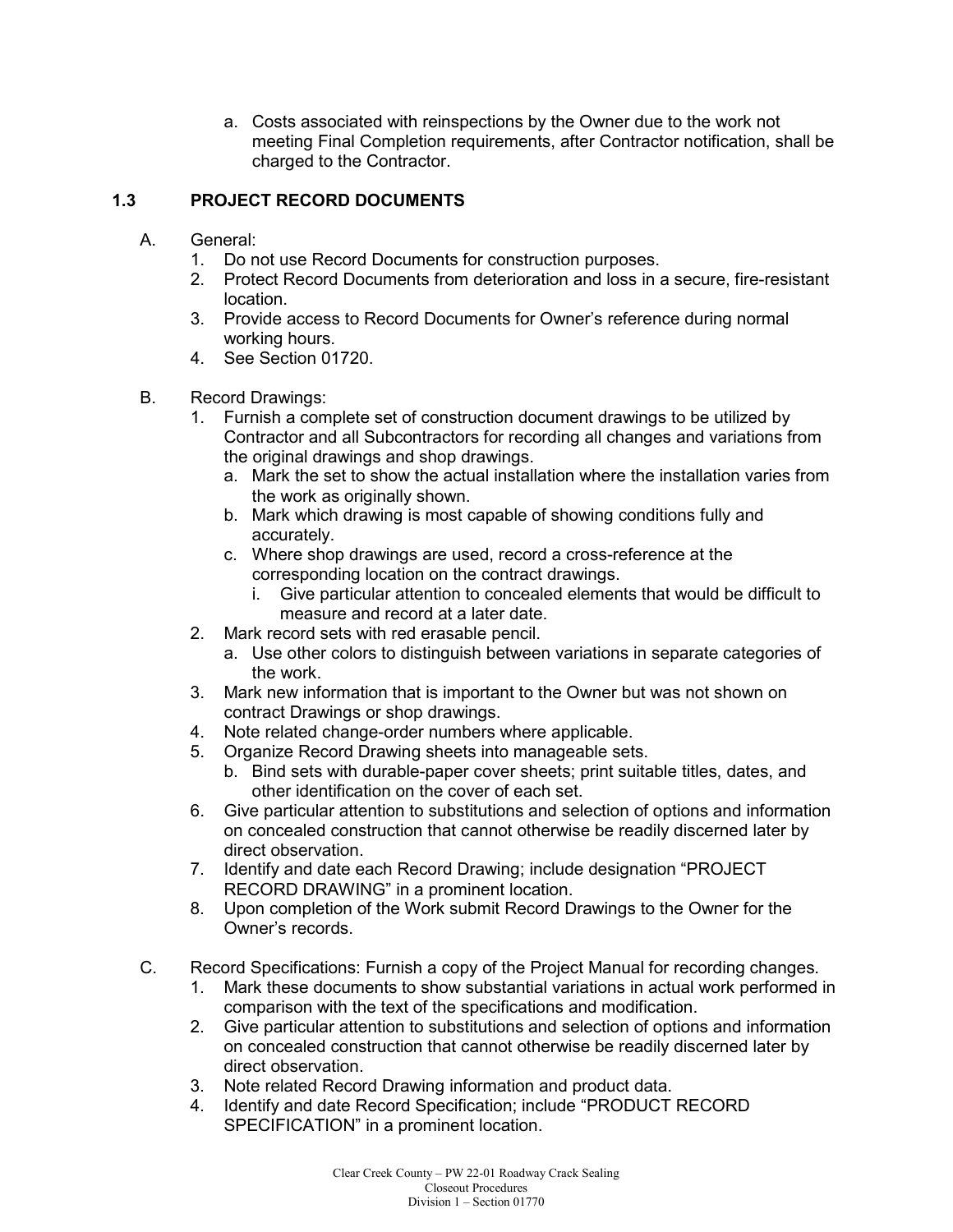- 5. Upon completion of the work, submit record specifications to the Owner for the Owner's records.
- D. Record Product Data: Furnish one copy of each product data submittal. Note related Change Orders and markup of Record Drawings and Record Specifications.
	- 1. Mark these documents to show significant variations in actual work performed in comparison with information submitted.
		- a. Include variations in products delivered to the site and from the manufacturer's installation instructions and recommendations.
	- 2. Give particular attention to concealed products and portions of the Work that cannot otherwise be readily discerned later by direct observation.
	- 3. Upon completion of markup, submit complete set of Record Product Data to the Owner for the Owner's records.
- E. Record Sample Submitted:
	- 1. Immediately prior to Substantial Completion, the Contractor shall meet with the Owner's personnel at the project site to determine which samples are to be transmitted to the Owner for record purposes.
	- 2. Comply with the Owner's instructions regarding delivery to the Owner's sample storage area.
- F. Miscellaneous Record Submittals:
	- 1. Refer to individual specification sections for requirements of miscellaneous record keeping and submittals in connection with actual performance of the Work.
	- 2. Immediately prior to the date or dates of Substantial Completion, complete miscellaneous records and place in good order.
	- 3. Identify miscellaneous records properly and bind or file, ready for continued use and reference.
	- 4. Submit to the Owner for the Owner's records.

# **1.4 WARRANTIES**

- A. Submit written warranties for designated portions of the Work where commencement of warranties other than date of Substantial Completion is indicated.
- B. Submit properly executed warranties of completion of designated portions of the Work that are completed and occupied or used by Owner during construction period by separate agreement with Contractor.
- C. Organize warranty documents into an orderly sequence based on the table of contents of the Project Manual.
	- 1. Bind warranties and bonds in heavy-duty, 3-ring, vinyl-covered, loose-leaf binders, thickness as necessary to accommodate contents, and sized to receive 8½ by 11-inch (115-by-280-mm) paper.
	- 2. Provide heavy paper dividers with plastic-covered tabs for each separate warranty. Mark tab to identify the product or installation. Provide a typed description of the product or installation, including the name of the product and the name, address, and telephone number of Installer.
	- 3. Identify each binder on the front and spine with the typed or printed title "WARRANTIES," Project name, and name of Contractor.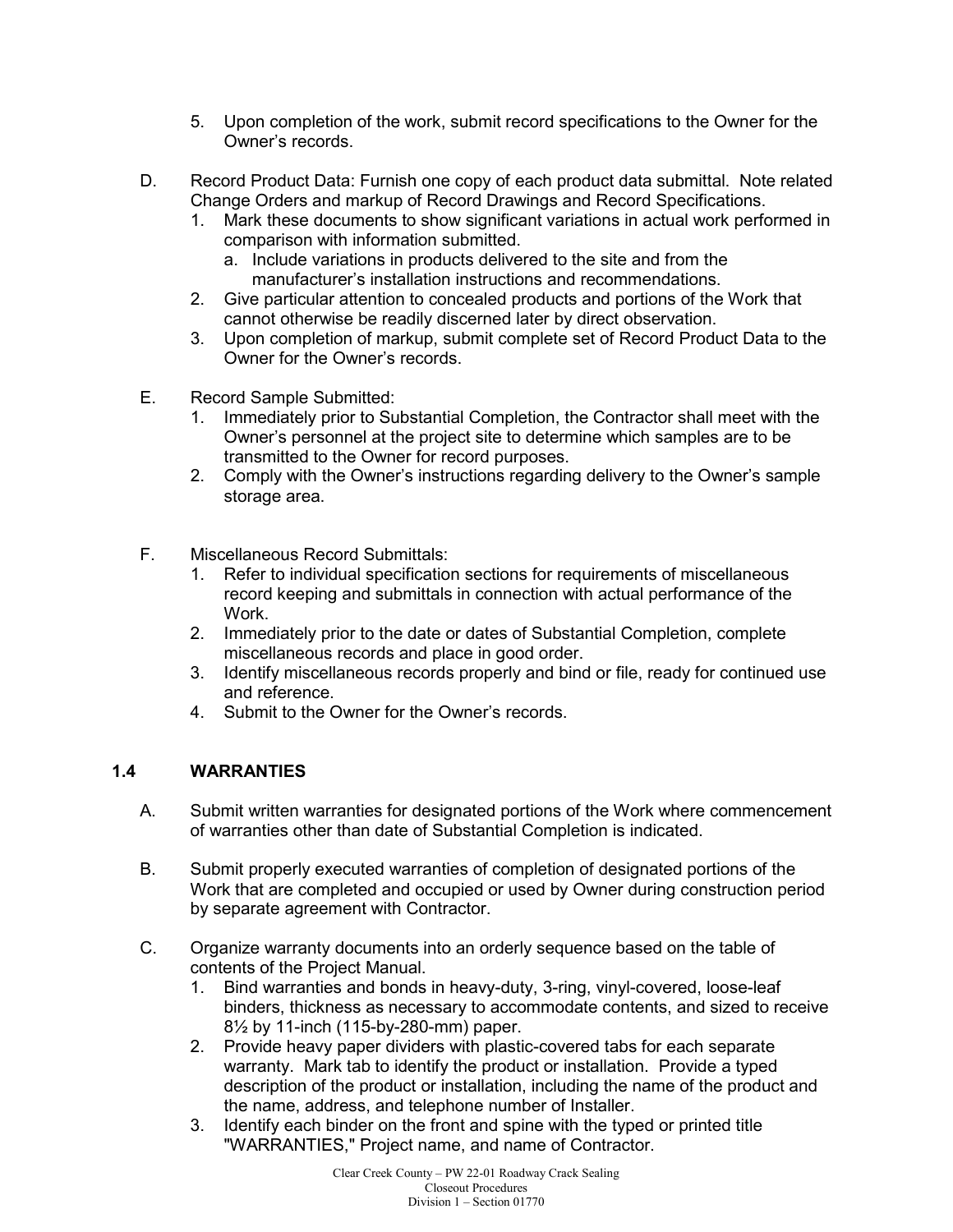D. Provide additional copies of each warranty to include in operation and maintenance manuals.

# **PART 2 - PRODUCTS (Not Used)**

# **PART 3 - EXECUTION**

#### **3.1 FINAL CLEANING**

- A. General:
	- 1. Conduct final cleaning and waste-removal operations to comply with local laws and ordinances and Federal and local environmental and antipollution regulations.
- B. Cleaning:
	- 1. Complete the following cleaning operations before requesting inspection for certification of Substantial Completion for entire Project or for a portion of Project:
		- a. Clean Project site, yard, and grounds, in areas disturbed by construction activities, including landscape development areas, of rubbish, waste material, litter, and other foreign substances.
		- b. Sweep paved areas broom clean.
		- c. Remove petrochemical spills, stains, and other foreign deposits.
		- d. Rake grounds that are neither planted nor paved to a smooth, even-textured surface.
		- e. Remove tools, construction equipment, machinery, and surplus material from Project site.
		- f. Clean exposed exterior and interior hard-surfaced finishes to a dirt-free condition, free of stains, films, and similar foreign substances.
		- g. Remove debris and surface dust from limited access spaces, including vaults, manholes, pipes, and similar spaces.
		- h. Sweep concrete floors broom clean in unoccupied spaces.
		- i. Remove labels that are not permanent.
		- j. Touch up and otherwise repair and restore marred, exposed finishes and surfaces.
			- i. Replace finishes and surfaces that cannot be satisfactorily repaired or restored or that already show evidence of repair or restoration.
			- ii. Do not paint over "UL" and similar labels, including mechanical and electrical nameplates.
		- k. Wipe surfaces of mechanical and electrical equipment, and similar equipment. Remove excess lubrication, paint and mortar droppings, and other foreign substances.
		- l. Replace parts subject to unusual operating conditions.
		- m. Leave Project clean and ready for occupancy.
- C. Comply with safety standards for cleaning.
	- 1. Do not discharge volatile, harmful, or dangerous materials on the site.
	- 2. Properly and lawfully dispose of waste materials from Project site.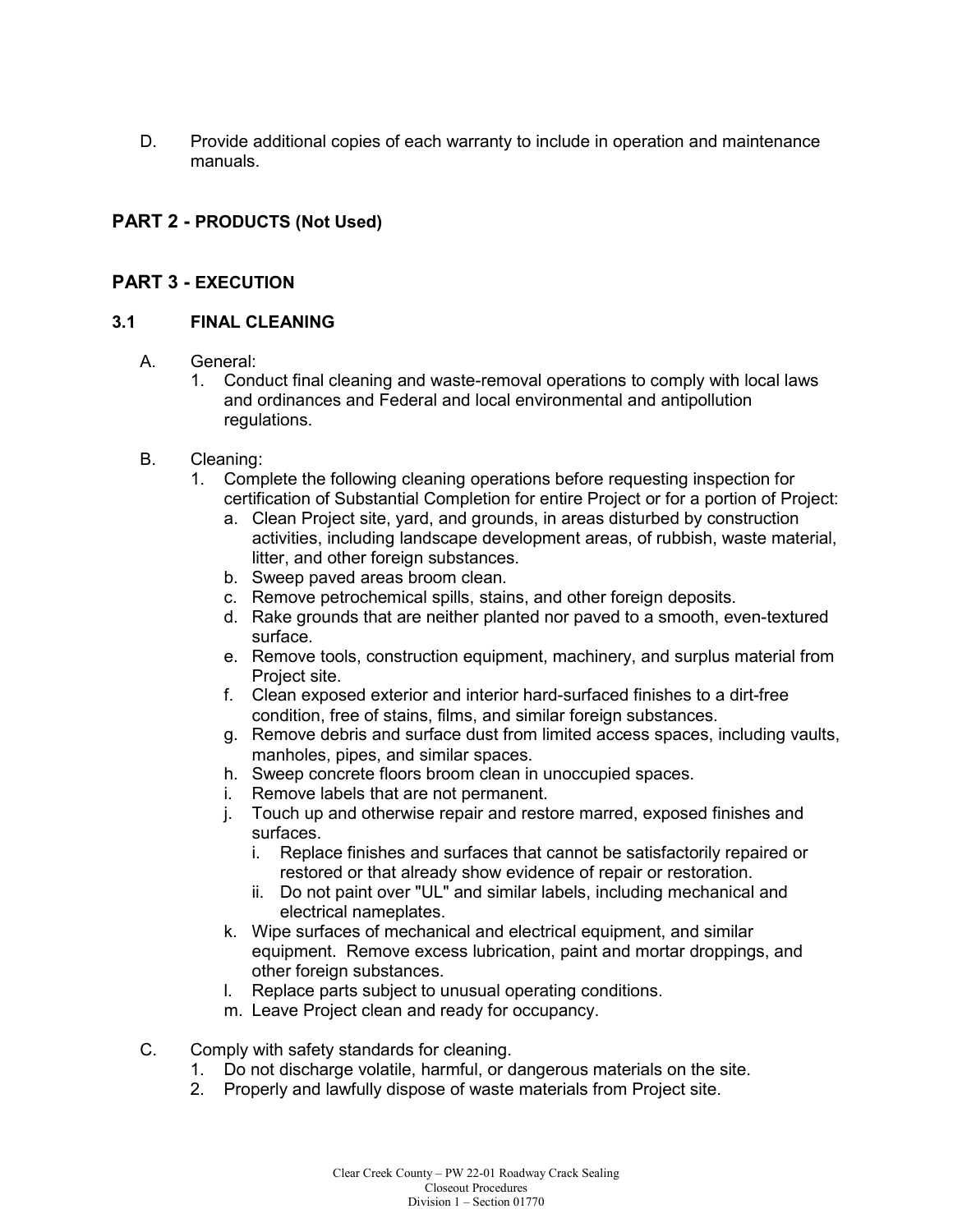**- END OF SECTION 01770-**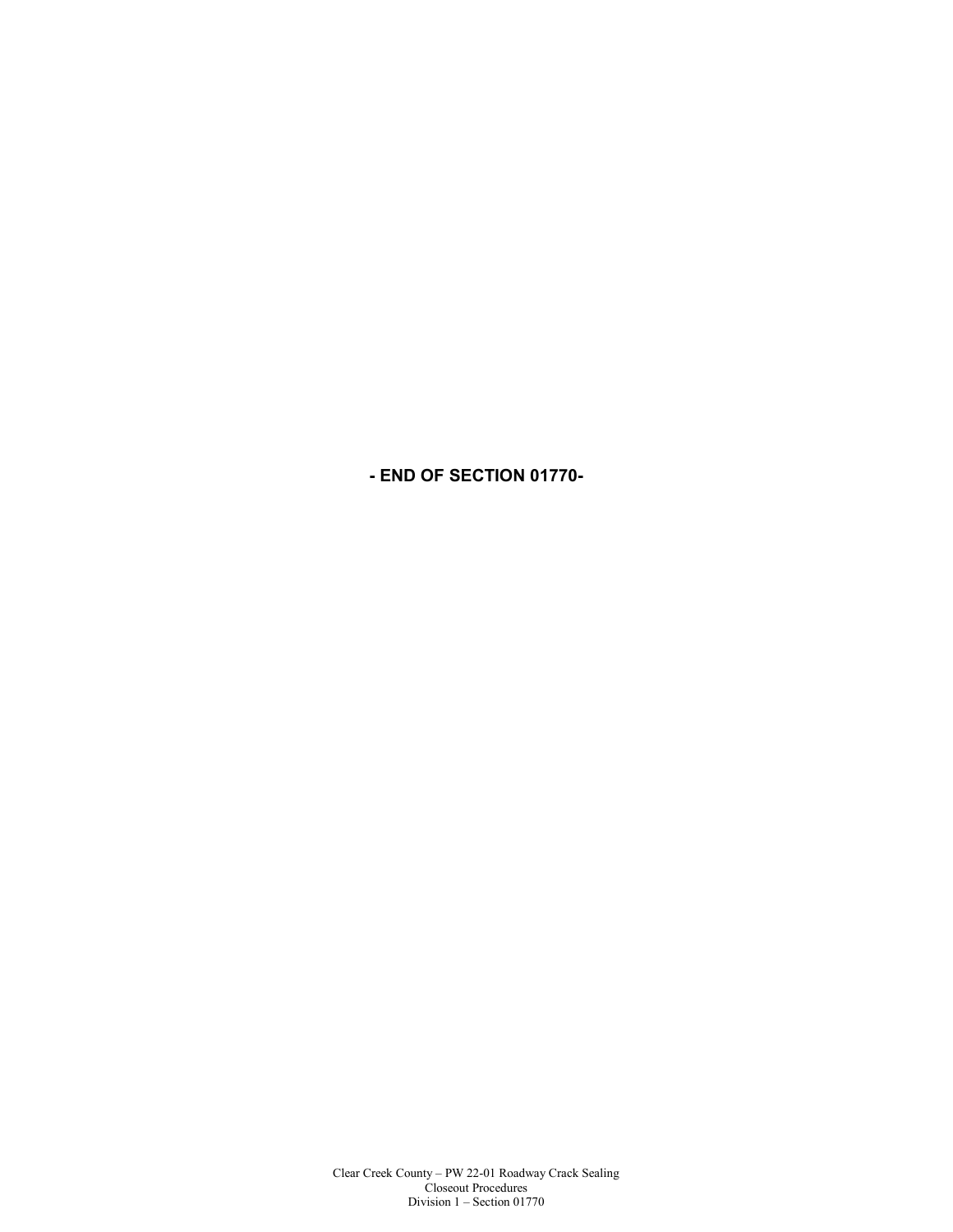# **DIVISION 2**

**TECHNICAL SPECIFICATIONS**